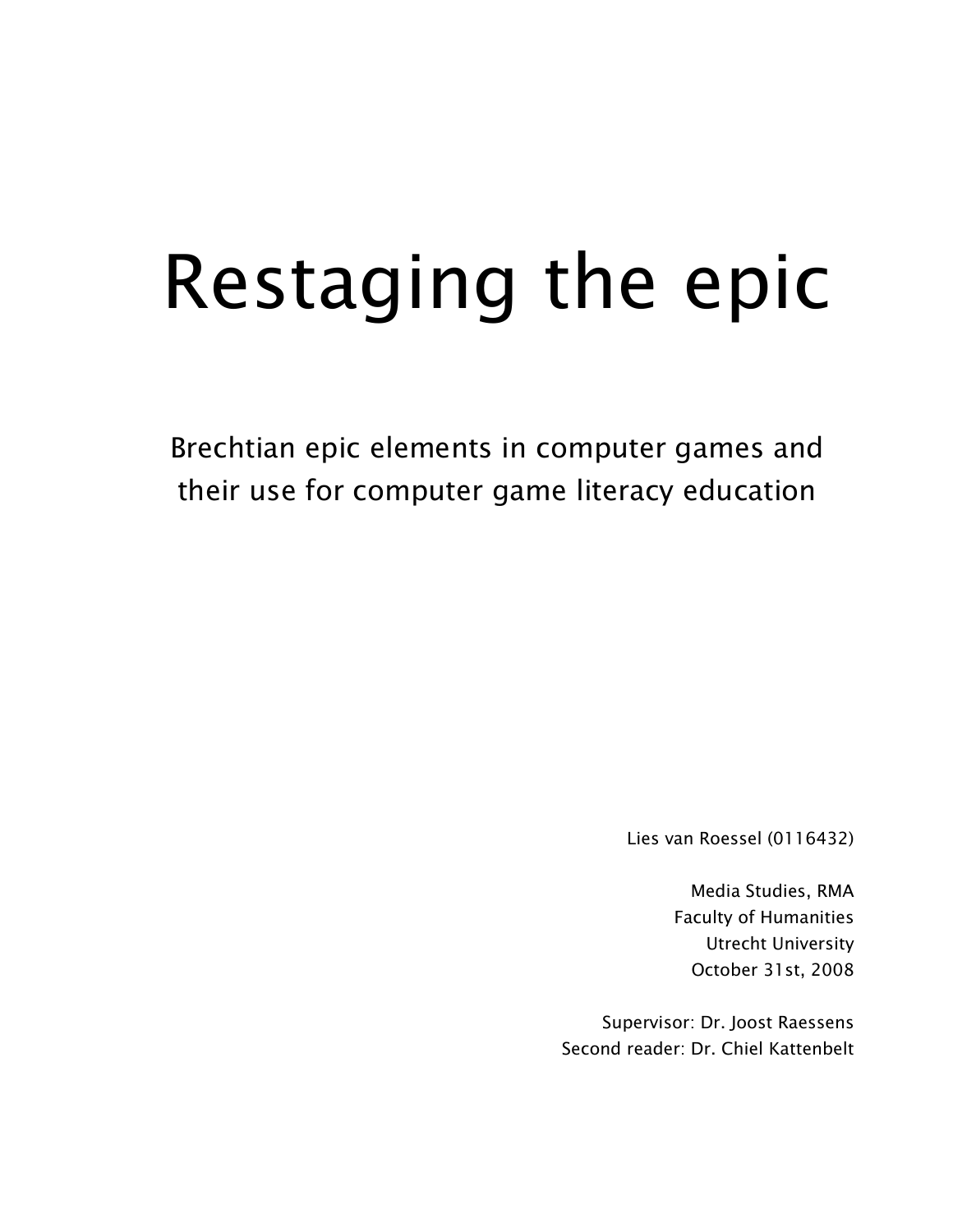## Abstract

This thesis is an account for more attention to computer games as a cultural phenomenon that can be taught *about*. Due to the overemphasis on computer games as either causes of aggression and addiction, or the new means to educate our curriculum content, an elaborated concept of computer game literacy education, i.e. teaching about computer games, has not been developed yet. Media education, to which the idea of the 'constructedness' of all media is central, can serve as a framework for teaching about computer games. Its two pillars of critical reflection and personal media production can apply to computer game literacy education. However, since computer games are, next to media - with their own medium specificities - also ludic configurations, the theory needs to be adjusted. From the infant theory on computer game literacy education it becomes clear that the twofold nature of computer games as both representational media and rule-based systems is at the core of computer game literacy education. Furthermore, attention to the increased responsibility of players, as a result of the interactive nature of computer games, plays an important part.

Both the small field of computer game literacy education and the broader field of new media literacies mostly stress the production part, while critical reflection receives less attention. For that reason, I argue for a particular kind of computer game that could teach critical reflection by commenting on its own built-in assumptions. I therefore look into the so-called epic theater of German theater practitioner and theorist Bertolt Brecht. He tried to accomplish a critical attitude to his audience by emphasizing the artificiality of his plays, rather than to present the depicted world as natural and unalterable. In order to bring about a critical distance, he employed so-called alienation effects, which were to accomplish a feeling of estrangement. Since both theater and computer games are representations of actions, and thereby have the ability to simulate, a translation from one domain to the other proves fruitful. Two of Brecht's alienation effects, the break of the fourth wall and the separation of the elements, are particularly suitable for a translation to computer games. I provide several examples of how these elements manifest themselves in computer games, elaborating on the effects these epic elements can bring about and how they can serve computer game literacy education.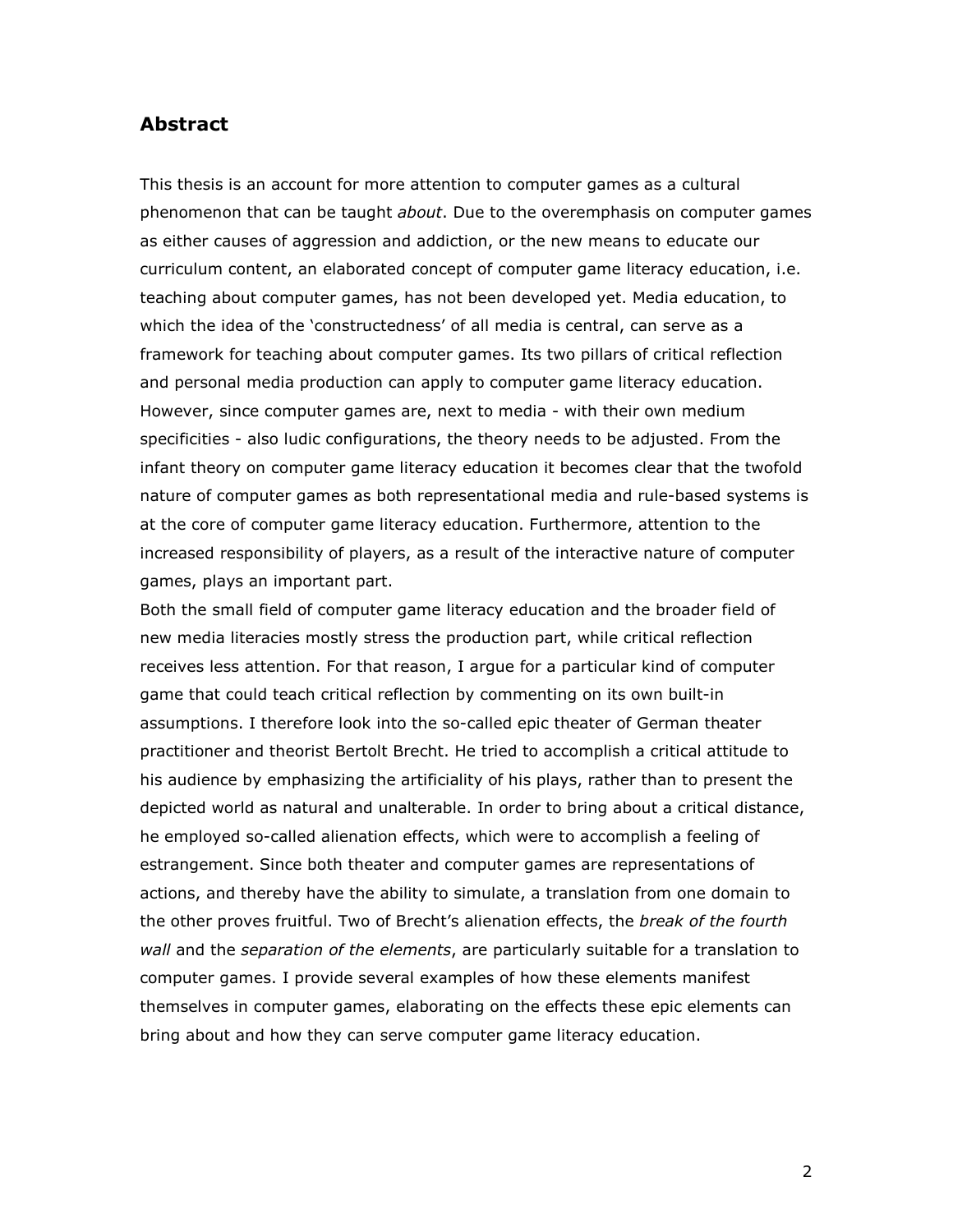### Acknowledgements

This thesis could not have been written without the help and support of others. First of all I want to thank my supervisor, Joost Raessens, and second reader, Chiel Kattenbelt, who both gave me valuable feedback and suggestions during the long process. Next, a word of gratitude goes to two of my former teachers, Marinka Copier and Gordon Calleja, for respectively commenting on my preliminary chapters and writing witty emails about computer games and the creation of illusion. For the English – which to me will always be a foreign language – I thank the native speakers who have each gone through a chapter: Kathryn, Lawrence, Darryl, Douglas, and Daniel. Finally, I render thanks to my sister, Maartje van Roessel, for letting me play on her Wii.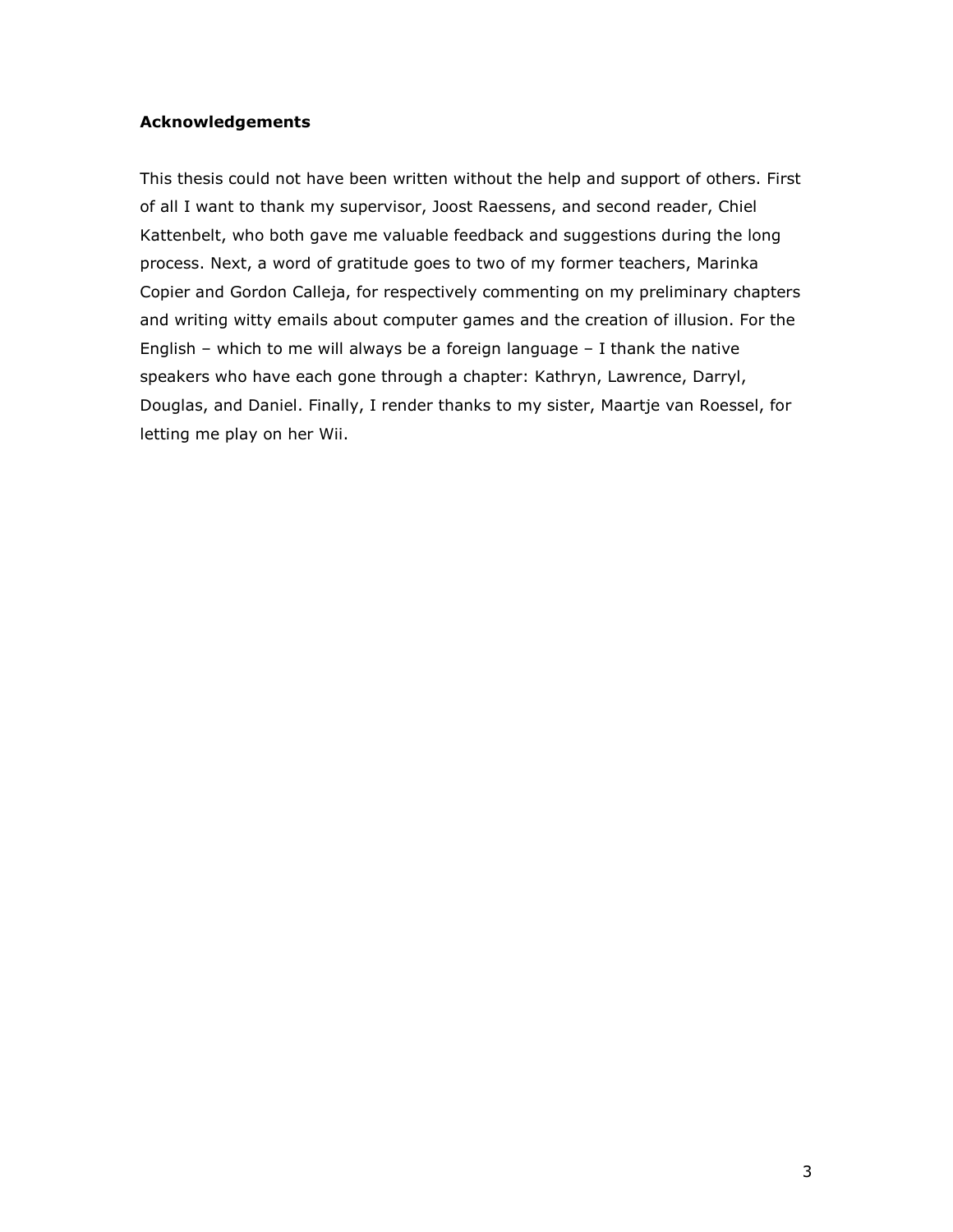# Contents

| Abstract                                                      | 2  |
|---------------------------------------------------------------|----|
| <b>Acknowledgements</b>                                       | 3  |
| Contents                                                      | 4  |
| Introduction                                                  | 7  |
| 1. Teaching about computer games                              | 10 |
| 1.1 'The' effects of games: moral panic and counter movements | 10 |
| 1.2 Computer games and education: different perspectives      | 13 |
| 1.3 Defining games                                            | 15 |
| 1.4 The necessity of teaching about games                     | 16 |
| 1.4.1 Computer games' alleged self-revelation                 | 16 |
| 1.4.2 Games as opaque constructions                           | 18 |
| 1.5 Conclusion                                                | 22 |
|                                                               |    |

| 2. Computer Game Literacy Education                    | 23 |
|--------------------------------------------------------|----|
| 2.1 Media Literacy Education: teaching about the media | 23 |
| 2.1.1 Motives for media literacy education             | 23 |
| 2.1.2 Key concepts of media literacy education         | 24 |
| 2.2 What is Computer Game Literacy Education           | 26 |
| 2.2.1 Games as media                                   | 27 |
| 2.2.2 Games as games                                   | 28 |
| 2.2.3 A critical and social gamer                      | 30 |
| 2.3 Simulations versus games                           | 32 |
| 2.4 Education about dwarves?                           | 33 |
| 2.5 Production versus Reception                        | 36 |
| 2.5.1 New media literacies                             | 36 |
| 2.5.2 Emphasizing critical reception                   | 39 |
| 2.6 Conclusion                                         | 39 |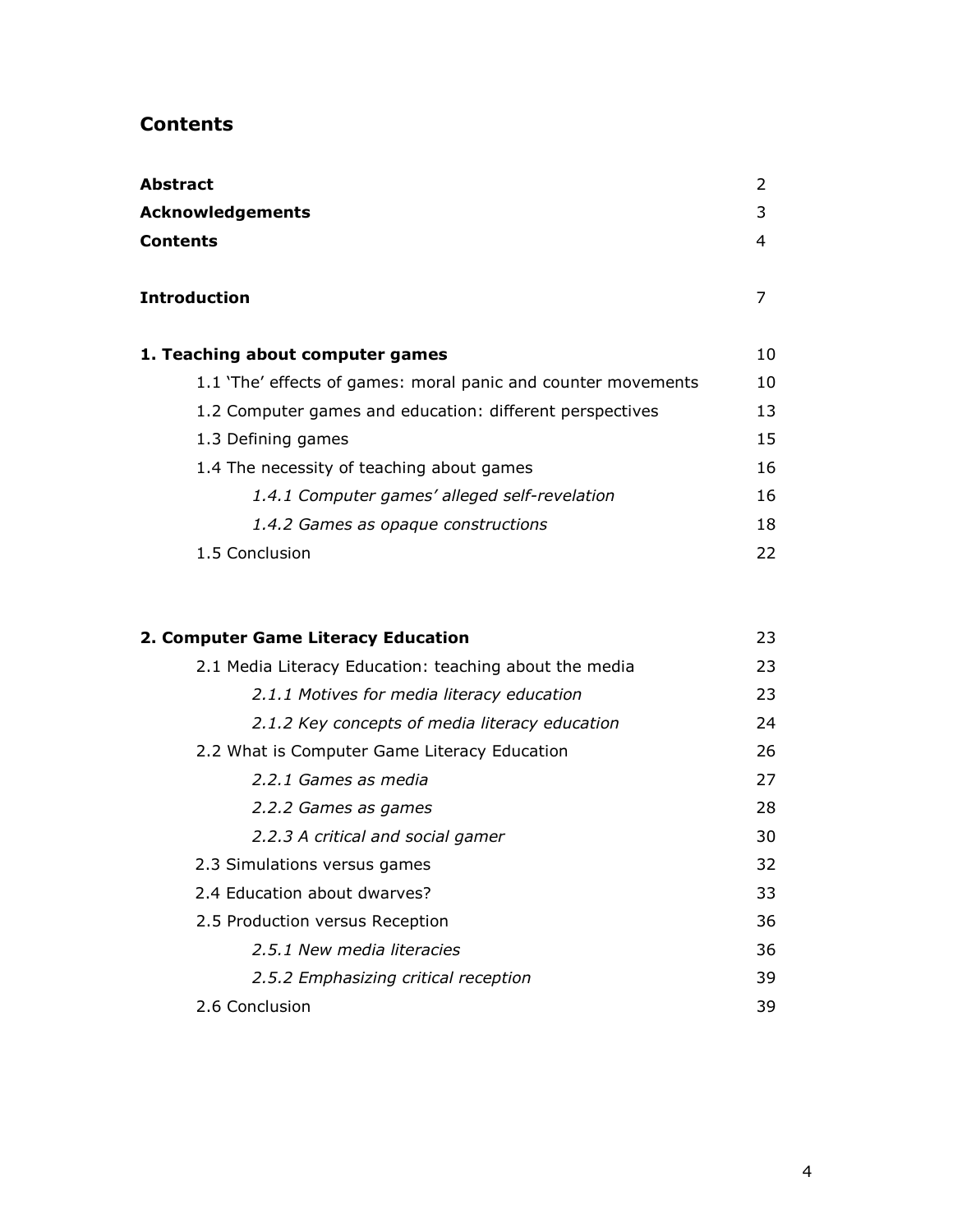| 3. Brecht and his epic theater                       | 41 |
|------------------------------------------------------|----|
| 3.1 The theory of epic theater                       | 41 |
| 3.1.1 The diversity of Brecht's work                 | 41 |
| 3.1.2 Theater as a social instrument                 | 43 |
| 3.1.3 Detached entertainment                         | 44 |
| 3.1.3 A critical and literalized audience            | 45 |
| 3.2 The practice of epic theater: alienation effects | 46 |
| 3.2.1 Epic acting                                    | 47 |
| 3.2.2 Radical separation of the elements             | 48 |
| 3.2.4 Breaking the fourth wall                       | 50 |
| 3.3 Conclusion                                       | 51 |

| 4. From epic theater to computer games                  | 53 |
|---------------------------------------------------------|----|
| 4.1 Translating the epic                                | 53 |
| 4.1.1 Epic as an auctorial position                     | 53 |
| 4.1.2 Epic as a traveling concept                       | 56 |
| 4.2 Theater and computers: the representation of action | 57 |
| 4.3 A comparison between theater and games              | 59 |
| 4.3.1 Non-Aristotelian theater and games                | 61 |
| 4.3.2 A Brechtian computer game                         | 64 |
| 4.4 Conclusion                                          | 65 |

| 5. Computer games with epic elements                        | 67 |
|-------------------------------------------------------------|----|
| 5.1 Common epic elements in games                           | 68 |
| 5.2 Alienation effects in games                             | 69 |
| 5.2.1 Breaking the fourth wall                              | 70 |
| 5.2.2 Separation of the ludic and representational elements | 72 |
| 5.2.3 Separation of elements on a representational level    | 74 |
| 5.3 Self-reference in Postal 2                              | 76 |
| 5.4 Super Paper Mario                                       | 78 |
| 5.4.1 'Those beings'                                        | 78 |
| 5.4.2 Artificial graphics                                   | 79 |
| 5.4.3 Fracktail                                             | 80 |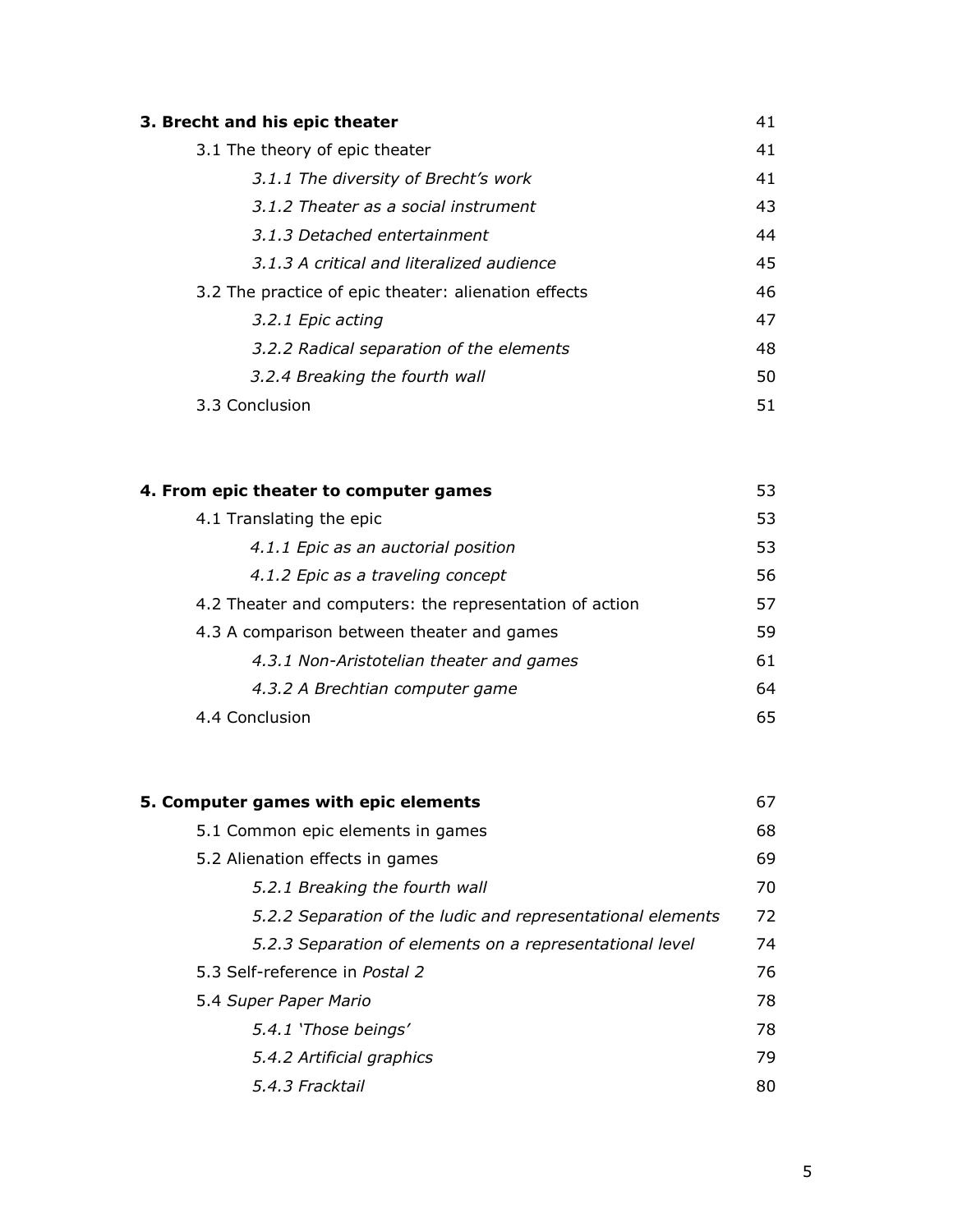| 5.4.4 Mario's world as a discontinuous universe | 81 |
|-------------------------------------------------|----|
| 5.4.5 Epic elements or new conventions?         | 82 |
| 5.5 Conclusion                                  | 83 |
|                                                 |    |
| <b>6. Conclusion</b>                            | 85 |
|                                                 |    |
| <b>7. Discussion</b>                            | 87 |
|                                                 |    |
| <b>References</b>                               | 90 |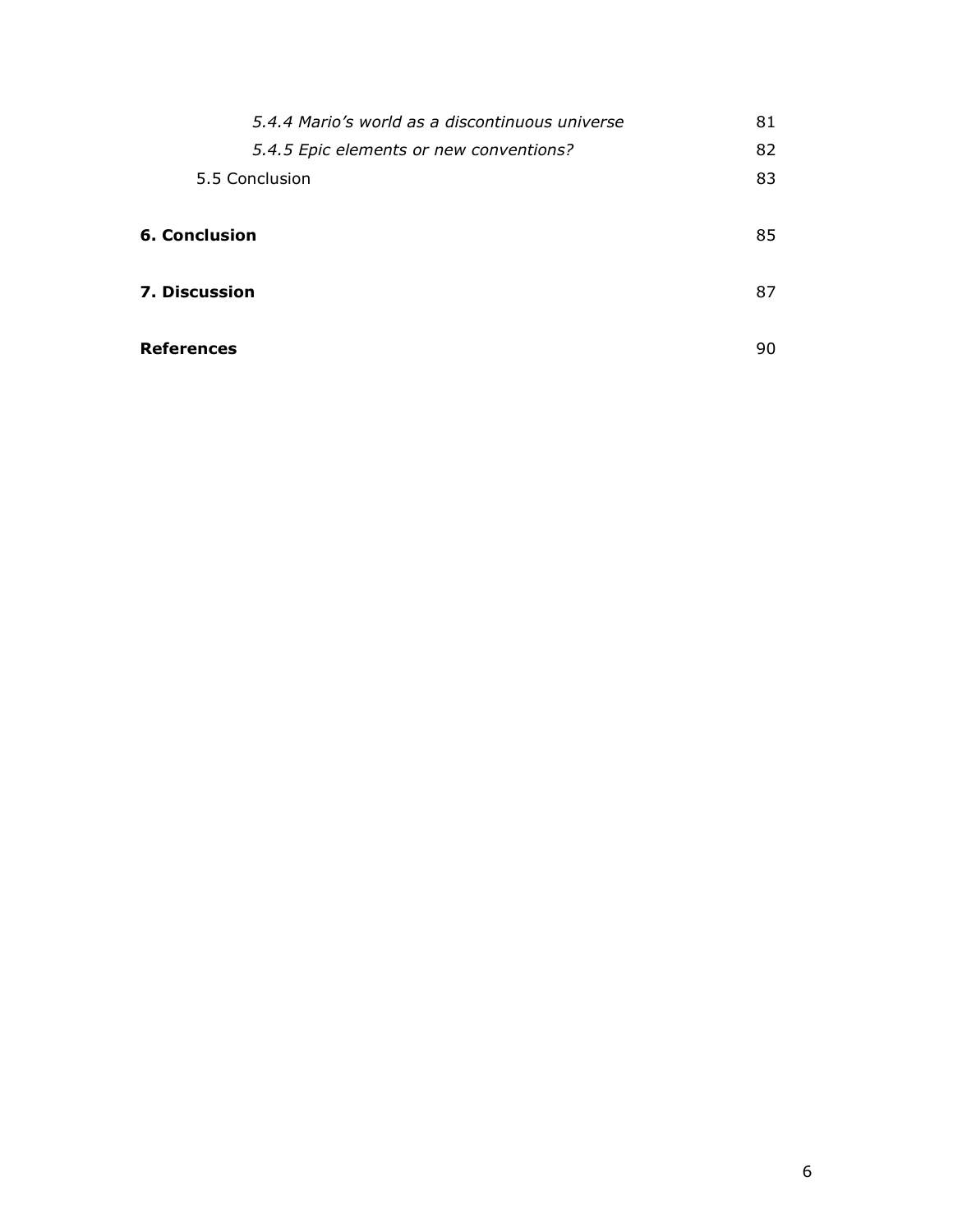# Introduction

Solid Snake has come a long way trying to stop terrorists from launching the latest nuclear bomb. He has sneaked past many watchmen, seen two people die whom he was supposed to rescue, and received unexpected help from a lady in disguise. All this time he was just Solid Snake, the former hero from Fox Hound, adept at not being seen by his enemies and, in case they see him anyway, firing a gun at them. Then, however, he faces Psycho Mantis, a 'boss' that cannot be defeated by simple shooting, since his psychic powers make him capable of reading Snake's mind and predicting his actions. Within this fight Snake finds out that he in fact has an alter ego, someone who likes Nintendo videogames and who is kind of reckless because she has not saved the game very frequently. Apparently there is someone else…

As the Metal Gear Solid player behind the controls, you suddenly do not feel identified to Snake anymore, as you are addressed directly by this odd in-game character: "so you like adventure games, huh?" This brings about an awkward feeling: for a moment you would think he can actually read people's minds. Who exactly is in control in this game, the character Solid Snake, or the person behind the controller? When do they blend together, and when are they clearly distinct? For one moment the illusion of the game is broken, and the player is faced with the reality of the world outside the game world.

### Breaking the illusion

This is an example from a moment one might encounter when playing Metal Gear Solid (Konami, 1998) on the Playstation console. Yet, in most current blockbuster computer games, moments like the abovementioned do not seem to occur frequently. Mostly the inner world of the videogame stays perfectly intact, referring only to itself, as if there were no world outside that of the game. This thesis will try to show that these kinds of moments, which break the illusion of the game, can be deployed to teach computer game literacy education, in particular to enhance critical game perception. Computer game literacy education, a concept deriving from media literacy education, is education *about* computer games, which means that children but it could easily be taught to adults as well – learn how to deal more critically with the computer games they play. Teaching computer game literacy implies that pupils will both learn to become producers of games and that they know how to be critical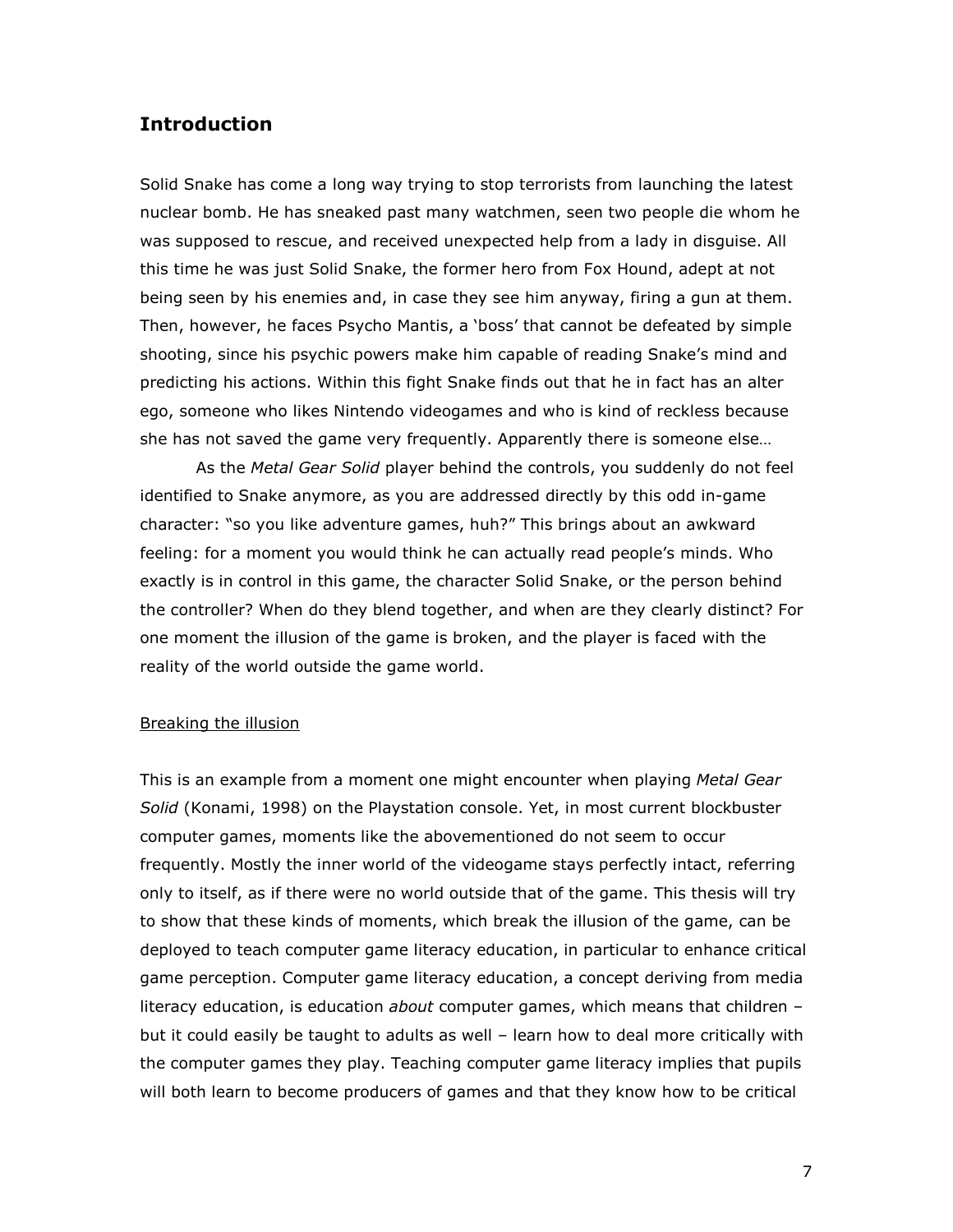consumers, where the latter involves not merely playing educational games or commercial games that are said to have educational potential, but also reflecting on them as constructed artifacts. I will argue that this can be improved by playing games with elements that break the games' illusion.

This breach of the illusion of a represented world is certainly not something new and exclusively possible within computer games. In the beginning of the twentieth century, theater director and playwright Bertolt Brecht used his plays to make his audience more aware of their social situation, by making them realize they could actually change it. To this end he used particular techniques to show the normally hidden - manufacture of the play to its spectators. If they were conscious of the play's 'constructedness', so he reasoned, spectators would see the possibility of intervention in the play as well as in their real lives. Brecht named this kind of theater 'epic theater' and opposed it to the traditional Aristotelian form of representation. He employed so-called alienation effects to accomplish a feeling of estrangement to his audience. As I will argue more elaborately later on in this thesis, Brecht's means and media literacy's objectives show overlap, since both are concerned with creating a critical distance to the depicted world, by laying bare its construction as a cultural artifact.

When regarding epic as a traveling concept, i.e. a concept that can make a journey from one discipline to another, its usefulness to games can be explored. The epic then becomes a more abstract notion, signifying a certain way of presenting a mediated world, as opposed to dramatic and lyric representations.<sup>1</sup> In addition, computer games and theater plays, though at first glance very distinct phenomena, share a number of characteristics that make it valuable to translate a related concept from one to the other. As such, Brecht's concept of epic theater can be employed to further our study of games. When games contain elements that can be considered epic, these games can raise awareness to their players and thereby serve computer game literacy education.

### **Structure**

The main aim of this thesis will be to explore how computer games containing epic elements can be valuable to computer game literacy education, in particular critical perception. In order to answer this question a number of sub-questions need to be

 1 In chapter four I will explain in a more detailed way what the triad of epic, lyric and dramatic entails.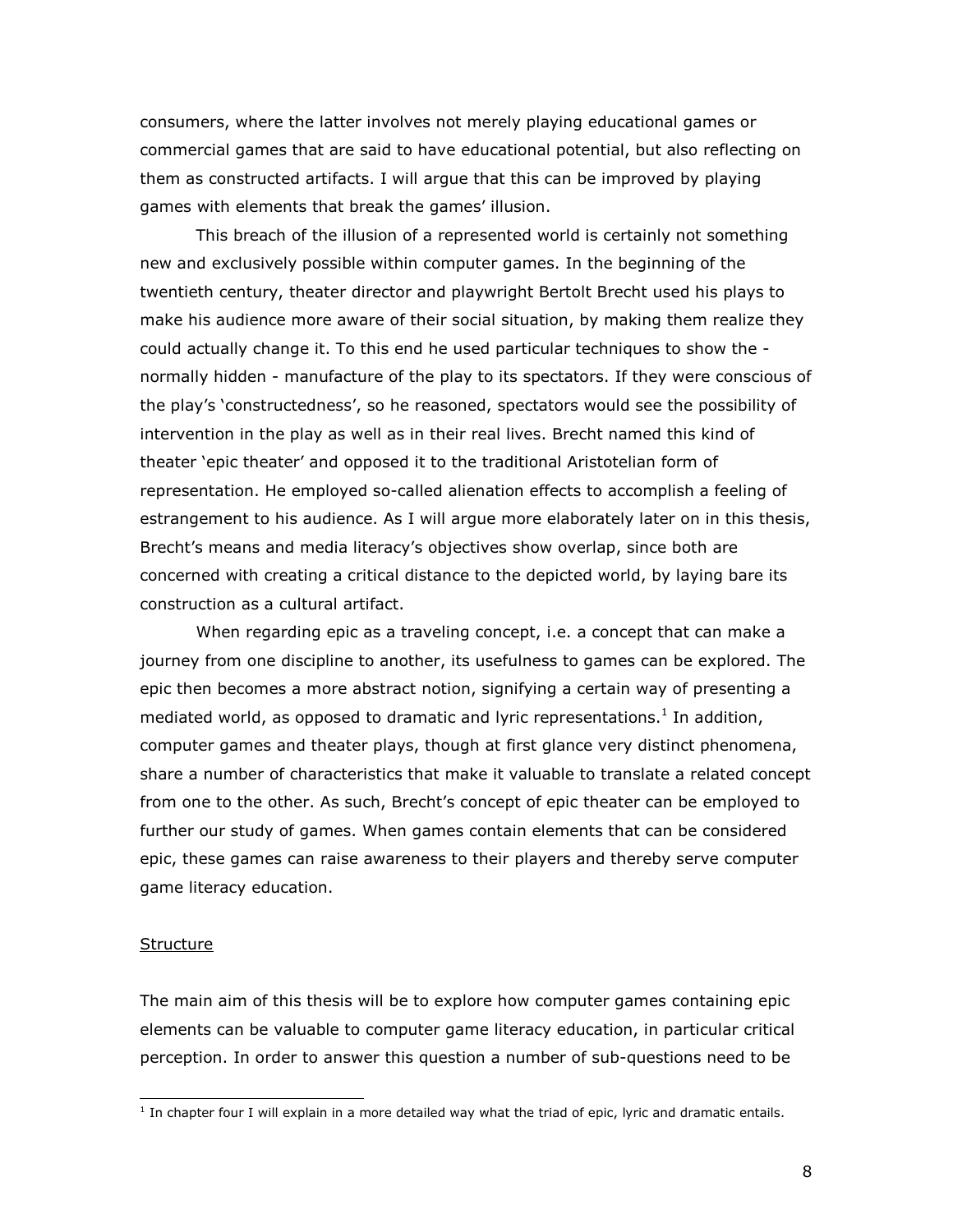posed. First of all: what is computer game literacy and why is it necessary? Why is an addition to the model required, i.e. in what ways has it been under-theorized so far? Then: What does epic theater look like and how could epic elements be of any help to computer game literacy education? How can epic elements be translated to and deployed in games?

Following these questions, the thesis will be structured as follows. In chapter one I will go into why computer game literacy education has not been theorized extensively yet, sketching an overview of the various tendencies in the arena of children, computer games and education. Then, in chapter two, I will discuss what media literacy and computer game literacy education in particular entail. I argue that critical reception of computer games is a subject that has received too little attention, both in the small debate on computer game literacy education and in the general fields of new media studies and game studies. In chapter three I take a look at epic theater. Both Brecht's purposes and the means by which he wanted to accomplish them, are addressed. In chapter four I discuss the possibilities of transferring these findings to computer games, firstly by arguing that epic can be detached from the specificity of the theater, and secondly by showing that theories of theater have successfully been conveyed to computers and computer games. In chapter five the actual translation from epic theater to games is analyzed and, referring to games' medium specificity, examples of epic elements in computer games are provided. I will conclude by analyzing two particular games, which contain many epic elements, and elaborate on how these would be able to teach computer game literacy education.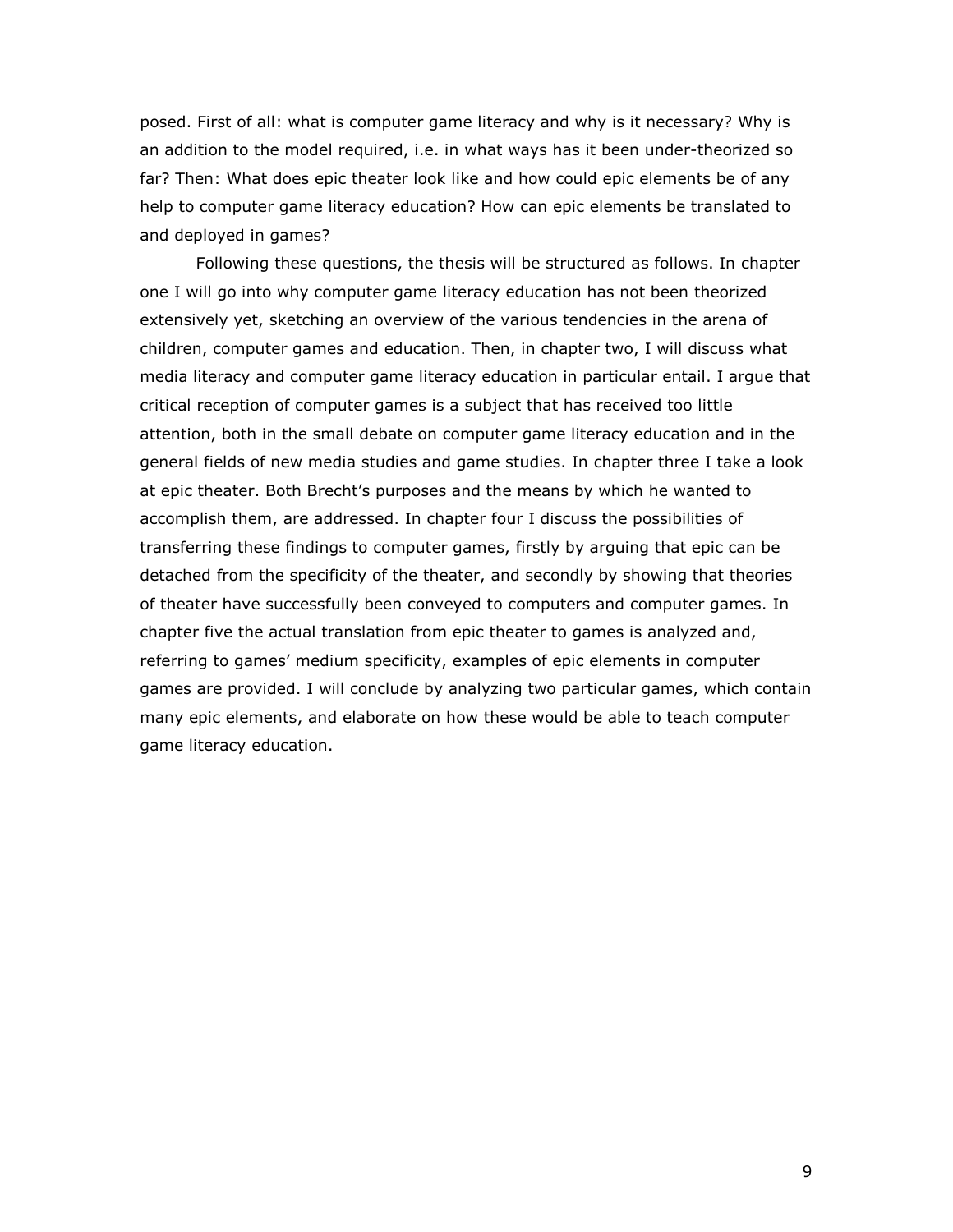# 1. Teaching about computer games

This thesis is an account for more attention to computer games as a cultural phenomenon that can be taught about, as I argue that critical perception of computer games is a subject that is shed insufficient light on. In this chapter I want to show what forces are at work in the domain of computer games, children and education, and how these have slowed down the development of an elaborated concept of education about computer games, i.e. computer game literacy education. I refer to several tendencies that play a part in the field, and how they are acted upon by different interested parties. These tendencies all contribute to the undertheorization of computer game literacy education. In addition I argue that, although sometimes claimed otherwise, literacy education is equally necessary for computer games as it is for other media.

### 1.1 'The' effects of games: moral panic and counter movements

One of the main reasons for the lack of attention to education about computer games is the fact that the debate on society and games is preoccupied with the effects of computer games in general. Both the debate around the fear of computer games as a new medium entering society, having supposedly bad effects like aggressive behavior and addiction, and the attempts to change this negative reputation, have been held rather shallowly and generalized games as a uniform phenomenon.

First of all, there is the suggestion that games make their players more aggressive. Around a decade ago it was claimed, especially in the media, that violent computer games were causing aggressive behavior to the children who played them. Incidents like the 1999 massacre on the Columbine High School in Colorado, where the perpetrators were two fans of violent first-person shooters, further stirred up this debate. Researchers, especially from the field of psychology, investigated how violent games would make children more aggressive.<sup>2</sup> Secondly, worries are focused on the addiction computer games would cause, as there is increasing media

 2 See e.g. Newitz (2002), who mentions several examples of media coverage of the games-causingaggressive-behavior thought, although she herself does not agree with them. An example of empirical research conducted to prove that games cause violence is the article 'Video Games and Aggressive Thoughts, Feelings, and Behavior in the Laboratory and in Life.' by Craig Anderson and Karen Dill (2000). A more recent overview of the debate around computer games and violence is presented in the book Grand Theft Childhood, by Lawrence Kutner and Cheryl K. Olsen (2008).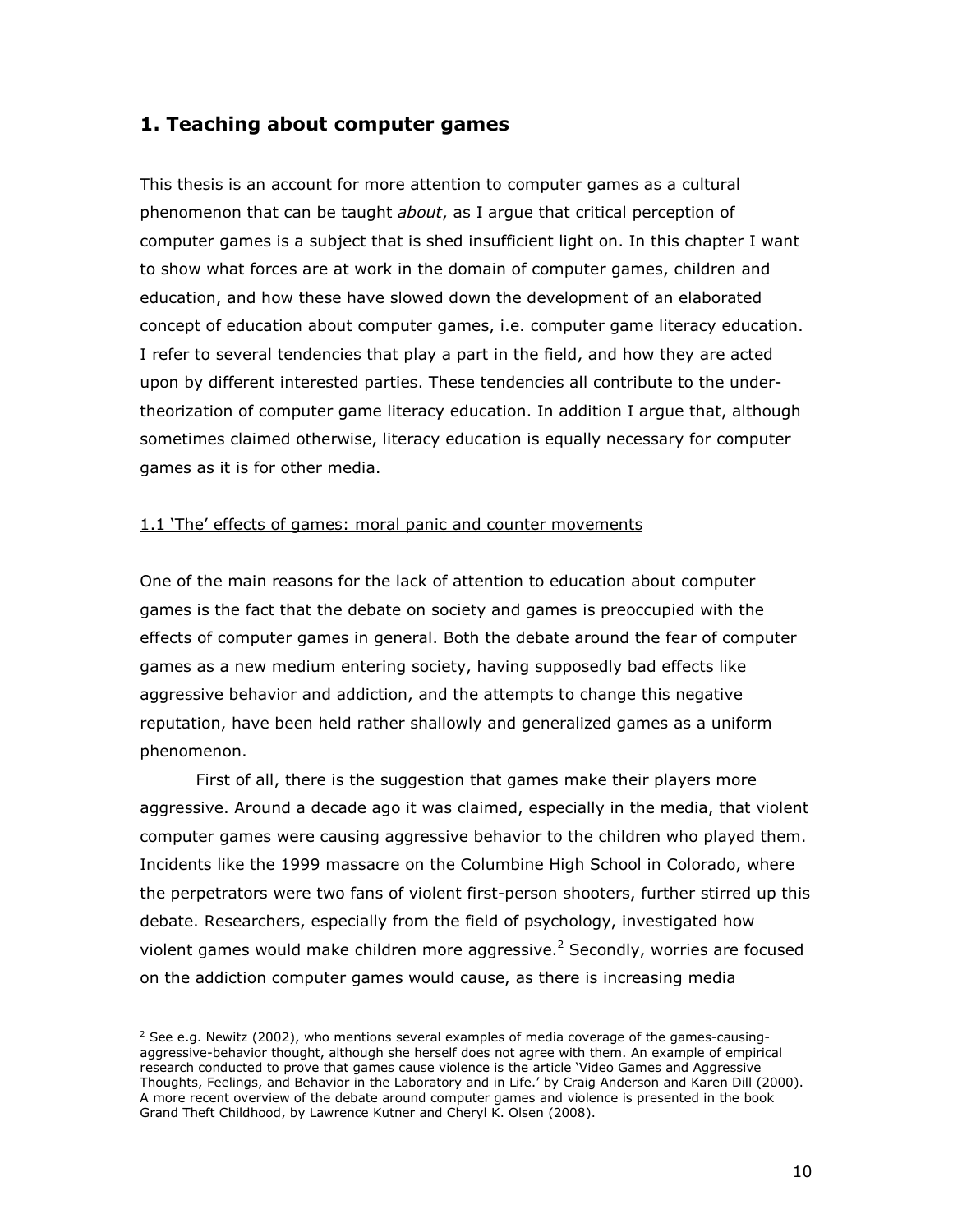coverage regarding the extreme usage of computer games (Griffiths and Davies, 2005, p. 359).<sup>3</sup> This manifests itself, amongst others, by the growing attention for institutions that help addicted gamers to kick the habit. For instance, in the Netherlands a clinic specialized in game addiction is frequently featured in broadcasts and magazines.<sup>4</sup>

This fear of games as a relatively new medium seems to be part of the general tendency of the fear of moral decay, which occurs whenever a new medium enters society. Opponents of the medium predict that it will cause damage, overthrow values, and annul respected institutions (Lauwaert et al., 2005, p. 37). One can even speak of moral panic, when there is a 'discrepancy between the threat posed to society and the level of attention given to it' (Southern, 2001). For instance, with the arrival of Penny Theater (nineteenth century), horror comic books (1940s and 1950s), and television (especially concerning violence in the 1980s), there were concerns about the deterioration of morals and the dumbing of youth (Springhall, 1998). According to Springhall, a stereotype of media, or certain genres of media, is 'activated in times of crisis or panic because secondary targets are needed to deflect attention away from some of society's most pressing or insoluble problems' (ibid., p. 147). In other words, the medium in question serves as a scapegoat. The extensive media coverage of suggested aggressive and addictive effects of computer games, especially after shootings like the one in Colorado, certainly fits in that models.

As opposed to the media showing games in a bad light, game scholars and the gaming industry likewise have tried to compensate for this negative attention. There are roughly two ways in which this was done. Firstly, the research into the negative effects of games is addressed directly. For instance, within the field of computer game studies some have attempted to refute negative assertions, e.g. Jeffrey Goldstein in his article 'Does Playing Violent Video Games Cause Aggressive Behavior?' (2001). Here several studies that claim to prove that games increase violent behavior are critically investigated, and their methods and reasoning questioned, so as to assert that these studies cannot be considered valid. Similarly, Kurt Squire criticizes research done into violent games and their effects, and calls for more rigorous research, which takes a much more disciplined look at the impact of gaming on people's lives (Squire, 2002).

 3 See e.g. the website People against Video Game Addiction (http://www.freewebs.com/pavga/) and the extensive list of recent publications on video game addiction on Wikipedia

<sup>(</sup>http://en.wikipedia.org/wiki/Game\_addiction) 4 This is Keith Bakker's clinic Smtih & Jones in Amsterdam.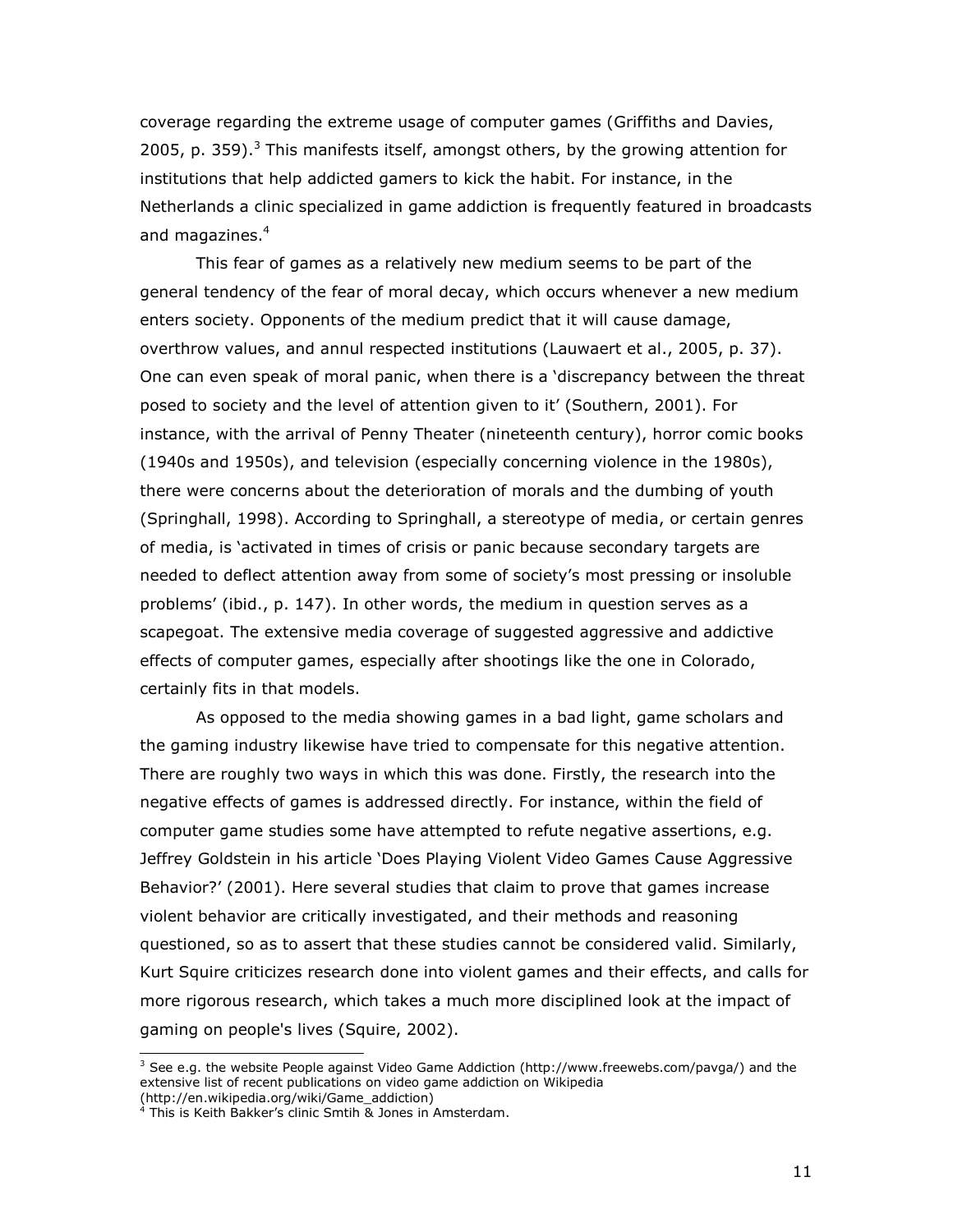Secondly, the negative attention was refuted by emphasizing that games instead can have positive influences, especially with respect to education. The gaming industry has tried to counterbalance the fear for the products they are selling. For example, the website gamenisgoed.nl (gaming is good), an initiative by Dutch sector association NVPI, draws attention to the positive effects playing games can have, and even called into existence a new 'vitamin': Vitamin G. Also academia emphasizes games' positive capacities. Game scholars like Marc Prensky (2001), James Paul Gee (2003), and David Schaffer (2006) assert that computer games can improve all kinds of skills like problem solving and strategic thinking. For instance, Schaffer claims in his book How Computer Games Help Children Learn that games can help teach kids to build successful futures. The enthusiasm with which children play games and acquire necessary skills to master the game, would be useful for education as well (Schaffer, 2006).

When considering both sides of the medal, a contradiction occurs: it seems illogical that while claiming that 'good games' can have a positive influence, we deny that 'bad games' might also have a negative influence, and vice versa. Although I would not support the moral panic surrounding games in the media, a somewhat more critical stance seems desirable. Many academics within game studies are enthusiastic gamers themselves, and might therefore be biased when it comes to critically considering the effects of games. Current game scholars mostly belong to the first generation that grew up with computer games, which is, according to Erkki Huhtamo, both a strength and a weakness. It is a strength, in that they are familiar with their field of research, yet the weakness lies in their lack of a critical distance and inability to relate games to wider cultural framework(s) (Huhtamo, 2005, p. 4).

In addition, for game scholars it has been - and still is - a struggle to receive enough funding for their research. For instance, as Zach Whalen argues, in the U.S.A. state budgets are scarce and money is often taken away form 'non-critical' areas like the humanities (Whalen, 2004). Focusing on the potential assets of computer games is likely to be more beneficial for obtaining governmental money than emphasizing their alleged bad side effects. Therefore, voicing games' potential educational value can – on a more or less conscious level - also be aimed at the establishment or preservation of the field. After all, this is how game scholars make their livings. Thus, investigating the educational possibilities of games is, to my mind, a valuable field of research, but it might be a danger for computer game scholars to overestimate the positive effects of games.

12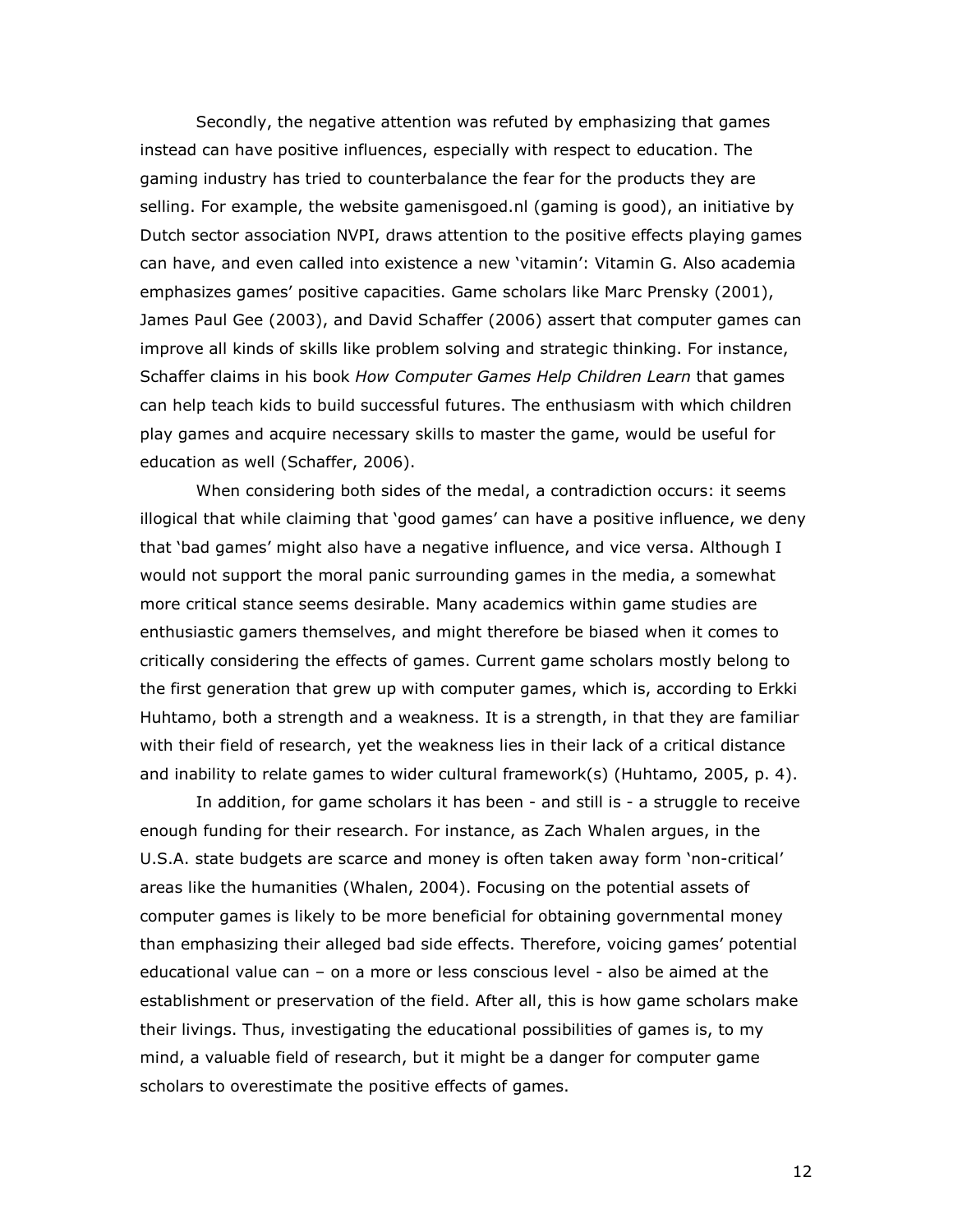Buckley and Anderson also observe the abovementioned contradiction, as they argue that, just as educational games can be useful to teach children valuable content, violent computer games can teach aggression (Buckley and Anderson, 2006, p. 366). The kind of game, the gamer herself, and the context within which the game is played are all relevant to the effects a game will have on the person who plays it (Ibid.). With respect to other media, the debate of the early years eventually has becomes less polarized and more shaded. As the tendency shows, after the first phase of wild speculations, there is an evaluating phase, in which predictions are reconsidered and, if necessary, the pros and cons reformulated (Lauwaert et al., 2005, p. 38). A more balanced discussion would be advantageous for computer games as well, and with this thesis I hope to contribute to that. What has become clear is that the recent focus on all games as either reprehensible or merely favorable has not helped to foster an elaborated view on how we should teach about computer games, i.e. computer games being the object of education.

### 1.2 Computer games and education: different perspectives

So, the overemphasis on 'the effects' of games in general – both negative and positive – is the first reason for the lack of attention to education about computer games. The second reason – which is intertwined with this, for it also involves games and their educational potential – concerns the major accent on computer games as a means to education. In other words, education *through* games tends to overshadow a perspective of education *about* games, i.e. computer games as an object of study.

 Computer gaming is a subject that can be positioned in several domains: not only can it be approached as a medium (e.g. in order to show that the fear of games is in fact part of a more general societal tendency) but gaming is also a form of play. The latter opens up a whole other sphere of influence, as the realm of play has from times immemorial been connected to learning. Just as young animals, children learn to a great extent from the activity of spontaneous play. Play theorist Brian Sutton-Smith argues that within this paradigm of play theory, 'play is an activity taken up voluntarily, usually by a solitary player, and often with objects which are under his control. As a result of his activity or fantasy with those objects, the subject makes individual gain either in cognitive or creative organization' (Sutton-Smith, 1979, p. 1). It is therefore not surprising that computer games, which after all are a form of play, are connected to education and explored for their educational potential. They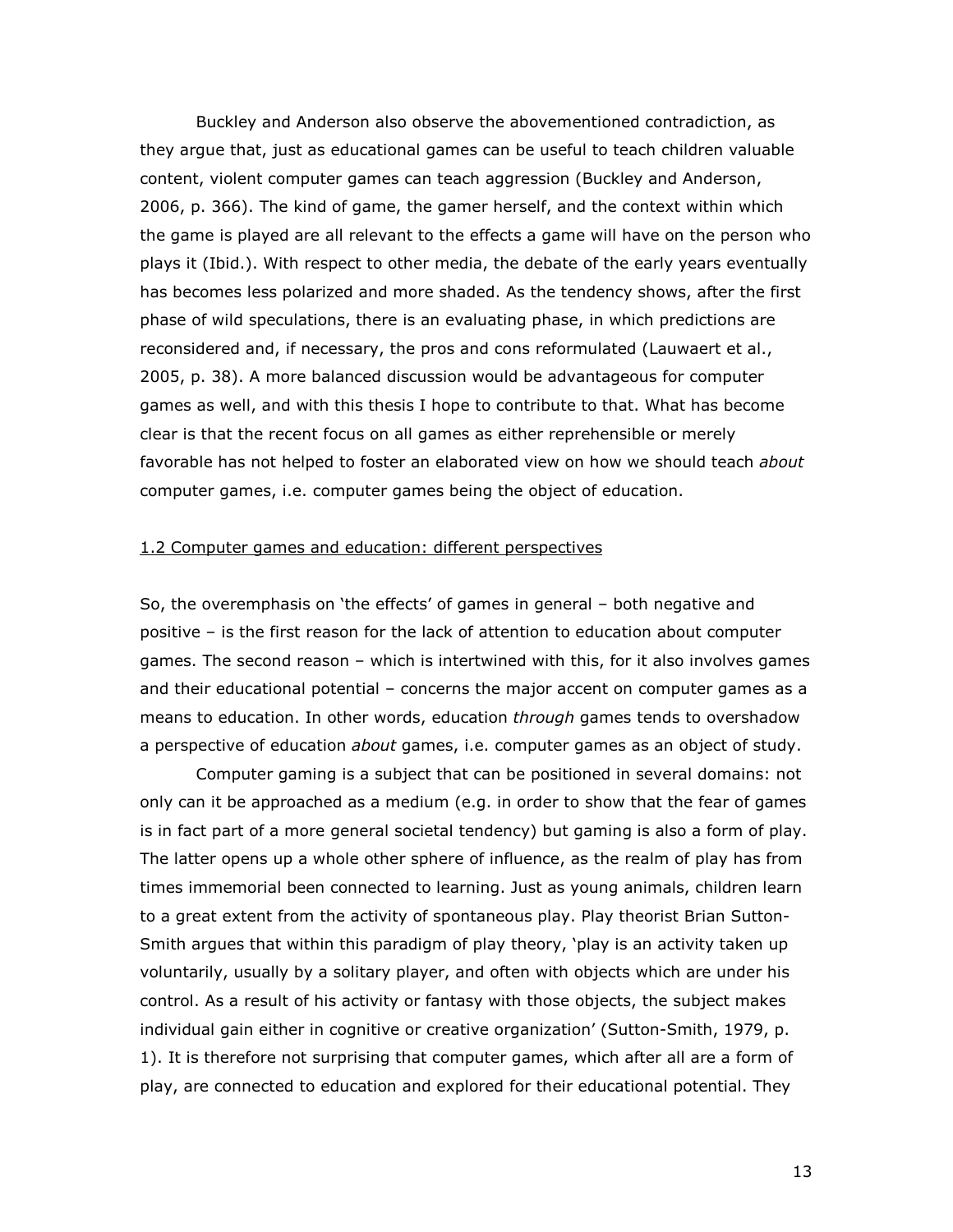even got attention within educational sciences before computer game studies emerged as an academic discipline; the pedagogical potential of games was measured in several ways from the eighties on (Egenfeldt-Nielsen, 2006, p. 188).

However, only recently has it become more of a hot topic, which is, as argued above, also part of the attempt to improve computer games' reputation. Next to the abovementioned scholars Prensky, Gee, and Schaffer, also Yasmin Kafai (2006) and Kurt Squire (2002) have recently published about it. For example, the last mentioned asserts that 'entertainment games allow learners to interact with systems in increasingly complex ways' (Squire, 2002, p. 2). In addition, game environments would provide an example of how learning should take place, as they make use of learning principles such as situated meaning, i.e. learning in a context in which the learned skills directly make sense and can be applied immediately (Gee, 2003, p. 86). James Gee even states that the current school system is highly inefficient and that incorporating computer games in the classroom would be an ideal solution to that problem. Another argument for games as educational material is the possible improvement of children's motivation because when playing games, children seem to have no need for any extrinsic motivation (Egenfeldt-Nielsen, 2006).

 So how is all of this a distinct reason from the first reason, i.e. the overemphasis on games' (here positive) effects? The answer lies in the fact that the rather obvious connection between education and computer games has defined the way of linking the two domains: computer games are regarded as educational tools, or in other words, the focus was on education through computer games. This has formed a barrier to the other way of thinking about computer games and education: teaching *about* them. It is clear that education through games is a rather popular topic within computer game studies, however, on education about games, less has been published. I argue that the latter is at least equally important, as computer games an increasingly popular pastime that can affect their players in myriads of ways.

But before continuing to this analysis, I will first, for the sake of clarity, provide a definition of what is understood when referring to computer games in this thesis. After that I will argue why computer games should be critically taught about, and that media education for games is at least equally important to education about other media, although some claim otherwise.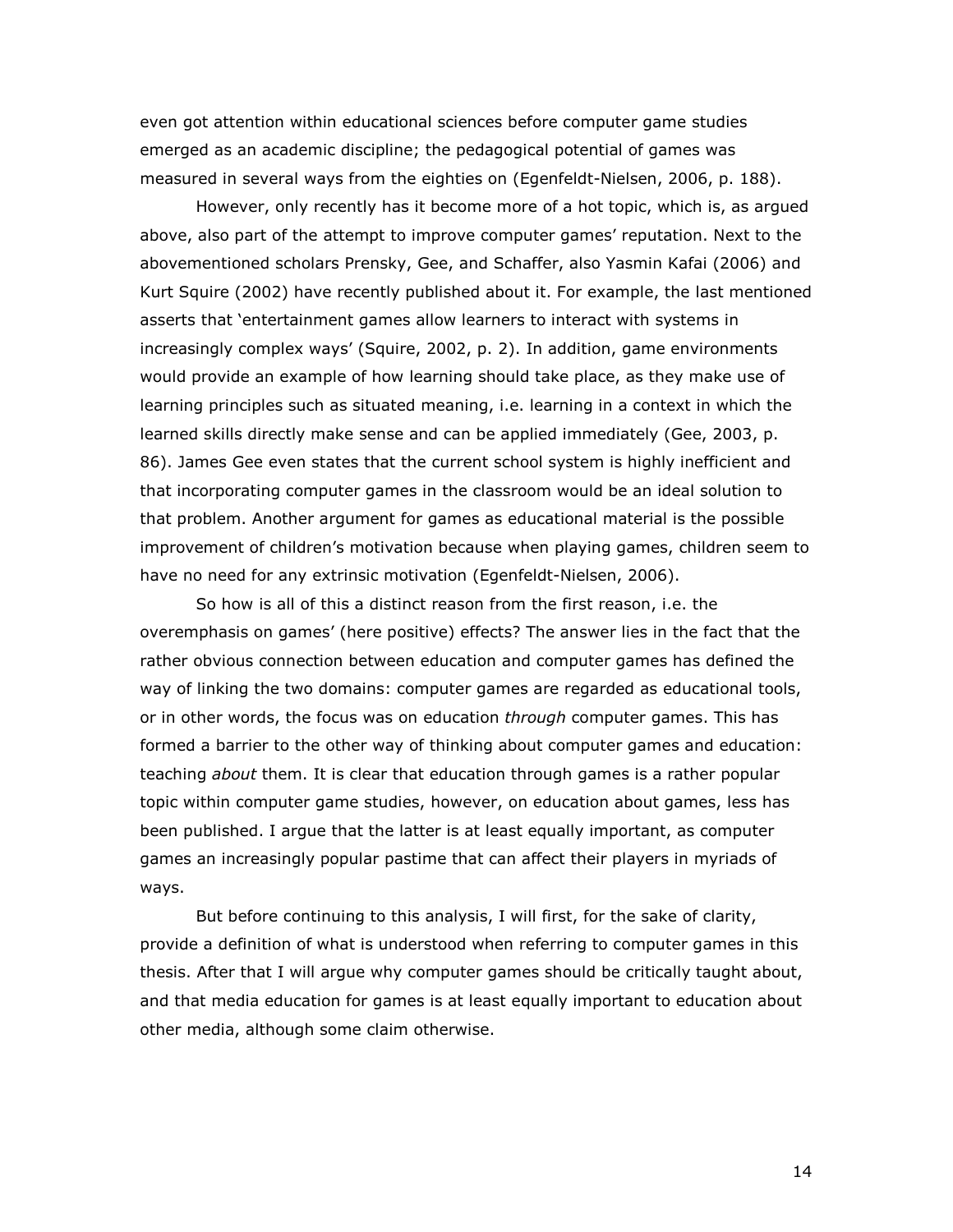### 1.3 Defining games

Although I cannot guarantee that all authors to whom I refer and whom I quote apply exactly the same notion of computer games, I will nevertheless make clear what I mean by the term in this thesis.

First of all I choose to speak of computer games, although in many of the books and articles on games the term videogames is used. This is partly an arbitrary choice – one has to stick to one term – and partly it is because all platforms on which the games are played are to be included (e.g. personal computers, consoles or handhelds). However, in general videogames and computer games have the same meaning, so this is rather a matter of choice than a content related issue. Also the term digital games would be an interchangeable term.

When defining computer games it is obviously important to note what a game in general is, i.e. in the case of both digital and non-digitalized games. Jesper Juul proposes six features that qualify games: 1) rules, 2) variable, quantifiable outcome, 3) valorization of outcome 4) player effort, 5) player attached to outcome and 6) negotiable consequences (Juul 2005, p. 36). From these features the following definition derives:

'A game is a rule-based system with a variable and quantifiable outcome, where different outcomes are assigned different values, the player exerts effort in order to influence the outcome, the player feels emotionally attached to the outcome and the consequences of the activity are negotiable.' (Juul 2005, p. 36)

When all features, or the whole definition applies to an object this is clearly a game. Yet, Juul also acknowledges that there are borderline cases, in which some of the characteristics are not relevant but others are. For instance, pen and paper role playing games would be a borderline case because of their flexible rules and games of pure chance (e.g. gambling) because of their lack of player effort. This makes the definition very useful because it does not merely offer two possibilities (inclusion or exclusion) but puts forward a scale in which an object can be a game to a certain extent. Considering the fact that games are such a rich and diverse cultural phenomenon, this proves useful.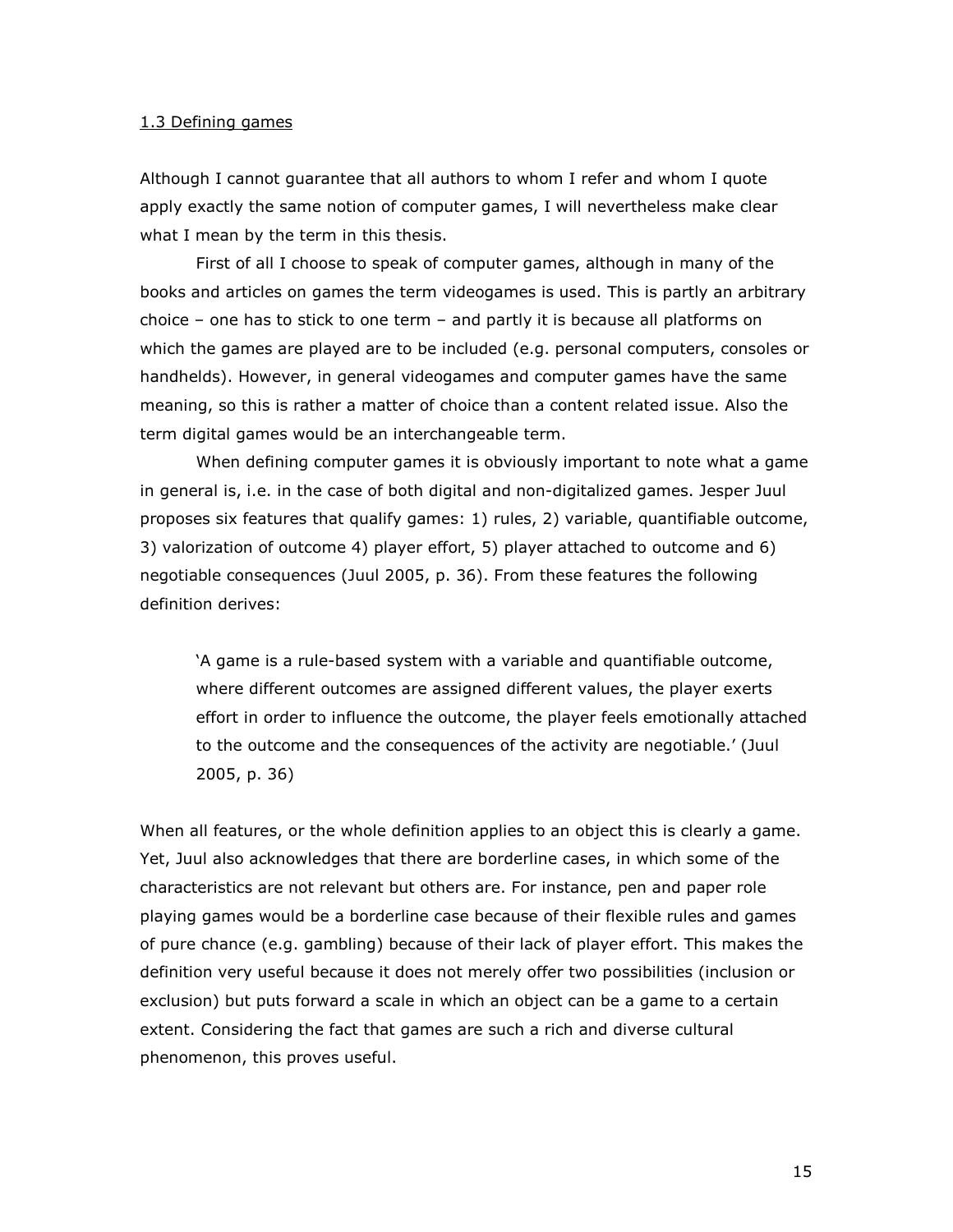So what does the addition of 'computer' entail? First of all, the term computer game implies the use of a computer and, therefore, digital code. This entails the notion that computer games, 'unlike traditional games or sports, consist of nonephemeral artistic content (stored words, sounds and images) which places the games much closer to […] the work of art' (Aarseth, 2003, p. 1). In other words, the code adds an extra dimension, something I will address more elaborately in the next chapter. So computer games can be defined by the abovementioned definition of Juul, added by the notion that these games consist of coded content, which, as an object of study at least, sets them apart from non-digital games.

### 1.4 The necessity of teaching about games (or computer game literacy education)

### 1.4.1 Computer games' alleged self-revelation

Often it is claimed that computer games are essentially different from other media due to their interactivity (e.g. Wolf, 2001, p. 14), or as Espen Aarseth names it, their ergodicity. The latter means that nontrivial effort is required to allow the reader to traverse the text, whereas in other media the text unfolds without the receiver doing any effort, apart from logical actions such as turning the pages of a book (Aarseth, 1997, p. 1). In addition, since playing a game requires these specific skills (i.e. nontrivial effort) it often takes several tries to master a game, and even then parts of the game can remain unexplored (Wolf, 2001, p. 13).

 Some scholars, like Ted Friedman, claim that the playable nature of computer games brings about critical reflection on the way the text of the game is constructed (a core element of media literacy education, to which I will return in the next chapter). This would be established automatically due to the more active effort a player has to perform, and the fact that she has to perform it over and over again. That is, the player interacts with a system that models behaviour, or a simulation, $5$ and thereby she has to understand the simulation fully in order to interact with it in a meaningful way. If indeed games make the player automatically think about their underlying structures, then active education about games' 'constructedness' would not be necessary. Friedman particularly argues for this point of view in his article 'Making Sense of Software: Computer Games and Interactive Textuality' (1995). Although he acknowledges that games are, like all texts, ideological constructions, he asserts that the construction is automatically revealed because 'a computer game

 5 The notion that a simulation can be understood 'a system that models behavior' is extracted from Frasca 2003, p. 3.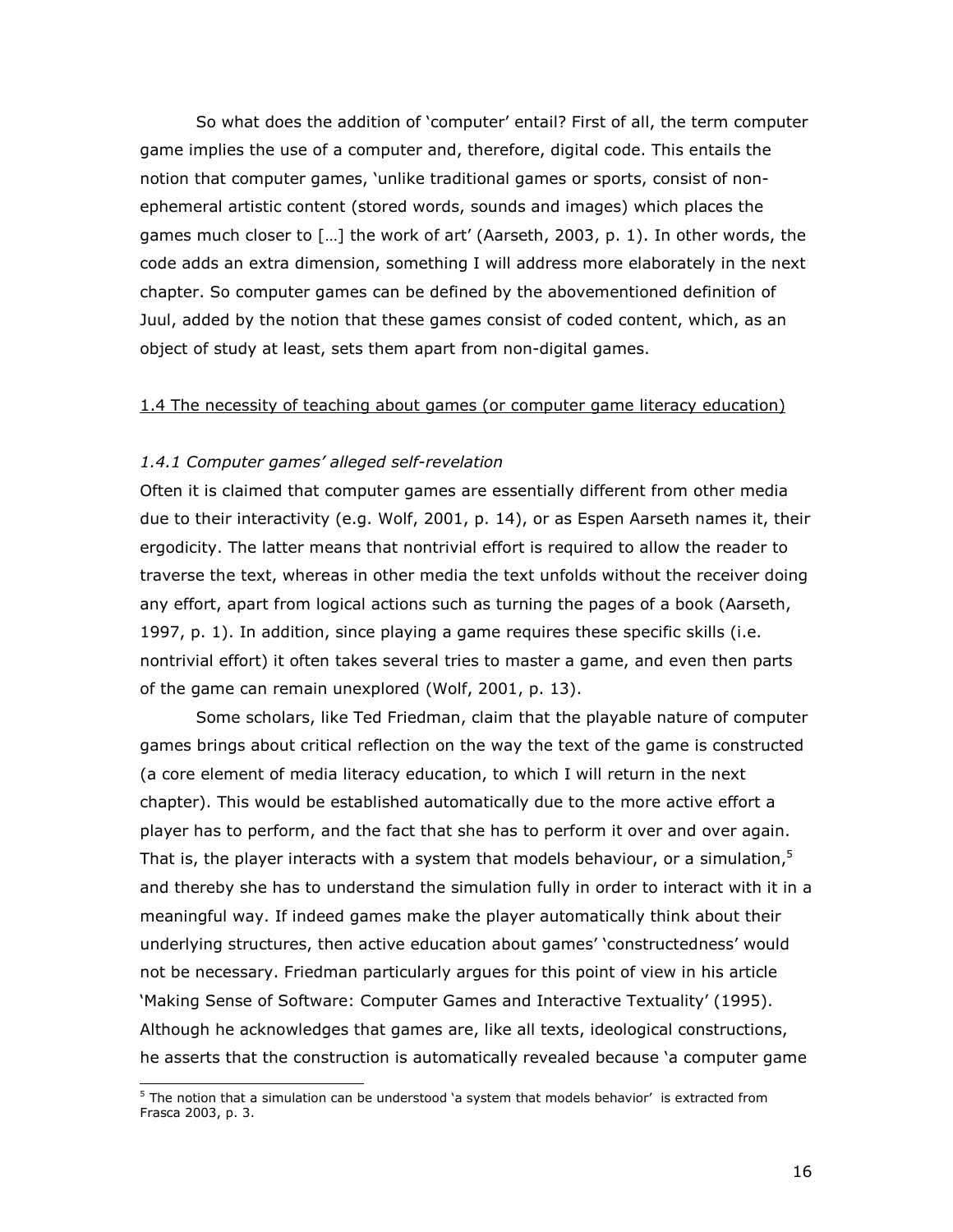is a process of demystification: one succeeds by discovering how the software is put together' (Friedman, 1995).

James Gee takes a comparable stance in his book What Video Games Have to Teach us About Learning and Literacy (2003), but unlike Friedman, Gee stays at the level of the fiction of the game. He argues that by playing certain games, players are forced to reflect on their own views on the world. This would especially be the case when the game provides the possibility of playing several characters on opposing sides. He takes an example of a six-year-old, playing Sonic Adventure 2 Battle (Sega, 2001) both as the 'good, blue sonic' and the 'evil, black sonic'. By doing so, the child is confronted with different cultural models and is forced to think about what the models imply (Gee, 2003, p. 143). Gee also argues that the child, when playing the game as the evil character, not necessarily approves of the ideological values behind it. So, whereas Friedman addresses the game itself as the object that demystifies itself, Gee focuses on the content of the game, asserting that this would be critically approached by the player due to the nature of the game.

Yet, Gee also addresses the game itself as the object of reflection. All through his book, he uses the phrase 'good computer games' and claims that you need to play those games in order to establish the positive effects. But Gee rarely goes further into what exactly makes these games particularly good. In addition, he does not mention what a *bad* game would look like and in what sense those games might, if at all according to him, affect their players. It might be the case that he approves more of games that foster critical thinking by encouraging the questioning of their hidden biases, however, he never mentions that explicitly, and tends to stay on the surface when talking about what characteristics turn games into good games.

 For example, in order to refute the assumption that playing videogames would be a waste of time, Gee provides a list of effects that will occur when a child plays a game. The first three points stay at the level of the fiction of the game, i.e. they regard the learning that takes place with respect to the content of the game. However, the fourth (and last) point on this list reads:

'4. Learning how to think about semiotic domains as design spaces that engage and manipulate people in certain ways and, in turn, help create certain relationships in society among people and groups of people, some of which have important implications for social justice.' (Gee, 2003, p. 46)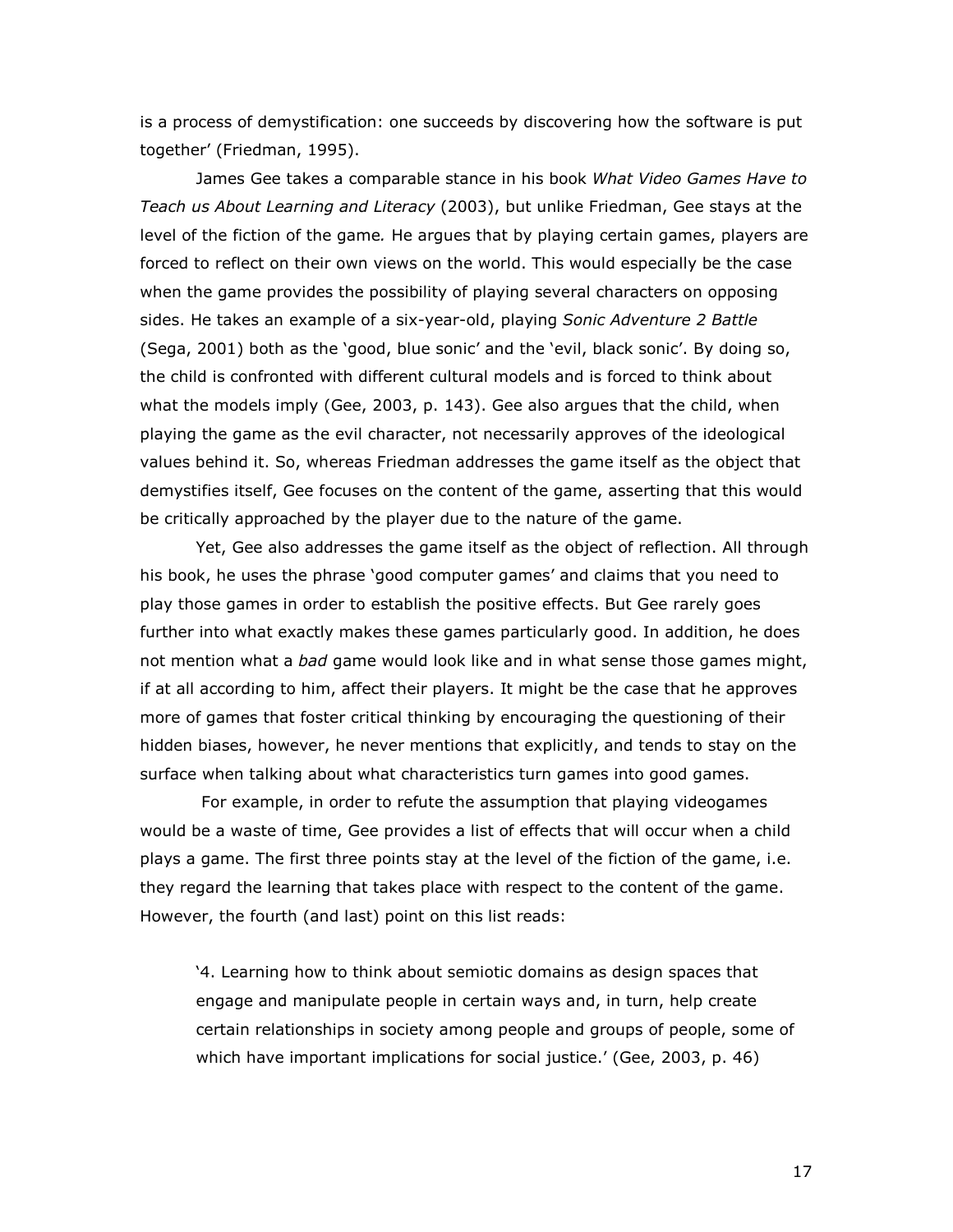So, according to Gee, players need to learn to look at the game from a higher level, taking a critical distance and regard them as media products. Preceding this list, Gee states the condition: 'If children (or adults) are playing video games in such a way as to learn actively and critically then they are: [...]' (Gee 2003, p. 45), to which the four points follow. But Gee does not specify when exactly the requirements for this active and critical attitude are met. In other words, Gee acknowledges that passively or superficially playing the game would not produce the desired results, yet he fails to pinpoint the circumstances that determine the attitude with which a game is being played.

Whereas Friedman asserts that all games have revealing properties, Gee argues that only good games would teach about their own underlying structures, though he does not specify when a game can be designated 'good'. Furthermore, he asserts that a certain critical stance is needed to accomplish the positive effects, but he omits to address how and when this stance occurs. Thus, both Friedman and Gee have the assumption that (some) games encourage questioning them as constructed objects, generated by the mere activity of play. But how likely is this to happen?

### 1.4.2 Games as opaque constructions

Although the viewpoint of the demystifying properties of games may sound logical, in my opinion most major entertainment games are as opaque as other media. Admittedly, one can only win a game when understanding the formal system to a certain extent, but this does not necessarily mean that the system reveals itself or that it is reflected upon or questioned in any way.

Sherry Turkle, for instance, argues that it is specifically in recent years that computers are not transparent anymore. In contrast, in the 1970s, so she argues, personal computers' technology, 'in the spirit of traditional modernist ways of knowing, encouraged users to think of understanding as reaching beyond the magic to the mechanism'. However, nowadays we 'have become accustomed to opaque technology; we have learned to take things at interface value' (Turkle, 2006, p. 266). Turkle supports this view by referring to observations she made when watching young children playing games. She states that children can learn how to play a game successfully by only playing it: after having played several times, they know how the system works. Although children might meaningfully interact with the system, they do not necessarily 'know how to measure, criticize, or judge what they are learning' (Turkle, 2006, p. 269). Turkle therefore suggests that children should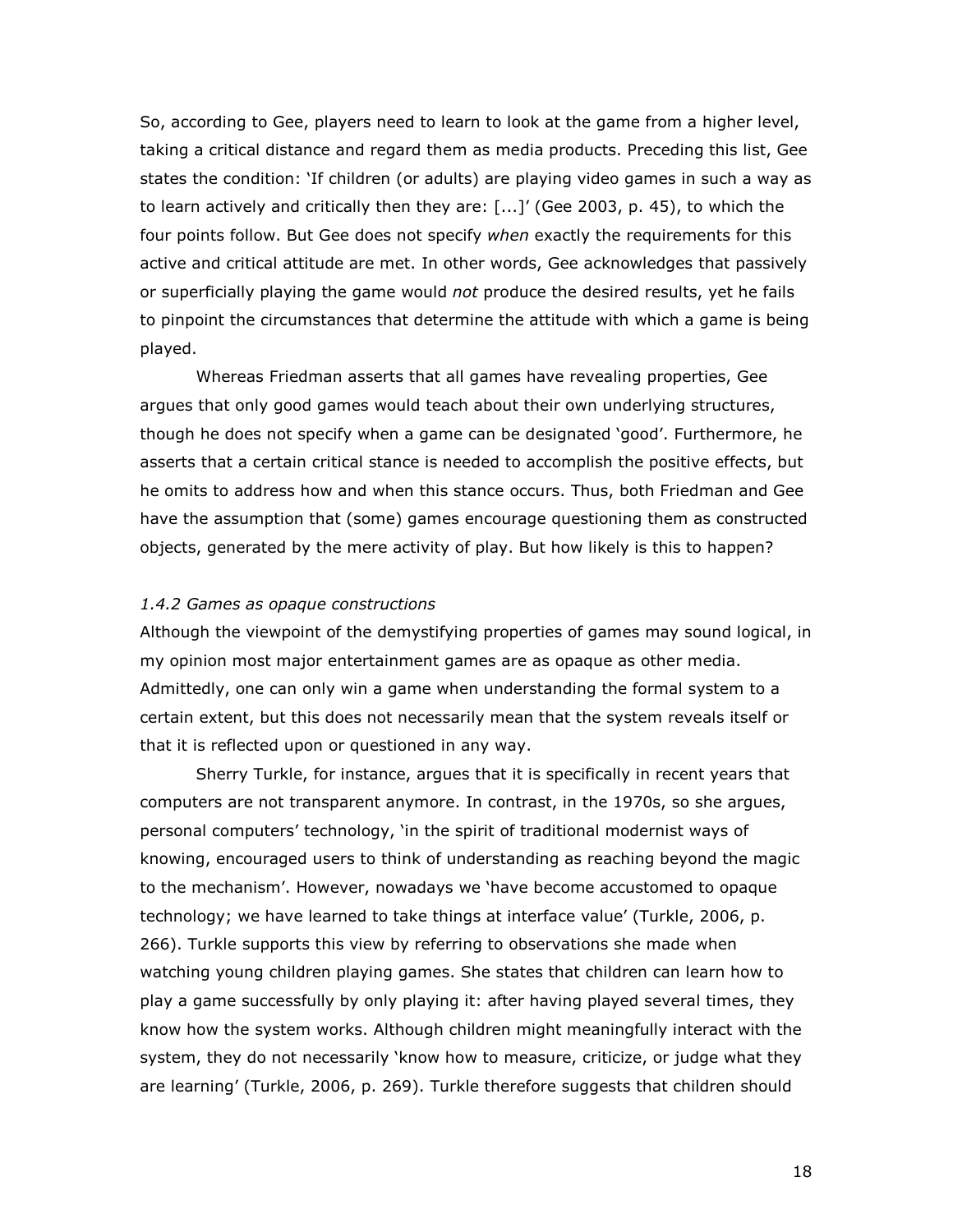interact with simulations that teach them about the nature of simulation itself. She distinguishes three ways in which one might respond to simulations, which roughly correspond to the three ways of reading developed within the field of cultural studies by Stuart Hall. Firstly, there is simulation resignation, which implies the acceptance of the simulation in its own terms. This corresponds to Hall's dominant or preferred reading: one takes the in-built assumptions for granted and does not question them. Secondly, Turkle identifies simulation denial, in which 'one rejects simulations to whatever degree is possible' and considers them a destructive force (Turkle, 1995, p. 71). In the cultural studies discourse, this would be the oppositional reading. Thirdly, there is the response Turkle regards the most desirable, that

'... would take the cultural pervasiveness of simulation as a challenge to develop a more sophisticated social criticism. This new criticism would not lump all simulations together, but would discriminate among them. It would take as its goal the development of simulations that actually help players challenge the model's built-in assumptions' (Ibid.).

The potential games I will discuss later on in this thesis would exactly be the latter kind of simulations: games that show their own 'constructedness' and therefore encourage the player to question this construction.

In the chapter 'Computer Games as Participatory Media Culture', Joost Raessens makes a similar point. He asserts that games are able to make demystification possible, but that 'in everyday practice, […] such deconstruction will regularly be overshadowed by the different forms of enjoyment that users may experience while playing computer games. Not only film viewers, but also computer game players seem to me […] as staying at the surface of the fiction, the story and the game, as opposed to the previous in-depth deconstruction' (Raessens, 2005, p. 378).

Kurt Squire also claims that questioning the system is not something to be taken for granted when playing games. He is generally highly positive about games as educational means, and his article 'Cultural Framing of Computer/Video Games' is no exception to that tendency. He argues that games have the ability to make players 'relive historical eras, […] investigate complex systems, […] manage complex industrial empires, […] or, indeed run an entire civilization' (Squire, 2002, p. 3). Yet, he also touches upon the issue of critical reflection on the game-play. He thinks for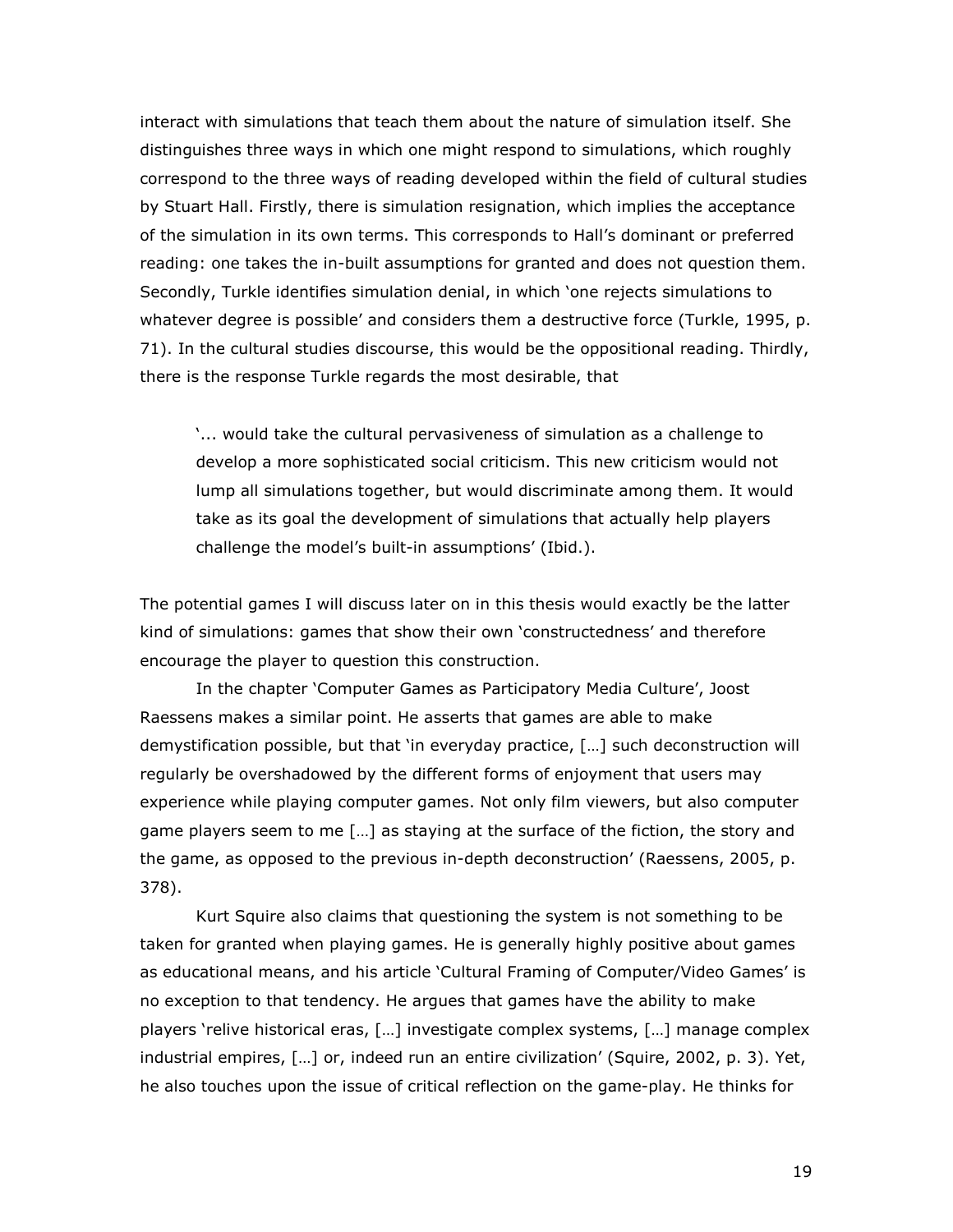instance of 'creating instructional resources around a game like SimCity or Civilization that pushes students to think about their game-playing more deeply. […] Students might be required to critique the game and explicitly address built-in simulation biases.' (Squire, 2002, p. 6)

Also from a game design perspective it is argued that games do not aim at showing their own 'constructedness'. Miguel Sicart, researcher at the IT University of Copenhagen and amateur game designer, claims that 'what designers intend to do is to manipulate the free will without showing that manipulation, presenting the choices they offer as the only possible solutions for the player to take into consideration' (Sicart, 2006, p. 81). He continues arguing that 'games are systems in which we are voluntarily immersed with the clear goal of being manipulated – we believe the freedom the game designers give us in order to achieve a successful ludic experience' (Ibid.).

 In addition, computer games bear another concealment that lies the very attempt that games make to simulate parts of this world in the first place. For instance, Frasca argues about The Sims (Electronis Arts, 2000), which simulates life in the American suburbs: 'What makes The Sims a vanguard work is not how it simulates human life, but the fact that by attempting to simulate it is affirming that human life can be simulated, that we can be modelled as a less complex system' (Frasca, 2001, p. 52, emphasis mine). Also games like SimCity (Maxis, 1989) or Civilization (Micropose, 1991) suggest that a highly complex entity such as respectively a city or an entire civilization can be reduced to a number of rules that can be coded in a computer. This is a highly important ideological presupposition apparent in many games. Making players aware of this in itself strongly argues for education about computer games.

In sum , all of this shows that – unlike what Gee and Friedman claim - the construction of a game in general stays unrevealed. This pleads for an active encouragement of a critical attitude, rather than assuming that it is accomplished by merely playing the game. However, there seems to be no such practice as education that encourages a critical attitude towards computer games, nor digital media in general. In his essay 'Media Literacy – Who Needs It?' Henry Jenkins outlines the implications of the changing media landscape to the media literacy movement. According to Jenkins, in the new media landscape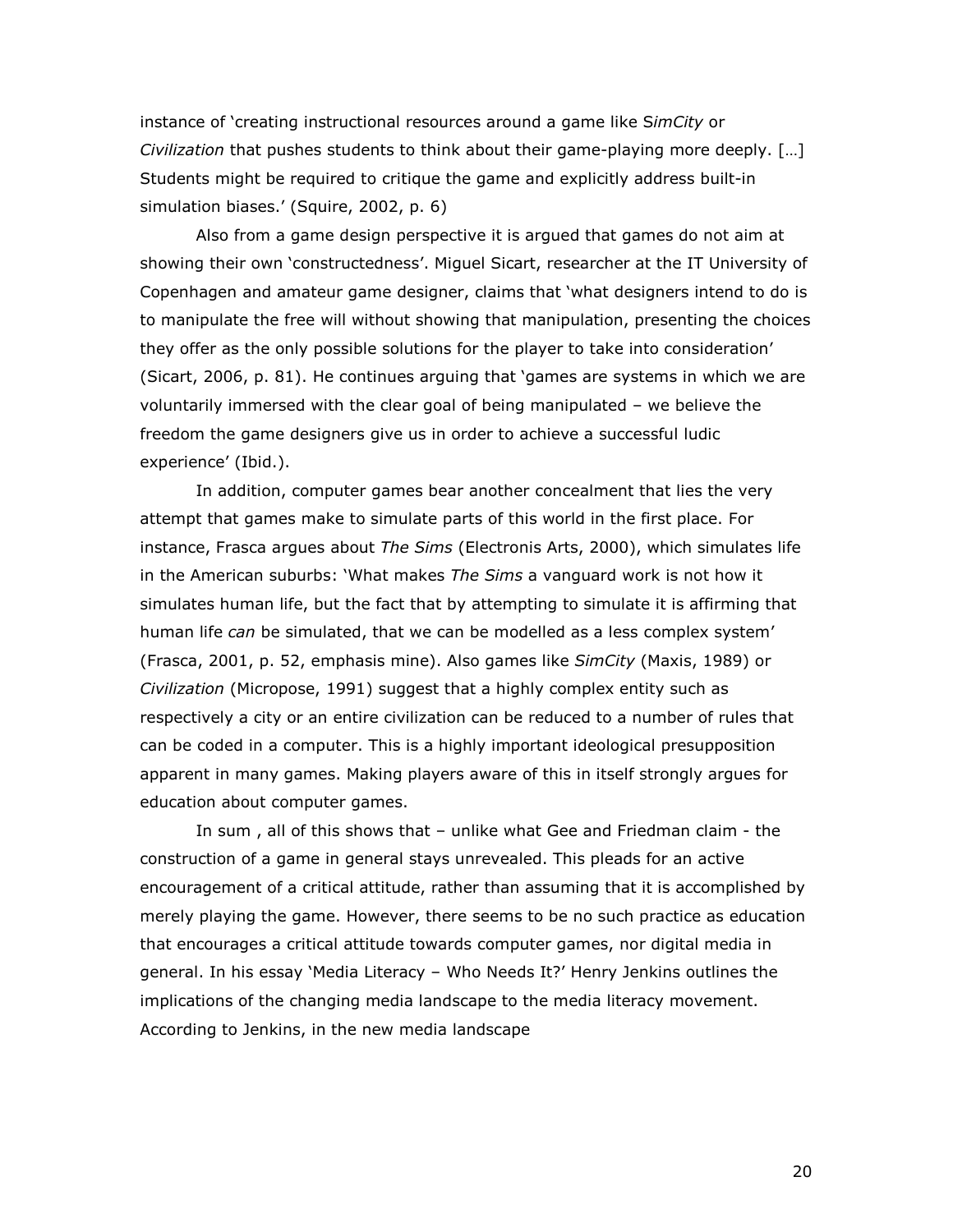'... children are participants – not spectators, not even consumers in the traditional sense of the term. They are actively shaping the media – a process which offers them new opportunities for emotional growth and intellectual development but also poses new kinds of ethical responsibilities.' (Jenkins, 2007, p. 1)

Thus, in Jenkins' view participatory culture brings new responsibilities and challenges to children. However, current media education is, in regard to digital media, primarily concerned with providing access to the internet and other digital media in schools. According to Jenkins, 'little effort was made to give kids a context for thinking about the new responsibilities and challenges they faced as participants in the digital culture' (Jenkins, 2007, p. 2). Sleurink and Van den Berg observe a similar tendency in the Netherlands: wiring classrooms and teaching basic usability skills are the main concerns of new media literacy practices, and critical reflection is not (yet) part of that (Sleurink and Van den Berg, 2000).

With regard to computer games in particular, Jenkins observes a tendency comparable to the one Turkle addresses: children do learn how to master a game's simulation, and can learn much from playing, but they do not 'ask about the motives or accuracy of the ways games depict the world' (Jenkins, 2007, p. 15). Jenkins continues:

'Judgment requires both an awareness of the traditional concerns of media literacy educators (about who is creating what images for what purposes) but also newer questions about ethics, focused on the choices that kids are making as game players and game creators.' (Ibid.)

As becomes clear from these different perspectives, the fact that a player actively participates in a game and the participatory possibilities of digital media in general, do not necessarily generate a critical stance towards the underlying assumptions of a simulation. A player can completely understand how a simulation works and how to manipulate it to achieve the best possible outcome. Yet, this does not make the simulation less opaque or make it reveal its biases. In current education, this is not acknowledged, as education about digital media remains at the level of providing access without encouraging a critical stance towards them.

21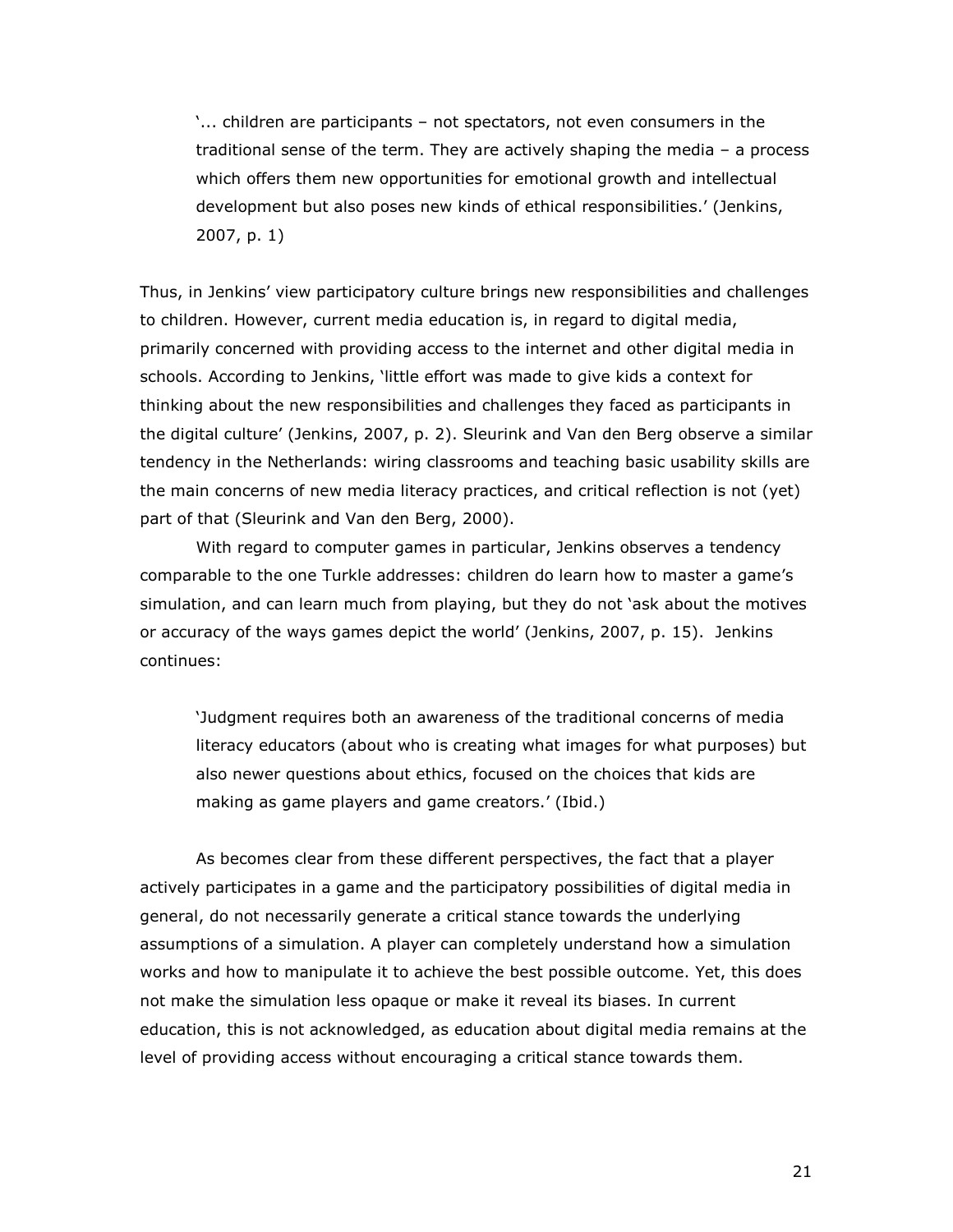Considering the necessity for education about games next to education through games, ideally, the two would be combined, i.e. both turning to account the educational possibilities of games and afterwards reflecting on the game play to stimulate a critical approach. In that way, it could cut both ways.

### 1.5 Conclusion

j

In this chapter I have discussed the different forces at work in the societal field of children, games and education. Both the fear for games as a medium that would cause aggressive behavior or addiction - being part of the moral panic that often surrounds the occurrence of new media – and the sometimes overly positive view of game researchers with their personal and political motives, have stood in the way for a development of an elaborate theory on how to educate about computer games. Moreover, education and computer games are often associated in terms of games as educational means, i.e. the way games can or even should replace the current school system, not taking into account that games might be an object of education as well. As I have shown, attention to the latter is at least equally important for computer games as for other media desirable. Games are, just like other media, constructions, that convey meanings, and most of them do not automatically reveal their 'constructedness' or bring about a critical stance to the people who play them. Education to raise awareness and stimulate a critical approach towards games is necessary, as games nowadays are, at least in terms of time spent on them, equally important in children's lives as e.g. television. $6$ 

 This viewpoint, i.e. that there should be education about computer games, can be placed in the broader framework of media education (or media literacy), which concerns education about the media. Media education's core idea is that all media are constructions, and that this construction should be laid bare in order to critically analyze the media utterance. In the next chapter I will go further into the notion of media literacy, and how games can be related to it.

<sup>&</sup>lt;sup>6</sup> See for instance the investigation 'Jongeren 2007' done by research bureau Qrius. They conclude that amongst youngsters between 6-19, 63% play games at least weekly. It is also concluded that TV is still very important, but newspapers and radio are less consumed than before. Similar research results are found in the VS, where the Kaiser Family Foundation investigates youngsters' media use.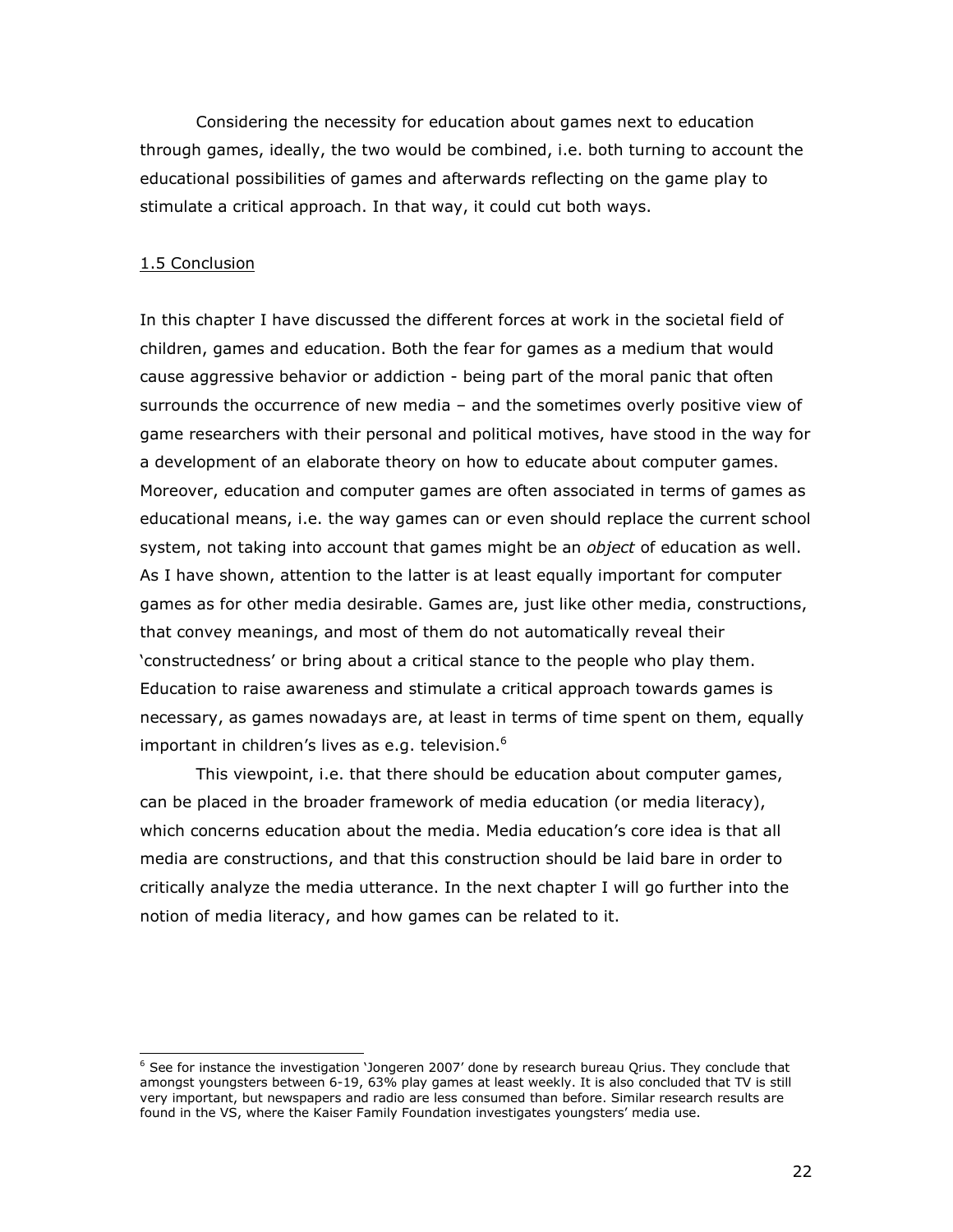# 2. Computer Game Literacy Education

In the former chapter it has become clear that there are many related debates that confuse the issue of education about computer games. In this chapter I place computer games in the broader framework of media education. Therefore, I will first take a look at what media literacy education entails, by analyzing the concept and looking at its fundamentals, and the way these are put into practice. After that, I explore the way the notion of media literacy has been applied to games thus far, i.e. how games can fit into this framework. Since games, like all media, have distinct medium characteristics, the framework might need to be adjusted or extended. I do this with reference to the few publications that theorize computer game literacy and the way it should be taught within media education. Furthermore, I enter upon two issues, not explicitly mentioned in earlier publications, that play a part when thinking about teaching computer game literacy: the difference between games and simulations and how fantasy games fit in. It is shown that the still infant field of computer game literacy education needs more consideration especially in regard of the critical perception of computer games, as opposed to the production part. This in turn can be seen in the broader light of the new media literacies movement, which also highly emphasizes production over reception.

As already touched upon above, I refer to media education (or media literacy) in the case of computer games, as *computer game literacy education*, designating both a possibility of a status of being 'computer game literate', and the process of teaching to become literate in that sense.

### 2.1 Media literacy education: teaching about the media

### 2.1.1 Origins of media literacy education

The aforementioned moral panic around the rise of television in the 1950s, was one of the factors that led to the development of theories on media literacy education.<sup>7</sup> Initially, media education's primary concern was to protect young people from the harmful effects of the media. In those days media education was not yet implemented in schools; it stayed on the level of theories and ideas. From the sixties on, possible positive effects of the media were acknowledged as well. Media literacy

 7 This might seem contradictory, as in chapter one I argued that the moral panic surrounding games has slowed down the development of computer game literacy education. However, after the debate on the bad influence television had been held, eventually this yielded theories on media education, which as a result were in the beginning very protective.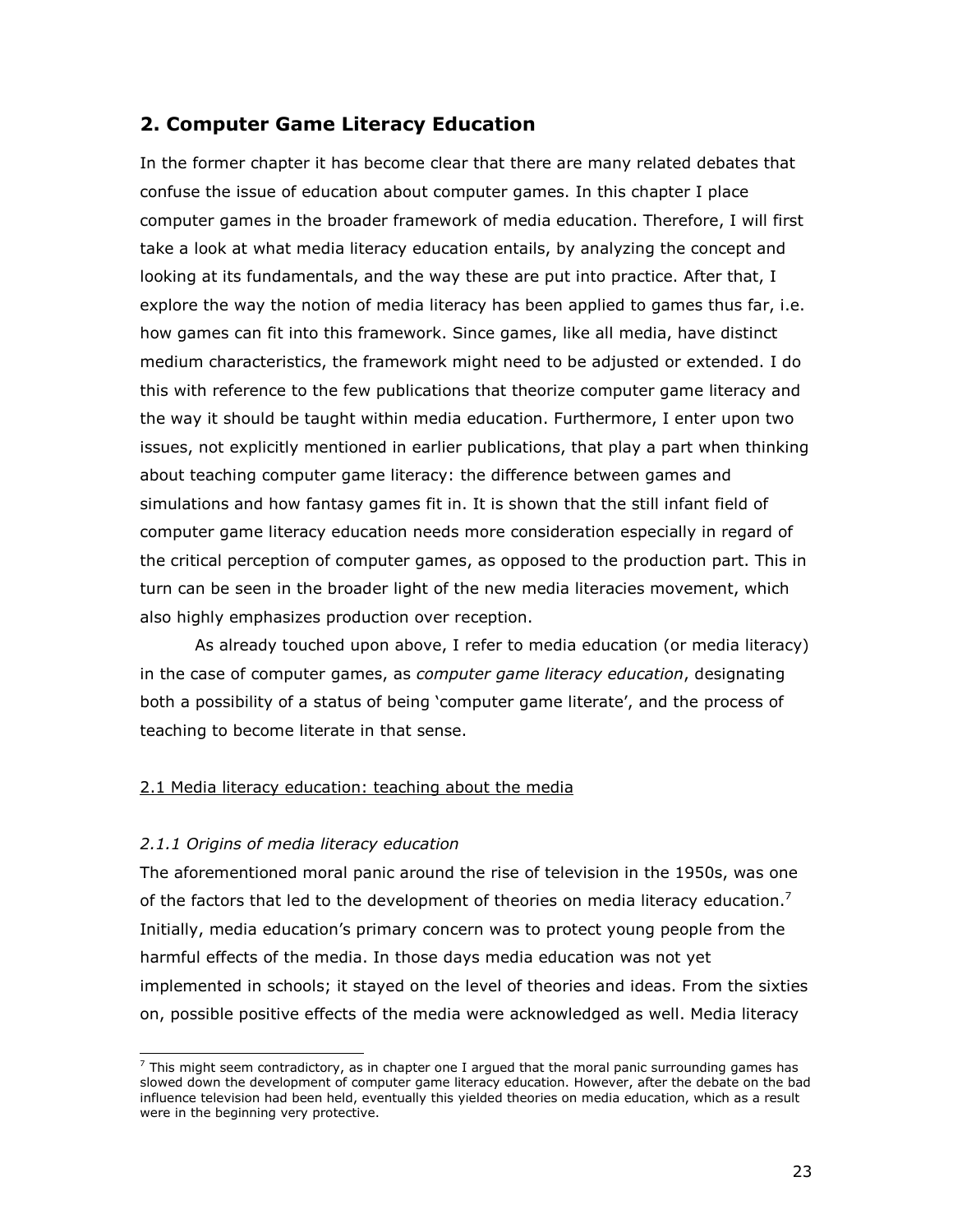ideas shifted from protection and exclusion to critical analysis, aimed at enabling children to make informed judgements on media texts.<sup>8</sup>

From the seventies more practical initiatives of educating media literacy were established. Progressive ideas about education, such as Constructionism, influenced the implementation of media literacy in education. Key elements were active participation of students and learning by taking their own interests and experiences as a starting point. Later on, media literacy focused more on the analysis of young people's media use. As media are assumed to enable the forming of groups and subcultures in society, students should be educated to be full-grown, emancipated citizens in any well-functioning democracy (Sleurink and Van den Berg, 2000, p. 17).

However, media literacy did not merely arise from the fear for emerging media entering society. It is also part of a larger movement in extending the traditional notion of literacy, i.e. being able to read and write, to other sets of skills, in which media literacy is one of the most developed literacies. Other examples include 'information literacy', 'network literacy' and 'computer literacy', which are literacies as sets of skills shaped by today's tools and technologies (Tyner, 1998, p. 94). In these literacies, as in media literacy, not only cognitive skills are included, but also social skills as well as the knowledge of what is appropriate in certain social situations.

Although theories about media literacy education are well developed, media literacy has worldwide not been widely incorporated in schools' curricula. Strikingly, it is mainly English speaking countries that have included media literacy as part of primary and secondary education, namely the U.K., Canada and Australia. In other countries, e.g. the Netherlands, the importance of media literacy is acknowledged both by academics and educators, but it has no fixed place in curricula. $9$ 

### 2.1.2 Key concepts of media literacy education

There is an extensive body of literature on media literacy and/or media education. Despite the large scale of the subject, the ideas on media literacy are rather unified and clear-cut. In sum, the following notions form the basic ideas of media literacy education theory:

 8 Media text here is meant not necessarily as a textual utterance, but is understood in the broader sense of all kinds of media products, e.g. visual, aural, verbal etcetera.

<sup>&</sup>lt;sup>9</sup> This section on media literacy's origins is extracted from my earlier thesis `Nieuwe Media: Nieuwe Educatie?' Sources that I have used for this overview – which are also key publications in the field of media literacy – include: The Media Studies Book: a Guide for Teachers (Lusted, 1991), Media Literacy Resource Guide (Ministry of Education Canada, 1989), and Media Literacy (Potter, 1989).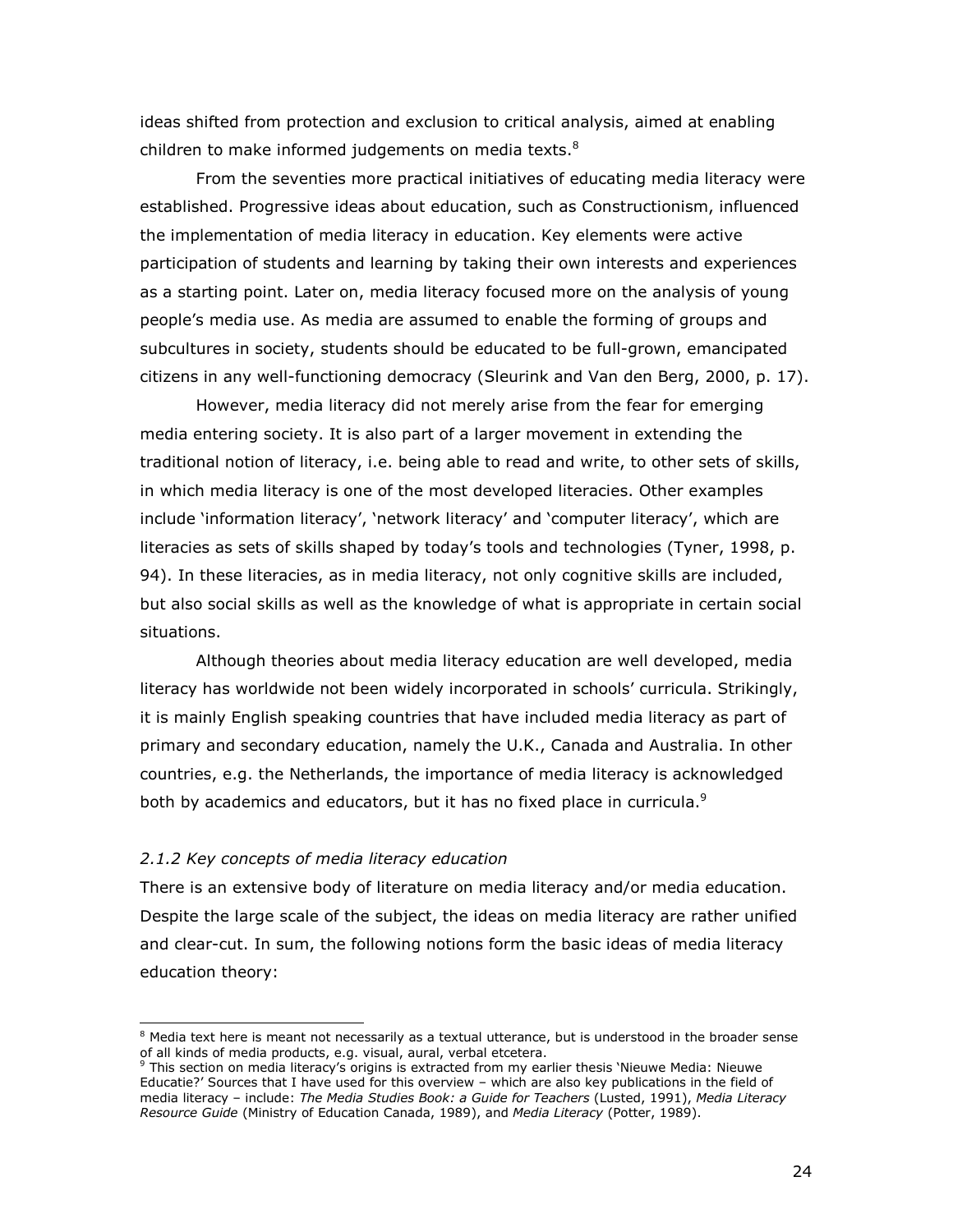- All media are constructions. Media education is focused on showing that media are not objective channels, but actively construct realities and stories. This concept is the core of media literacy education, and is based on the encoding/decoding model developed by Stuart Hall.<sup>10</sup>
- Critical attitude. Children should not only learn to understand the media's language, but also to critically reflect on it. This means they are able to look beyond face value, and analyze how the language of the medium works to convey a certain meaning.
- Twofold nature. Being literate in the traditional, textual sense means to be able to read *and* write. In the case of media literacy it also means both having the abilities to critically receive media texts and to produce them. Production of media would not necessarily have the purpose of training future media producers, but rather of supporting the critical attitude. As seen above, when making their own media products, children can better understand how media are constructed. (In the case of computer games and other digital media, the production side of media literacy seems to dominate the reception, an issue I will address later on in this chapter.)
- Mass media. Media literacy education only involves mass media. In the case of traditional, non-digital media, this distinction is easier to make than in the current media landscape. Originally, media education was focused primarily on television (Emerson, 1993, p. 30), and secondly on other mass media such as film, radio, and the news paper. One-to-one communication media such as the telephone were excluded (Van Roessel, 2005).
- Basic skills. It is assumed that basic media perception skills, i.e. the ability to perceive media texts in a meaningful way, is naturally achieved by children in the first eleven years of their lives, provided that they have average access to the media (Potter, 1998, p. 71). These basic skills involve, for instance, the recognition of symbols and patterns, and the connection between symbols and their meanings. It is therefore not necessary to (actively) teach children these skills, but they are nonetheless necessary as a starting point, in order to move towards critical perception and production.

j  $^{10}$  The encoding/decoding model is based on assumption that before a media utterance can be made, the producers have to translate the message they want to communicate into the codes of the medium in question. The receiver of the utterance has to translate this code again into the message, which is the process of decoding. Within this process, different responses are possible, something I have already referred to in chapter one.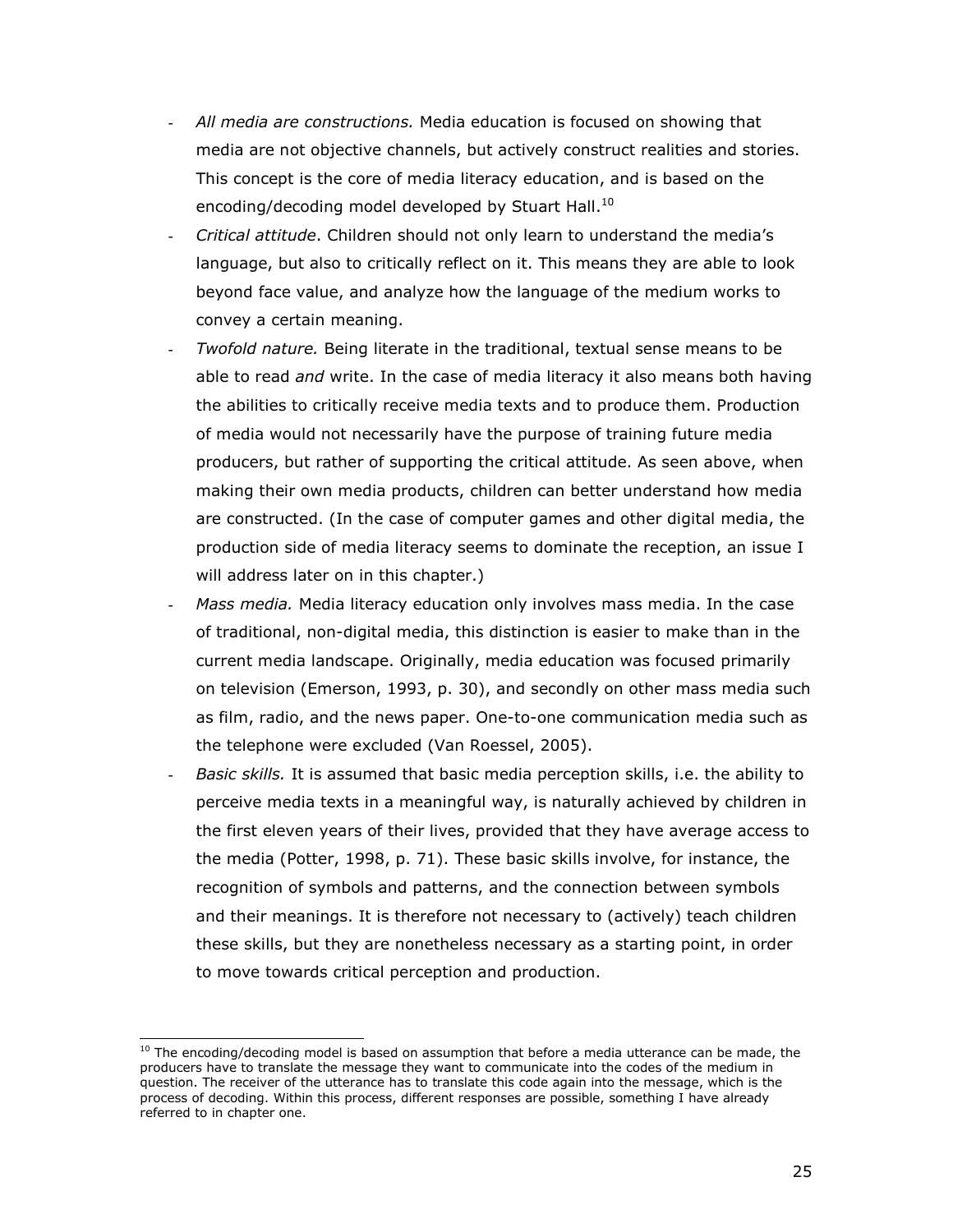### 2.2 What is Computer Game Literacy Education?

However useful and meaningful, these media literacy education theories were developed in a period that digital media were of less or no significance compared to today's situation. In current society, digital media like the internet and mobile phones are becoming more and more important in children's lives, next to the older media like television and magazines.<sup>11</sup> Earlier I have argued that although digital media differ from non-digital media in many respects, media literacy theories can still be valuable to digital media education, albeit with some adjustments (Van Roessel, 2005). Yet, while computer games are obviously a digital medium, there are still major differences with regard to medium specificity between games and other digital media. So the question is whether the fundamentals and practices of media literacy education could still be of use for computer games.

Next to the motive of incorporating games as a new medium for trying to extend theories of media literacy education to computer games, another rationale to theorize computer game literacy is the concern about the overemphasis of games as educational means – an issue I have extensively described above. In other words, emphasis on computer game literacy education could balance the idea that a creative and critical use would happen automatically (Pelletier, 2005b, p. 2). Important to mention is that, as far as I can trace, computer game literacy education is nowhere taught today, leaving aside some small experimental initiatives.<sup>12</sup> The following analysis is therefore an overview of the (mostly theoretical) articles written on it, at some points complemented with my own arguments.

Before going into computer game literacy let me clarify what, in this thesis, is not meant by it, since other ways exist of connecting computer games to literacy. For instance, we can consider such titles as James Gee's book What Videogames Have to Teach us About Learning and Literacy (2003), and Constance Steinkuehler's article 'Massively Multiplayer Online Gaming as a Constellation of Literacy Practices' (2007). In the former, literacy is understood not merely as skills that are related to computer games, but rather as sets of skills that differ per semiotic domain, presumably where each (genre of) computer game would occasion its own set of literacy skills. The latter regards literacy in computer games as the ability to

j

 $11$  See the investigation 'Jongeren 2007' done by research bureau Qrius.

<sup>&</sup>lt;sup>12</sup> For example, Yasmin Kafai's research into children producing their own games (which was done as part mathematics education) in 2006, and Caroline Pelletier's study on children's representations of first person shooters and gender differences (2005). Also Buckingham and Burn refer to a suchlike case study they conducted.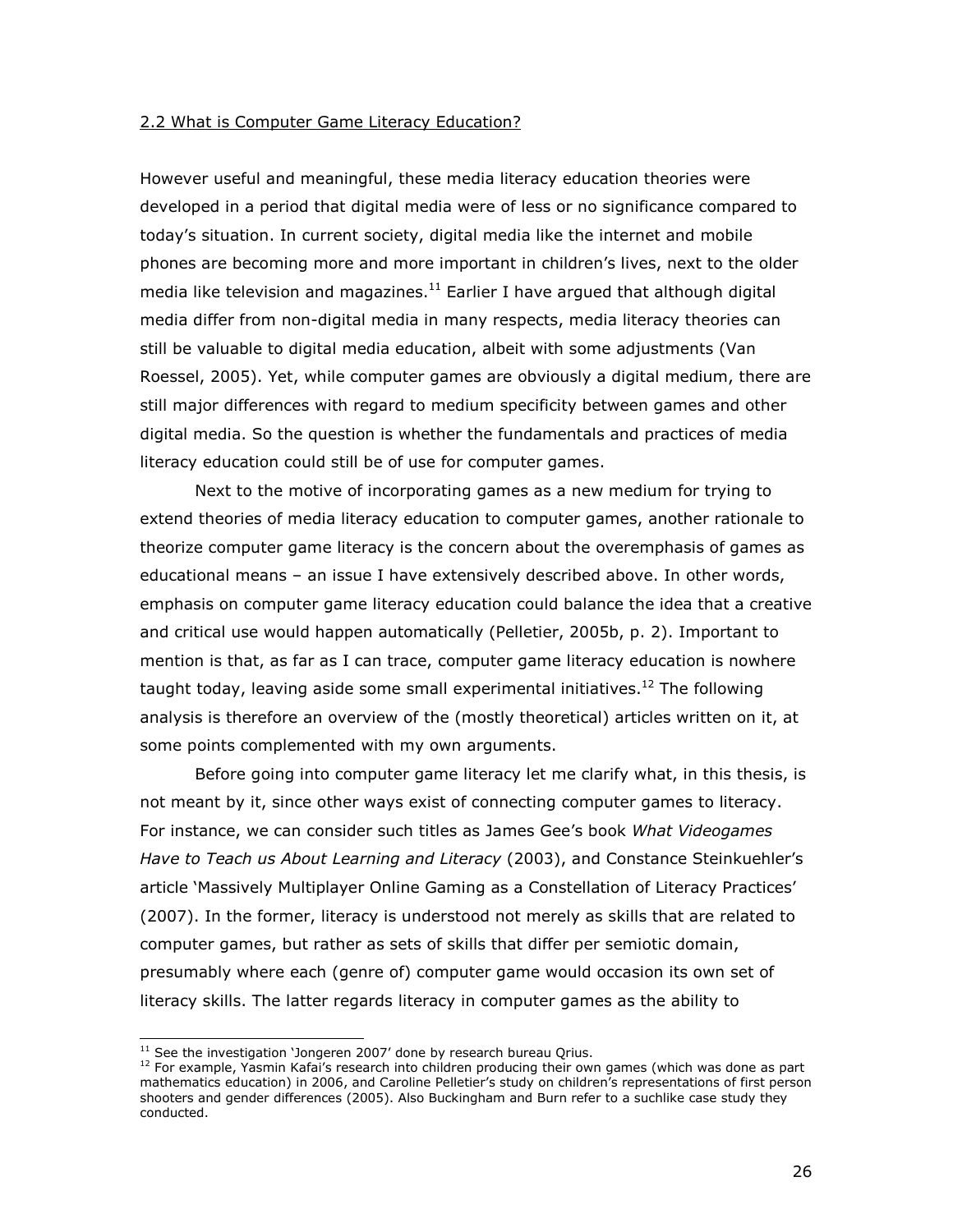meaningfully play the game, which especially involves communicating within multiplayer games. As I will argue below, this is just a prerequisite of what computer game literacy entails in this thesis.

Accordingly, literacy with respect to games is sometimes used to refer to the familiarity of game players with the conventions of a certain game genre, i.e. how well a player knows the conventions and how this helps the player to achieve a good outcome in the game. Game designer Chris Bateman uses the term game literacy in this way: he distinguishes hardcore from casual players in the extent to which they are game literate (Bateman, 2007). These associations of computer games with the term literacy are to be distinguished from what is here meant by computer game literacy education.

### 2.2.1 Games as media

ł

When the notion of media literacy is applied to games – or an attempt is made to do so – first of all two assumptions should be made. Firstly, games have to be considered a medium, which can also mean games are a medium next to other things. That is, to extend media literacy to computer games one has to acknowledge that games are a cultural medium in their own right, that can be studied and taught just as film, television, or literature (Buckingham and Burn, 2007, p. 1). Mark Wolf remarks that, like in the case of film and television, it might take some time for the computer game to be generally considered as an artistic medium (Wolf, 2001, p. 13). However, according to him, the computer game medium has 'matured and continues to develop' (ibid., p. 32).<sup>13</sup> Secondly, and based upon that assumption, one has to recognize that games set themselves apart from other media, and thereby that games have their own kind of language, otherwise we would not have to adjust traditional media literacy to suit computer games.

The latter might be problematic, in the sense that games are said to embrace and absorb several different media such as print, film, and music. For instance, when playing a game, you need to be able to read written text and make sense of the cut-

 $13$  The concept of 'medium' can be approached in several ways. For instance, one can have a more technical conception of the term, which would mean the actual technical device on which the game is played is regarded the medium. In that sense, a console, a CR ROM, or an online environment to play a game in/on could be three distinct media. However, here I regard these technical devices as platforms rather than media, and consider the computer game a medium with its own medium specificities. For instance, there are games that are published for several platforms, like Myst (Midway, 1993) and Metal Gear Solid, which remain the same although the device changes. Also in the case of film, this can be watched using different techniques, e.g. the television or on a computer. This is not to say that different platforms can never lead to differences, which is also illustrated by the variety of genres within the medium of computer games. For instance, it is inherent to the genre of MMORPGs that they are played in an online environment.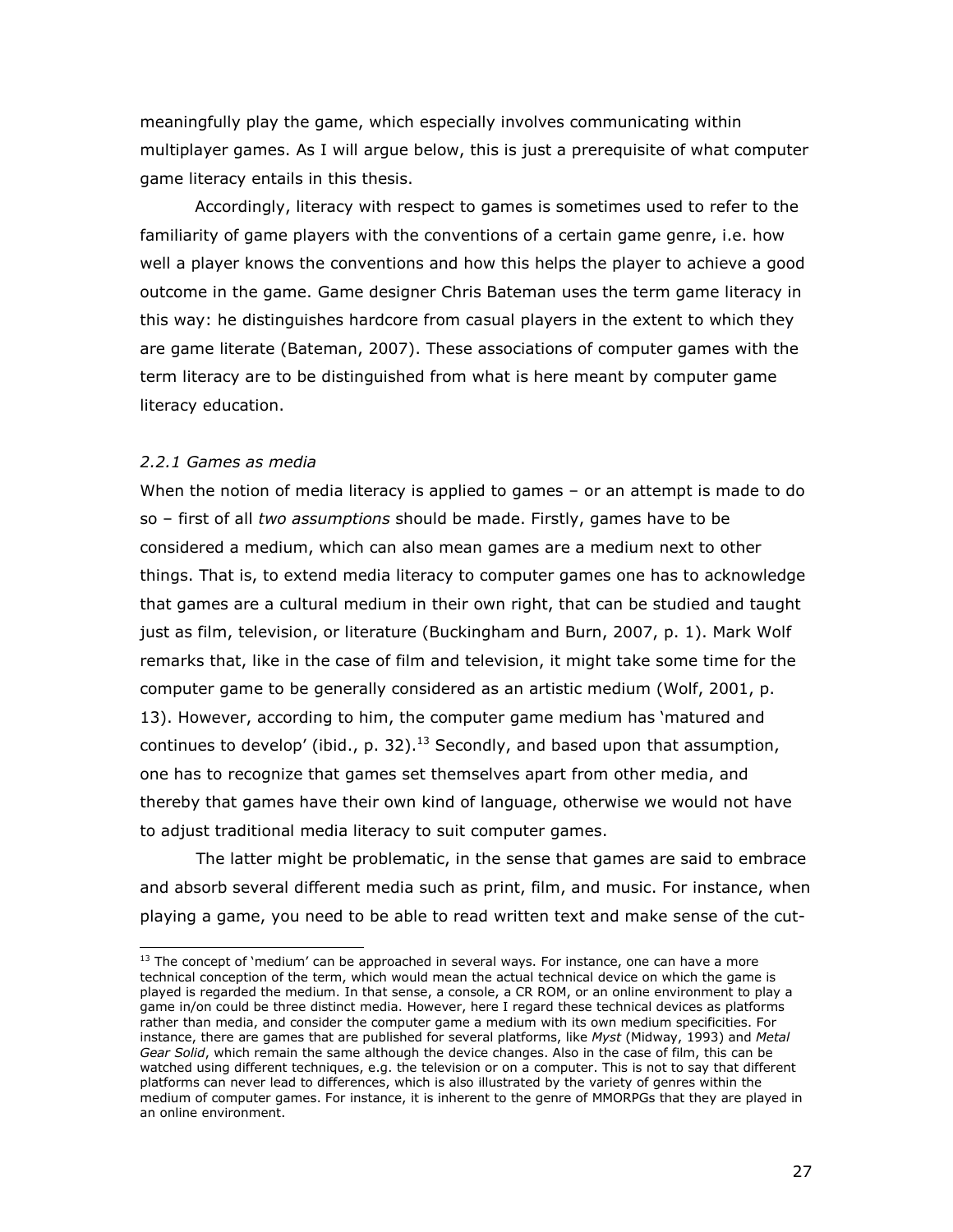scenes, which are skills that are learned with respect to other media. This might entail that games do not make use of their own language, but rather are a combination of several existing languages. Yet, the combination of all these elements does create a distinct language for games, for the alteration that is brought about by the fact that these cut-scenes and written texts represent themselves *inside* the game, adds to the nature of these elements. As Wolf argues, while games 'borrow or imitate forms from other media such as film and television, the video game as a medium includes new elements such as interactivity, collaboration and competition between players, and labyrinthine narrative structures, as well as new ways of structuring space, time and narrative' (ibid.).

In addition, the manifestations of cross media aspects such as genre, narrative or mode of address are presented specifically in various media, for instance, a game-based character is constructed differently from a television character (Pelletier, 2005b, p. 6). The interactions between the elements are unique within computer games, i.e. game literacy is not only the aggregate of different other media literacy skills, but exists as a unique set of skills in its own right (Ibid.). It is thus useful to speak of a specific language, which legitimates a form of literacy with respect to this medium.

Still, this does not mean that games should be taught out of their context. Part of game literacy, which is particularly emphasized by Caroline Pelletier, concerns computer games as part of today's large cross-media franchises. For example, the 'brand' Harry Potter is constructed by various media, e.g. books, toys, movies, games and associated merchandise as stickers and toys. She claims therefore that 'if media education is to retain its focus on young people's contemporary media cultures, digital games should […] be studied alongside other media' (Ibid., p. 9).

### 2.2.2 Games as games

Yet, there is another highly important characteristic that sets games apart from other media: their incorporation of a ludic system. Both publications so far on computer game literacy – i.e. Pelletier (2005b) and Buckingham and Burn (2007) designate this feature as vital for what makes games different. They argue that, next to media, games are also ludic configurations, or rule-based systems. With these two major components, the interplay between games as representational media and mathematical systems is at the core of game literacy (Pelletier, 2005b, p. 8).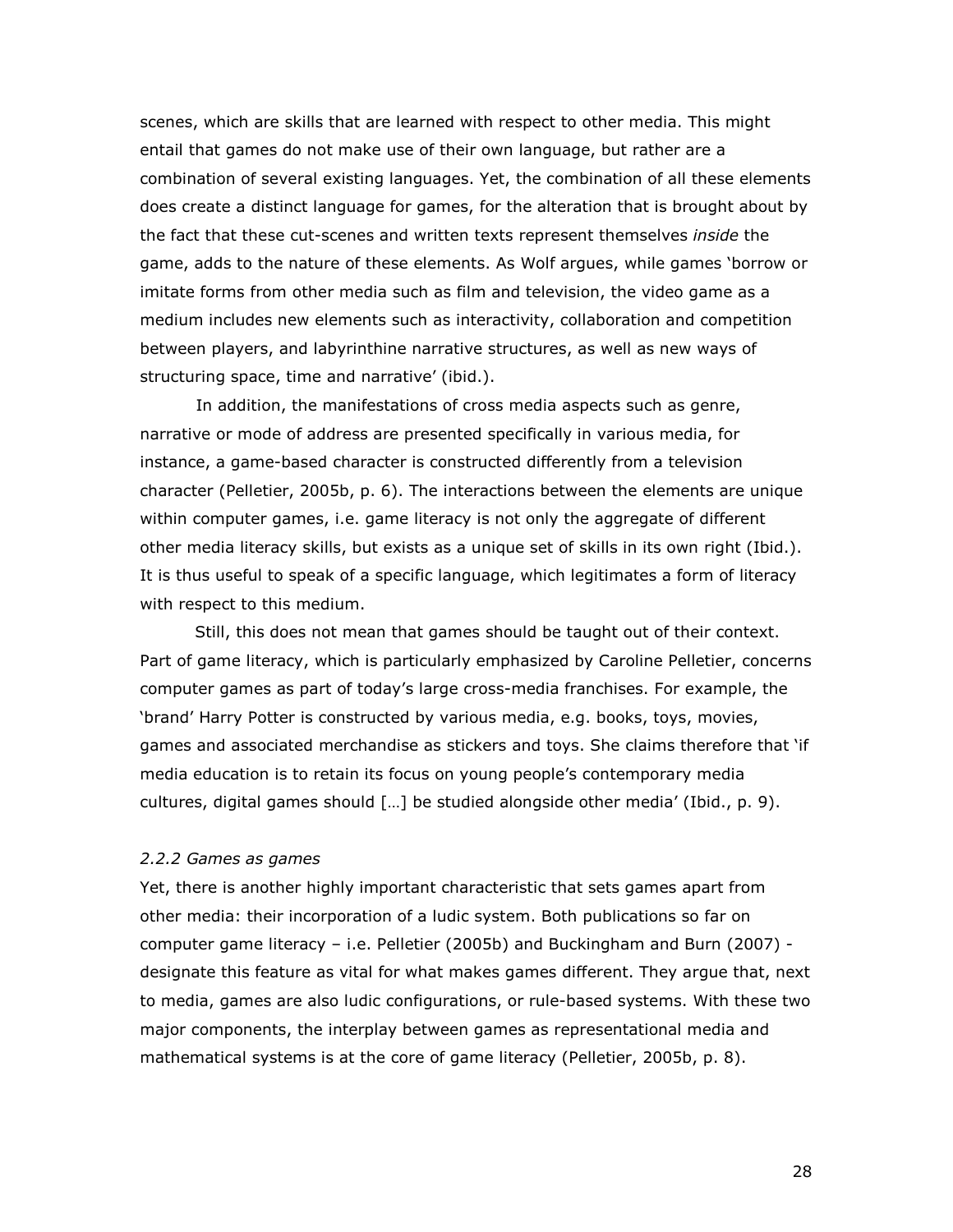This twofold nature of computer games is not something primarily recognized in regard to computer game literacy education; it has been discussed extensively throughout the formative period of computer game studies, in the so-called narratology/ludology debate. The narratologists were accused of regarding games as a subset of stories and solely paying attention to games' representational and narrative abilities, whereas the ludologists focused on the systems behind the games, claiming that representation was nothing but the wrapping of a game.<sup>14</sup> Eventually the hatchet was buried, as it was concluded that games $^{15}$  can bear similarities to traditional narrative media, but also have their own game-specific features that make them innately different. As Janet Murray argues, the ludologists have done important work because they have drawn attention to computer games as objects of study in their own right rather than as examples of film or narrative (Murray, 2005). However, the specific ideology of the ludologists – which Murray calls game essentialism – has not proved useful, since it only disavows other approaches to games. She concludes her account about the debate claiming that 'Game Studies, like any organized pursuit of knowledge, is not a zero-sum team contest, but a multi-dimensional, open-ended puzzle that we all are engaged in cooperatively solving' (Murray, 2005, p. 3). In line with this plea, when conceptualizing computer game literacy education, one needs to both address games' representational features and their ludic (or playable) dimensions (Buckingham and Burn, 2007, p 3).

Consequently, a scope beyond the boundaries of media literacy is necessary, and topics such as mathematics, English, design and technology, art, and computer science cannot be excluded. As such, game literacy education takes place 'at the interstices of different disciplinary areas' (Pelletier, 2005b, p 8). Here it is important to stress that the semiotics of a computer game and the system of rules behind this game can by no means be fully divided, let alone can they be taught separately: only in the interplay between the rule-based system and the semiotics occurs meaningful play.<sup>16</sup>

ł

 $14$  The narratology/ludology debate took place in the early years of computer game studies and was concerned with how to study games: as narrative (representations) or as games (simulations). A lot of rhetoric was involved to establish game studies as an acknowledged area of academic research. Articles written within/about this debate include Juul, (2001), Aarseth (2001), Eskelinen (2001), Frasca (2003), and Murray (2005).

<sup>&</sup>lt;sup>15</sup> Many but not all, that is. By the ludologists, Tetris was often mentioned as an example of a game in which the representational component is insignificant (e.g. Eskelinen, 2001).

<sup>&</sup>lt;sup>16</sup> Caroline Pelletier refers to this concept of meaningful play, which was coined by Salen and Zimmerman in their book Rules of Play (2004).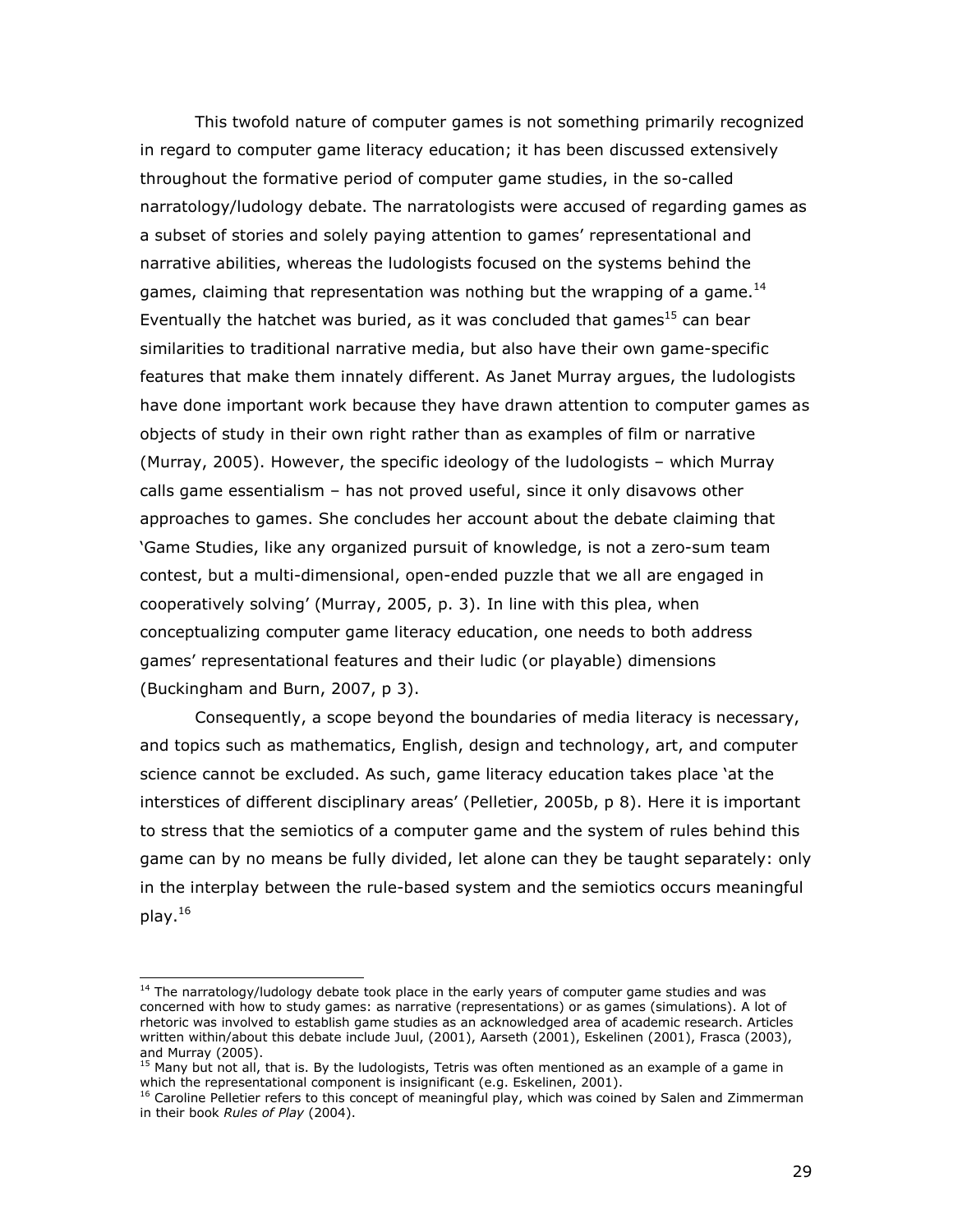Having concluded that computer games indeed have their own kind of language, both in terms of the unique combination of audiovisual elements and in the sense that the ludic dimension of games separates them from other media in a fundamental way, the question arises of what is writing and reading in the case of computer games. After all, being literate means being able to read and write. Traditional media literacy education, as mentioned above, involves a twofold aim of being able to produce media and critically receive them by analyzing media texts. The latter would correspond to critical reading skills, whereas the former can be considered writing. However, in the case of computer games, the difference between reading and writing is less clear-cut, for the player actively makes choices when playing the game and thereby, in a sense, creates her own text. In addition, many games offer possibilities to modify, for instance, certain levels or environments, or the character's experience or skills. Regardless of the question as to what exactly corresponds to writing in regard to games (I will return to this issue in chapter four), it is evident that within computer game literacy education, producing games is as much part of it as playing them (Pelletier, 2005b; Buckingham and Burn, 2007). Making games develops understanding of how games create meaningful experiences (Pelletier, 2005b, p 3). Thus, when teaching game literacy, children should produce their own games, however difficult this may be. Below I will go further into this matter.

### 2.2.3 A critical and social gamer

A key term within computer game literacy, as in media literacy, is a critical attitude. Just as with media literacy, a mere understanding of the medium's language on the level of genre conventions or a meaningful use of the medium (in the case of games: playing them in a meaningful way) is not sufficient. Although these skills are part of computer game literacy – in the sense that they are prerequisites - a critical awareness is at the core of computer game literacy. For instance, Pelletier pleads for setting up social situations that encourage more systematic and critical understanding of games. Similarly, Buckingham and Burn argue that, only from playing games, children get

'…a good informal grasp of the more obvious components of games which are visible to the player: missions, end-of-level bosses, obstacles, rewards, challenges, and combat. But the notion of games as rule-based systems […]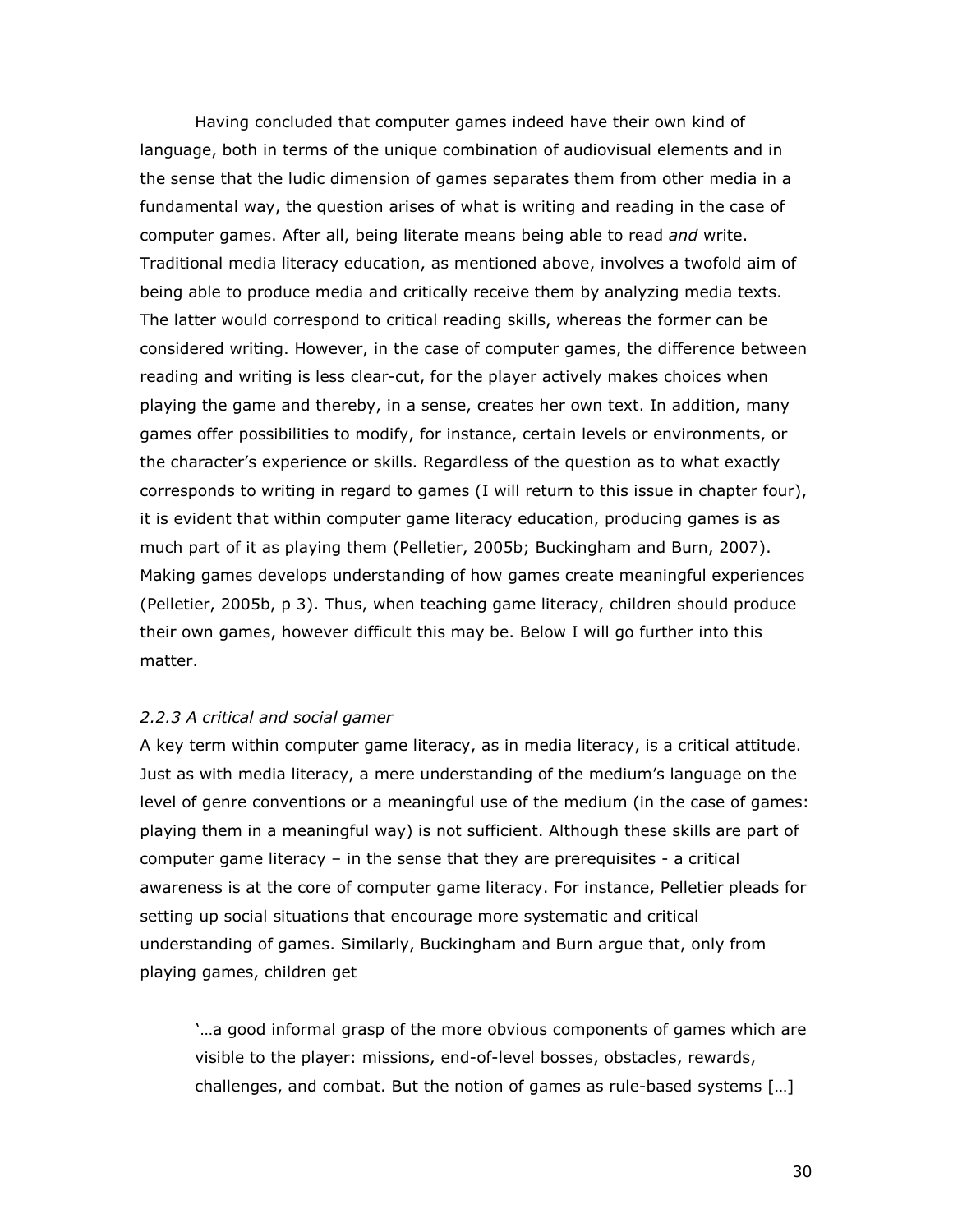was not something they had learned from their experience of play.' (Buckingham and Burn, 2007, p. 7)

In the case of games there is therefore the difference between functional literacy – which corresponds to the basic skills as acquired when making use of the medium on a regular basis – and critical literacy, which is acquired when encouraged. As also argued in the former chapter, the basic game play skills – involving how to meaningfully play the game and eventually win it - are usually obtained automatically, while the more critical skills need to be actively taught.

Central to computer game literacy, as also to media literacy, is that it not only entails 'disembodied cognitive skills' but also 'a set of social practices' (Buckingham and Burn, 2007, p. 4). Therefore, also with respect to games, literacy 'needs to take account of the social dimensions of gaming and not merely the textual or formal aspects of games per se' (Ibid.). Compared to media literacy, the social aspect seems to be not only equally important for computer game literacy, but in some genres even more important. Currently massively multiplayer online games (MMOGs) like World of Warcraft (Blizzard Entertainment, 2004) attract large numbers of players that are interacting with each other in online virtual environments. These games could simply not be played without other players being present, as collaboration is in many cases necessary. The social aspect of playing games, especially in the MMOG genre, thus has to be taken into consideration. In the case of traditional media, consuming media is often a social practice, e.g. watching television or listening to music with peers, which can play a part in defining social groups. However, playing an MMOG cannot occur without others being present in the virtual world, and knowing how to properly communicate with the other players is an important part of the experience.

This dimension of game literacy is also recognized by Jenkins et al. in their white paper on new media literacies, where they describe general skills that are needed in today's media landscape. They consider the social dimension as an additional skill set, which was not as evident in the traditional media landscape. They argue: 'The social production of meaning is more than individual interpretation multiplied; it represents a qualitative difference in the ways we make sense of cultural experience, and in that sense, it represents a profound change in how we understand literacy' (Jenkins et al., 2006, p. 20). Although they are speaking about

31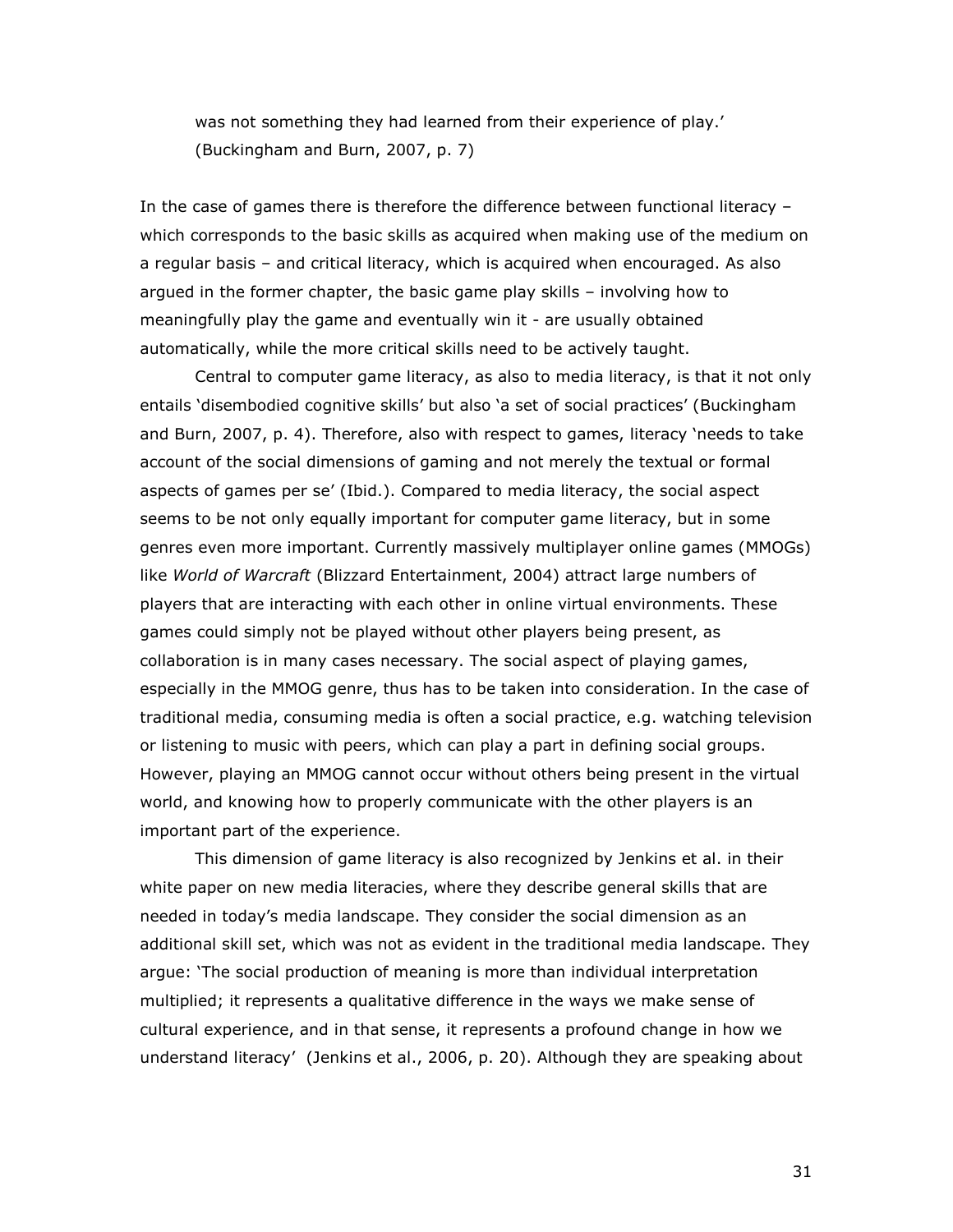all new media rather than computer games in particular, in my opinion this holds good for games as well, especially in the genre of MMOGs.

In the case of social skills, players will also learn them just from playing the game. They will acquire the communicational skills they need, e.g. using chat channels, knowing what certain abbreviations stand for, or knowing how to interpret avatar gestures (Steinkuehler, 2007). Reflecting critically on this is, again, where computer game literacy education comes in. It is an interesting question here where the game rules - coded into the design of the game - end, and where the social rules begin. In games with large populations many social conventions can apply. For instance, it might be unacceptable in a certain community that goods are stolen from other players, even though it is technically possible to do so. Since the interactive nature of computer games requires more responsibilities for their users than in the case of non-interactive media, recognizing and concreting the difference should be part of computer game literacy education.

### 2.3 Simulations versus games

An important issue for computer game literacy education with regard to games as rule-based systems concerns the meaning of the term simulation. Within the narratology/ludology debate it was often stated that games are kinds of simulations rather than narratives or representations (e.g. Frasca, 2003; Eskelinen, 2001). Also in this chapter the term simulation has been used as quoted from Turkle (1995) and Squire (2002). It is clear that games are indeed forms of simulations and that this is one of the major characteristics that delineate them from other media. For instance, in Jenkins et al. (2006) the interpretation of simulations is seen as one of the skills of the new media literacies. By that, they seem to mean simulations as they manifest themselves through games: simulations and games are lumped together as being one phenomenon.

However, it is significant to note that *not all simulations are games*. As early as 1982, Chris Crawford described the difference between the two: 'A simulation is a serious attempt to accurately represent a real phenomenon in another, more malleable form', whereas a game is 'an artistically simplified representation of a phenomenon' (Crawford, 1982, p. 8). Thus, games do represent a certain model by means of another model (the notion Frasca uses for simulation) but the element of playfulness is added to that. The fundamental difference lies in their purposes: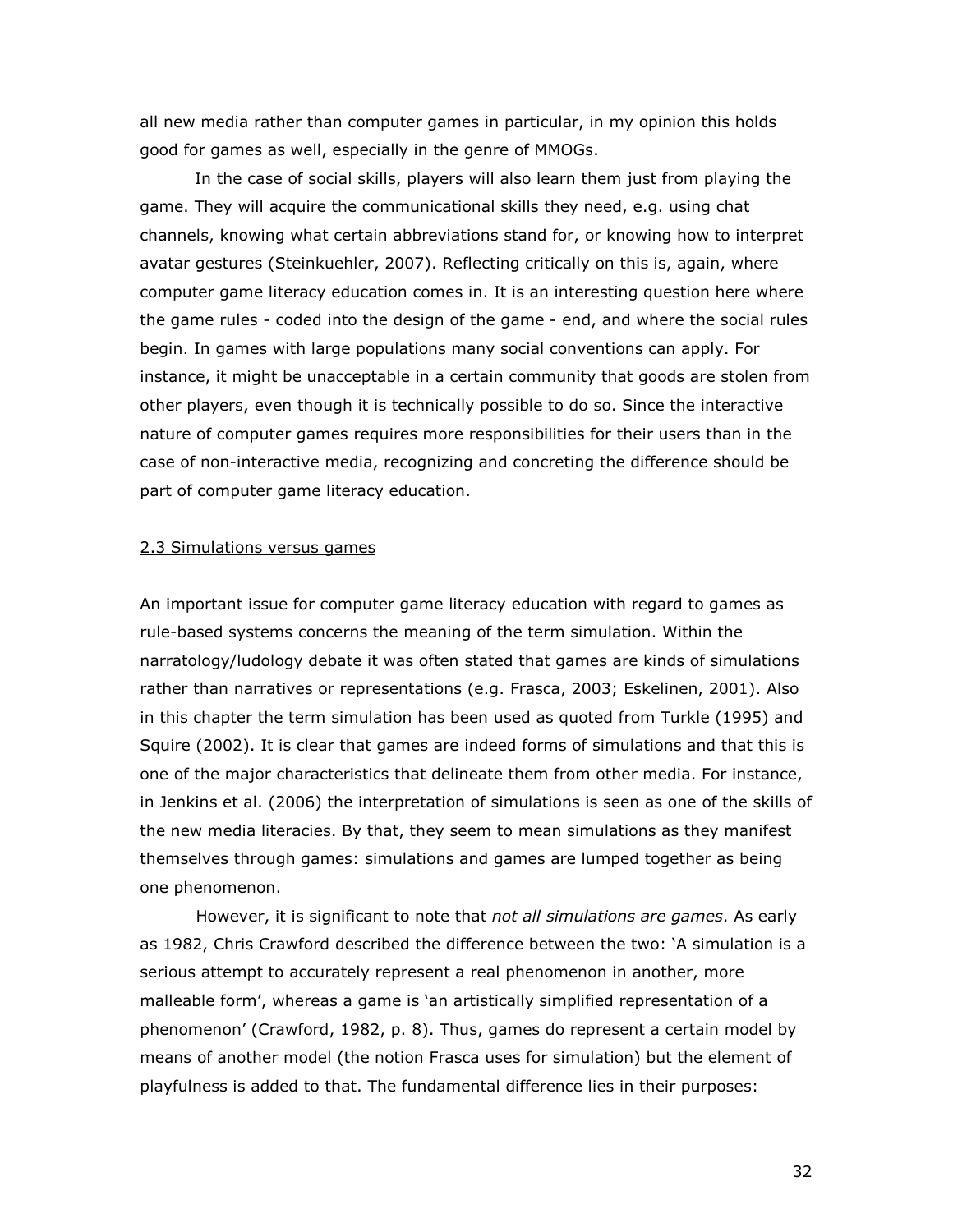whereas simulations try to model some phenomenon with the objective to be useful for e.g. calculations, a game tries to model a phenomenon with the aim to be entertaining. Both simulations and games will always be simplifications as reality is just too complex to be fully simulated (something I also mentioned above), yet in games the simplification of the phenomenon is not regarded a problem. Moreover, playful elements are added, like winning and loosing conditions, a score, or ranking. As Crawford puts it: 'the game designer simplifies deliberately in order to focus the player's attention on those factors the designer judges to be important' (Ibid.). This distinction makes computer game literacy even more important. In other words, although games are a form of simulation, they do not try to represent reality as precisely as possible, and therefore become even more opaque than simulations in general. What choices did the developer of the simulation make to make it more 'fun'? What elements are deliberately left out in order to increase playability, or, maybe, decrease the chance to be controversial? $17$  These are important questions to a game literate person.

Games with educational purposes situate themselves in a middle ground: they claim to be a game, and therefore 'fun' to play, but at the same time the content should be regarded serious (especially the so-called Commercial-Off-The-Shelf games, which I will discuss in the next paragraph). Jenkins et al. also mention this hybrid nature of games with educational purposes, referring to research by Shrier that showed how children took all the information in a game presented as an educational game as authentic information (Jenkins et al. 2006, p 15). A critical attitude towards where a simulation ends and a game starts, is therefore at the core of game literacy education.

### 2.3 Education about dwarves?

j

What also has not yet become clear from the abovementioned is if any computer game will be excluded from computer game literacy education. This may not sound like a logical question, but in the literature on games as educational means, games that in any way refer to real life situations seem to be emphasized over games that have a pure fantastic theme. For instance, games like The Sims (American suburban life), SimCity (the functioning of a city) and Civilization (colonization) are mentioned frequently (e.g. by Squire 2002 and Frasca 2001), whereas popular games that do

 $17$  An example of this is the lack of any race-related subjects in SimCity.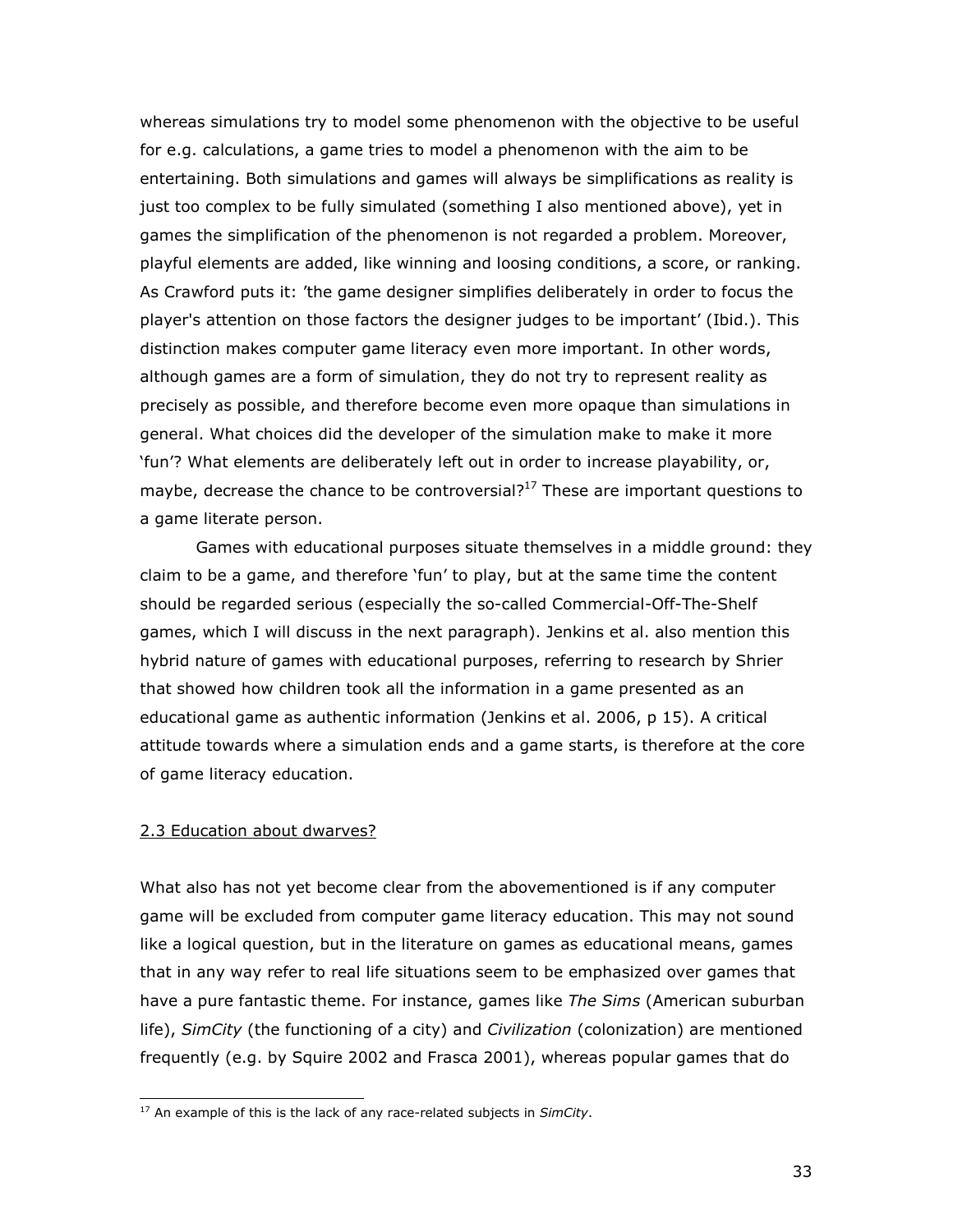not refer to real-life theme like *Half-Life 2* (Vivendi Universal Games, 2004) or Tomb Raider (Eidos Interactive, 1996) get far less attention in that respect. This subject is related to the abovementioned, however here the focus is more on the representational level, or the theme of the game.

A popular term nowadays that is used to name these kinds of games is COTS games: commercial-off-the-shelf games. The term refers to games originally meant to be purely entertaining, but educators and scholars have marked them as having educational potential. The themes of these games are always serious, for instance health (e.g. Theme Hospital, Life and Death series, Microcosm), job simulation (e.g. Vet emergency, Emergency EMT), or history (Medieval Total War, The New World, Stronghold Crusader).<sup>18</sup>

When it comes to teaching game literacy, it would also not be surprising if these kinds of games are emphasized: we probably want our children to be critical towards games that simulate how cities function or land can be colonized, whereas we might care less about what children pick up from worlds inhabited by trolls or dragons. After all, they would not transfer that content to real life, because they would more clearly be aware of the difference between the world depicted in the game and their everyday world. Jenkins et al. also implicitly endorse this viewpoint, when defining the skill 'simulation' as 'the ability to interpret and construct dynamic models of real-world processes' (Jenkins et al. 2006, p 4, emphasis mine).

However, Pelletier as well as Buckingham and Burn do not specifically mention that games that profess to simulate a real system deserve more attention within media literacy education. Here the comparison with traditional media education is not easily made. In media literacy education no explicit distinction is made between texts that refer to real worlds (like a sitcom set in New York) and imaginary worlds (like the books and movies of Lord of the Rings). Also, there is no exclusion of fictional media utterances, i.e. non-fictional texts do play a large part within media education, but fictional texts are definitely not excluded (Moore, 1991, p. 175). Next to newscasts and documentaries, media education is about soap operas, Hollywood movies and magazine advertisements. And even if non-fictional texts would be highly emphasized over fictional ones, it is still hard to define what it means for a computer game to be fictional or non-fictional: Do non-fictional computer games exist at all?

j

 $^{18}$  For a more extensive list see the website Social Impact Games (www.socialimpactgames.com), run by Marc Prensky, author of the book Digital Game-Based Learning (McGraw-Hill, 2001).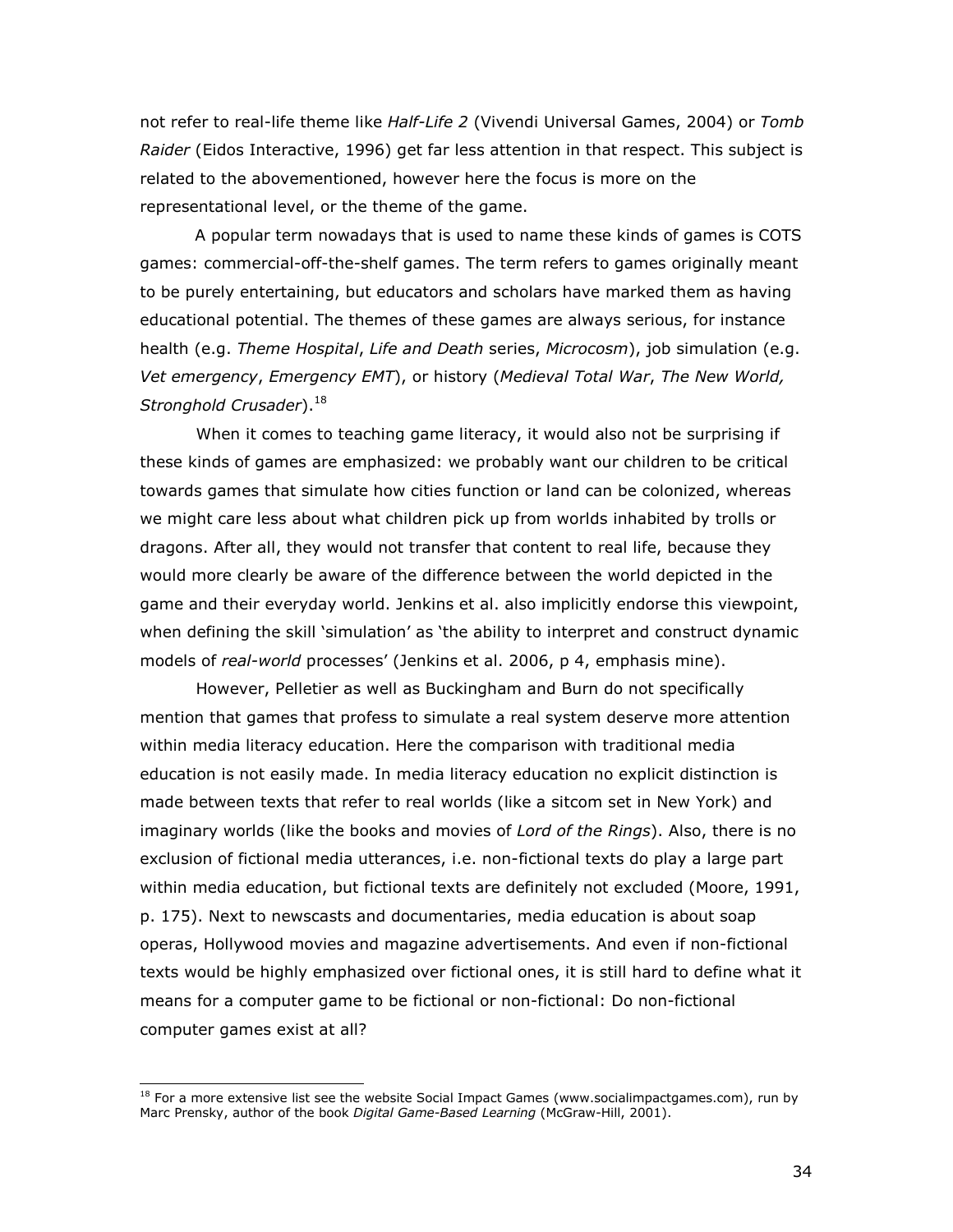So, although games that claim to simulate real life situations are mentioned more often by the advocates of games as educational means, literature on game literacy education does not make a distinction between these different kinds of games. In addition, a game world can never be fully detached from any reference to the real world. A games' representation as well as its rule-based model always refer to the real world in some way, otherwise a player would be unable to make sense of the system. Although the system might be simplified and abstracted, and perhaps heavily twisted (if none of this applies it would not be a game, as I argued above), the fiction of games has its roots in a model of the real world that is present in the ergodic core of the game (Sicart, 2006, p. 75).

Thus, in media literacy education, children should not only learn to be critical towards newscasts or documentaries, but also towards e.g. (stereotypical) representations depicted in movies, advertisements and soap operas. With respect to computer games, a critical attitude towards representations should also be taught. For instance, the representation of the female dwarf in World of Wracraft might be less obviously relevant, but tells us at least as much about gender structures in society as the representation of a woman in The Sims does. Or the fact that Counter-Strike (Vivendi Universal, 2000) - a first person shooter about terrorists that does not make out to be educative by any means - is set in a Middle East-like setting implies prejudice about this region. In addition, the way these representations interrelate in a modeled system comes on top of elements of relevance to traditional media literacy education.

In sum, no games should be excluded from game education beforehand. What is however highly important in both the debate on the educational potential of games and that on computer game literacy, is that all games should not be lumped together. That is, not all games are suitable for education, and as argued, some violent games might even be harmful. Accordingly, it is not equally necessary to teach about all games. Games with no or hardly any representational layer on top of the ludic system, such as Tetris or online blackjack, would not need to get a place in class next to games with a rich virtual world, in which both the simulation and representation contain many biases. Similarly, writing on COTS games, Richard Stanford argues that 'discussing "games" and learning runs the risk of preventing a full understanding of the different possibilities inherent with particular titles, and perhaps encourages the kind of generalization that encourages discussion to focus on the barriers rather than the benefits of using games in schools' (Stanford, 2006, p.

35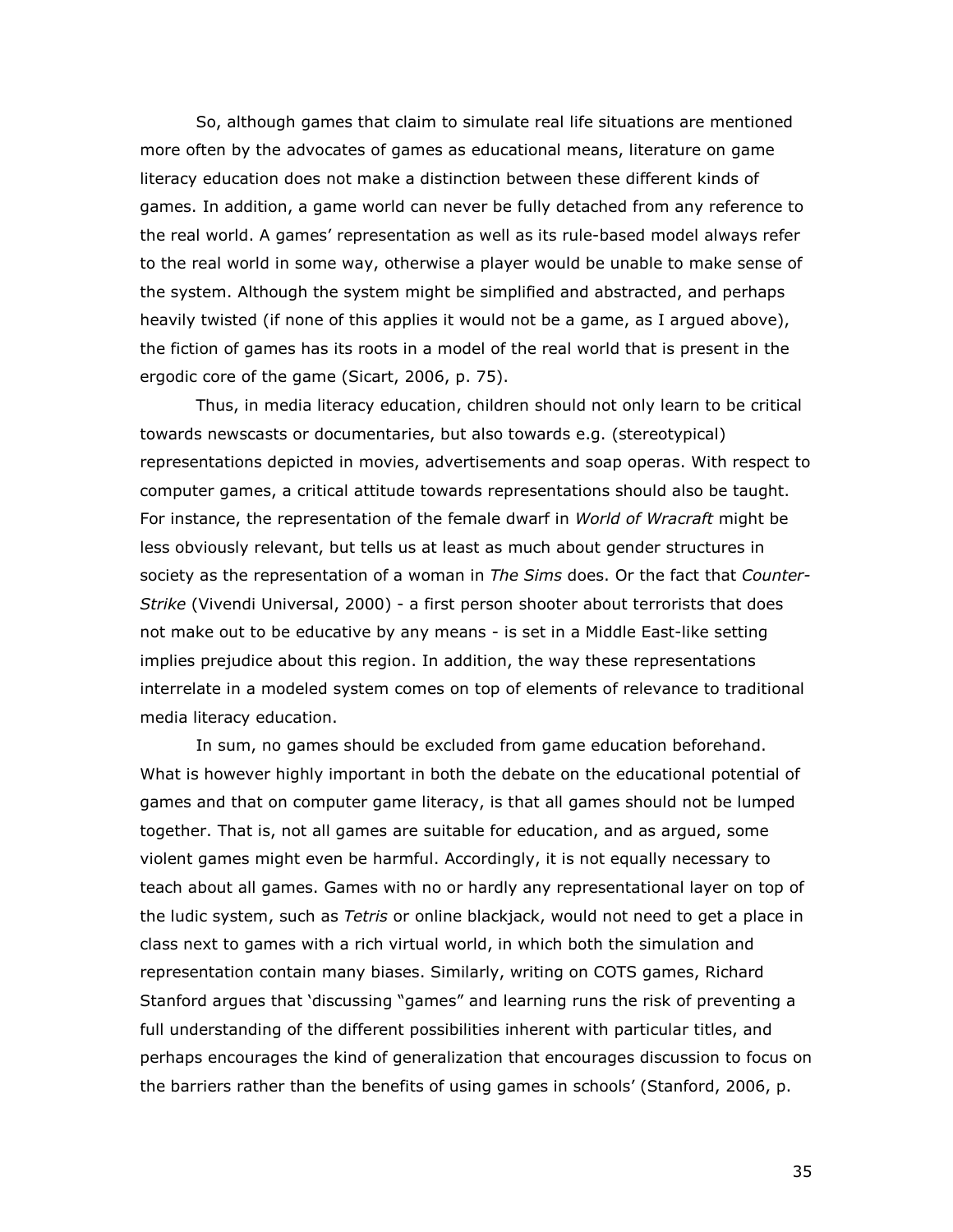3). Since computer games are such a rich and heterogeneous cultural phenomenon talking about games in general always requires cautiousness.

### 2.5 Production versus Reception

Above I have concentrated on the few authors who have focused specifically on computer games approached from media literacy education theories, complemented with my own considerations. Although I think what has been said is very useful, this particular body of literature is still small, and not every single aspect has been elucidated extensively. The very fact that the issues I raised, i.e. the relationship between simulations and games and fiction versus non-fiction, have not been touched upon yet, shows how much is to be explored.

Another significant matter is that the debate thus far tends to emphasize production, while it offers fewer solutions in how to adjust the ideas of critical perception to computer games. While Pelletier and Buckingham and Burn acknowledge that perception is one of the pillars of media education, and thus also important to computer games, they provide fewer practical and concrete examples of how to teach this. They mainly emphasize that when analyzing games, the ludic aspects should be taken into account. They refer to experiments that have been done with children producing their own games, but do not give suchlike examples with respect to critical reflection.

This emphasis on production also appears to be a tendency when looking at media literacy in a broader perspective. The field of computer game literacy education might be small, but on the level of new media literacy much more has been (and is being) written. Here the new media are approached as one phenomenon, having mainly their digital nature in common. In the next section I argue that also in the movement of the new media literacies, focusing on the research initiative with the same name, production is highlighted. Within this movement, games are considered too much a part of participatory culture in which personal production reigns supreme.

# 2.5.1 New Media Literacies

The New Media Literacies (NML) research project is led by MIT professor Henry Jenkins and bore by the Mac Arthur Foundation, a fund which emphasizes 'understanding how technology is affecting children and society' as part of their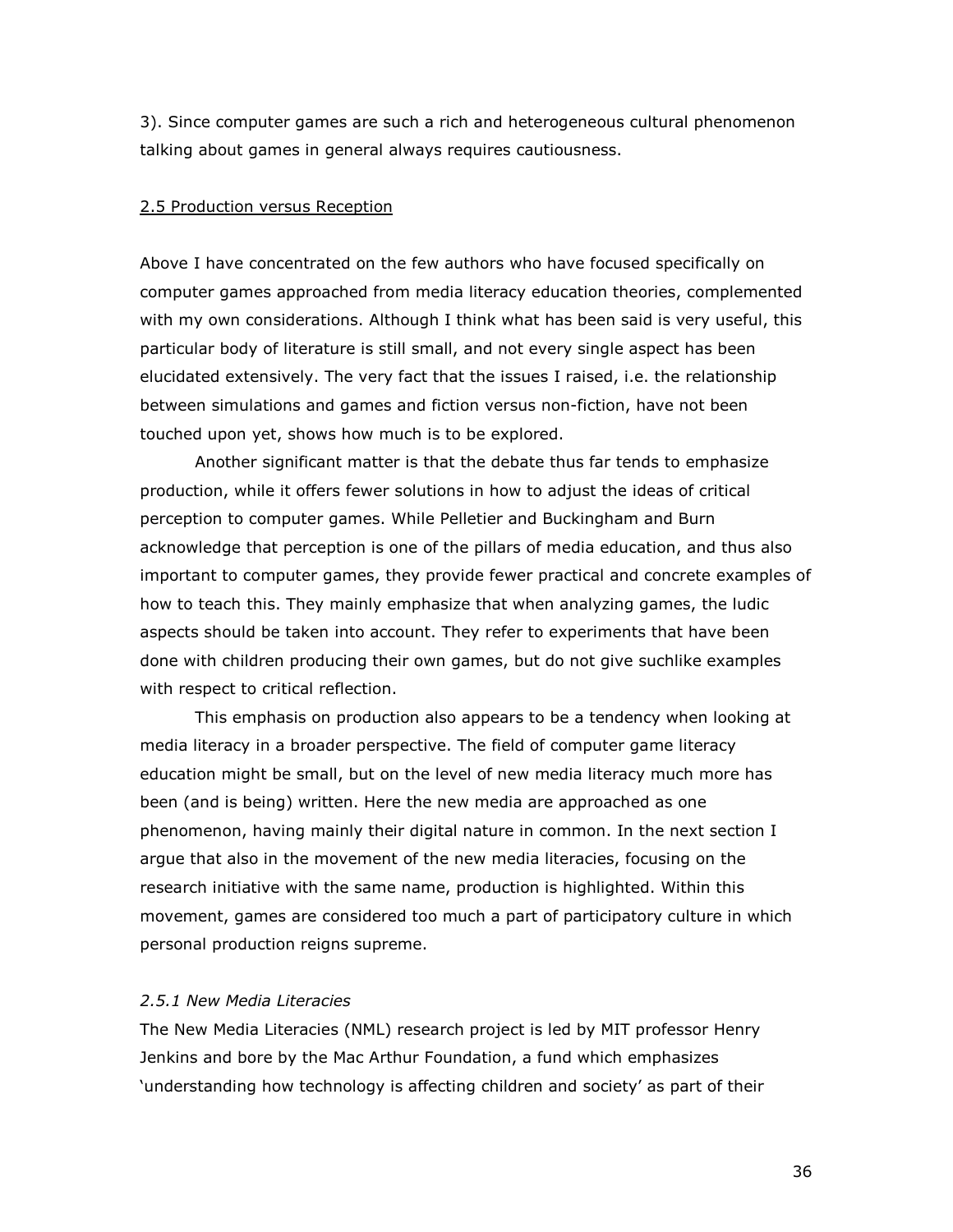mission statement.<sup>19</sup> The project's central goal is to engage educators and learners in today's participatory culture, which stems from the belief 'that young people need to both make and reflect upon media and in the process, acquire important skills in team work, leadership, problem solving, collaboration, brainstorming, communications, and creating projects'.<sup>20</sup> Their conviction is based on figures showing that a significant percentage of nowadays' teenagers are creating content and sharing this with others.

 The NML movement is far broader than the specialized notion of computer game literacy I employ in this thesis. NML also takes into account all applications of the World Wide Web, including weblogs (blogging), online communities such as Facebook or MySpace, and collaborative projects like Wikipedia. In this sense computer games – and for NML mainly those being played online – are just a small part of the new digital media.

It is not my aim here to criticize NML or to question the value of the work the researchers are doing, as I think it is favorable that attention is called to the changing concept of literacy with respect to digital media in general. Also the reflection part they stress – as mentioned afore - fits into the media education framework very well. Yet, in my opinion computer games are too much lumped together with other digital media, taking for granted that personal production in the case of games is equally important to production of other media, like weblogs or wikis. In other words, creating content is indeed very common when it comes to writing blogs or having accounts in online communities, but creating (interesting) game content is something different. Considering computer games as part of this participatory culture is, however plausible this might sound, not necessarily justified. For instance, Gonzalo Frasca criticizes the tendency of giving the game player too many credits, arguing that 'to claim that it [to play computer games] allows users to become authors is, in general, far-fetched' (Frasca, 2001, p. 53). He regards this notion part of 'the myth of a democratic medium where consumers can become producers' (Ibid., p. 52), and continues his argument by acknowledging that he cannot prove it by statistics, but that in comparison to the millions of people that play computer games the number of modifications ('mods') is strikingly low (a couple of hundreds, according to Frasca).

 $19$  See website of the MacArthur Foundation: www.macfound.org. This quote is from the Overview (http://www.macfound.org/site/c.lkLXJ8MQKrH/b.860781/k.D616/Overview.htm, 17-10-2008)<br>20 mag/site/c.lkLXJ8MQKrH/b.860781/k.D616/Overview.htm, 17-10-2008)

www.newmedialiteracies.org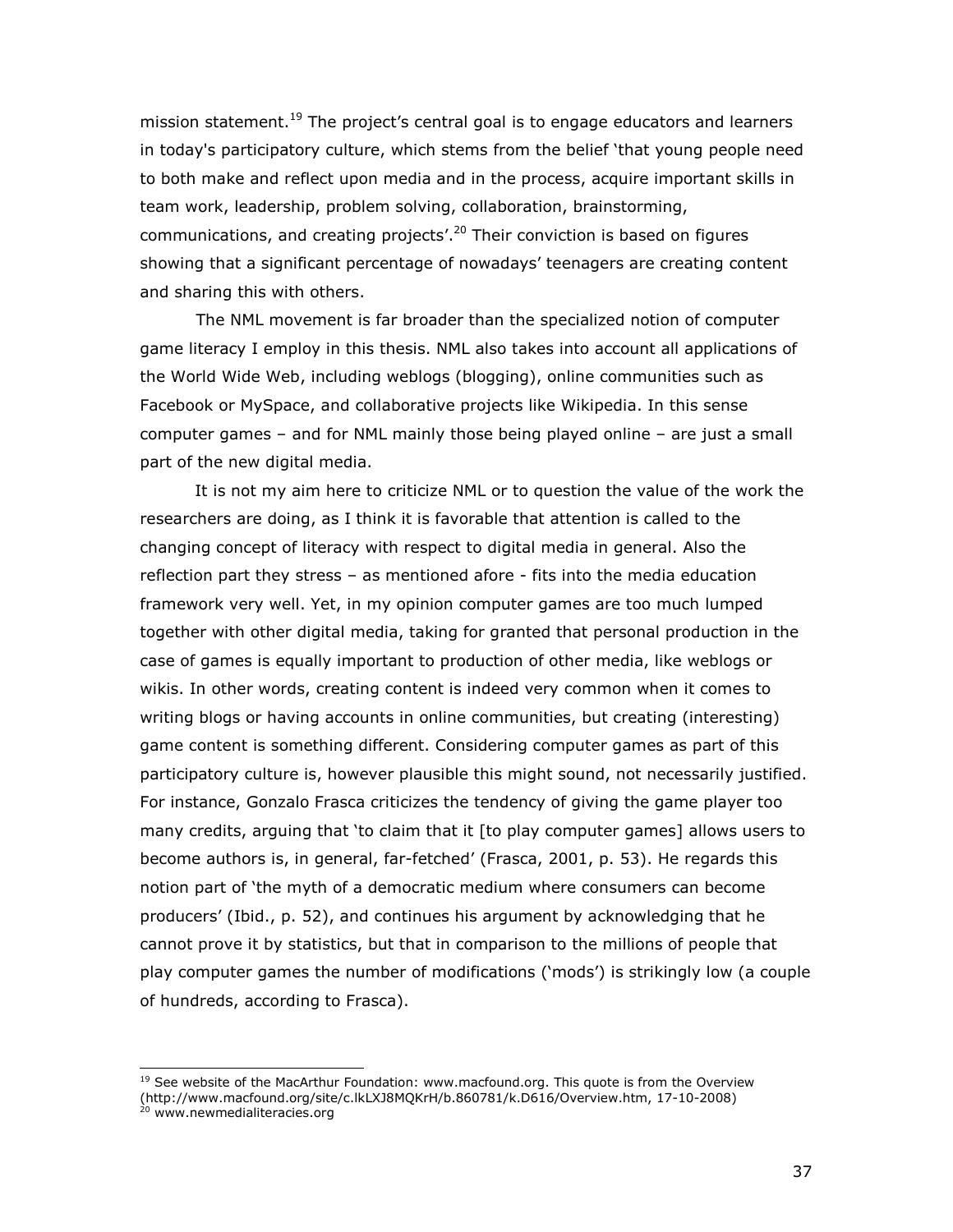I agree with the NML movement to the extent that new digital media are indeed creating possibilities previously unavailable to 'the public', yet to my mind this does not necessarily hold for the specific medium of computer games. This is due to the fact that, in the case of games, it requires very specific skills to create them. Jenkins et al. provide a list of characteristics that, according to them, are defining any kind of participatory culture. While some might apply to computer games, e.g. the trait that participatory culture is a culture 'with some type of informal mentorship whereby what is known by the most experienced is passed along to others' (Jenkins et al., 2006, p. 7), $^{21}$  other features do not go for most games. For instance, the feature that participatory culture is a culture 'with relatively low barriers to artistic expression and civic engagement', does not hold for many games. When normally playing, say, World of Warcraft, Counter-Strike, or The Sims, artistic expression and civic engagement are not of the order of the day. So it seems that games are too much considered part of this participatory culture because they are an interactive medium. Regarding games as participatory culture, like the NML does, entails that personal production is highly emphasized, which in the case of games does not seem equally important.

Also, part of this problem is due to the fact that computer games as such sometimes are mixed up with the culture that surrounds them. Indeed, there might be a culture surrounding games that is participatory, as a variety of online forums and websites about games can encourage gamers to learn from each other or express their own experiences of the games. However, the game itself still is a cultural object deliberately made by some to provide an experience for many. As Sicart argues, 'computer games are objects designed with the intention of providing a certain experience for the players, by presenting them with obstacles and challenges within a previously stated and agreed set of rules and environment' (Sicart, 2006, p. 76). Taking together these different practices, i.e. the game-play itself and the culture surrounding it, is not a problem in itself, as long as it is clear that indeed the culture that encompasses the game is meant instead of the game as such. In the case of computer game literacy education, it is thus about the latter: the game as a constructed artifact.

 $21$  This for instance happens in MMOGs, when more experienced players help out the 'newbies'.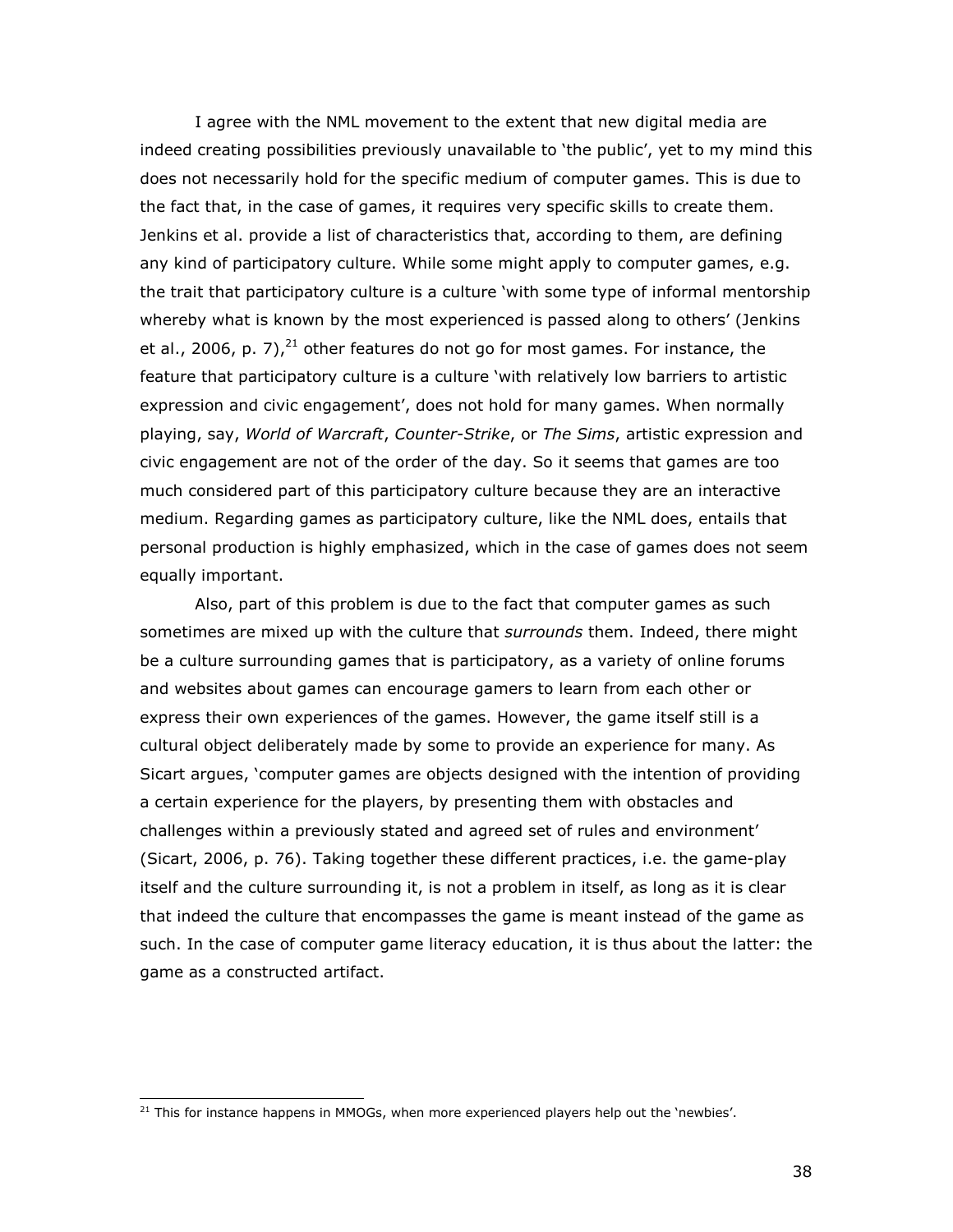# 2.5.2 Emphasizing critical reception

Thus, regarding the way games are addressed in the broader field of new media literacies, as well as within the more specific domain of computer game literacy, production is overly stressed. In order to draw more attention to the *reception part* of computer game literacy education, in this thesis I elaborate on how to teach a critical response and reflection on computer games as constructed artifacts. Since there is currently much interest in games as educational means, I want to investigate how a computer game could be able to foster a critical stance towards itself. This means a suchlike game would fit into the idea of education through games, while at the same time it would promote a critical attitude. As Turkle argues, (see chapter one) there could be simulations that encourage the player to challenge the built-in assumptions. Precisely that kind of simulation – or, rather, game - I would like to explore further. It is striking that, while Turkle does not refer explicitly to the notion of media literacy, she appears to be a supporter of computer game literacy education. That is, even though her 1995 book Life on the Screen does not deal specifically with computer games but rather with computers and simulations in general, she provides many examples regarding games. She clearly pleads for a more critical stance when playing computer games, and recognizes that this does not occur automatically in most cases. Although neither mentioned by Pelletier and Buckingham and Burn, Turkle's ideas and argumentations fit into the media literacy framework very well.

# 2.6 Conclusion

In this chapter I have discussed the issue of education *about* computer games by positioning them in the broader framework of media literacy or media education. Within *computer game literacy education* the key concepts of media literacy education have proved useful, although there are some shifts of emphasis. Attention to both production and critical reflection, the notion that all media are constructions, and the critical attitude, are ideas that can be extended from media education to computer games. Yet, the twofold nature of computer games as representational media and rule-based systems is not apparent in media literacy, and thus specifically applies to computer game literacy education. Moreover, the concept of simulation as well as the player responsibility that is involved in computer games - especially in the case of multiplayer games - are to be included. The incorporation of fantasy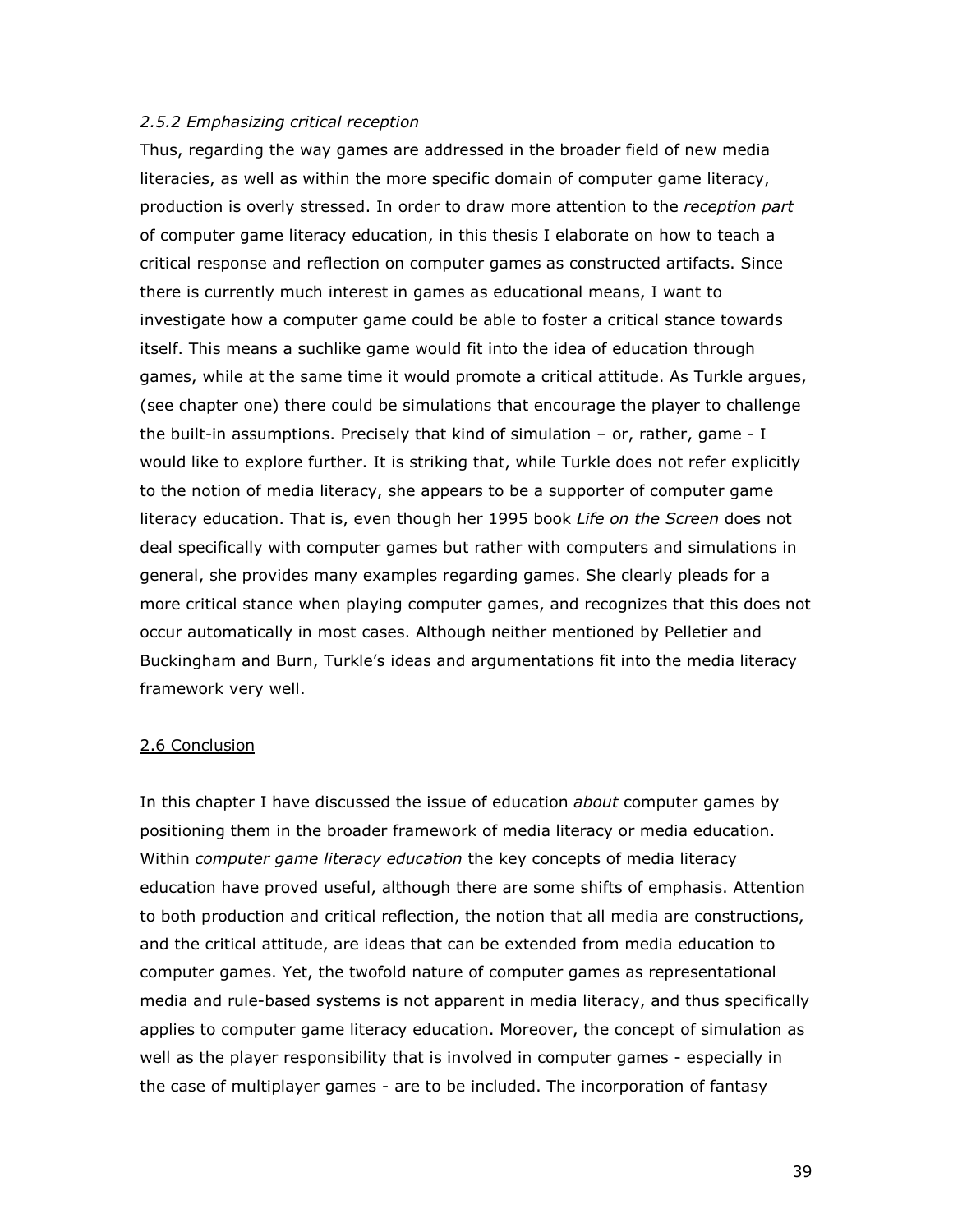games - despite all the attention for educational games with more serious content is also a factor to take into account. To conclude, I have identified an emphasis on production, both in computer game literacy education's niche and in the broader field of new media literacies. Here I want to counter balance this tendency by exploring ways in which games could foster a critical reception towards themselves as constructed artifacts.

Bringing about a critical attitude towards itself is not something that only a computer game could aim at. That is, Bertolt Brecht's epic theater also aspired to make its audience more critical towards what was depicted on the stage. In the next chapters, I will investigate the extent to which Brecht's ideas might prove useful for computer game literacy education, starting by discussing Brecht's objectives as well as his methods and techniques.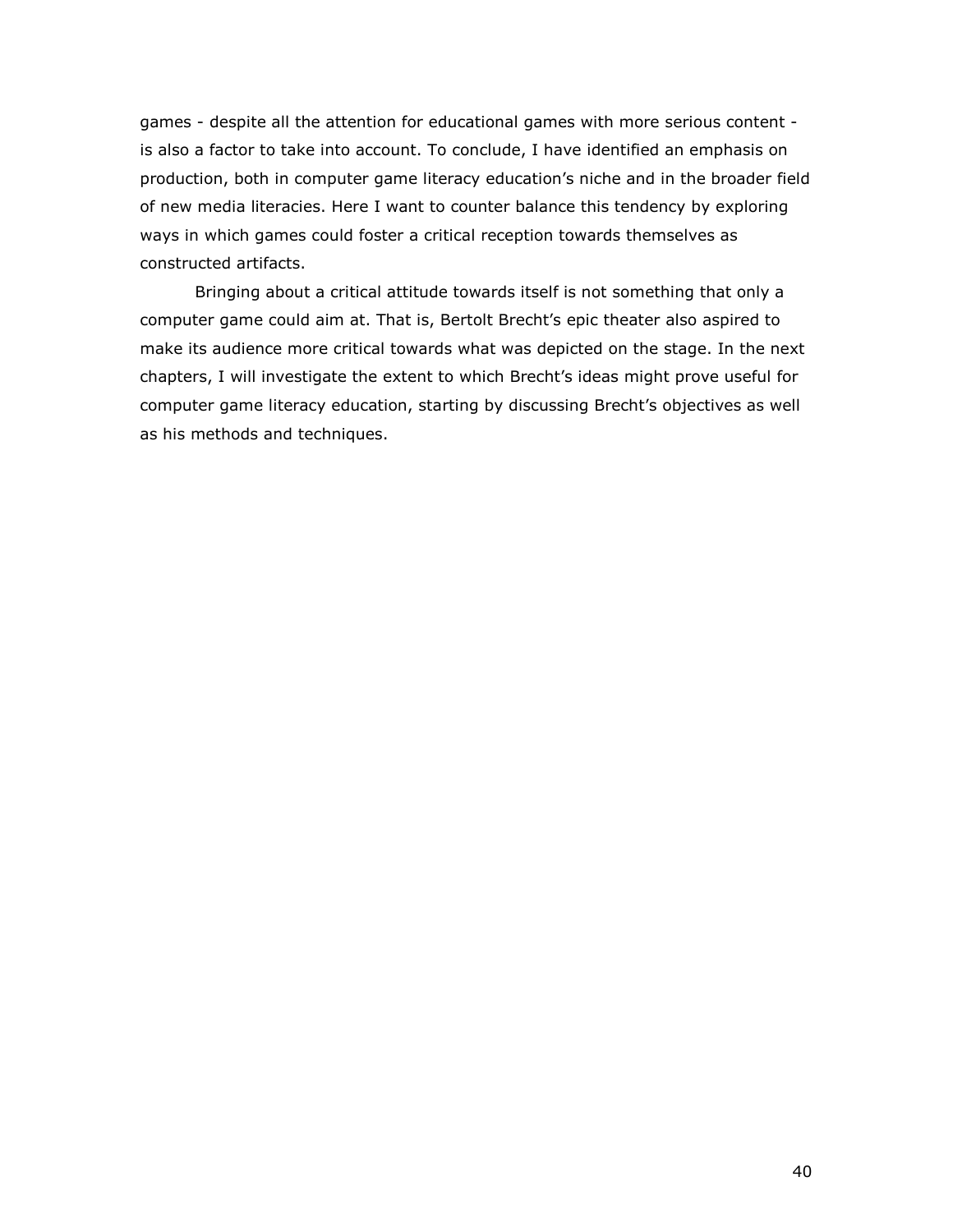# 3. Brecht and his epic theater

In order to examine how epic theater might be helpful to computer game literacy education, here I will take a more detailed look at what epic theater entails. Firstly I go into the more theoretical considerations Brecht made about the concept. What ends did epic theater serve? On what world view(s) was it based? Secondly, the way epic theater was put into practice is examined, discussing the various techniques Brecht used, assembled by the well-known term of alienation effects, or A-effects.

Let me first make a remark. It surpasses the span of this thesis to make an exhaustive investigation of all Brecht has written on epic theater himself, not to mention all that has been written by his interpreters. Since I had to make a selection from the myriads of publications by and/or about Brecht and epic theater, I confine myself to a limited number of sources. Firstly I will use the articles that are published in the book Brecht on Theatre, in particular 'The Modern Theater is the Epic Theater', 'The Literarization of the Theater' and 'A Short Organum for the Theater' (all translated by John Willett). In addition, I refer to Walter Benjamin's piece 'What is Epic Theatre?' and to the clarifying *Dictionary of the Theatre* by Patrice Pavis.<sup>22</sup> Finally, I will use J.L. Styan's chapter 'Epic Theater in Germany: later Brecht' (in Modern Drama in Theory and Practice) because here Styan gives a clear analysis of some of Brecht's best known epic plays. From this, examples are provided of how epic theater was put into practice.

 In addition, Brecht was not the only practitioner of epic theater in his time. In his early years he extensively collaborated with Marxist director Erwin Piscator, and together they came up with the name 'epic theater' (Styan, 1981, p. 128). For the abovementioned reasons I will here focus primarily on Brecht, on the understanding that Piscator's form of theater was very much alike. As Styan points out, Brecht made use of much of the mechanical apparatus Piscator deployed (Ibid., p. 140).

# 3.1 The theory of epic theater

j

# 3.1.1 The diversity of Brecht's work

Bertolt Brecht (1898-1956) was one of the most influential theater practitioners of the twentieth century. Next to the many plays he wrote and directed, he also wrote a

 $22$  This is on the advice of Chiel Kattenbelt, who works at Utrecht University and is specialized in theater history and media comparison.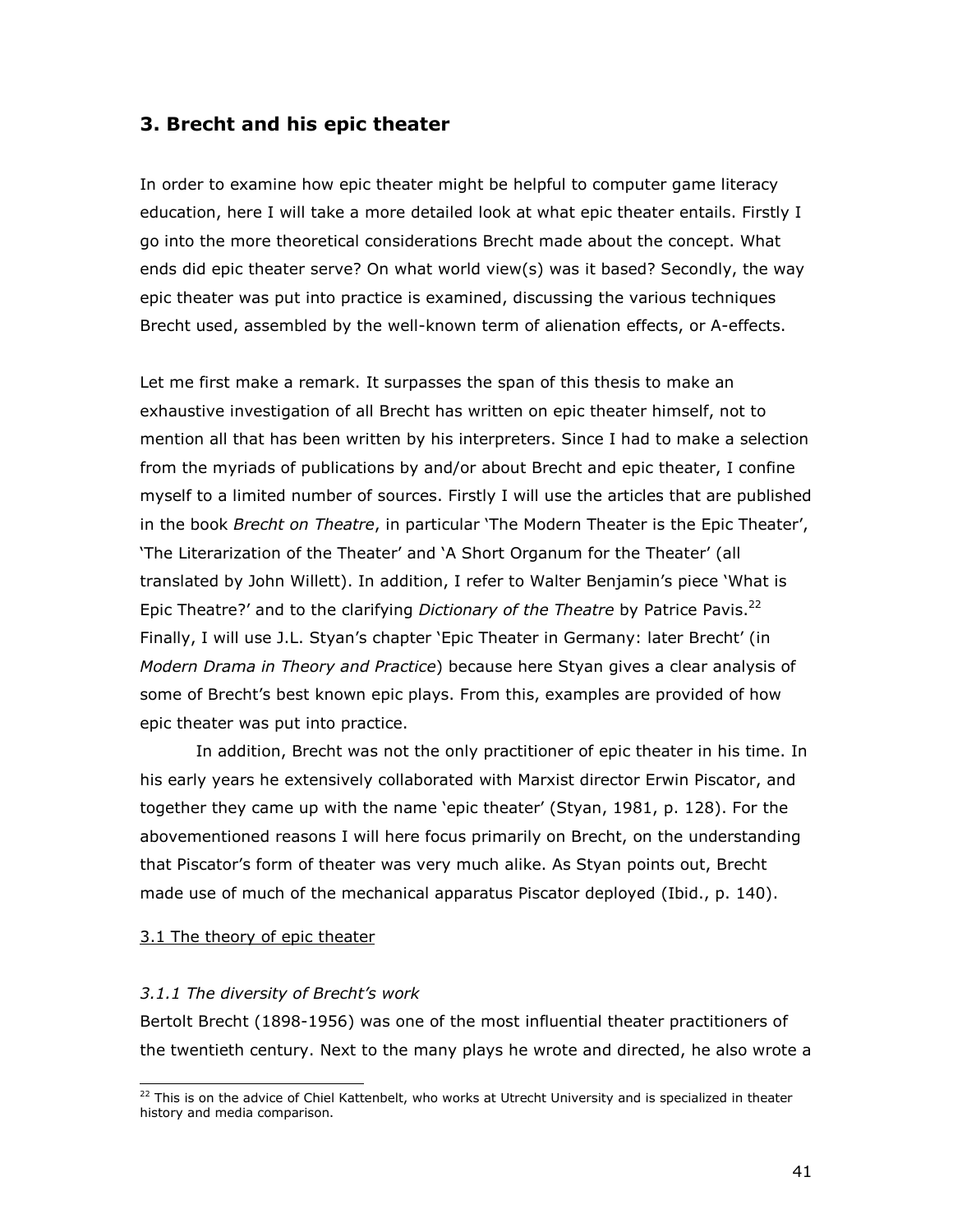vast number of accounts, consisting of both specific comments to his work and more abstract theories. The immense size of his written work is well illustrated by the 1964 published selection of 55 of Brecht's writings titled Brecht on Theatre: The Development of an Aesthetic (translated by John Willett), which covers a period from 1918 to 1956. According to Styan, the most important account of Brecht's theories is 'A Short Organum for the Theatre' (Kleines Organon für das Theater), written in 1948, complemented by a number of appendices to this work he left after his death (Styan, 1981, p. 150).

The many works Brecht has written make his theories very rich, however, they are neither systematic nor always consistent (Brown, 1991, p. 68). Not only did some of his ideas change over time, Brecht also tended to leave arguments underdeveloped, leaving room for various interpretations (Ibid.). For instance, whereas Brecht in his earlier writings argued against the notion of theater as entertainment, later on - though still setting his face against the popular contemporary drama as part of the 'narcotics business' - he considered his kind of theater nevertheless entertaining: the pleasure would lie in the critical attitude and solution of problems. In addition, while Brecht firstly presented epic and dramatic theater as each other's opposites, the writings that were published after his death state that 'the term epic theater was set too rigidly in contract to the dramatic, the presuppositions were often excessively naïve' (Brown, 1991, p. 68). In general, in the last twenty years of his life, Brecht's theories became more tentative and openended (Styan, 1981, p. 151).

The concept of epic theater has thus been drawn up in several ways and with some differences over time. Therefore, when writing on 'epic theater' in this thesis, I refer to a form of theater that contains many epic elements, as there is no such clear-cut phenomenon as 'pure' epic theater being the opposite of Aristotelian theater (Pavis, 1998, p. 128). Although Brecht did envision this pure form in contrast to Aristotelian theater in his earlier works, later it appeared to be a hypothetical form. It will become clear that for the aim of this thesis it is not necessary to have a highly specific notion of the epic play, since the investigation takes place at a more conceptual level. That is, a somewhat artificial translation has to be made to the digital medium of computer games anyhow.

42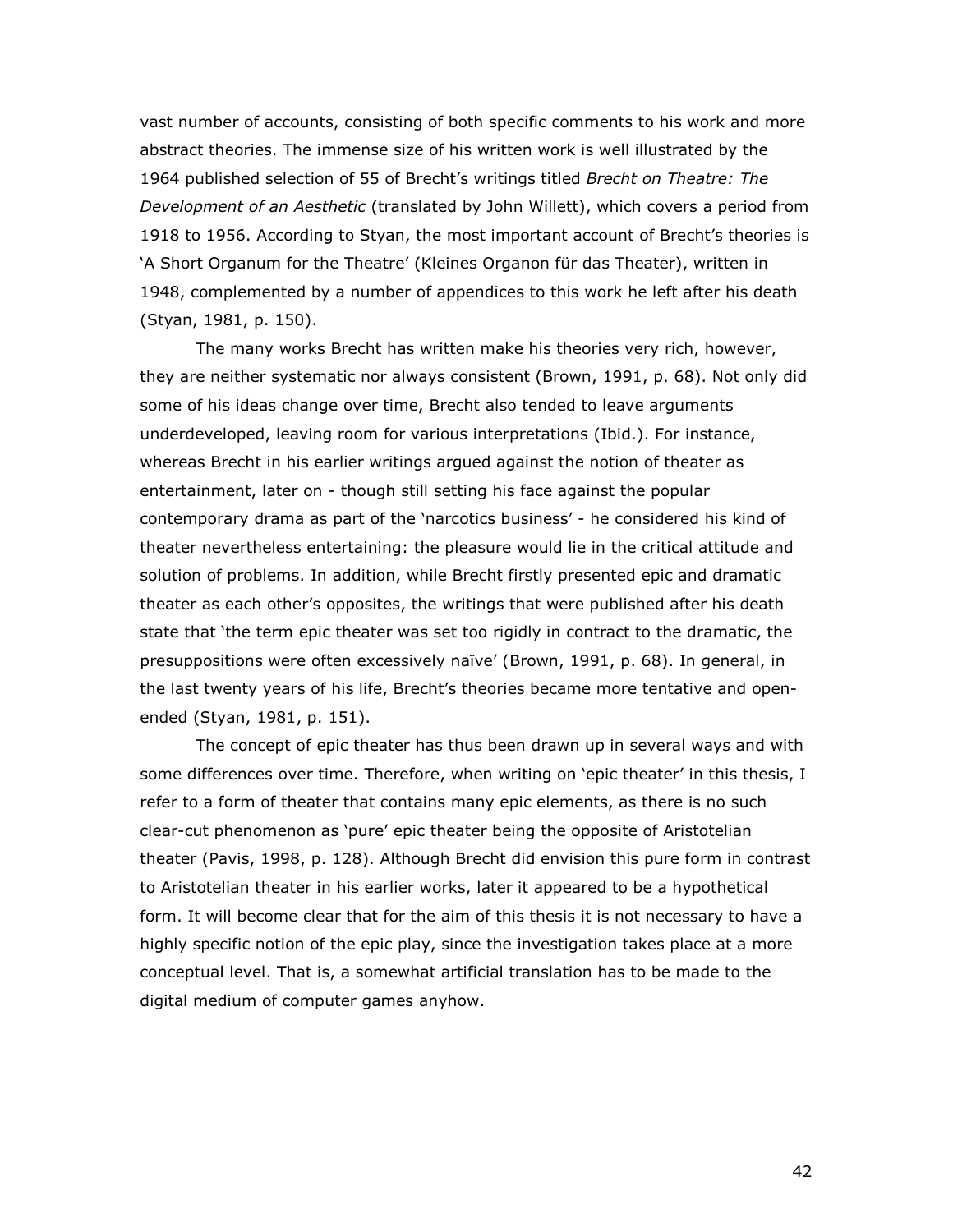# 3.1.2 Theater as a social instrument

One of the most comprehensible ideas about theater that Brecht kept in mind all through his career was that theater is an inherent social activity. Consequently, and in accordance with his Marxist beliefs, Brecht regarded theater as a societal instrument that is controlled by one of the different social classes. The most popular form of drama in Brecht's time, what he called the Aristotelian theater, was controlled by the middle class, and thereby would serve the needs of this class. The epic, non-Aristotelian theater that Brecht proposed, on the contrary, would fight for the oppressed proletarian class. Brecht asserted that the Aristotelian theater creates an illusion and pictures a fake reality, an effect he regularly compared to the effect of drugs. According to Brecht this could only change:

'… once the illusion is sacrificed to free discussion, and once the spectator, instead of being enabled to have an experience, is forced as it were to cast his vote, then a change has been launched which goes far beyond formal matters and begins for the first time to affect the theater's social function' (Brecht, 1964, p. 39)

In retrospective, there were many more forms of theater before Brechtian theater that contained epic elements, for instance in medieval mystery plays, classical Asian theater, and even some plays within classical European theater (Pavis, 1998, p. 113). Yet, Brecht was in his transition from dramatic to epic not motivated by a matter of style, but rather by 'a new analysis of society' in which, according to Brecht, 'the individual is no longer opposed to another individual but to an economic system' and where 'fate is no longer a coherent power' (Ibid.). In other words, epic theater aimed at a political examination of society and its working elements (Styan, 1981, p. 141). Epic theater is thus not only characterized by the epic elements in it, but also by the rationale behind it: the aspiration to bring about a change in contemporary (bourgeois) society.

In order to achieve these effects, rather than to carry away its audience, epic theater was showing or telling a situation to the audience, maintaining a distance between the spectator and that what was being showed. As Brecht himself puts it: 'to transform himself [the spectator] from general passive acceptance to a corresponding state of suspicious inquiry he would need to develop that detached eye with which the great Galileo observed a swinging chandelier' (Brecht, 1964, p.

43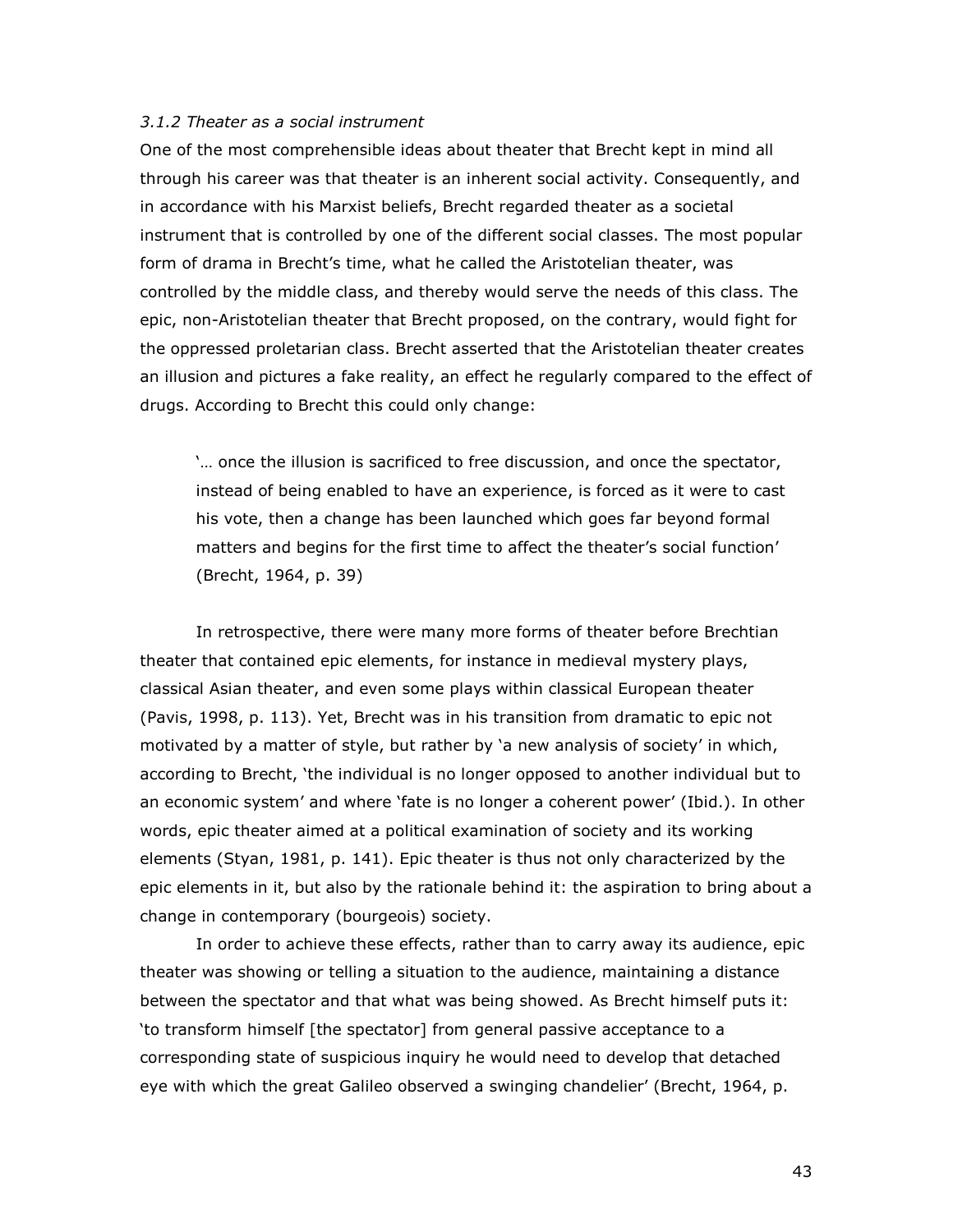192). Whereas Aristotelian theater appeals to emotions, epic theater appeals more to the ratio. Central to epic theater was that a situation was presented to the spectators as an alterable situation, in which the people involved can take action to turn it into a more desirable situation.

## 3.1.3 Detached entertainment

It might appear logical to suspect that this rational notion of theater would take away the pleasures that derive from watching a play. For instance, in film, emotional attachment and identification are sometimes considered prerequisites for the experience of pleasure (e.g. Linton, 1978). As mentioned above, Brecht initially indeed saw no great entertaining value for his plays, as he wanted them to be primarily socially changing. But later on he ceased excluding entertainment and realized that the two, i.e. appealing the ratio and providing entertainment, could actually go hand in hand. In addition, Brecht later acknowledged that some degree of emotional attachment was nevertheless necessary, as it would help the audience to get engaged with the subject matter.

Being entertaining for Brecht however did not mean being compelling. As Walter Benjamin points out in 'What is Epic Theatre?', epic theater's purpose was to 'deprive the stage of its sensation derived from subject matter' (Benjamin, 1999, p. 145). To avoid the public from being swept away by the events happening on the stage, ideally the spectators would already know what was going to happen, i.e. telling an old story is a benefit rather than a drawback. The sensational was not something desirable, and Brecht's drama eliminated the Aristotelian catharsis, i.e. 'the purging of the emotions through empathy with the stirring fate of the hero' (Ibid., p. 147).

So how then would these plays be entertaining? As Benjamin continues:

'Instead, the art of the epic theater consists in producing astonishment rather than empathy. To put it succinctly: instead of identifying with the characters, the audience should be educated to be astonished at the circumstances under which they function.' (Benjamin, 1999, p. 147).

Thus, the play would indeed bring about a reaction to the audience, being astonishment. As such, according to Benjamin, the pleasure lies in the discovering of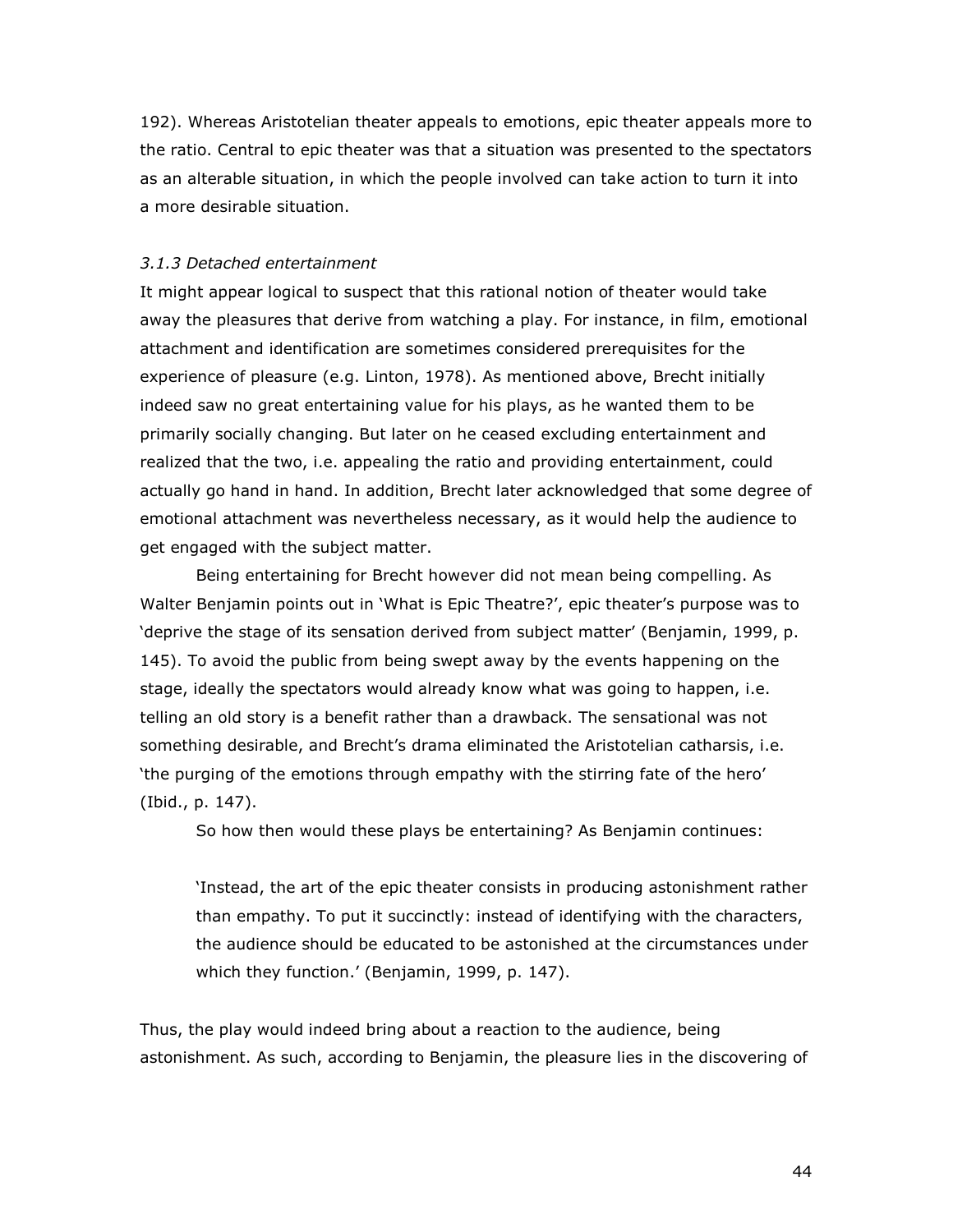the conditions of life, as the task of epic theater is the representation of conditions (Ibid.). $^{23}$ 

# 3.1.3 A critical and literalized audience

The purpose of epic theater was thus to make the audience aware of their own social situation, and make them realize that change was possible. The aim was to make clear that, just as a play itself is constructed and open for alteration, reality is as well. Therefore a stance of 'suspicious inquiry' was needed. Although Brecht does not seem to have explicitly theorized whether such a critical stance was automatically acquired when watching enough epic plays, or if additional education was necessary, it can be concluded that he assumed the former. $^{24}$  After all, he considered his plays educational devices and saw theater *itself* as the instrument with which to educate the people. Therefore it would be highly implausible if some kind of supplementary teaching material had to be coupled with it.

However, it is not to say that drama was the only means Brecht deployed; several additional techniques can be used on the stage to go next to the acting. For instance, films could show a montage of events from all over the world, projections could add statistical material, or a chorus could be employed to enlighten the spectator about facts unknown to her. As such, the background would come to the front of the stage, so people's activity was subjected to criticism (Brecht, 1964, p. 72). Yet these means were, according to Brecht, as much part of theater as acting itself. I will return to this below when discussing the separation of the elements.

From Brecht's accounts it becomes clear that the audience will adopt the critical attitude when seeing epic plays, but that this will most likely not happen equally to a first-time spectator as to a more experienced spectator. Brecht acknowledged that this critical approach of the spectators was something to strive for and not something being naturally present. He considered as part of the critical awareness that the spectator would turn into an expert rather than a mere consumer of theater. For example, in his notes to The Threepenny Opera he speaks of the 'literarization of the theater', claiming that in order to watch his epic theater 'some exercise in complex seeing is needed $^{25}$  and assuming that epic theater could establish 'a theater full of experts, just as one has sporting arenas full of experts'

 $^{23}$  In chapter five I will go further into this interesting notion of epic theater's aim of discovering conditions.

 $4$  That is, from the sources that I have consulted for this thesis, which, as argued above, do certainly not cover all that has been written by and/or about Brecht and epic theater.

 $25$  I thus assume that, since this exercise is not specified, the exercise lies in attending more epic plays, and happens somewhere along the process.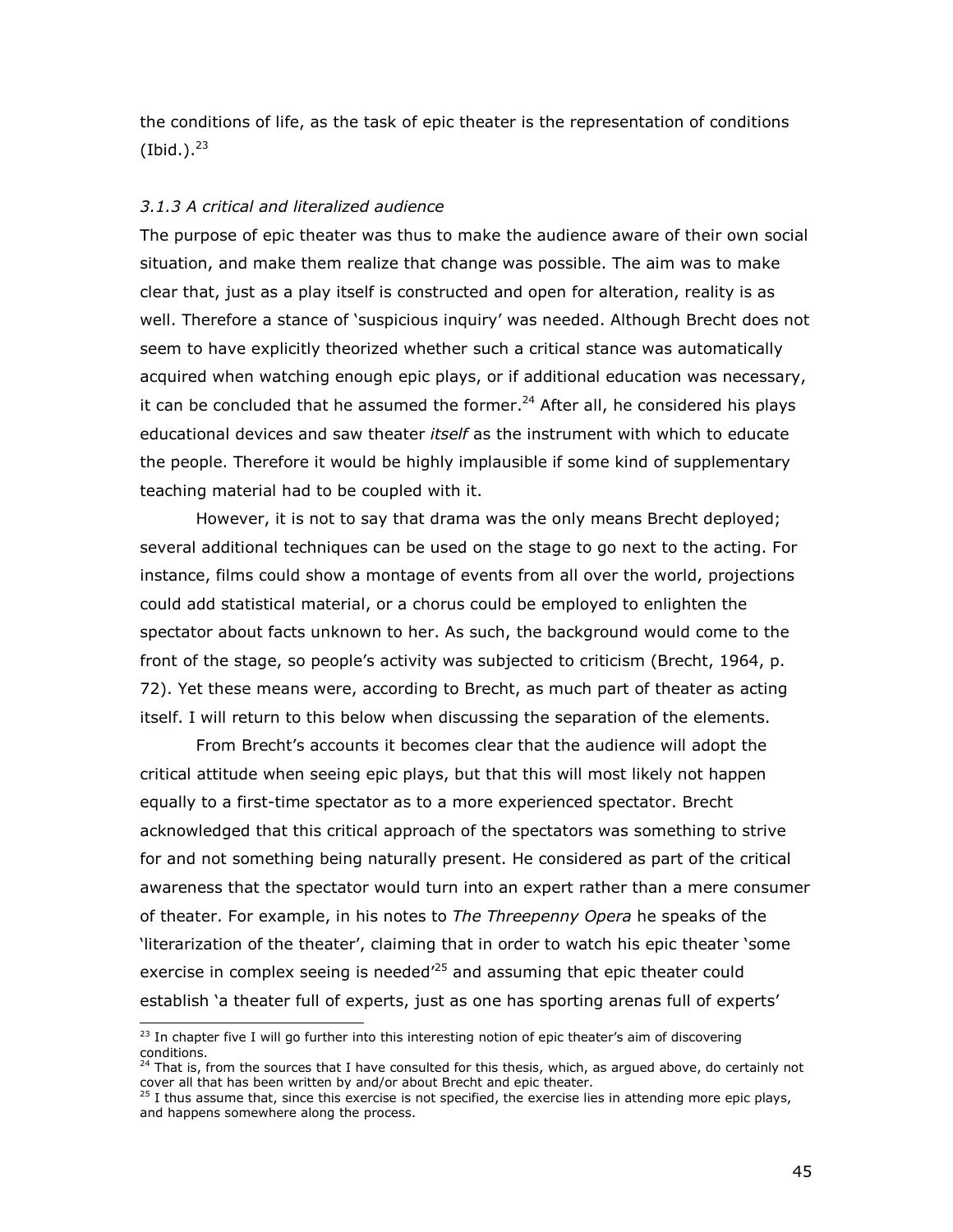(Brecht, 1964, p. 44). Within the realm of sports, so Brecht argued, everybody makes an attempt to analyze what is going on, e.g. who is winning or what is the best strategy. He envisioned a similar attitude to the audience of a theater play, requiring an active effort in analyzing what is happening on the stage.

Since the active and critical view was, unlike in sports, not something naturally present in theater, the spectators needed to be helped by the play to develop this attitude. If they were to be entertained in a detached manner, and thereby learn something from it, the play in some way had to foster that kind of reaction. There were several means Brecht deployed to bring about the desired effect, which I will thematically discuss in the following section.

# 3.2 The practice of epic theater: alienation effects

In his comments and theories Brecht regularly mentions certain theatrical techniques known as the alienation effects, which are among the best known of his legacy. These techniques are used to accomplish the desired distance between the spectators and the represented world, i.e. they had to estrange the audience from that what they were seeing, and avoid a surrender to the illusion. A pithy description is given in Pavis' Dictionary of the Theatre: 'an alienation effect in theater has to do with "Disillusioning" techniques that negate the impression of a stage reality and reveal the artifice of the dramatic construction or of the character' (Pavis, 1998, p. 18). In other words, to accomplish detachment from the enacted, the artificiality of what is shown should not be hidden, but rather emphasized. In Brecht's own words (translated by Willett) alienation (verfremdung) implies the following: 'A representation that alienates is one which allows us to recognize its subject, but at the same time makes it seem unfamiliar' (Brecht, 1964, p.192).

Brecht himself, naturally writing in German, used the term 'Verfremdungseffekt' or 'V-effekt' to designate this group of techniques. In English this term has been translated in different ways: alienation effect, distancing effect, or sometimes estrangement. In this thesis I use the term alienation effect, as the various sources I employ also employ that word. Brecht distinguished these alienation effects from the old alienation effects in medieval or Asiatic theater. Whereas the latter would 'remove the object represented from the spectator's grasp, turning it into something that cannot be altered', Brecht's epic alienation effects 'are designed to free socially-conditioned phenomena from that stamp of familiarity which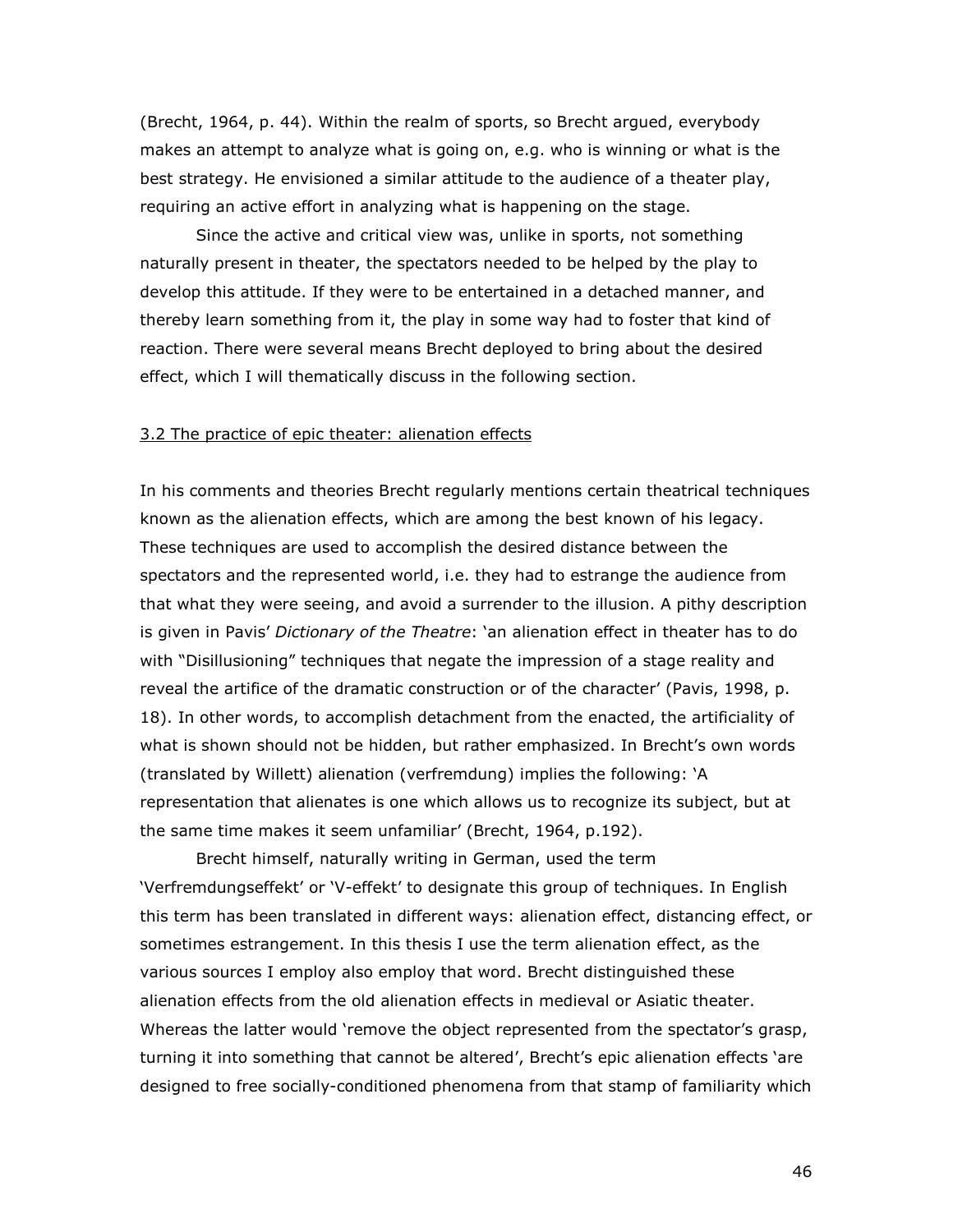protects them against our grasp today' (Ibid.). So the alienation effects do not try to fully alienate the spectator from the representation, but rather to tweak it and thereby make it strange. They are a device that enables one to describe the process represented as bizarre (Pavis, 1998, p. 19).

Although Brecht's alienation effects clearly were an ideological instrument this was also what set them apart from older alienation effects in e.g. Asian theater they nevertheless remained an aesthetic act as well. Their function was to make a transition from aesthetic device to ideological responsibility in the work of art (Ibid.). Alienation effects manifest themselves in many ways, forming an umbrella term for many diverse techniques and practices, all having in common that in some way they make the represented unfamiliar. According to Pavis, alienation effects can take place at no less than six different levels: 1) fabula, or plot, 2) scenery, 3) gestures, concerning the individual and his social status in relationship to the world, 4) diction, 5) acting, and 6) addresses to the audience.

# 3.2.1 Epic acting

Brecht pictured for epic theater a very particular kind of acting, which would function as an A-effect. In this kind of acting, the actor was not supposed to fully disappear behind the character that he performed, but rather enact it with a certain distance. As Styan phrases it:

'The actor's movement, gesture and speech must be "matter-of-fact" so that he would not wholly assume the character that he was playing, and so that the audience would not empathize with him. The action would be performed as if it were an experiment, a demonstration, and on stage the difference between the actor and the character he was playing would be readily apparent.' (Styan, 1981, p. 151)

There would thus always be a clear distinction between the actor as a person and the character he was depicting, that is, the actor had to play the character without incarnating him. Brecht envisioned that 'the actor must show his subject, and he must show himself. […] Although the two coincide, they must not coincide in such a way that the difference between the two tasks disappears' (Benjamin, 1999, p. 150).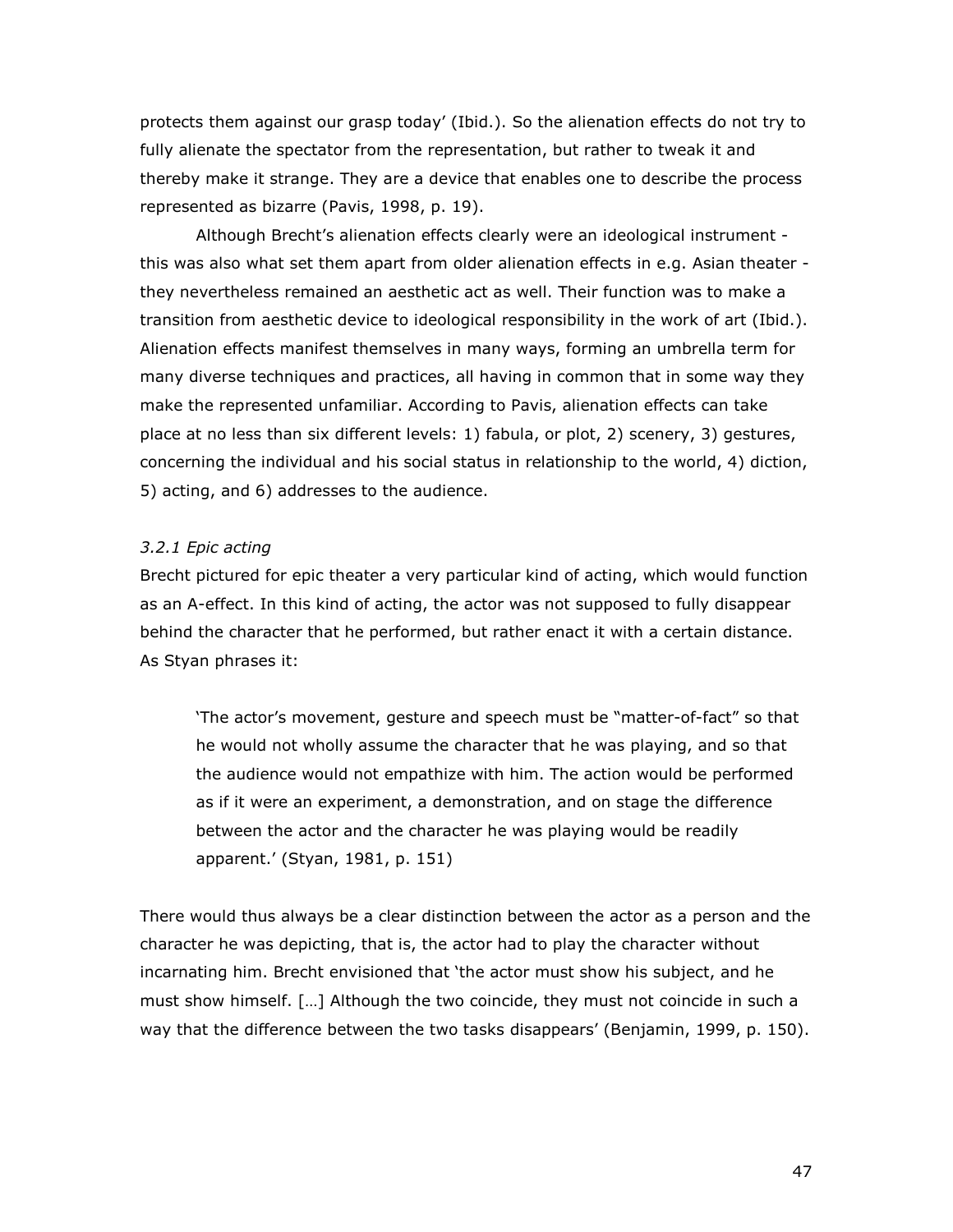A specific instance of this kind of performing is when the actor in person depicts two characters, especially if the actor changes costumes on the stage. $^{26}$  As such, the actor is clearly detached from the characters, and the alterability of the theatrical reality is highlighted.

### 3.2.2 Radical separation of the elements

Next to this peculiar way of acting, Brecht's notion of the radical separation of the elements (Trennung der Elemente) was a vital means to estrange the audience. This was opposed to the in that time popular concept of the Gesamtkunstwerk, developed by Richard Wagner. In the Gesamtkunstwerk, all different arts, e.g. music, poetry, or acting, would integrate and blend together into one piece of art. Brecht set his face to that, and pleaded for a radical separation of the elements, in which the distinction between the different components of a play would be visible (Brecht, 1964, p. 37).

Brecht argued that words, music and setting must become more independent of each other, since the 'process of fusion extends to the spectator, who gets thrown into the melting pot too and becomes a passive (suffering) part of the total work of art' (Ibid., p. 38). Moreover, with the separation of elements there is no need to answer the question of what serves what – e.g. whether the words serve the music or vice versa. According to Brecht, having to ask this question causes that all elements are 'equally degraded', whereas in epic theater all elements stand on their own and communicate their own message. This radical separation of elements can also be connected to Brecht's opposition to the Naturalistic theater, which strived to depict reality as naturally as possible and therefore presented all means as supporting each other, creating a unity. In contrast, instead of being in harmony, in an epic production the different elements commented on each other.

 A particular manifestation of this separation of elements was the use of placards and suchlike means, accompanying the performance and criticizing on what was enacted on the stage. The additional use of other sources than mere drama was rejected by the dominant ideas of Brecht's time, which dictated that 'everything had to be said in the action, that the text must express everything within its own confines' (Brecht, 1964, p. 44). Brecht, however, argues:

'But this way of subordinating everything to a single idea, this passion for propelling the spectator along a single track where he can look neither right

<sup>&</sup>lt;sup>26</sup> This occurred in the play Mother Courage and Her Children, produced by Joop van den Ende Productions, which I visited on the  $27<sup>th</sup>$  of April in the Stadsschouwburg of Utrecht.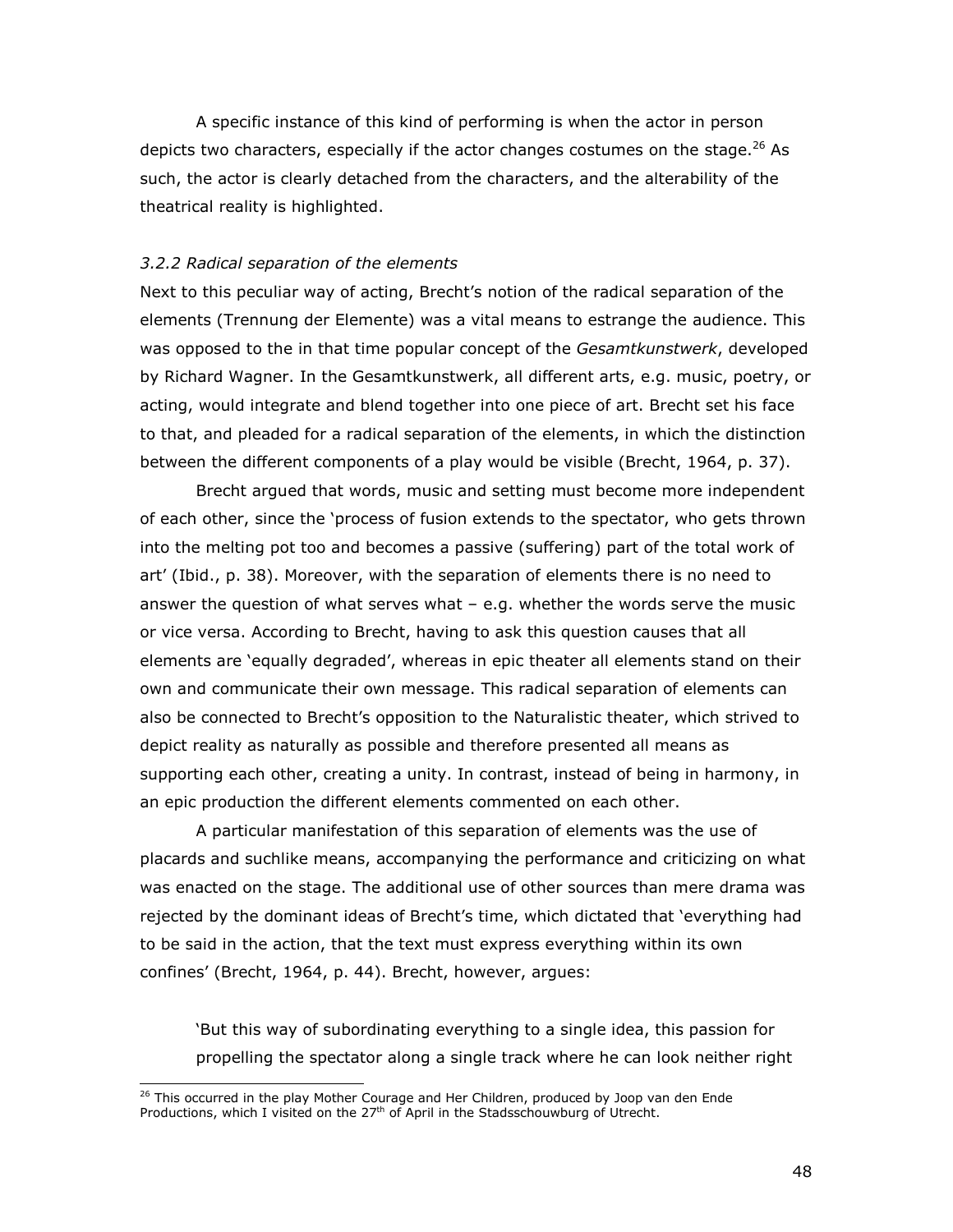nor left, up nor down, is something that the new school of play-writing must reject. Footnotes, and the habit of turning back in order to check a point need to be introduced into play-writing too.' (Ibid.)

Therefore, the play was complemented by other communicational means next to drama, which had to create the desired distance. For instance, in the play Mother Courage and her Children placards were dropped from the flies, which indicated the location of the action, and captions were projected on to the screens. The musicians sat in a box beside the stage, visible to the spectators,  $27$  and in the Berlin production the songs were introduced by a painted musical symbol like a drum or a trumpet lowered from the flies, to indicate that the songs were innately different from the action (Styan, 1981, p. 157). The Caucasian Chalk Circle is another example of a production full of epic elements. For example, a ballad singer provided the narrative link between the many scenes of the play, and furthermore distanced the action by singing of it in the past tense (Ibid. p 162).

 Also with regard to the music that accompanied the play, there had to be distinct division with the action on the stage. The composer was asked to express his idea of the play's theme independently, so as to provide a distinct comment on the action. Moreover, often the music would not only be separated from the activity of the characters, but even be in conflict with it. Brecht especially opposed this kind of music against that in the traditional opera. Unlike opera, were the music was meant to reinforce the text, an epic play would have music and songs that were contradicting the action on the stage (Styan, 1981, p. 143). By the same token, singing to the music should not follow the melody blindly, since, according to Brecht, there is a kind of 'speaking-against-the-music which can have strong effects, the results of a stubborn incorruptible sobriety which is independent of music and rhythm' (Brecht, 1964, p. 45). Moreover, the singing must always be very distinct from speech, for 'nothing is more revolting than when the actor pretends not to notice that he has left the level of plain speech and started to sing', since singing as an excess of feeling should never stand in the way of words (Ibid., p. 44). In sum, all components, e.g. music, singing, speaking, acting, should be clearly divided and not reinforce each other but all voice their own attitude.

In line with the separation of the elements, also the epic stage had to communicate its own attitude towards the incidents shown. Often the stage was not

 $27$  The musicians being visible was also deployed in the abovementioned performance of Mother Courage produced by Joop van den Ende Productions.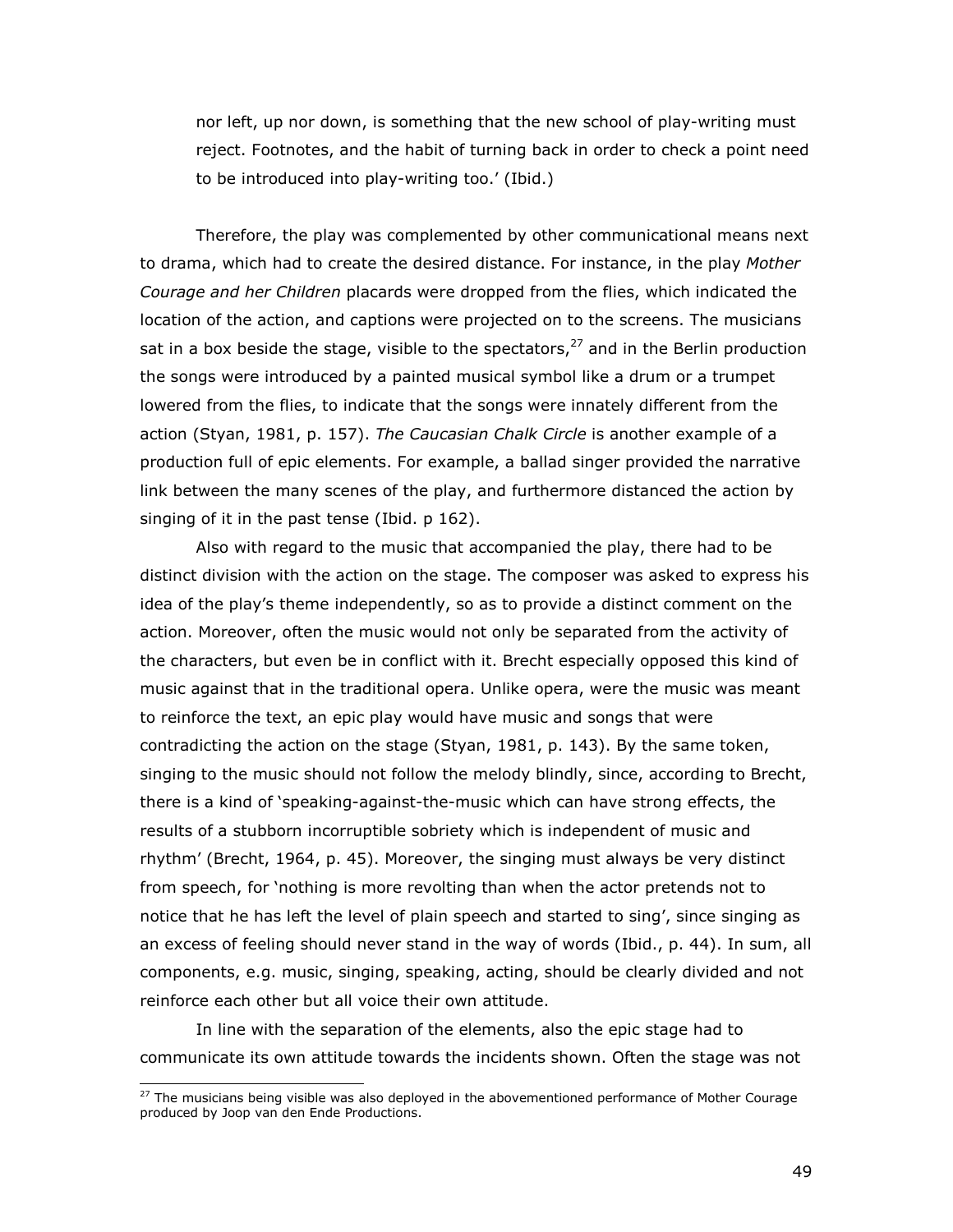supposed to represent any real locality, and was usually minimalist: it would be bare, with a sparse indication of props that had a part in the play, being typically an open space on which the story could be told (Styan, 1981, p. 143). Therefore, the set designer had to dispose of illusion and symbolism, and build in accordance with the actors' needs. Moreover, there was no need to hide the lights; the apparatus would be perfectly visible so that the spectator was conscious she was in a theater. The stage would be lit with a plain white light, which gave the impression that the actor was in the same world as the audience (Ibid.). As the stage was not to express a particular instance of time and space, it was often abstract. For example, in the first production of Die Mutter vertical iron pipes were constructed on the stage, with horizontal moveable pipes carrying canvases that could be slotted into them, allowing for quick changes (Brecht, 1964, p. 57).

Overall, this separation of elements brought about a fragmentary play, which had to prevent its audience from experiencing a natural unity - as this would make it too inviting to empathize with the characters and plot. When referring to the projections in Die Mutter Brecht phrased it as follows:

'The projections are in no way pure mechanical aids in the sense of being extras, they are no *pons asinorum*; they do not set out to help the spectator but to block him; they prevent his complete empathy, interrupt his being automatically carried away.' (Brecht, 1964, p. 58)

# 3.2.4 Breaking the fourth wall

The principle of the fourth wall refers to the fact that in traditional Aristotelian theater the spectators are watching a play as if watching a peep-show, i.e. the actors act like they are unaware of the fact that they are being looked at. It assumes that next to the three walls around the stage, there is also a fourth wall between the depicted world and the spectators. In other words, there is a very clear line between the audience and the actions on the stage, which cannot be crossed at any time. In epic theater, however, this fourth wall principle can be broken, which means there is no need to deny the presence of the audience. This involves the possibility for an actor to directly address the audience, reminding them of the fact that they are sitting in a theater rather than being immersed in the fictional world of the play. Breaking the fourth wall is, again, an alienation effect, as it estranges the experience of the audience and takes away the magic and isolation of the play's world.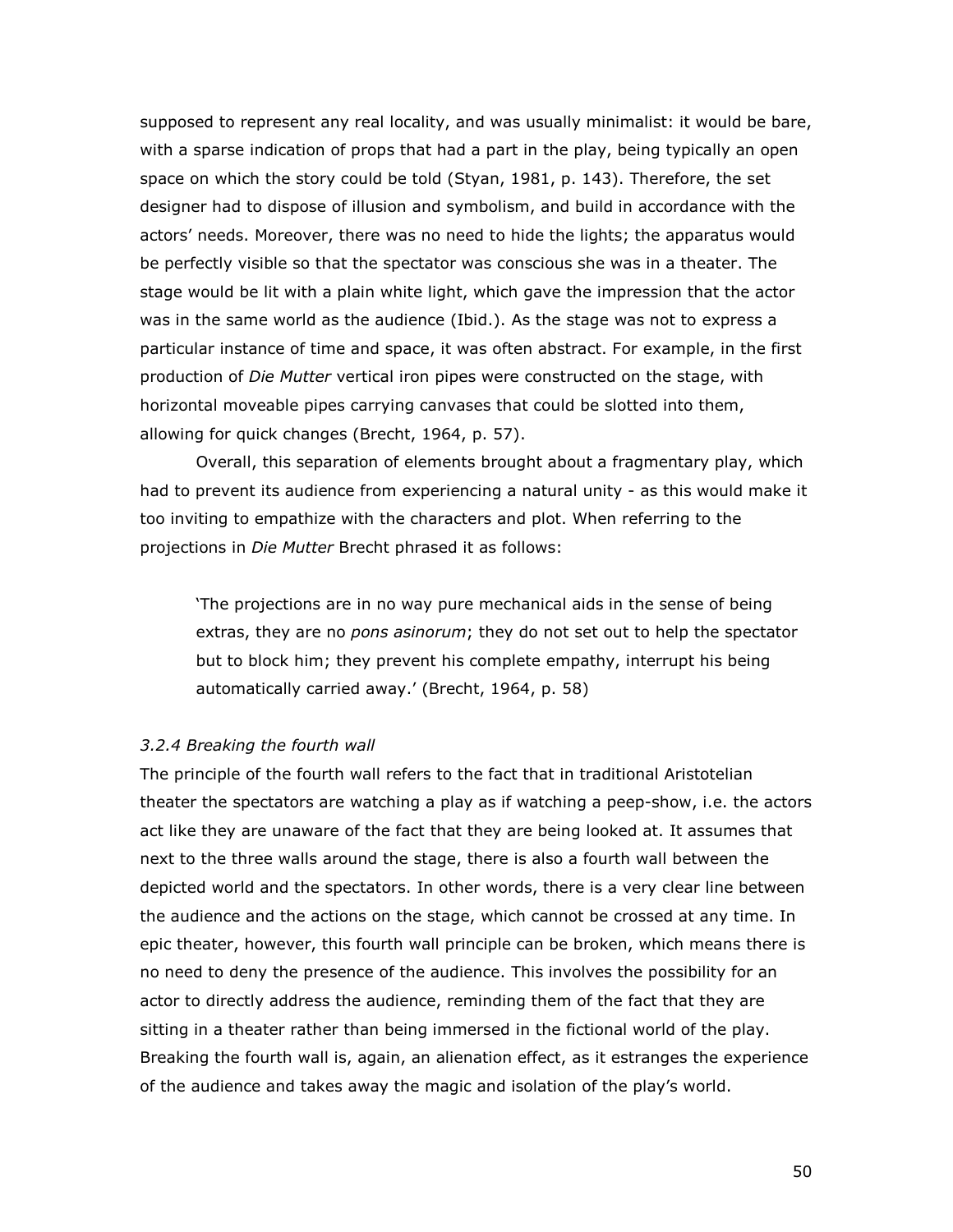In a dialogue between a worker and a philosopher in the play Der Messingkauf Brecht indirectly voices his standpoint about the fourth wall:

'WORKER: I'm for realistic acting.

PHILOSOPHER: But it's also a reality that you are sitting in a theatre, and not with your eye glued to a keyhole. How can it be realistic to try and gloss that over? We want to demolish the fourth wall: I herewith announce our joint operation. In future don't be bashful; just show us that you've arranged everything in the way best calculated to help us understand.' ('Brecht, 1964, pp. 172-73)

Thus, to Brecht this breach of the fourth wall was not in conflict with the realism of the play. Quite the reverse: by making the spectator aware of the fact that the play is actually a depiction of reality, the depicted – that is, reality - is brought to the fore. Because the theater provides an insight into its own functioning, according to Brecht, it portrays, reality even better.

The spectator was often addressed by a narrator. This narrator was not part of the action, but commented on the events, speaking directly to the audience with a critical distance. However, also the actors were able to speak to the audience in a direct manner.

#### 3.3 Conclusion

As we have seen, alienation effects break through the illusion of the play, or the represented world, and lay bare its 'constructedness'. Thereby they create a certain distance to the depiction, which fosters a critical attitude and a 'suspicious inquiry'. Whereas in classical theater it would be natural for the depicted world – inhabited by the characters – to represent itself as an independent unity, in epic theater there is no need to conceal the fact that the play is an artificial construction, which is being watched by a live audience.

 When analyzing this way of working, it becomes clear that three levels of objectives can be discerned, each serving each other as means. Brecht's major aim was to make clear to his audience that they could alter the world they were living in. Especially the lower classes were to gain more faith in their ability to make their social situation better. In order to bring about this awareness, Brecht wanted to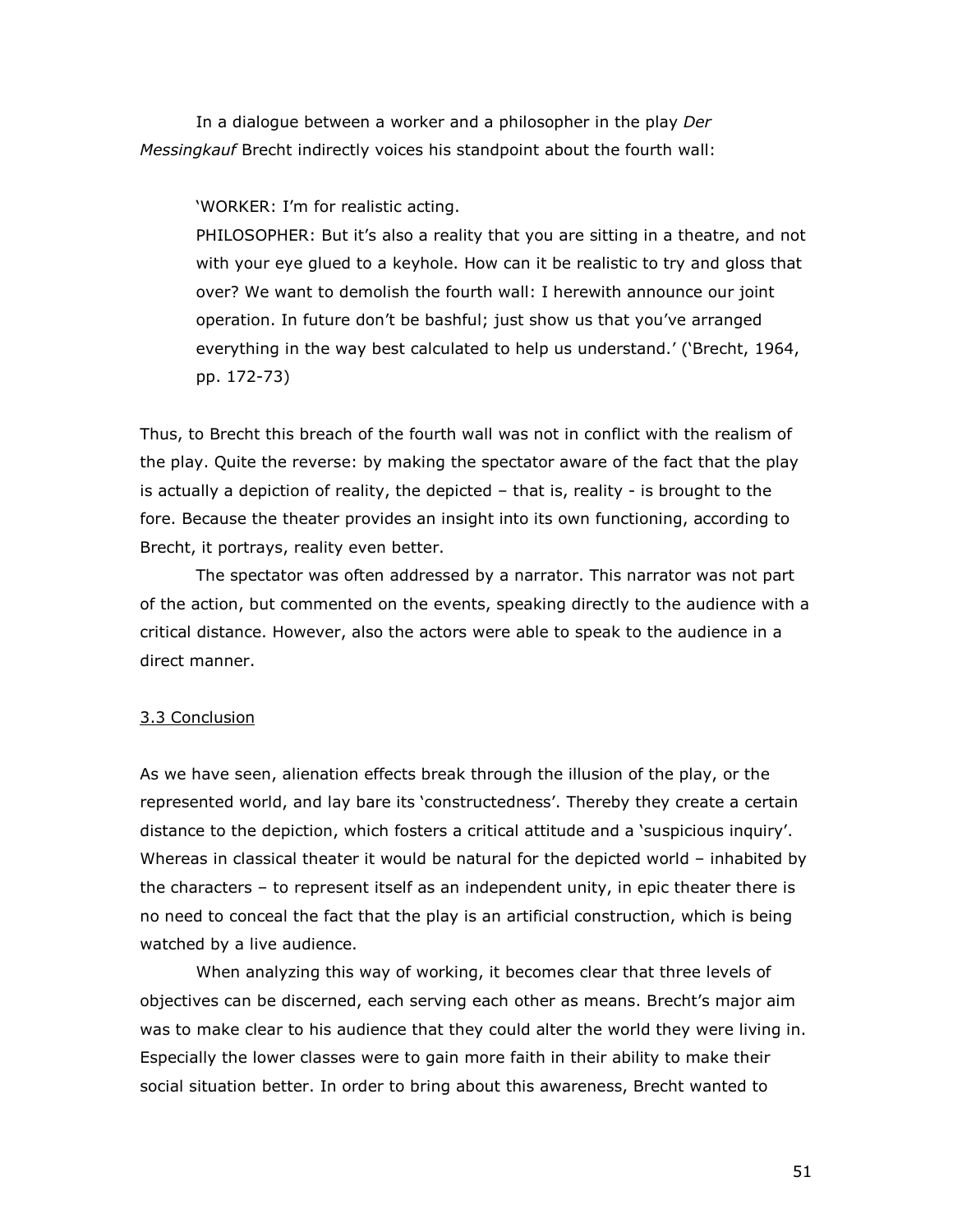distance them from the performance, creating a space for reflection. This distancing was to be accomplished by the alienation effects, which broke through the illusion of the performance. Thus, the A-effects served as a means to the distancing, which in turn was a means for accomplishing the awareness of the alterability of society. Later on, when discussing the use of his work to computer game literacy, the importance of this notion of three levels will become clear. Firstly, in the next chapter I will continue by providing handles in respect of how to translate Brecht's epic theater to the realm of computer games.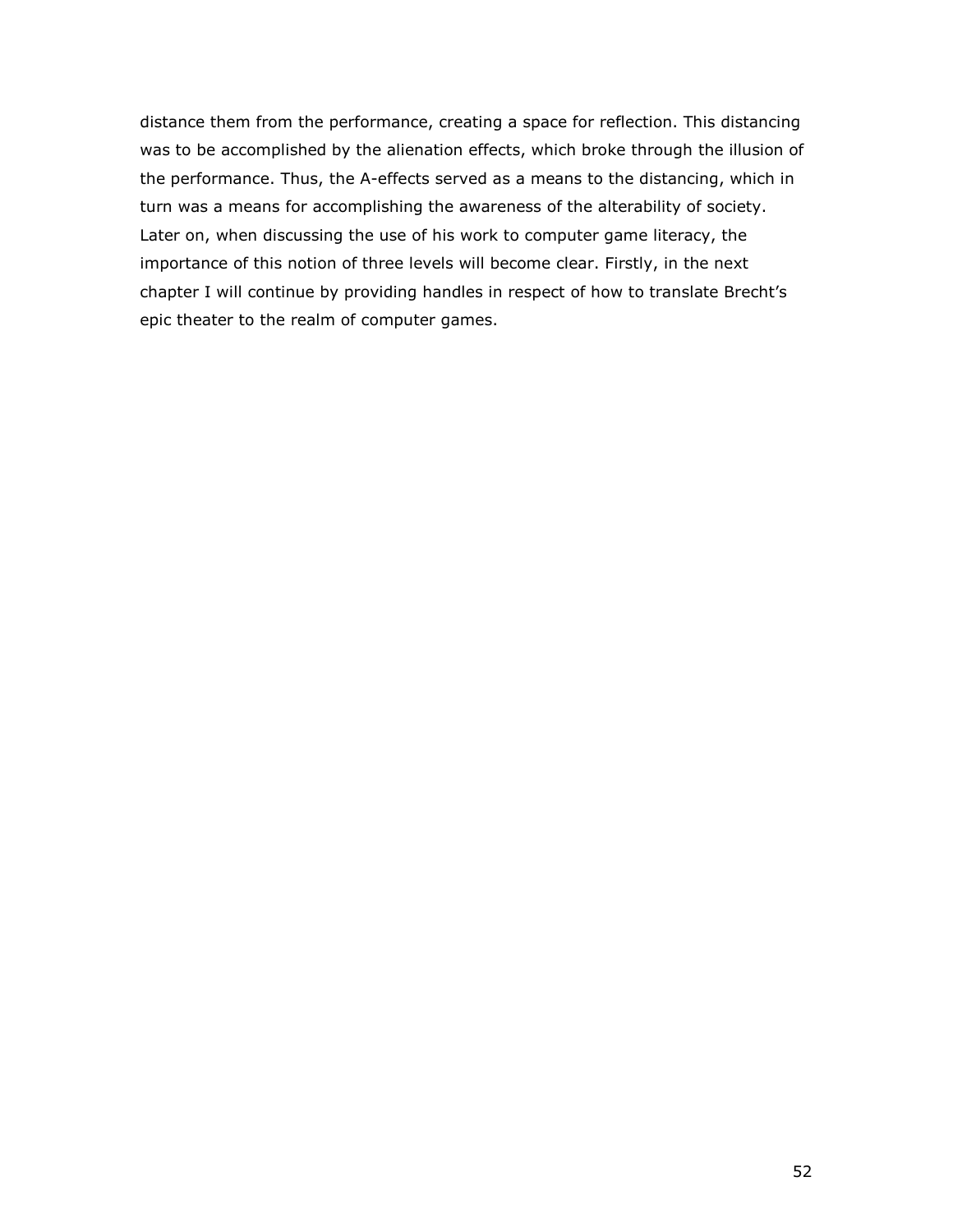# 4. From epic theater to computer games

In the former chapter I have discussed the way Brecht envisioned his epic theater and how it would educate its audience, illustrated by specific examples of how epic plays were put into practice. In this chapter I will examine how this particular form of theater can be translated to computer games. This is done in two steps. Firstly by focusing on the 'epic' in epic theater: in what ways can this be detached and converted to another domain? I argue that epic can be abstracted from its particular manifestation in theater, and considered as one of the three ideal-typical auctorial instances: dramatic, lyric and epic. However, when abstracted in that sense, the concept will not remain as it is. Secondly I will address the overall connection of theater to computer games, and the ways the two fields have been associated before. It becomes clear that these domains have several common characteristics, in particular when it comes to computer games and non-Aristotelian theater.

# 4.1 Translating the epic

j

# 4.1.1 Epic as an auctorial instance

In the former chapter, by 'epic' I explicitly referred to the meaning Bertolt Brecht connected to the word, and the way he conceptualized it. Remarkably, when looking the term up in the dictionary, over ten meanings are provided for epic as both a noun and an adjective, but Brecht's denotation is not mentioned. Rather, epic is related to ancient epic poems and stories that contain comparable content matters, i.e. concerning heroes, greatness, and impressive achievements. In other words, no similarities seem to exist between Brecht's notion and the everyday language connotation provided by the dictionary.

Yet, when taking a closer look, a link can nevertheless be made: epic refers to the kind of representing an utterance – be it linguistically or by means of theatrical performance - as to explicitly show it, with some agency outside the depicted world rather than directly showing it as an independent world. For instance, the first denotation of the word (as an adjective) says: 'noting or pertaining to a long poetic composition, usually centered upon a hero, in which a series of great achievements or events is narrated in elevated style'.<sup>28</sup> It is specifically the use of the word

 $^{28}$  www.dictionary.com [09-09-2008]. This internet dictionary refers also to the outcomes of several other (kinds of) dictionaries and encyclopedias such as Encyclopædia Britannica and the American Heritage Dictionary.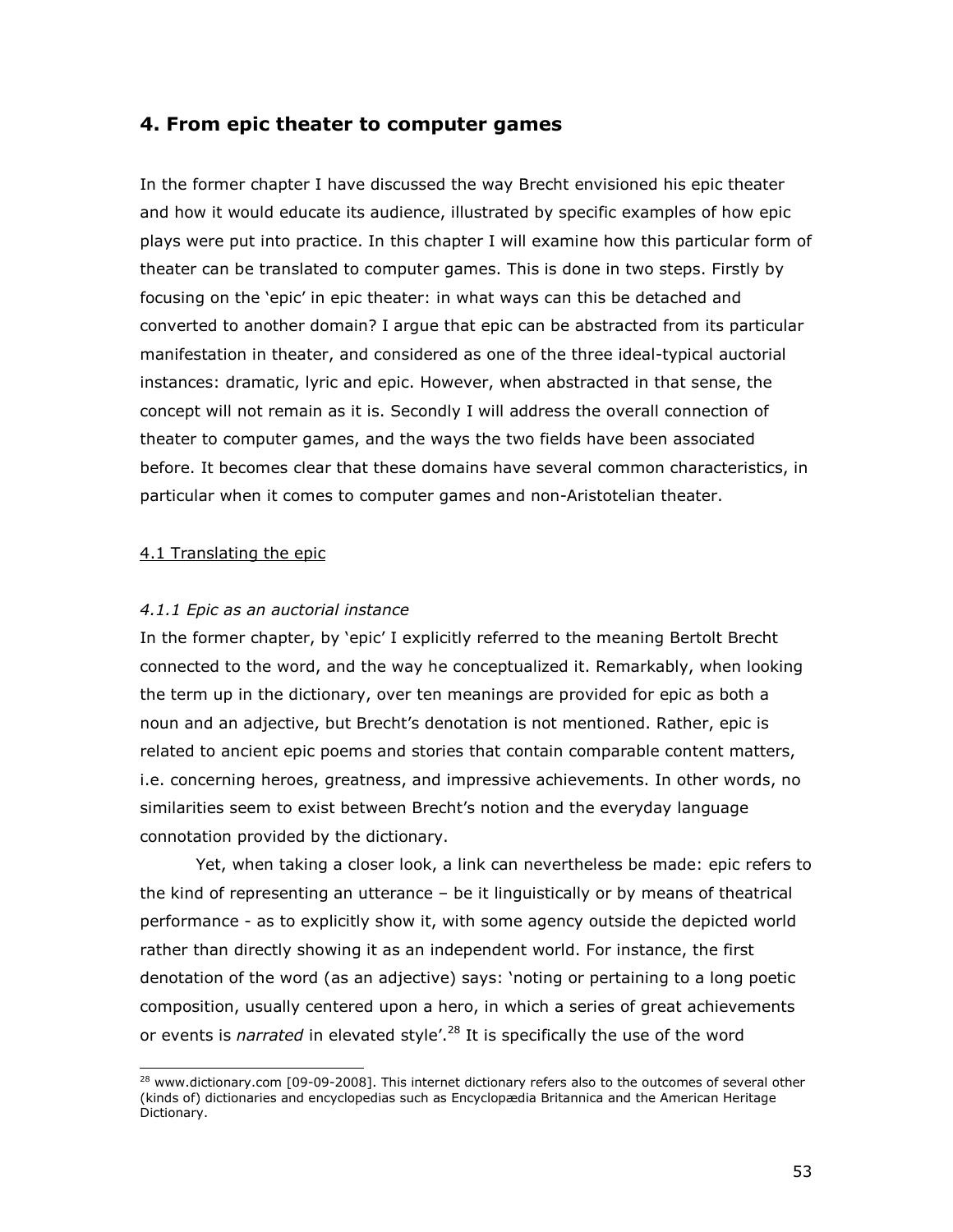'narrated' that forms the association to Brecht's understanding of epic, i.e. instead of hiding behind the construction, the narrator shows itself explicitly. In this connection between the everyday word and the (Brechtian) concept of 'epic' lies the way in which it can be abstracted from the specific deployment in theater to other media (among which computer games): the epic can be considered one of three auctorial positions, or ideal types of representation. In this approach, the *auctorial instance*<sup>29</sup> is understood as the agency that is responsible for the construction of the so-called possible world, which is the depicted world as presented to the audience, in which the events take place. The auctorial instance can take up different positions, one of which is the epic position that can be distinguished from the two other types of representation: the dramatic and the lyric (Kattenbelt, 2006, p.24).

Before explaining what these three instances entail, it is important to note that they are not necessarily tied to particular media; any medium, e.g. film, literature, or theater, can be represented by any of the three positions. This is not to say that there are no dominant forms of representation; on the contrary, in most media one of the three will be the conventional position that is only occasionally broken. Moreover, when the dominant form of representation is broken, this does not go unnoticed and is mostly deliberately done to bring about a certain effect. Also highly important is that these auctorial positions are strictly systematical, and can only be distinguished on an ideal-typical level. That is, in practice a media production will never be merely dramatic, epic, or lyric, but always a mixture of the three. The distinction is thus conceptual, however, certain elements can be dominant to a great extent.<sup>30</sup>

As seen in the former chapter, Brecht was mainly opposed to the form of theater that was dominant in his days: the Aristotelian theater. This kind of theater is an example of a representation through the *dramatic position*. In this position, the possible world does not refer to anything outside itself: the existence of an audience or any agency that is responsible for the possible world's construction is negated. This means, the auctorial instance so to speak hides behind the possible world, making itself invisible (Kattenbelt, 2006, p. 25). In a dramatic play, time and space form their own closed continuum, and the spectator is not able to intervene in any way (Ibid.). But, as mentioned above, this dramatic position can also manifest in

<sup>&</sup>lt;sup>29</sup> This term has been translated from the Dutch term 'auctoriale instantie'. Although in English a somewhat artificial term, it describes best what is meant. Auctorial is derived from the Latin word auctor meaning responsible person (Kattenbelt, 2006, p. 24).

 $30$  The same I have pointed out above with regard to the epic theater: it is not as such a pure form, but a production can contain many epic elements, which brings it close to the pure type.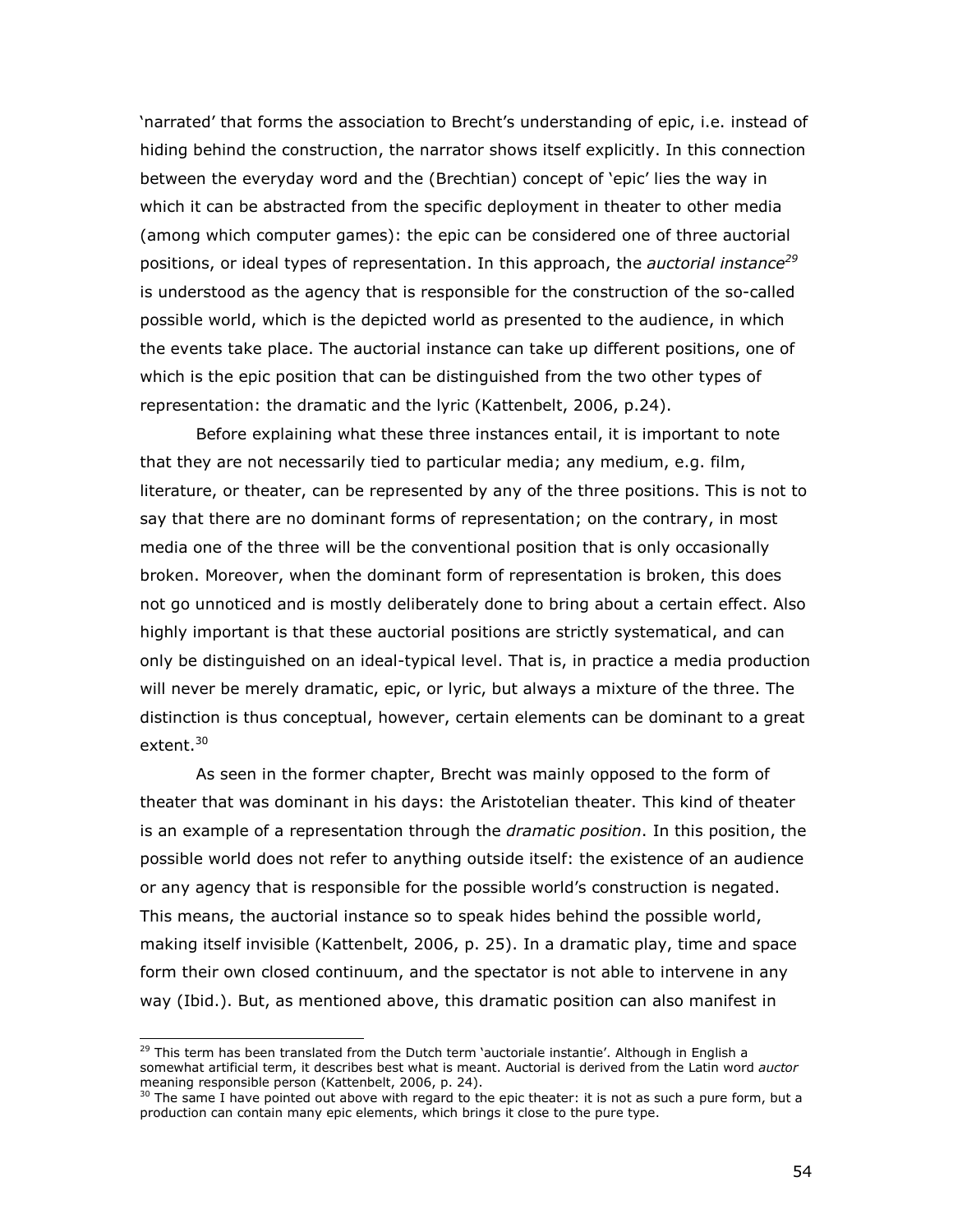other media. For instance, in film the dramatic is the dominant way of presenting the auctorial instance, since in most blockbuster Hollywood movies the world in which the characters live stands on its own, which means no reference is made to who or what is responsible for the construction of this world.<sup>31</sup>

Within the *epic position*, this is entirely different, as instead of hiding itself, the auctorial instance is emphasized. In epic plays, directly addressing the audience or showing the lights that illuminate the stage, stress the reality of the theater rather than neglect it. Similarly to the dramatic, the epic way of presenting the possible world can be approached on a more conceptual level and therefore be translated to other media. According to Kattenbelt, 'from the epic position, the auctorial instance presents itself to the spectator as a contemplative subject, from outside the possible world. On the one hand the possible world is the object of its construction; on the other hand it is the object of its reflection' (Kattenbelt, 2006, p. 27, translation mine). This means that the auctorial instance is not able to act in the possible world, nor can it express itself inside the world. However, freed from the '"compulsion to act" and the "pressure of experience" the auctorial creates a space for a consideration from a critical distance' (Ibid.). Since it has an unlimited access to the possible world – including the inner worlds of the characters - it is omniscient and ubiquitous.

With regard to other media, epic elements can manifest themselves in very diverse ways. For instance, in a movie, a voiceover can serve as an epic element, especially in cases where this voiceover comments on the action (e.g. in American Beauty, by Sam Mendes, 1999). Also, an epic component can appear in a movie where the montage is highly visible, and the fragmentation of the images emphasizes the construction. Similarly, in digital media hyperlinks can draw attention to the website's construction (Hildebrand, 2002). However, in the latter example a contradiction occurs when comparing it to epic theater: since hyperlinks are such an accepted phenomenon in websites, it hardly estranges the internet user. So the technique in itself might be epic, i.e. placing itself outside the possible world, the effect is not an effect of estrangement. Here it becomes clear that when epic is abstracted, and then applied to new media, it changes meaning. In the next chapter I will go further into this issue.

 $31$  In 2007 I wrote a paper on this phenomenon and its effects in the film Dogville (Von Trier, 2003), where epic elements are chosen instead of the dramatic representation, which is dominant in film. Also the Dutch film Ober (Alex van Warmerdam, 2006) is an example of breaking through dramatic conventions, where the main character addresses the writer of the film and asks for a better plot.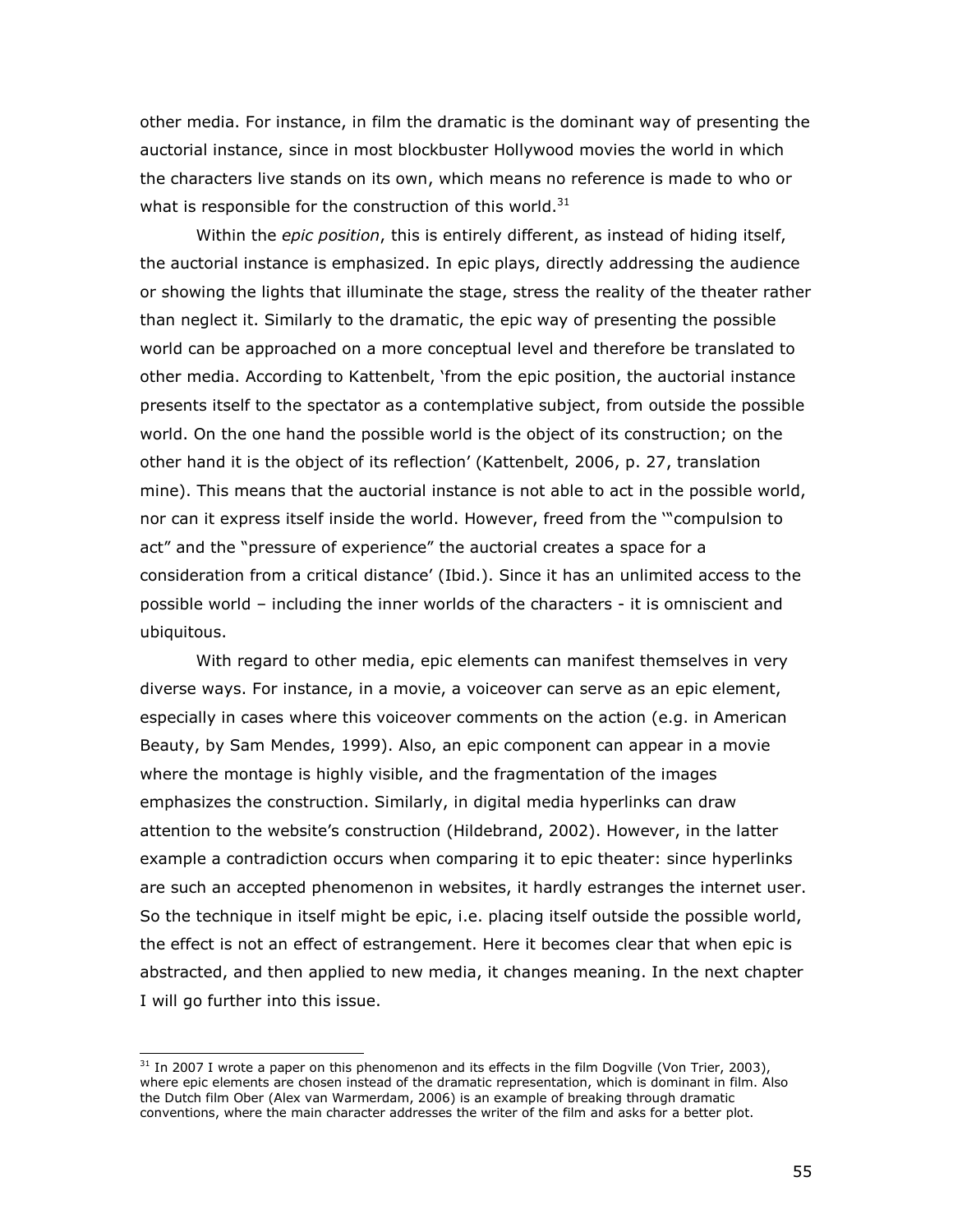As mentioned above, epic and dramatic are not each other's opposites, but stand in a triadic relation to the lyric. From the *lyric position*, the auctorial instance places itself inside the possible world it constructs, as a subject with its own needs and demands. As such, the auctorial instance is the centre of the possible world, involving that the spectator can only gain access to the possible world from the perspective of the instance's experience (Kattenbelt, 2006, p. 27). Consequently, a reflective stance to its own subjectivity and an expressive attitude towards the external world are central to the lyric position (Ibid.). Poems and songs are often examples of a lyric auctorial instance, as they are usually expressions of feelings, while no story is told or time goes by.

#### 4.1.2 Epic as a traveling concept

As one of the three auctorial positions, epic is thus detached from a medium, and thereby freed from its appearance the theater. When abstracted, it is better applicable to other media, and thus also to computer games. Yet, as seen with the abovementioned example of hyperlinks, in its abstraction certain specific features of Brecht's particular epic theater are lost. After all, Brecht's notion of the epic was affected by his Marxist thoughts: he wanted his plays to bring about change in the society he lived in (which can be roughly summed up as western society from the nineteen twenties to the nineteen fifties). As a result, removing the concept from its context has to be done with caution. Since the way I will use epic in this thesis is removed from the original Brechtian sense in both time and medium, it is certainly not a matter of straightforward application. Stripped from its context it might become a mere set of techniques, like the Asiatic theater also deploys a kind of alienation effects, though for a different purpose. In addition, theater is a domain with specific roots and traditions. For example, the dominance of the Aristotelian theater, aimed at bringing about a feeling of natural unity and enhancing the illusion, was an important motivation for Brecht to develop something entirely different.

Therefore, when epic is converted into an abstract notion in order to deploy it in other domains, it will not remain as it is. This phenomenon is described by Mieke Bal as a traveling concept, i.e. a concept that travels from one discipline to another, and during this journey does not stay unaltered. According to Bal, traveling concepts are highly important to the humanities nowadays, as studies within the humanities are increasingly interdisciplinary. Concepts, in contrast to words, involve many things, and are never merely descriptive but always normative and programmatic as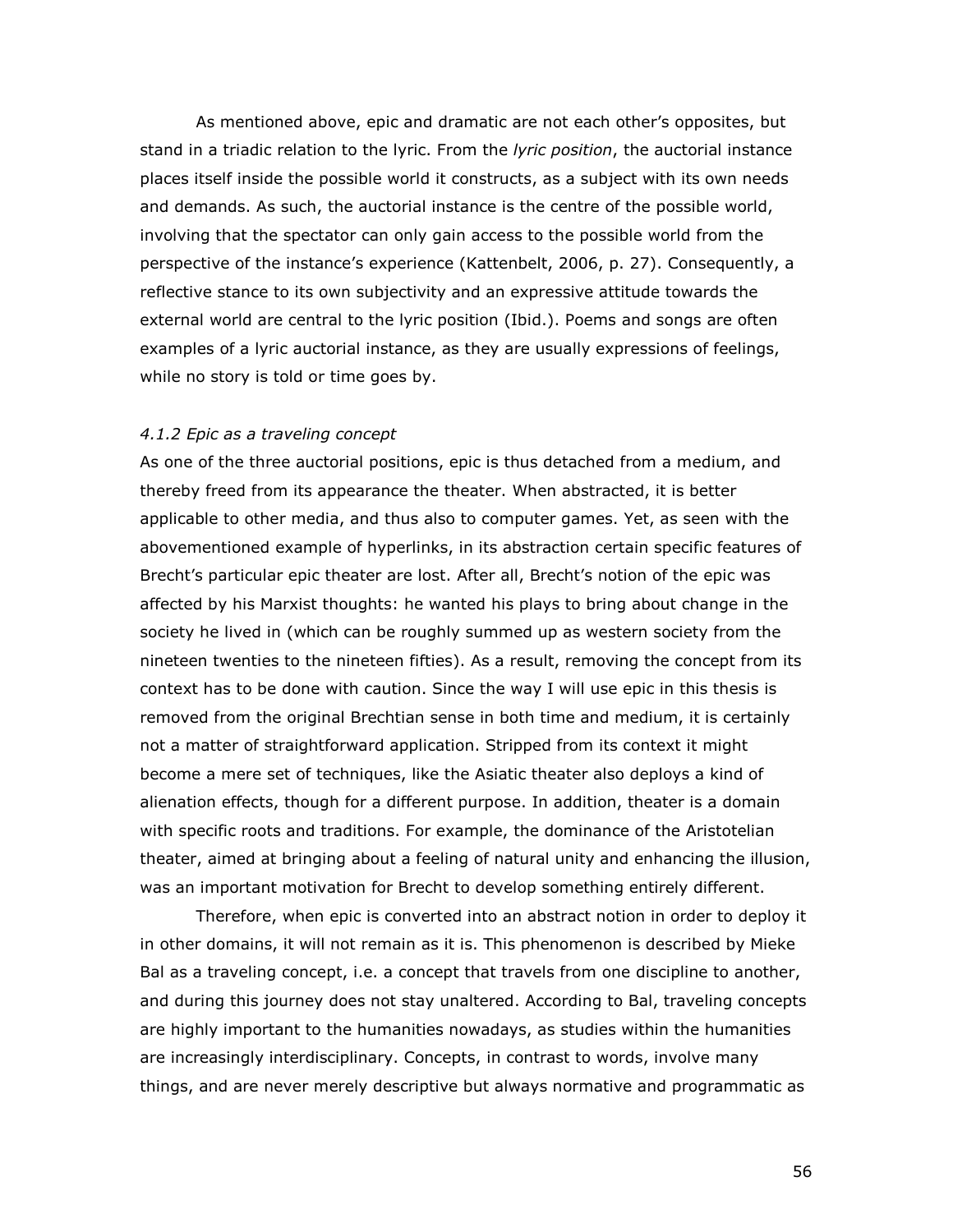well (Bal, 2002, p. 28). The tradition they were developed in has, in a more or less evident way, influenced their connotation, something which undoubtedly applies to Brecht's epic theater. Consequently, when epic travels from one discipline to another – here from theater studies to computer game studies – one has to take into account how this will affect its meaning. In this case the question is to what extent the principles of Brecht can be preserved, and to what extent this is desirable when translated to computer games for the sake of computer game literacy education. This will become clear in the next chapter, where the actual translation is made.

# 4.2 Theater and computers: the representation of action

Computer programs and theater plays are obviously very different phenomena. Besides the fact that theater has been around for roughly two thousand more years, it (mostly) implies people performing roles, whereas computers and software have their base in disembodied binary code. However, the two realms do show some similarities.

Writing on computer programs in general rather than on games, Brenda Laurel was one of the first academics who considered the computer not merely as a tool; she suggested to regard the computer as a medium and made an extensive comparison between computers and theater, in particular the notion Aristotle had of drama in his famous Poetics. She even carries it through to the extent that she presents a 'poetics of human-computer activity' (Laurel 1993, p. xix), claiming that there are two reasons to consider theater as a promising foundation for thinking about and designing human-computer experiences:

'First, there is significant overlap in the fundamental objective of the two domains – that is, representing action with multiple agents. Second, theatre suggests the basis for a model of human-computer activity that is familiar, comprehensible, and evocative' (Ibid, p. 21).

Especially the notion of performance is a crucial correspondence between computer programs and theater, since they both deal with the representation of action (Ibid, p. 14). Accordingly, the computer interface can be compared to a stage, and the role of the graphic designer of software programs bears similarities to that of the theatrical scene designer. There are however some difficulties comparing the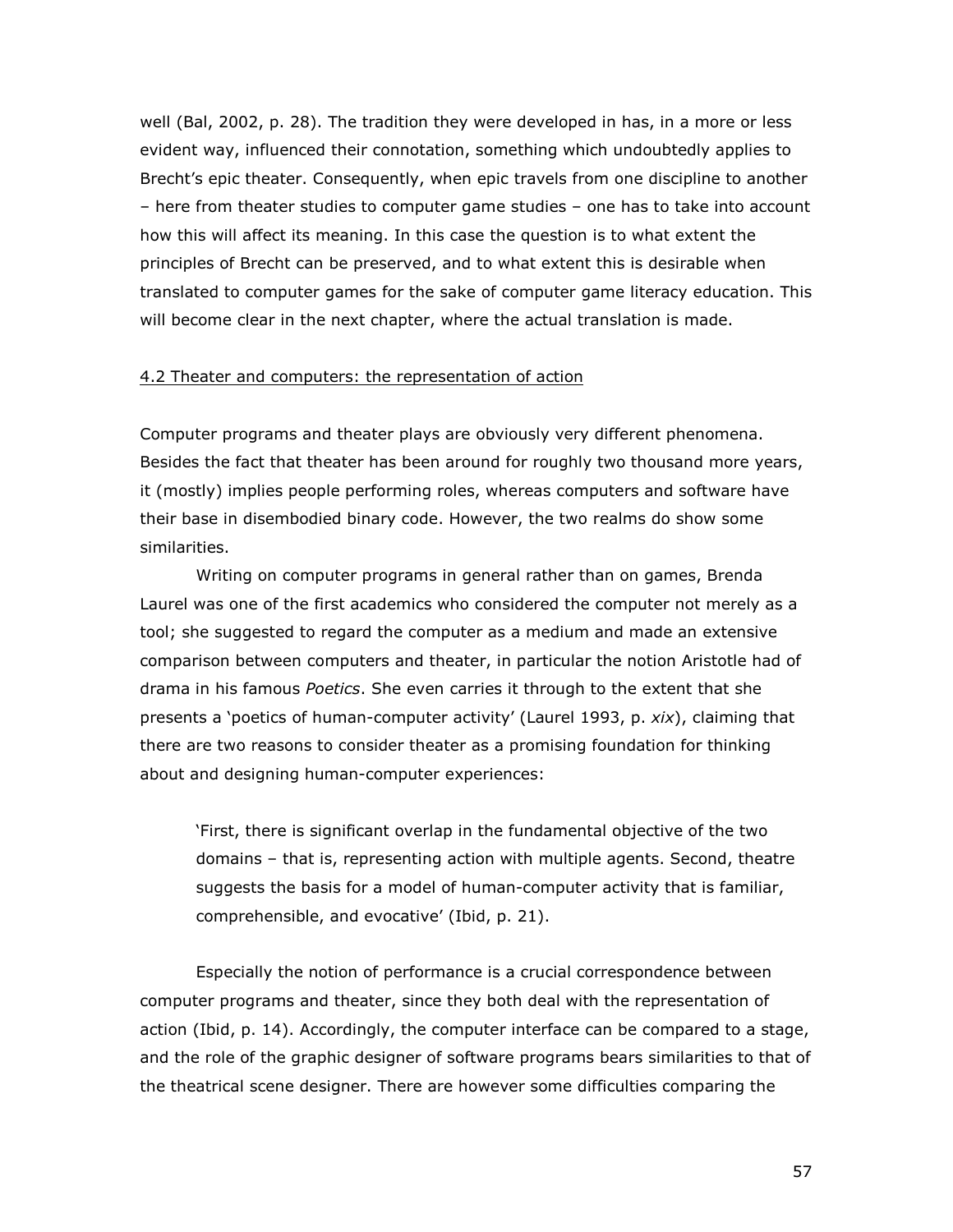users to a theater audience, because software users are regarded to have a more active role than merely tweaking the performance (as the spectator does). Therefore Laurel argues that within the computer program, everything takes place on the stage, and there is no clear distinction between audience and actors: the users become actors, or rather, agents. Although I do not necessarily agree with this viewpoint – an issue to be addressed subsequently in this chapter when discussing Frasca - Laurel had an original view to consider computers as a representational medium.

Interestingly, Laurel exactly uses the characteristic of Aristotelian theater that Brecht has reacted against: the fact that the spectator – and thereby software user only sees what happens on the stage, and not what is behind the representation:

'Part of the technological "magic" that supports the performance is embodied in the scenery (windows that open and close; teacups that break); the rest happens in the backstage and "wing" areas (where scenery is supported, curtains are opened and closed, and sound effects are produced). […] The magic is created by both people and machines, but who, what and where they are do not matter to the audience. It's not that the technical underpinnings are unimportant to audience members; when a play is "working", audience members are simply not aware of the technical aspects at all.' (Ibid, p. 15, original emphasis)

She continues drawing an analogy with computers, asserting that

'… in the theatrical view of human-computer activity, the stage is a virtual world. It is populated by agents, both human and computer-generated, and other elements in the representational context. […] The technical magic that supports the representation, as in the theater, is behind the scenes. […] In other words, the representation is all there is.' (Ibid, p. 17, original emphasis)

Thus, Laurel claims that how a theater performance is technically being created is not shown to the spectator, and that this is also the case with computer programs 'working', i.e. being used. This analogy is striking, considering the fact that Brecht thought of this feature of theater as something not desirable. As seen in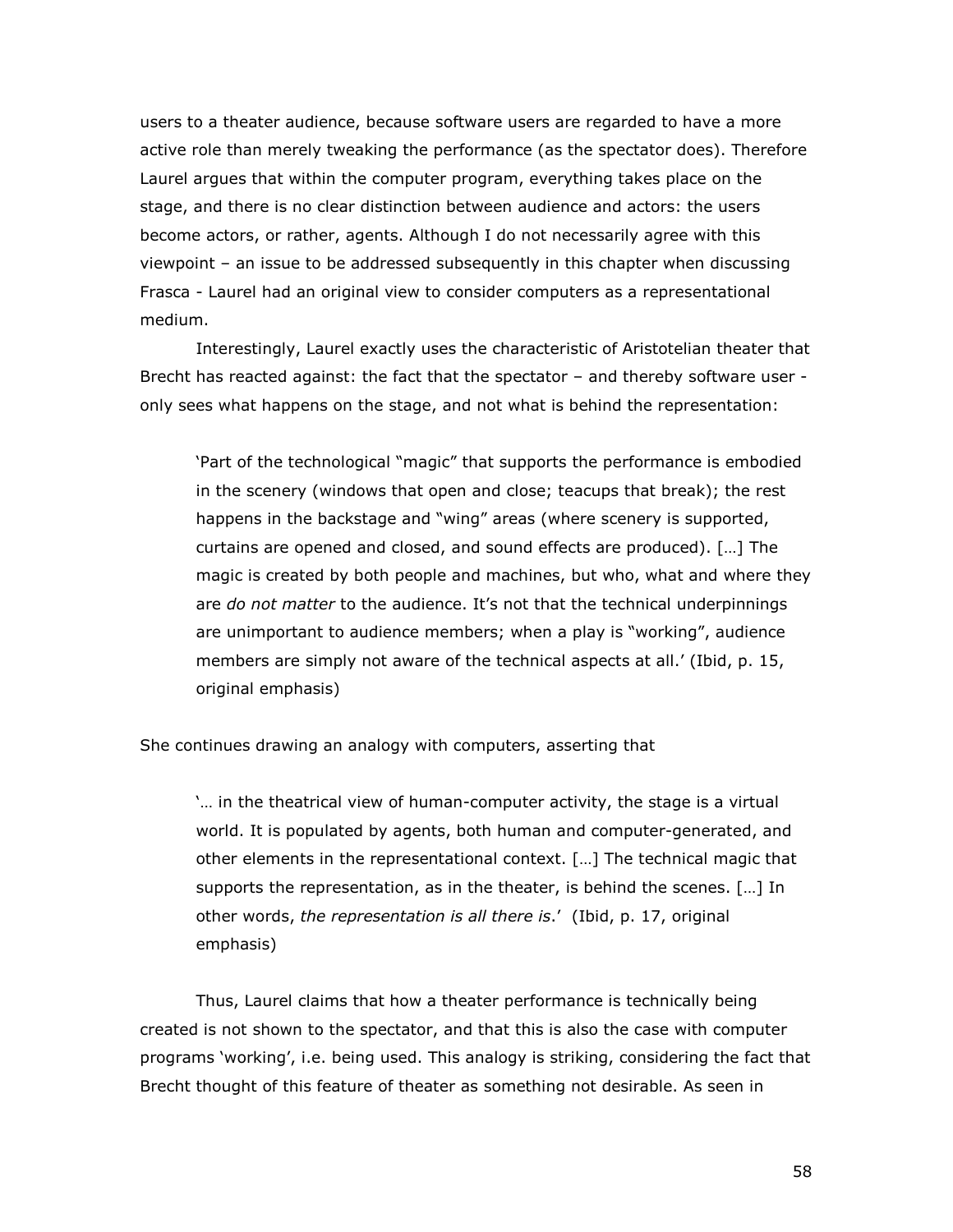chapter one, although some authors have claimed that games reveal their own construction by the mere activity of playing them, I argue most games are as opaque as other media. Laurel has a similar point of view - that is, at least with regard to computer programs in general - by saying that the representation is all there is. The construction of the program will stay unrevealed, or, as Turkle puts it, at interface value. Yet, unlike Brecht, Laurel does not consider this characteristic of Aristotelian theater problematic. This might be due to the fact that Brecht envisioned an educative role for theater, whereas Laurel does not mention any educative potential for theater nor computer programs.

What however becomes clear is that theater and computers can be connected, and that insights obtained from an ancient cultural genre like theater could be of help to a more recently developed phenomenon like computer software. What links the two domains is the characteristic that both are concerned with a representation of action. In contrast to other media, this action takes place at the very moment of the 'consumption' of the medium, whereas in e.g. a film, at the moment of watching, the movie just unfolds without any alteration possible.

#### 4.3 From theater to computer games

Like Laurel, in this thesis I will also try to deploy a theory developed for theater to computer programs, tailoring it for computer games. This might seem like a step further and perhaps harder to make, as computer games have only relatively recently become such a major software application. After all, when Laurel was writing on theater and computers in 1993, games were not nearly as large an economic and cultural force as they are nowadays, so it is not surprising that her focus was on functional software rather than on games.

Yet, to associate theater with computer games is, in my opinion, even more logical than to connect it to software in general, for computer games are representations of action pur sang. By contrast, in functional software like word processors or spreadsheets, Laurel's 'representation of action' is only one (albeit significant) feature that helps them function in the right way. In the case of games, the representation of action is the goal in itself. The ability of a computer to 'represent action with multiple agents' is exactly what makes the computer such a suitable device for playing games, since games are representing action for its own sake. The comparison to theater is rather obvious: the play as such is not meant to produce anything functional either. As one can produce written documents with a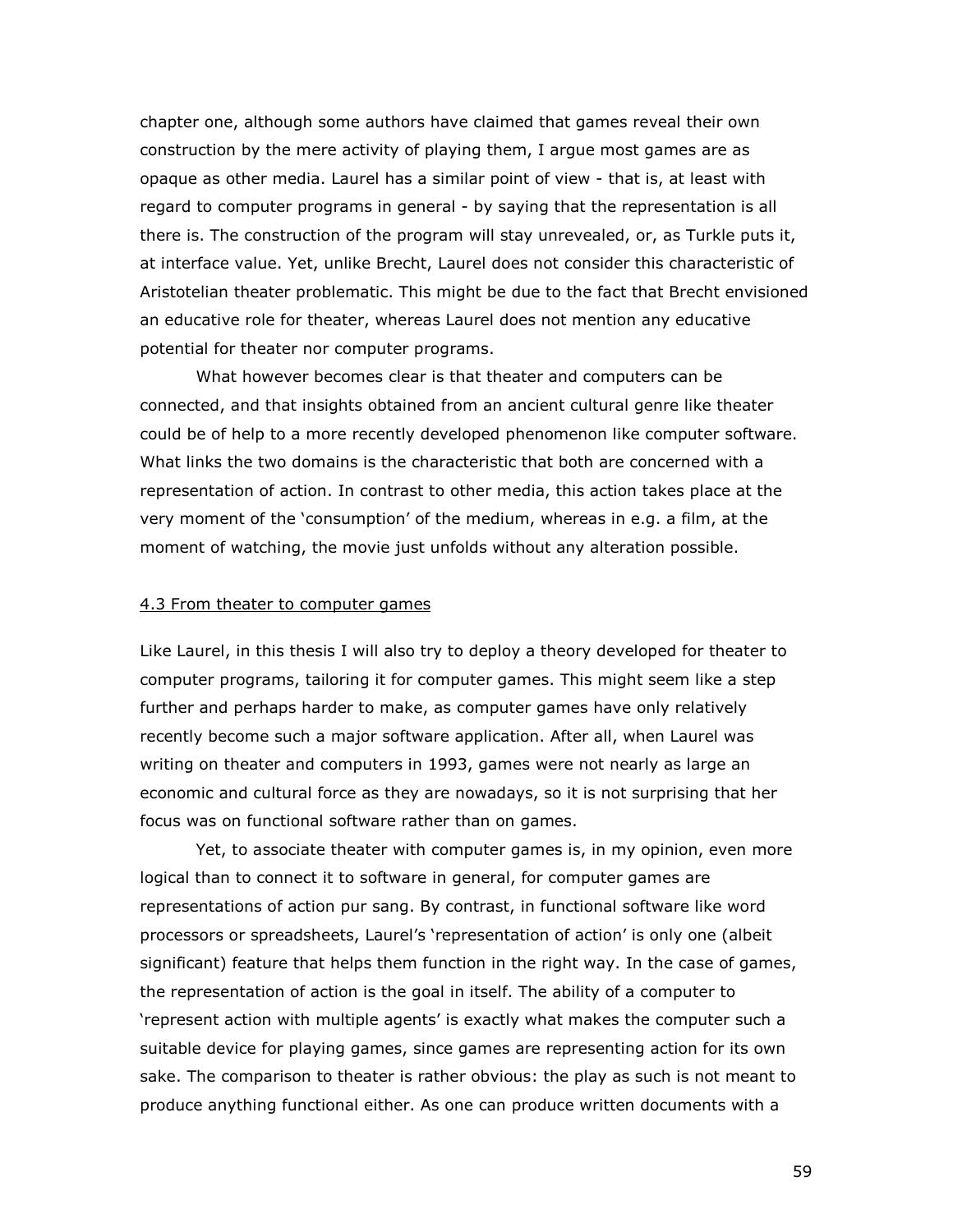word processor and make mathematical calculations with a spreadsheet, a computer game in itself does not produce anything else but the experience of playing the game,  $32$  just as the play is acted out for the experience of watching it.  $33$  Theater and computer games thus seem to share even more characteristics than theater and computer programs in general.

 Moreover, the realms of computer games and theater also converge regarding a specific genre of games, role-playing games, in which the overlap is even in the name. In these games, the players are supposed to perform a role in a way that fits their own personal character. The extent to which role-playing actually occurs in today's popular Massively Multiplayer Online Role-Playing Games (MMORPGs) highly depends on the game itself and the kind of server the game is played on. For instance, in the MMORPG World of Warcraft there is a specific role-play server in which players are expected to act according to the traits of their character, whereas on the Person versus Environment and the Person versus Person servers players are more engaged in instrumental play, i.e. leveling up the characters by means of fulfilling quests or combating each other. It is questionable whether the kind of play acted out on the role-play server still fits in Juul's definition of games, as the way a character performs her role becomes more important than attaining a high level character, and thereby the quantifiable outcome and valorization of outcome no longer apply (or to a lesser extent). This kind of play would therefore be one of the borderline cases, but nevertheless shows that theater and computer games share a common ground.

 There are also parallels to theater in the domain of analogue learning simulations. The use of theatrical elements to simulate real-world situations is not uncommon in the training of, for instance, employees (e.g. Kantor and Waddington, 2000). The connection between analogue simulations and games is not hard to make, as I have argued above that computer games are digital simulations with game-play elements added to them.

ł

 $32$  Here I mean games in general do not produce documents as most functional software does. With today's MMORPGs the situation is sometimes different, because the players might e.g. manufacture goods and sell these to other players. In Callois's definition (1961), play is a non-productive activity, but this has been challenged by academics who claim that games are an inherent part of everyday life, and not as such distinct from it (e.g. Marinka Copier, 2007). Here the point I want to make is that computer games set themselves apart from other software in the fact that they are not primarily developed with the purpose to serve as a tool that produces something, apart from the experience of play. That actual goods might be produced within some genres of games is in my opinion mostly a by-product.

 $33$ Or the play can have the function, as Brecht was trying to establish, of teaching its audience or make them more aware of their situation. These are however changes of attitude and nothing palpable is produced.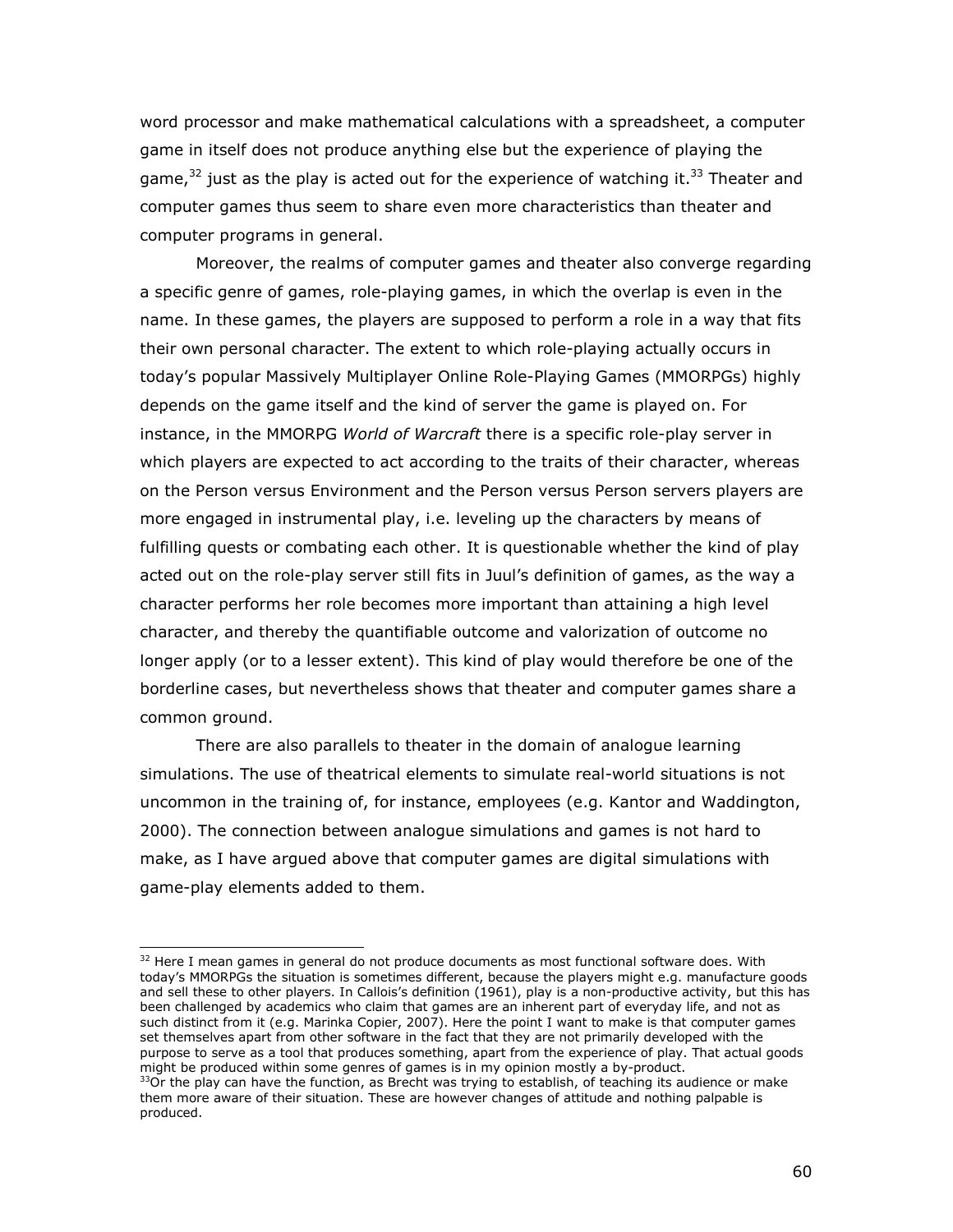## 4.3.1 Non-Aristotelian theater and games

Uruguayan game scholar Gonzalo Frasca has linked a very particular form of theater to computer games. In order to analyze how games could be used to stimulate critical thinking, in his thesis 'Videogames of the Oppressed' he has tried to apply the principles of the so-called theater of the oppressed, developed by Augusto Boal, to computer games. Frasca's account provides some valuable insights into the ways theater can be useful to computer games studies.

Frasca clearly sees a consciousness-raising potential for computer games. Just like in Augusto Boal's theater of the oppressed, the aim of the suggested 'videogames of the oppressed' is to make its participants aware of their reality, and encourage personal and social change. The motive to extend a theory developed for theater to digital media is seemingly different from Laurel's: Frasca regards games' most important potential to represent reality as a dynamic system that can evolve and change, because computer games are, next to representations, also simulations. To Frasca, this means games can reproduce the behavior of a source system by means of a set of rules (Frasca, 2001, p. ix). As such, the theater of the oppressed also has the ability to simulate. Although Frasca and Laurel make use of different terminologies, their views overlap when it comes to the characteristics of the computer that make it comparable to theater. They both address the dynamics and action based nature of the computer, i.e. the possibility of action being performed by different agents at the moment of 'consumption'.

Still, there is a major difference between the forms of theater Frasca and Laurel address. While Laurel speaks of the traditional form of Aristotelian theater, Frasca takes Augusto Boal's less conventional form of theater as his departure point. Boal was highly influenced by Bertolt Brecht when he developed the ideas around the theater of the oppressed (Ibid., p. 60). Like Brecht, he wanted to deploy theater to foster critical thinking and stimulate social change. Whereas Brecht with his epic theater proposed techniques to make the audience think more actively about what they were seeing, Boal went further and literally involved the audience in the play. His theater of the oppressed allowed the audience to become actively involved in the play, blurring performance and audience by creating the new category of 'spectactor' (Ibid., p. 61). So, here the audience is not merely tweaking the performance as is the case in the theater Laurel deals with, but they are also meaningfully interfering with it.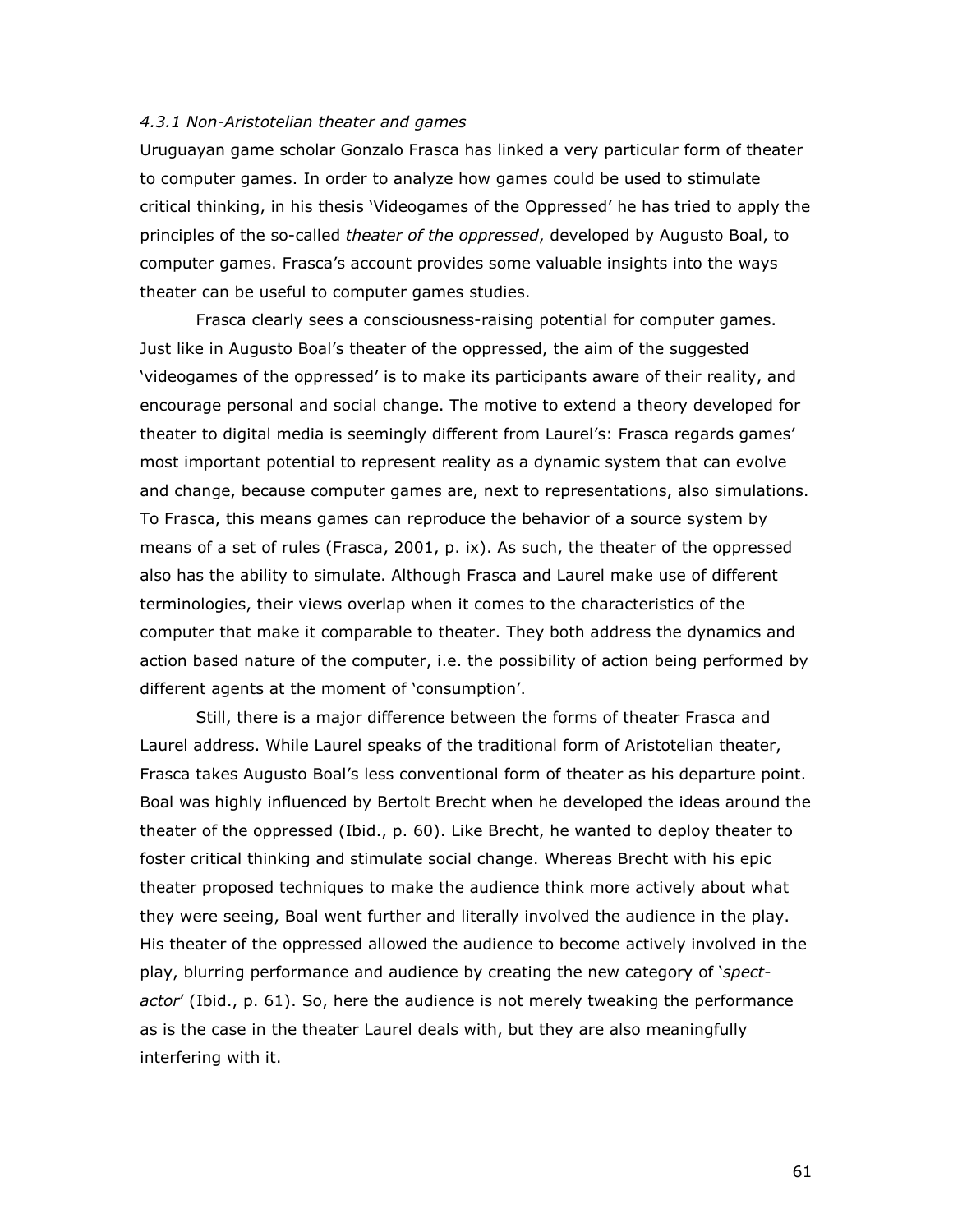In forum theater, one of the most popular forms of theater of the oppressed, a short play typically renders an oppressive situation. When a 'spect-actor' thinks she has an idea of how the oppression can be broken, she takes a turn and enacts the protagonist herself. Since the problems presented are often very complex, in most cases no definitive solution is provided. Therefore the process is repeated, offering several perspectives on the topic (Frasca, 2001, pp. 63-65). Frasca regards this forum theater as a form of simulation: 'It is not the representation of something, but the simulation of how some situation would happen, depending on many factors' (ibid., p 67). To elaborate on how to apply this theater form to computer games, he provides two examples of what 'videogames of the oppressed' could look like. In both, an active participation of the players is a necessary ingredient. Here, by active I mean more than normally playing a game, but rather creating parts of the game, just as the spect-actors in the forum theater create parts of the play.

One of the games Frasca envisions,  $34$  called The Sims of the Oppressed, is an 'extreme modification' of the popular simulator of American suburban life: The Sims. Its basic game-play would be similar to that of The Sims, however it would allow players to modify, add and discuss the simulation's model core rules, particularly the ones that affect character behaviors. The players would be able to program their own characters, make them available to others to play with, and potentially modify these new built characters. The functioning of these characters can be discussed on an online forum. In that sense it is not merely a computer game, but rather a concept with a computer game element in it - which endorses the statement made in chapter two, where I argued that games are sometimes confused with the culture that surrounds them. In fact, since the game Frasca proposes demands programming skills, he acknowledges that it would be naïve to think everybody would participate on the same level. However, to play with characters made by other players - with their distinct behavior rules - would also raise the awareness with which the game is played. Here I will focus on the mere game that Frasca suggests, since that is the emphasis all through this thesis.

Frasca's 'videogames of the oppressed' bear similarities to the kind of games I will explore in this thesis: in these games also, principles of non-Aristotelian theater are extended to computer games in order to raise critical awareness to players. Moreover, the developer of the theater of the oppressed, Augusto Boal, was directly inspired by Brecht. But there is a significant difference between the aim of the

 $34$  Frasca has not actually made the games he proposes, but he has written design documents.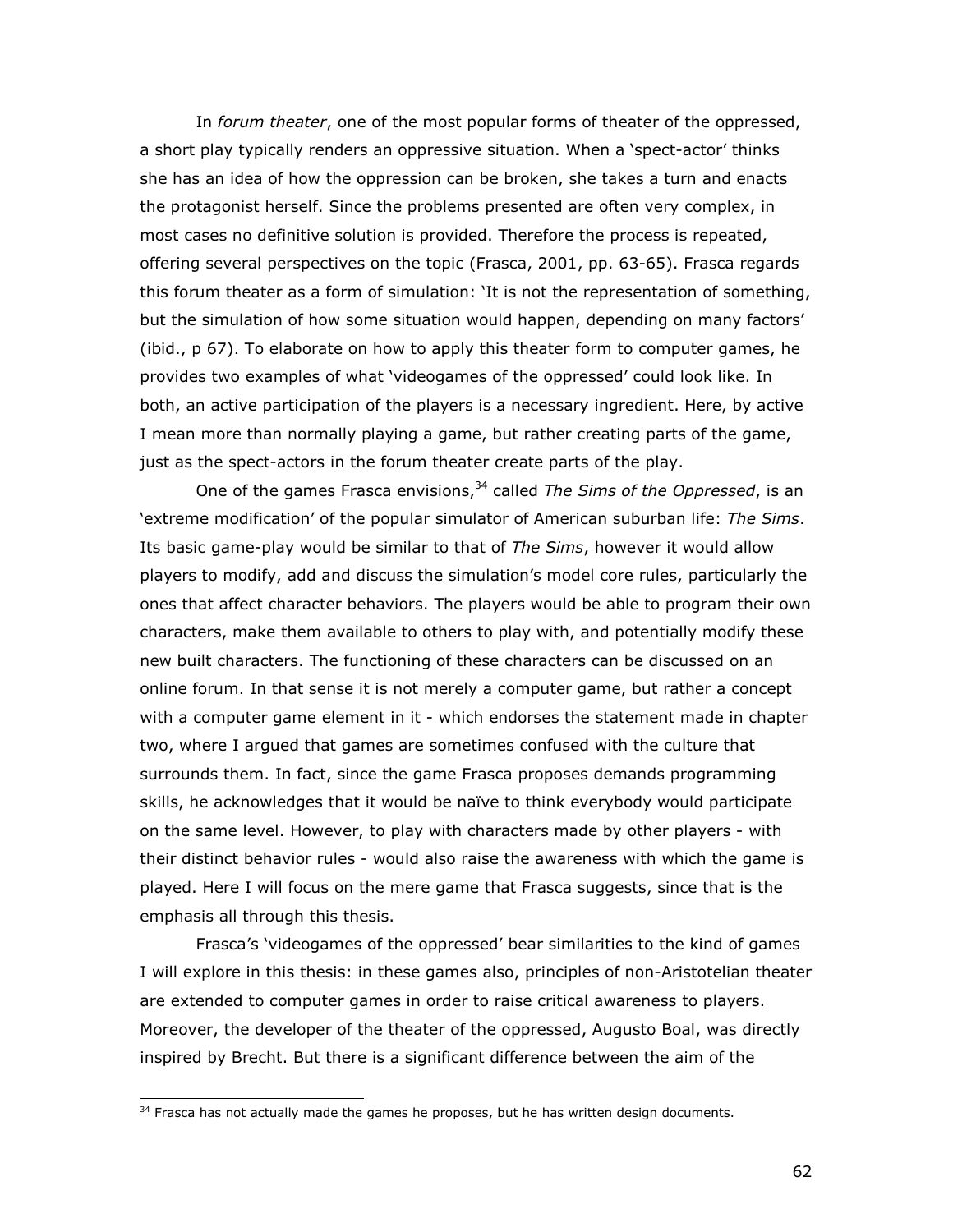'videogames of the oppressed' and this thesis: I want to investigate how a particular kind of games can be used in computer game literacy education, whereas in Frasca's account it is not completely evident what the aim of the 'videogames of the oppressed' is.

It seems that the games' purpose is mainly to make players more aware of their social situation, since that is also the aim of the theater of the oppressed. However, at some points Frasca hints at another possible function – one that is closer to the function of the kind of games I address: the revealing of the construction of the game and its hidden biases. Although Frasca asserts that he examines 'the potential of videogames as a medium for fostering critical thinking and discussion about social and personal problems' (Farsca, 2001, p. ix), he also suggests ways for players 'to deconstruct the simulation's ideological assumptions' (Ibid.). Later on he states about the The Sims of the Oppressed: 'The fact that several design strategies coexist in the game – and that the player knows that other players designed most of the behaviors – enhances the perception of the simulation as a constructed artifact' (Ibid., p. 86). As seen in the second chapter, teaching that computer games are constructions is core of computer game literacy education. Even though Frasca never mentions media education – not to mention computer game literacy education - it is not unthinkable that the 'videogames of the oppressed' would have both these functions: on the one hand raising awareness with respect to the social situation and on the other hand making its players critical towards the game itself. The issue, however, that these are two different goals is not addressed: Frasca does not explicitly acknowledge that the aim is twofold. The kind of games discussed in this thesis will only try to establish the critical awareness towards the game itself, in correspondence with the aims of computer game literacy education.

A still more important difference between the 'videogames of the oppressed' and the games with epic elements suggested in this thesis, is exactly the difference between Brecht's and Boal's ways of accomplishing their goals. As argued in the second chapter, production of games has hitherto been somewhat dominant over their critical reception. Hence, in this thesis a kind of game is suggested that can make its players critical by playing them in the 'ordinary' way, which means remaining, in a sense, less active than the players of the 'videogames of the oppressed'. Since literacy means to be able to both read and write, computer game literacy would also include being able to read and write a game. Caroline Pelletier refers to the question what writing and reading means in the case of computer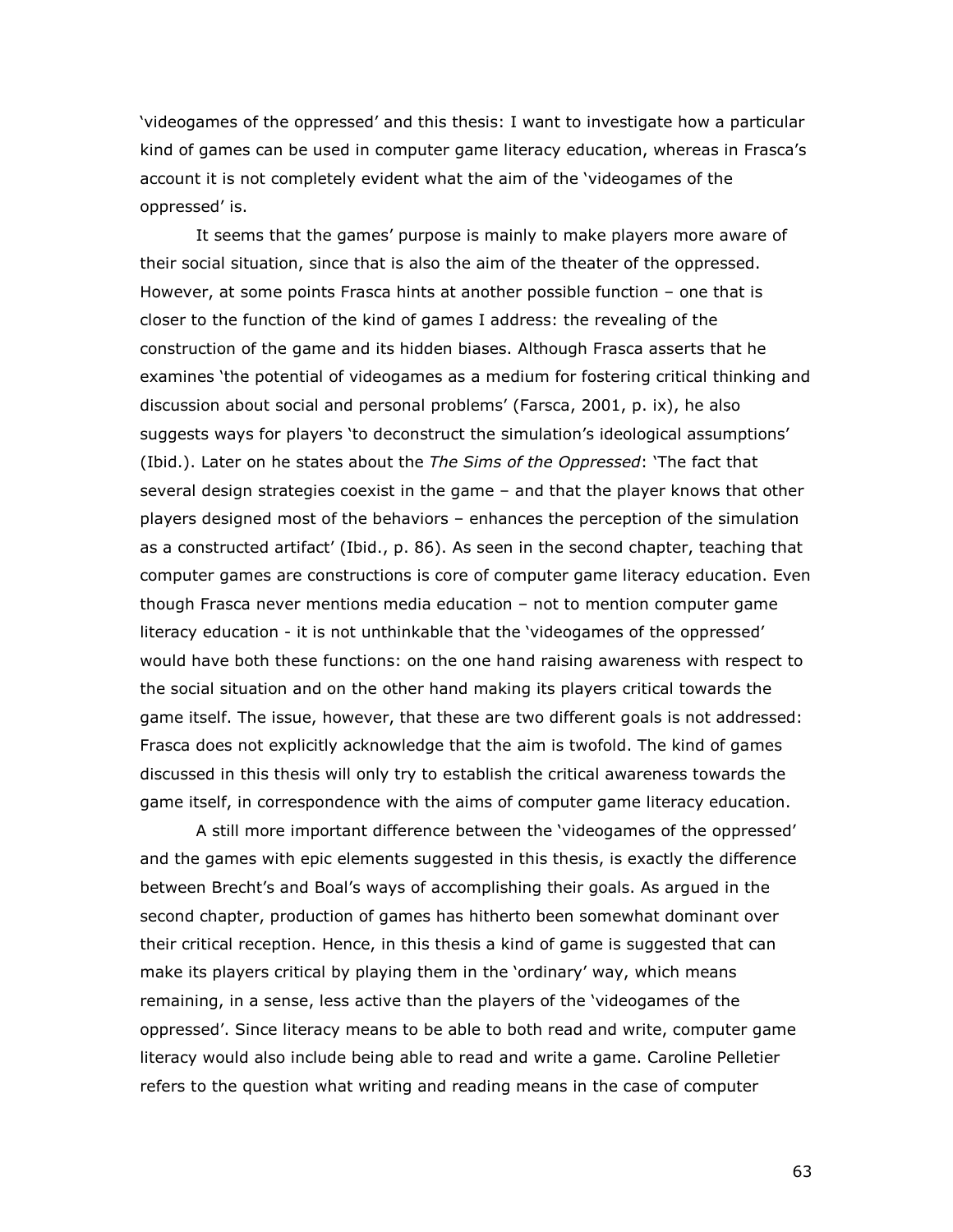games. She acknowledges a more active attitude when playing a game than when reading a book (comparable with the non-trivial effort as Aarseth defines it), but argues that playing is not necessarily the equivalent of writing in the case of a game. Production of games could, according to her, be considered writing just as well (Pelletier, 2005, p. 3). In correspondence with her point of view I argue that the 'videogames of the oppressed' can be able to teach game writing skills whereas a game bearing epic features would stimulate the player's reading skills. These two are not each other's opposites, but rather overlap: being an adept reader will definitely help one to be an adept writer, and vice versa.

In 'Videogames of the Oppressed' Frasca also addresses the issue of what reading and writing means in the case of a game, by arguing against the idea that contemporary digital media would turn consumers into producers. Although his aim is not to discuss this subject extensively, he considers the notion of computers allowing all users to become authors as unrealistic. As seen above, he claims that mods only give the illusion of allowing players to become designers, since they are 'hard to create and mostly require a high degree of proficiency in programming and/or design' (Frasca, 2001, p. 53). Thus, becoming a producer of games according to him is certainly not at every player's disposal. Teaching children to design their own games to a certain extent would therefore be a necessary but time consuming part of computer game literacy education. It is not to say that education should never strive to reach this goal, but in this thesis an alternative is suggested.

# 4.3.2 A Brechtian computer game

Frasca has made a valuable investigation of how a non-Aristotelian form of theater, highly inspired by Brecht, can be of use to look at the possible deployments of computer games. Another, however less elaborate, case in which Brechtian theories have been addressed with respect to games, exists as well. Interestingly, it is only one computer game that thus far has been explicitly tagged 'Brechtian',  $35$  which is a game developed by Gonzalo Frasca himself, but only after he wrote 'Videogames of the Oppressed'. In his dissertation 'Computer Games, Players, Ethics' Miguel Sicart briefly touches upon this game, September  $12^{th}$ , which is a so-called newsgame that was co-designed by Frasca as a response to the war on terror.<sup>36</sup> Sicart names September  $12^{th}$  a Brechtian game because it plays with the conventions of games,

 $35$  As far as I can tell after extensive searching, that is.

<sup>&</sup>lt;sup>36</sup> On www.newsgaming.com this game can be played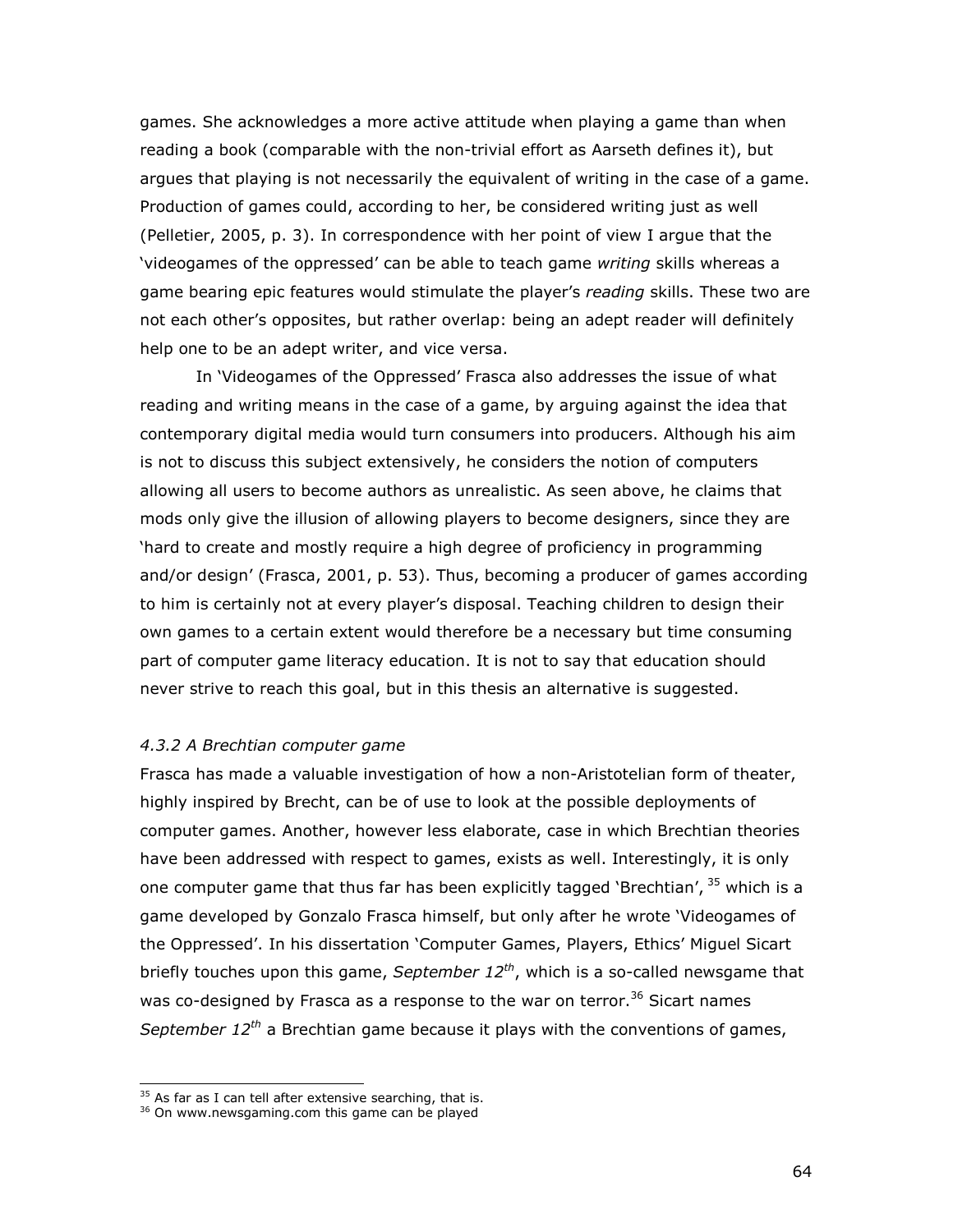i.e. with the normally voluntary immersion into the game and the temporary oblivion of being manipulated (Sicart, 2006, p. 81).

In the game, the player has to shoot at terrorists in a Middle Eastern looking town, seen from above, in which terrorists and civilians are walking every which way. After one has started playing, it becomes obvious that the interface misleads the player: a sight with a cross in the middle implies to represent a sniper rifle, yet at the moment of shooting it turns out to shoot a missile, which in most cases not only kills the terrorists, but some of the nearby civilians as well.<sup>37</sup> In addition, it is not possible to kill the civilians without people walking by and mourning over them and eventually turning into terrorists themselves. So, instead of annihilating the terrorists, more terrorists appear when trying to shoot them. In the end, this game is thus unconquerable, and, rationally, not playing is the lesser of two evils. Sicart argues that the game makes a powerful ethical statement by 'removing the winning condition and manipulating the ergodics of the simulation' (Ibid.). He considers the playing with conventions and thereby the focus on the construction of the game as part of what makes it Brechtian, rather than the content of the game. This is in correspondence with Frasca's aim of the 'videogames of the oppressed', though in not being winnable even more focuses on the construction of the game.

A game like September  $12^{th}$  would indeed fit into the framework of computer literacy education, in that it makes its player conscious of the 'constructedness' of the game and the rule-set. However, in its aim it is very narrow and focuses only on one issue. Moreover, in the strict sense of the term, it is not a game,<sup>38</sup> since the outcome is defined before the game has even started. Rather, it is a political statement, which is put in a form so that it looks like a computer game. Therefore, I will not take it into account in the next chapter, where I discuss computer games with epic elements.

### 4.3 Conclusion

j

In this chapter I have elaborated on how epic theater can be connected and translated to computer games, subdivided into the translation of the epic in particular, and the link between computer games and theater in general. It was shown that epic can be detached from the specific instance of epic theater as one of

 $37$  This breaking of conventions can, however, only be noticed by someone who is game literate at a basic level. Only when one is aware of the conventions of the representations of a sniper rifle as opposed to a missile would consider this a break with conventions.

 $38$  The fact that it is not a game is also stated by the website itself before you enter the game.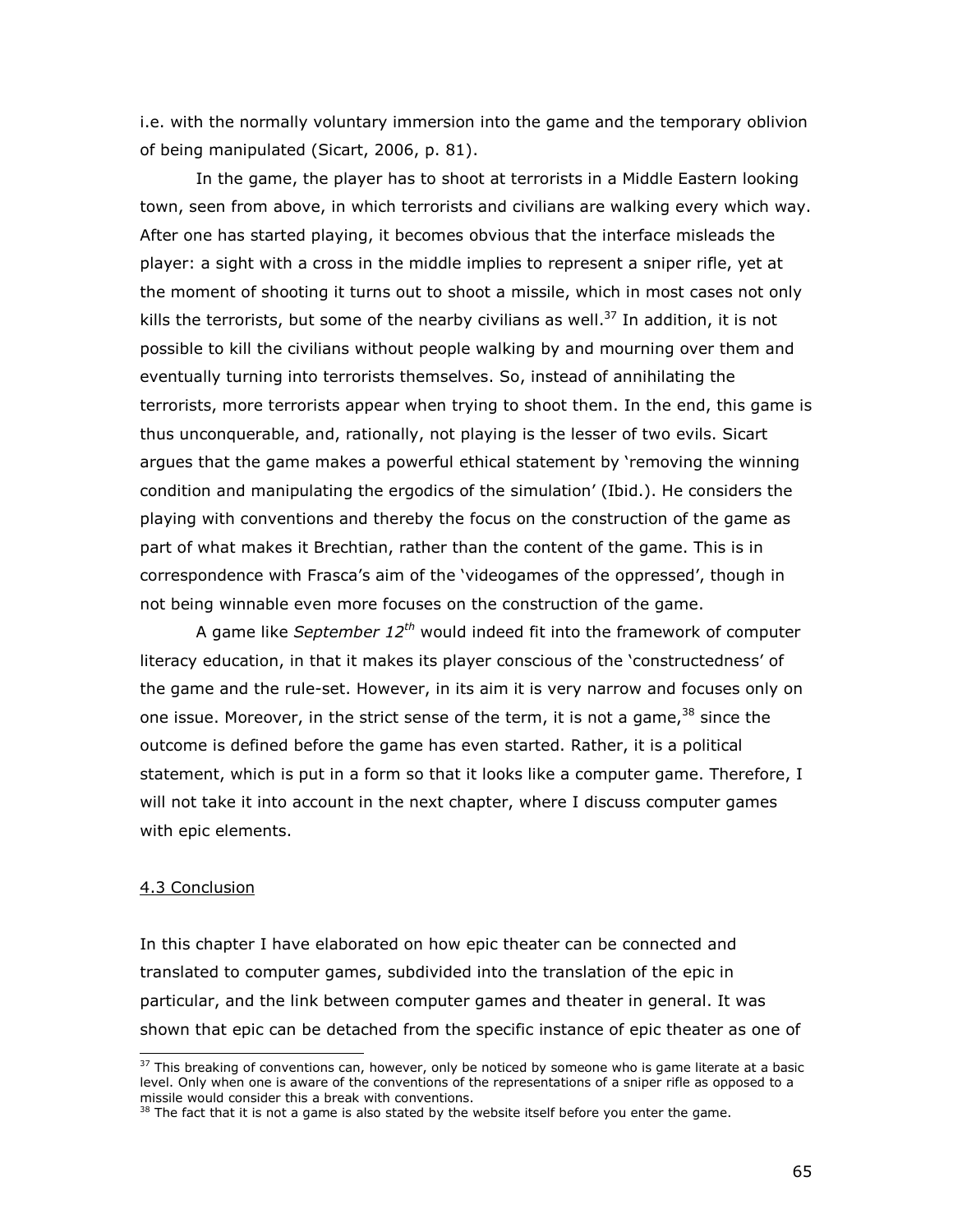the three auctorial instances, but that in doing so the concept will not stay unchanged. Subsequently, I have drawn a parallel between theater and both software programs in general and computer games in particular. It has become clear that the representation of action displayed in theater, specifically the simulation properties of some forms of non-Aristotelian theater, overlap with game characteristics. Finally, I have discussed a specific case in which a computer game is designated Brechtian.

In the next chapter, I will make the actual translation from epic theater to computer games, discussing the possibilities and limitations that go with a suchlike translation. Examples of epic elements that can be found in existing computer games are provided in order to explain how these elements could be helpful to computer game literacy education.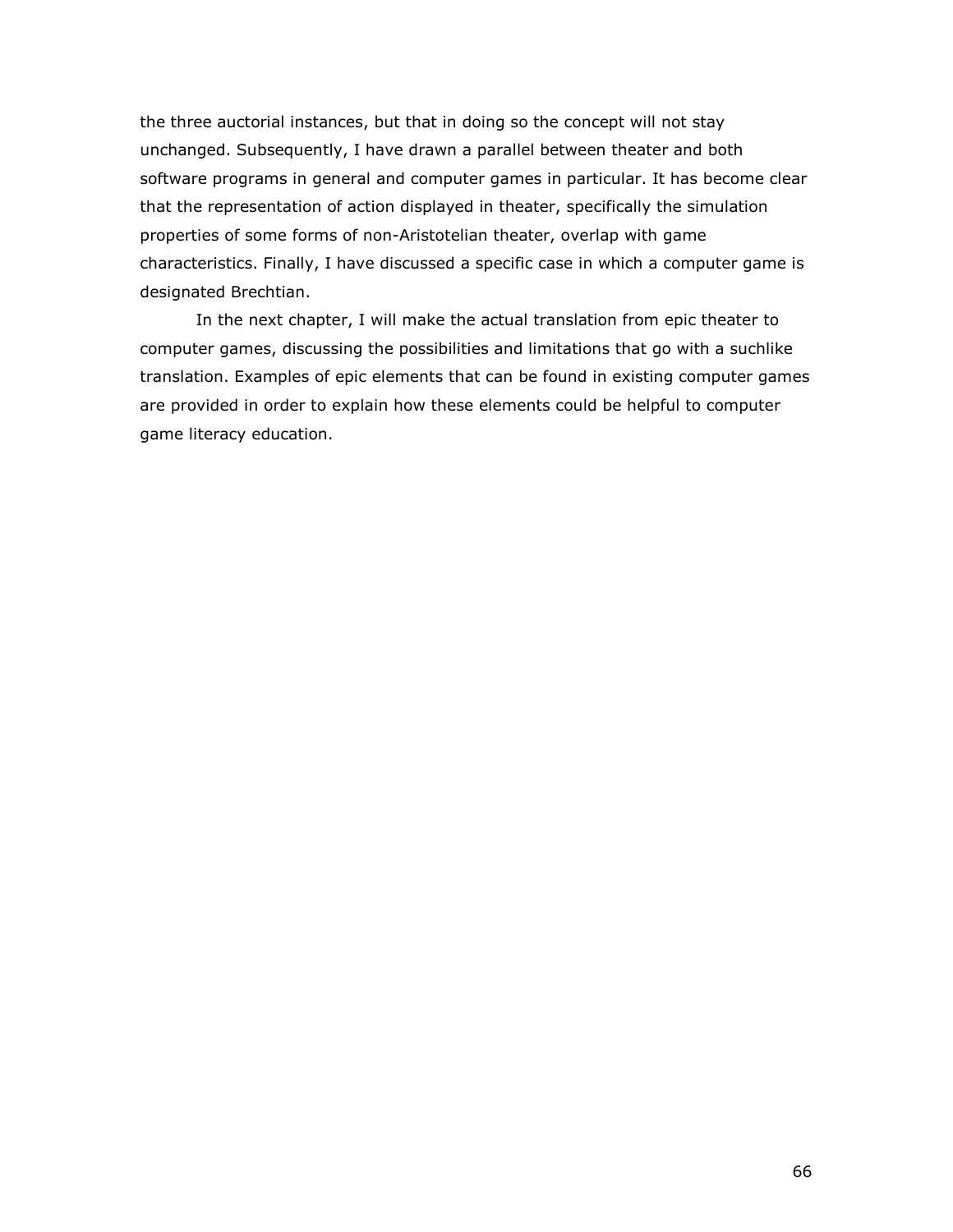# 5. Epic elements in computer games

As shown in the former chapter, exploring the usefulness of epic elements in computer games can prove fruitful. In this chapter, I will show specific instances of how Brecht's notion of the epic can take shape in computer games. I firstly go into common epic elements in games, and argue that these might be epic elements when approaching epic as one of the three auctorial instances, but not necessarily in the way it was meant by Brecht. Then I will provide examples of Brechtian epic elements from different games, focusing on the alienation effects of breaking the fourth wall and the radical separation of elements. After that, two specific games, Postal 2 (Whiptail Interactive, 2003), and Super Paper Mario (Nintendo, 2007), are discussed more elaborately, since these are games that contain many epic elements.

The emphasis, like all through this thesis, will be on games as objects rather than as the actual playing activities. Games are regarded designed experiences, which implies that the experience the player has can be guided to a certain extent. When speaking of epic elements in games it is, for instance, possible that a player who takes a different route would never encounter the element in question. Epic is therefore understood as something intrinsic to the game, although I am aware that individual choices might differ highly.

Next to the possibility that an element is not encountered by a player, individual reactions to the element will not be identical either, which also applies to epic theater: the spectators might not all respond in the same manner, which can also depend on the extent to which the audience has had 'practice' in watching epic plays. Similarly, the amount of practice would play a part in computer games with epic elements. This is not merely practice in playing games with epic elements, but also with playing computer games in general. As argued in chapter two, a basic level for knowing genre conventions is necessary in order to become computer game literate on a critical level. We have seen that the newsgame September  $12^{th}$  breaks with the shooter game conventions by depicting a missile launcher with a sign that normally represents a sniper rifle. If the player cannot tell this difference, the effect is lost. Here it thus becomes clear that the basic level of literacy can be a prerequisite for the understanding of a statement. By the same token, inexperienced players might not grasp some of the less evident epic elements. Therefore, when I in this chapter mention the effect of estrangement that a certain element in a game

67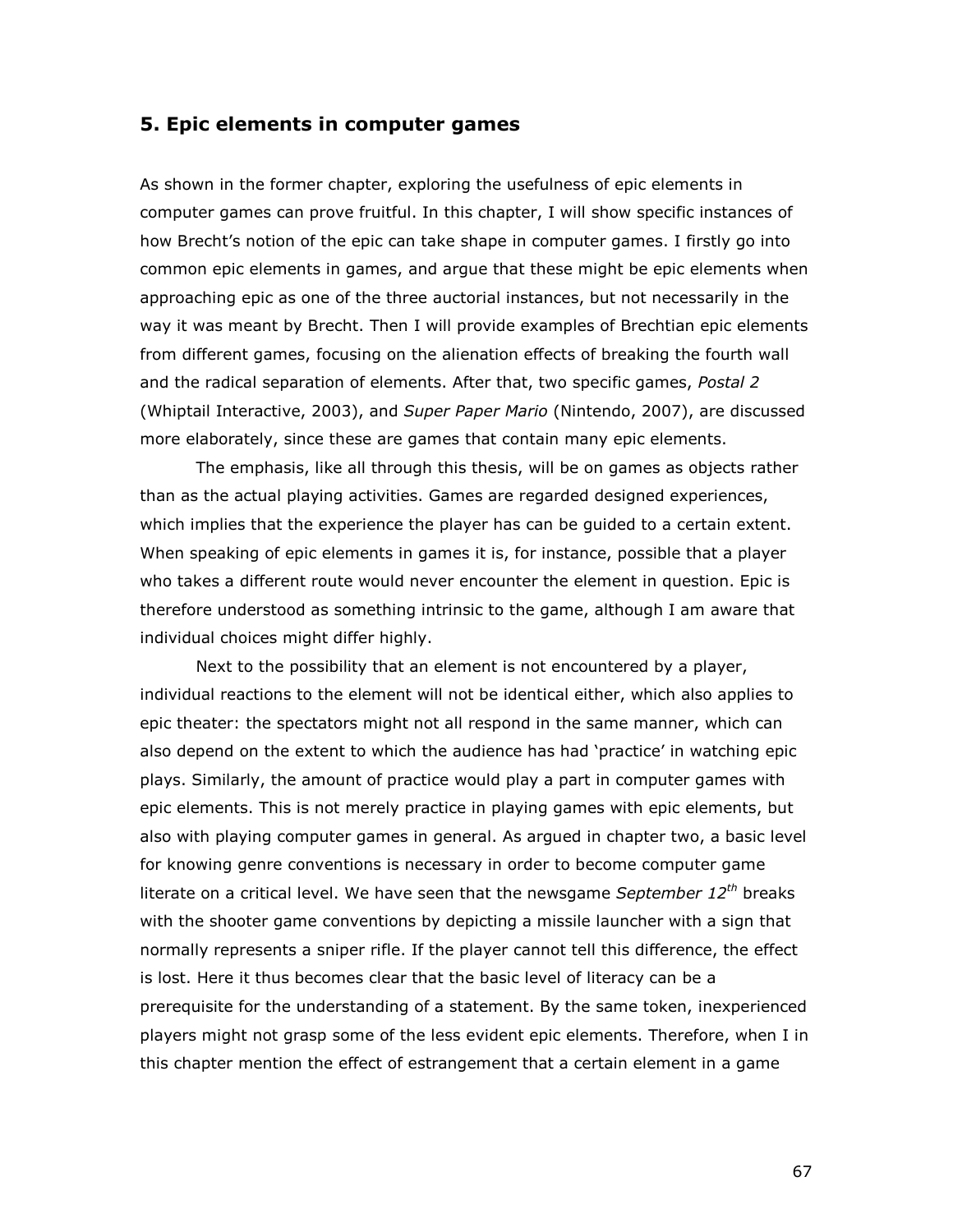brings about, it will be a reference to my own experiences, though on the understanding that the objective theorization of this thesis underlies the matter.

## 5.1 Common epic elements in games

In Brecht's epic theater, a certain illusion had to be created before it could be broken. After all, when there is no illusion or attachment from the beginning, there can be no break or distancing from it. As mentioned in the former chapter, when epic is approached from a medium-independent angle, a phenomenon like the hyperlink can be regarded an epic element in a website, as it emphasizes the construction. However, since hyperlinks are so common on the internet, it is highly implausible if this brings about a break or, thereby, estrangement. The question is thus whether the mere technique, i.e. laying bare the construction, suffices to designate something an epic element, or if the effects also have to be taken into account. In this thesis I derived from Brecht's epic theater, where a critical stance of the audience is to be accomplished by distancing them from the depicted, and thereby making the depicted strange. This critical attitude is also vital to computer game literacy education. Therefore, the desired effect, i.e. to accomplish a critical attitude, is equally important as the technique. Although, with regard to the showing of the construction, the hyperlink could be considered epic, here something additional is necessary: it has to effect a distance as well.

This is also connected to the three levels of epic theater's objectives that I mentioned at the end of the third chapter. Brecht's overall aim, driven by his Marxist ideas, was to make the lower classes realize their world was alterable. In this case it is rather irrelevant to translate this aim to computer games, since computer game literacy education's goal is far narrower. However, the second objective, serving as a means for the first one, was to distance the audience from the possible world and to create space for reflection. This indeed is important to computer game literacy education, since critical reflection is needed to question the games in-built ideological assumptions. The alienation effects that were employed to encourage the distancing are thereupon also significant. However, what counts as a Brechtian alienation effect, or an epic element, is inherently aimed at distancing the audience, whereas suchlike techniques in e.g. Asiatic theater did not bring about that effect. In other words, an epic element in the mere technical sense does not in all cases suffice to reach the second level, since a break of conventions has to go with it. Thus, it is mainly on the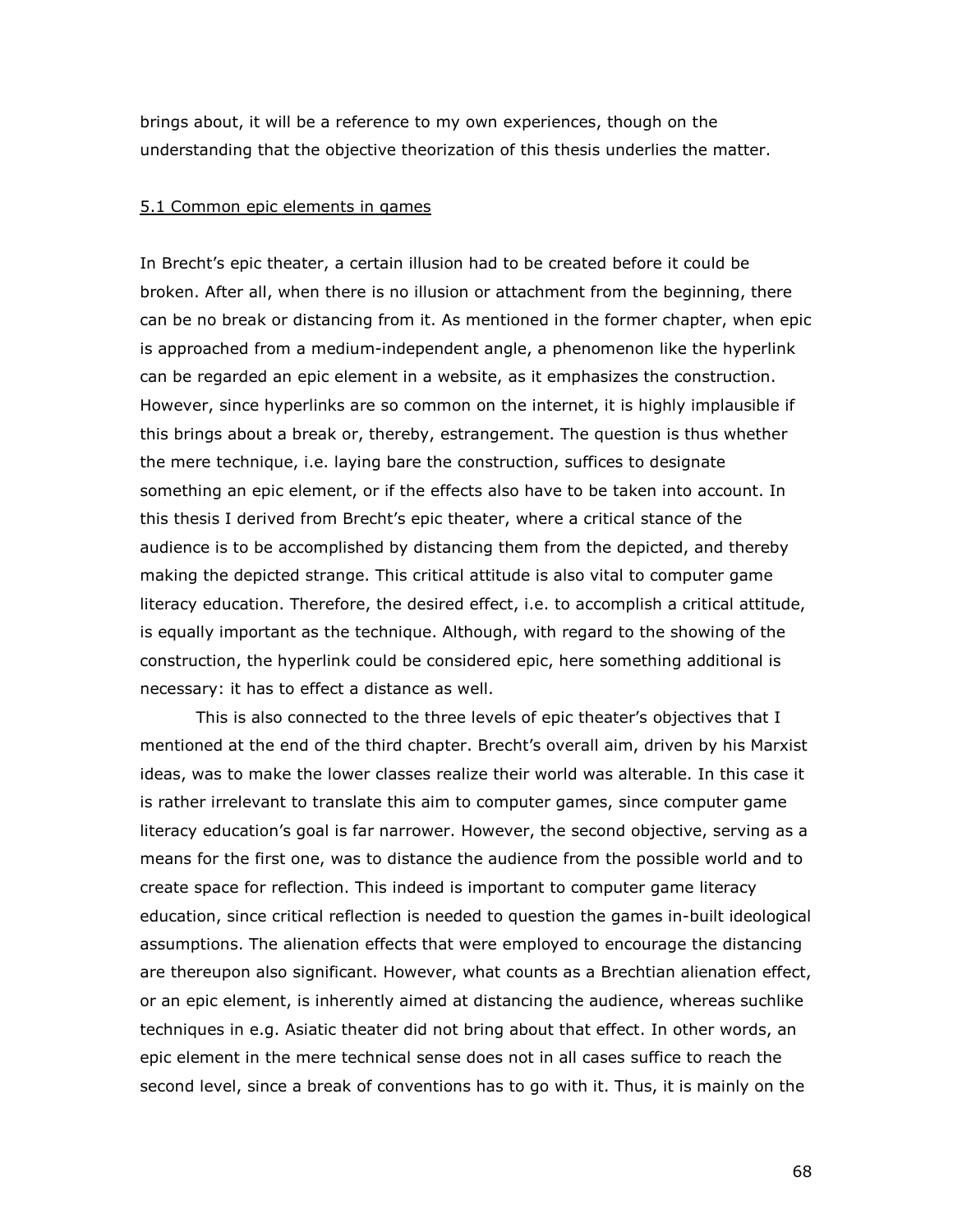second level that the translation is most fruitful, i.e. in the fact that a distance is created in order to bring about a critical attitude.

Like on the internet, in computer games it is quite common that the construction is shown to a certain extent for the sake of a smooth navigation. For instance, next to access to the possible world via the avatar and her position in that world, menus are often displayed, e.g. to get access to the inventory of items, or to provide information about the strength of a character. In addition, many games use two-dimensional maps in the corner of the screen to help the player orienting herself in a three-dimensional game world. These components show the underlying structure of the game and the possible world. It is thus no exception as such that the agency that is responsible for the construction of the world shows itself in some way. But the fact that these elements are not breaking the illusion - for they are part of the medium conventions so inherently - makes them no epic elements per se. Due to the overall adoption of these elements, they will not foster a critical attitude.

As I have argued in chapter one, being critical towards computer games does not occur automatically just because the player has to master the system to win: a player can win the game and still take it at face value. In addition, Brecht attempted to produce a kind of theater that was distinct from the dominant conventions at his time. Therefore, a successful epic element in a game will break the conventions and thereby, so to say, alert the player.

# 5.2 Alienation effects in games

j

When discussing computer games with epic elements a question occurs: where are these games with epic elements to be found? As said in chapter one, most games do not have many (Brechtian) epic elements.<sup>39</sup> Moments in games where the illusion is broken, like the one in Metal Gear Solid I describe in the introduction, form an exception to the rule. As I am no game designer myself I am confined to examples at hand, instead of making or suggesting a new game that contains many epic elements. Yet, I have found some interesting examples of games that bear elements that emphasize their 'constructedness' in several ways, some more evidently than others. It is not to say that all possible ways of epic elements in computer games are covered here. In that respect, there is still much to be explored for both game

 $39$  Although some games are designated as epic games, something that has another meaning than reference to epic theater, but rather refers to heroic or sweeping themes. This is in accordance with the meaning that the dictionary provides.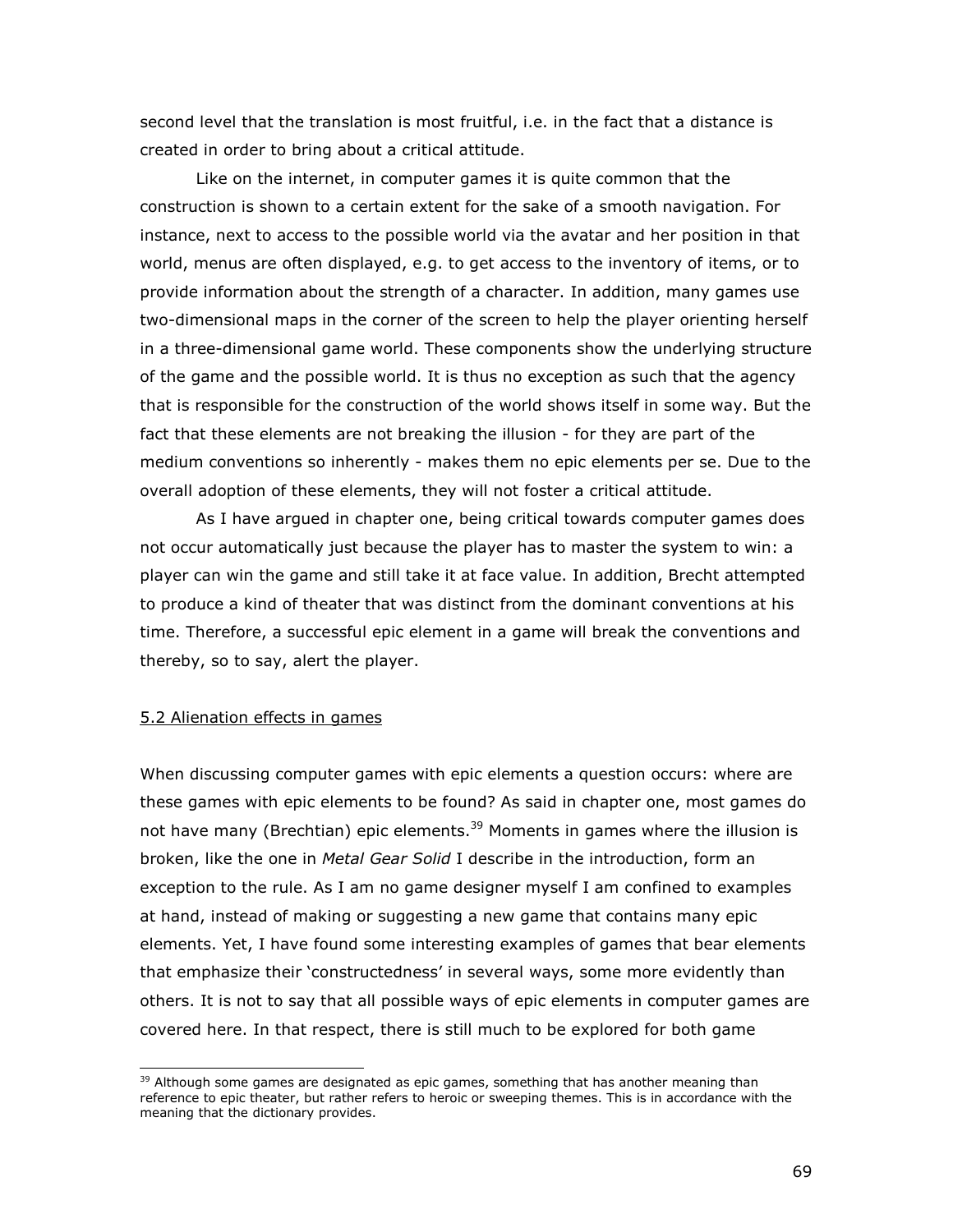scholars and game designers. In the following section I will refer to the examples at hand, at some points complemented by theorizing what other epic elements – that cannot be exemplified - would look like.

# 5.2.1 Breaking the fourth wall

j

When examining what a breach of the fourth wall looks like in computer games, we first need to take a look at how the notion of the fourth wall applies to games. After all, the fourth wall implies that there is a strict separation between audience and the depicted world, and that intervention by the audience is impossible – hence the peep-show parallel. At first glance, this thus seems to be inapplicable to games in any way, for it is inherent to computer games that the player can intervene with the possible world, otherwise there would be no interaction. However, it is interesting to see how this notion can meaningfully be adjusted to computer games: the fourth wall in games is situated between the player and the character. So although intervention is possible, this is only possible in one's capacity as the character and not as the player. The player is only able to operate the character by means of the technical controls provided by the game, and direct communication is – in most cases - impossible. Since the character is part of the possible world, the fourth wall remains intact.

In epic plays a narrator could accompany the drama, directly addressing the spectators. Within computer games a narrator can also play a part. This could be a separate character that is situated outside the possible world, commenting on the events happening inside that world and speaking directly to the player as sitting behind her computer. Although I have not run across the specific example of a narrator in a game, there are cases, usually where a player needs aid, that there is an entity situating itself between the possible world and the player. For instance, in the tutorial of Tomb Raider a voiceover tells the player what to do, telling what buttons need to be pressed for certain actions.

 In the example mentioned in the introduction, where Psycho Mantis reads the player's mind in Metal Gear Solid (MGS), the player is not addressed by a narrator but directly by one of Snake's opponents. Suddenly main character Snake is left out and the player is confronted with her taste of computer games.<sup>40</sup> This is clearly a break with the rest of the game, as all former communication to the player was through the character of Snake. Also, his personality is a rather important

 $^{40}$  In fact, the game reads the memory-card of the player's PlayStation and therefore sees what previous games have been played on it.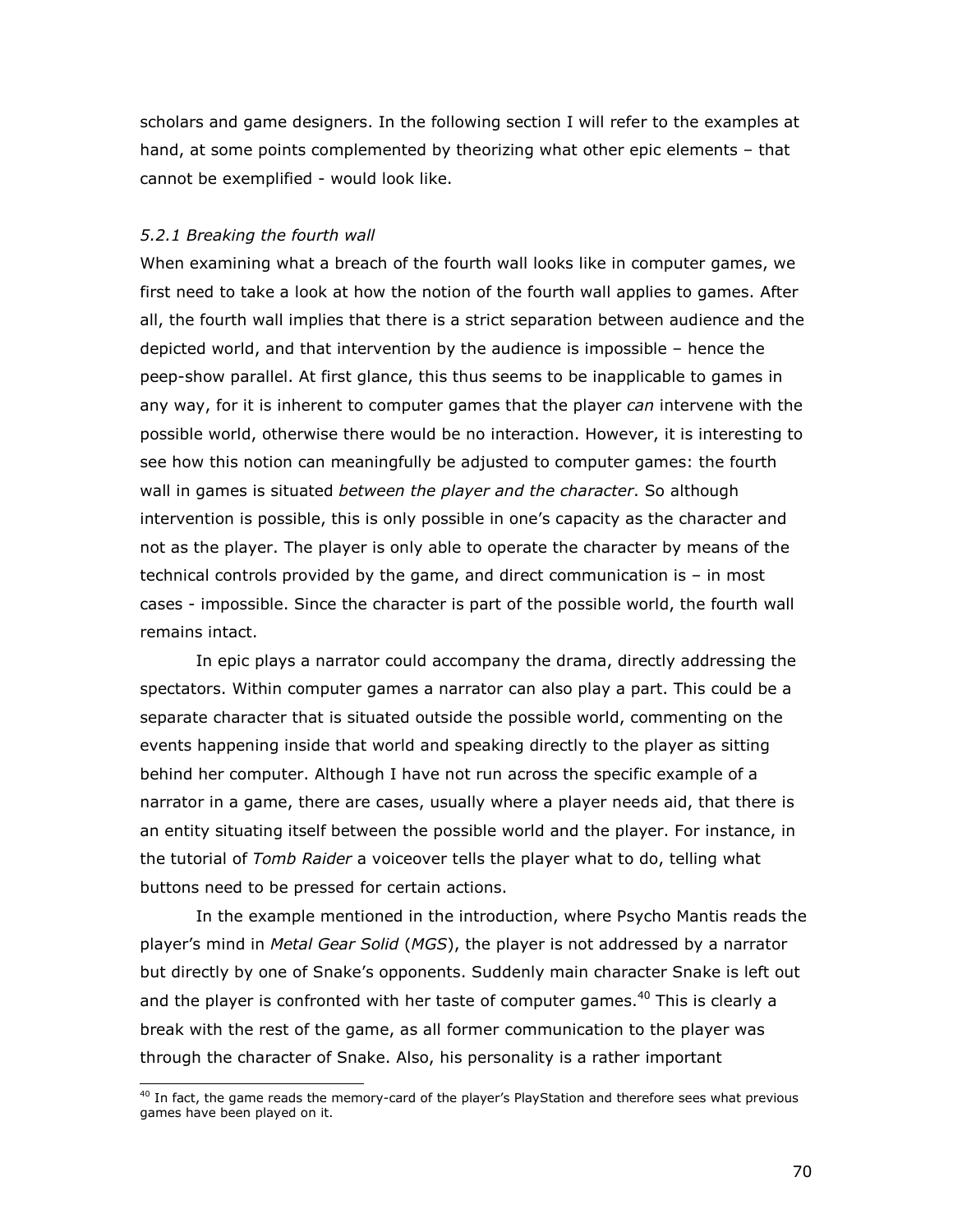component of the game, as in the conversations via the codex, Snake's helpers often make comments on his character. For instance, one of his female allies is pleased to finally meet the 'legend', however subsequently calls him names for being rude. These conversations are not controlled by the player, but rendered automatically. So, the construction of Snake as a character, with his own traits and history, is done with care, and forms a significant part of the game. Therefore it is a true break when Psycho Mantis acknowledges that there is someone behind the controls as well. This break can bring about a feeling of estrangement: formerly being hidden behind the computer, the player all of a sudden cannot hide anymore.

Part of computer game literacy education is making players aware of their responsibility as a player, since games, in contrast to traditional media, are innately interactive. As seen in chapter one, Jenkins argues that interactive media pose new ethical responsibilities. In the case of games this is connected to the difference between coded rules and social rules, i.e. in the question whether the actions a game technically affords are indeed acceptable things to do. So, distancing the player from the illusion of the possible world by addressing her as an agent distinct from the character, raises consciousness of her independence. Thereby, instead of being concealed by the character in the game, the player's responsibility is brought to the fore.

In the Nintendo game The Legend of Zelda: Link's Awakening (Nintendo, 1998), there is a similar breach of the fourth wall to confront a player with her existence as an agent outside the game. The player can find out she can acquire an especially expensive item without paying for it; the only thing she has to do is make her avatar run around the store-owner. However, after doing so, the following lines appear: 'Guess what? You got it for free. Are you proud of yourself?' The one who is addressed here is not the avatar but the player. This is a very particular way of making explicit what normally remains behind the surface. Here the game developers have deliberately chosen to make it technically possible to get the item for free, yet, apparently, that does not imply they approve of it. In addition, from the moment that the player takes the item without paying, the non-playing characters (NPCs) start calling the avatar THIEF.<sup>41</sup> This epic element in *Zelda* opens space for reflection, forcing the player to think about the relationship between coded rules and social rules. In addition, it is a very clear instance of the kind of simulations that

 $41$  I found this particular example in the thesis 'Escaping Escapism' by HKU student Niels Keetels (2008).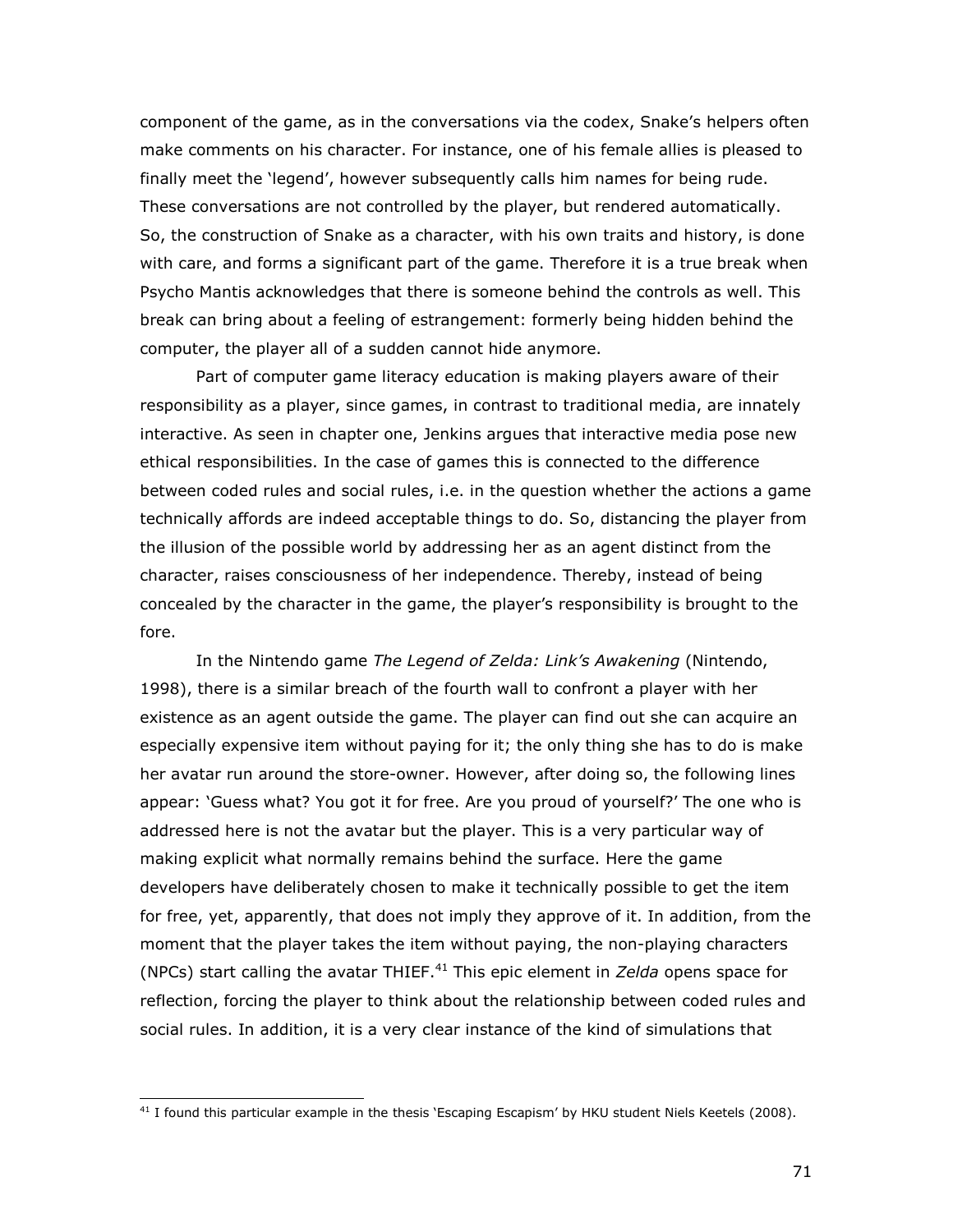Turkle envisions (see chapter one), that helps players challenge the model's built-in assumptions.

# 5.2.2 Separation of the ludic and representational elements

As we have seen in the former chapter, Frasca has argued that theater and computer games share the ability to simulate, since both can represent reality as a dynamic system that can evolve and change. In addition, it was pointed out that epic theater, according to Walter Benjamin, was aimed at discovering the conditions of life. This discovery of the conditions can, in the case of computer games, occur when so-called bugs are encountered by the player. Even though bugs are elements that were not put in the game deliberately – which makes them essentially different from the other epic elements discussed in this chapter - they can nevertheless result in the same effects: the estrangement of the player.

In game terminology the word 'bug' is used to designate a technical mistake or error in the game's program. Obviously, the developers of a game try to avoid having bugs in their game, but despite much play-testing it is not always possible to remove them all properly, as the actual usage of the game is never fully predictable. Although bugs are not intentional, they can in some cases be considered epic elements, for they can have the ability to lay bare the rule-based system behind the game. By making the ludic aspects contradict their 'wrapping', bugs can emphasize the fact that the world represented in the games is not natural but digitally constructed.

First, let me make clear that bugs are mistakes, and thus they are not put in the game deliberately. Thereby, they have to be distinguished from the acceptance of the fantasy of the game that Sicart mentions in 'Games, Players, Ethics'. The possible world of a game and the rules that apply in that world, can seem unrealistic at some points, but are nevertheless accepted by the player.<sup>42</sup> For instance, in MGS the player can get past the watchmen of the nuclear disposal facility by sneaking behind their backs, hoping not to catch their attention. The watchers only take into account the floor they are walking on, and will not see Snake when he walks on the balustrade, even though in 'real life' they would see, or at least hear him, at such a

 $42$  This can be compared to the willing suspension of disbelief, a term originally developed for literature. This concept refers to the fact that when one reads a novel, one willingly accepts the way the possible world is depicted, without casting doubt on it. It would be interesting to investigate to what extent the suspension of disbelief could be translated to computer games. However, that is beyond the scope of this thesis.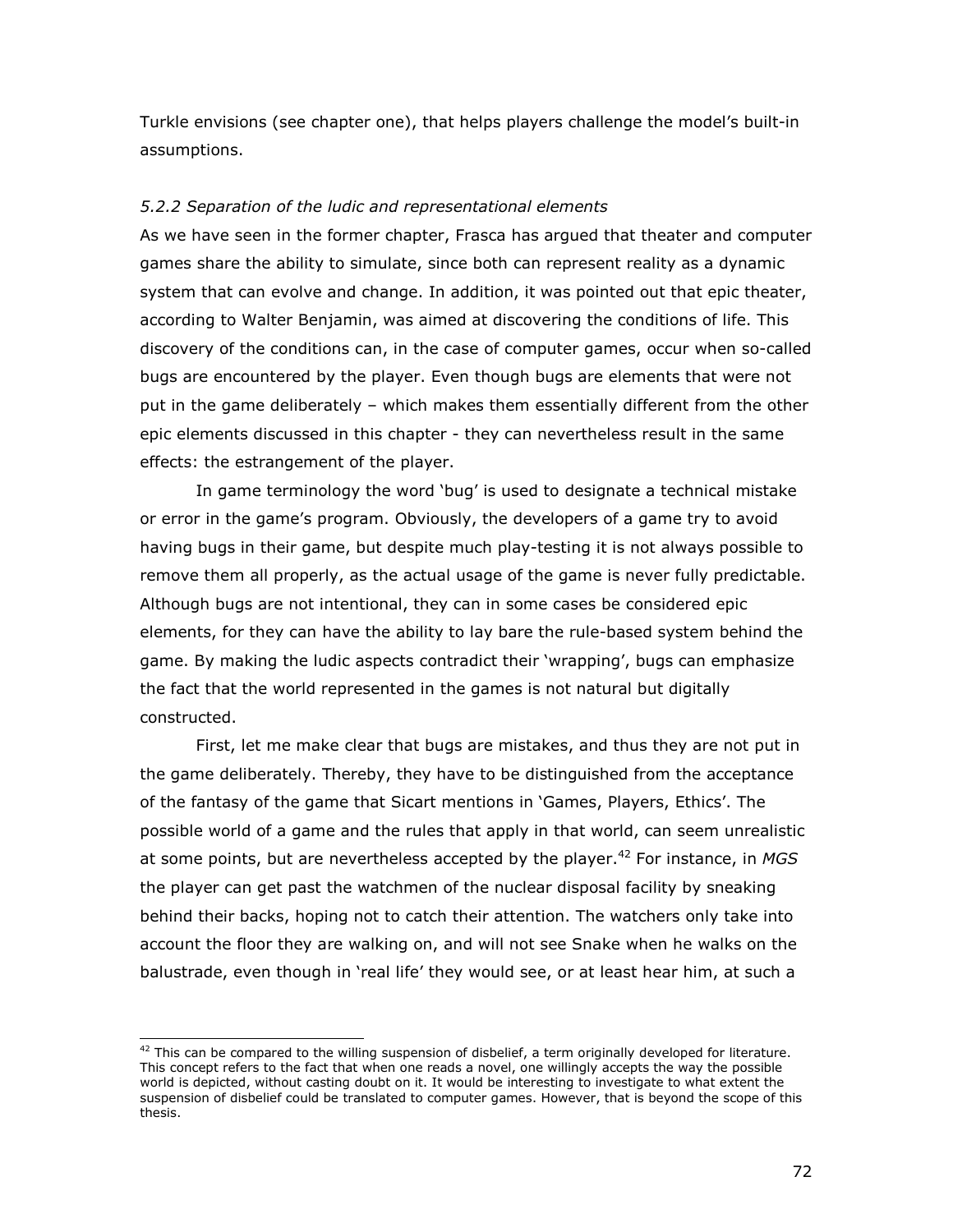small distance. This however is part of the rule-set that the player conveniently accepts.

On the contrary, a bug immediately strikes the player, as it is an evident flaw in the game's system. For instance, in the role-playing game Oblivion (Bethesda Softworks, 2006), through a bug the player has the possibility to shoot from her bow myriads of watermelons instead of normal arrows. The player can do this by first bending the bow, thereupon choosing a watermelon from her inventory, and then shoot the watermelon into the air. Subsequently many watermelons will appear and one by one fall from the point at which the bow was directed (see figure 1). It is clear that this was not meant to be possible, as, even though the game has a fantasy theme, it does not make sense within the game world. Moreover, when an NPC happens to walk by, she does not take notice of the hundreds of melons falling from the sky. $43$  In this case, the rule-based system behind the game manifests itself, and it becomes clear that the system determines what happens, even though the rendered events might not make sense in any way. When a player encounters a suchlike phenomenon, the representation and simulation components of a computer game, which normally blend together, are separated. In this sense, a bug is an element that can be considered as part of the separation of the elements that Brecht encouraged.



Figure 1: Melons falling from the sky in Oblivion

j <sup>43</sup> See Youtube: http://www.youtube.com/watch?v=5nSkq8Mm7a4&feature=related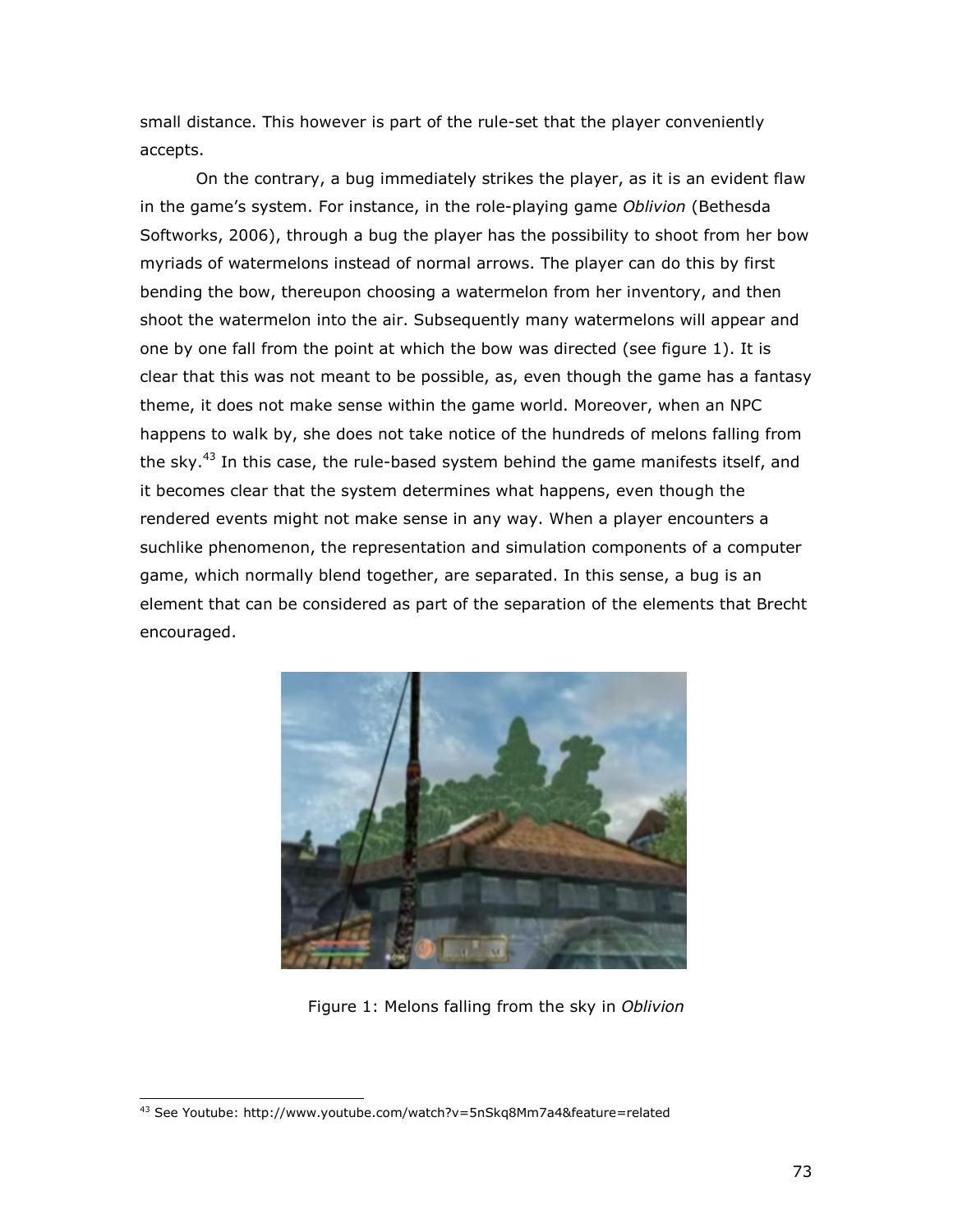Central to the concept of computer game literacy education is the twofold nature of computer games. Indeed, this is what mainly sets computer game literacy apart from media literacy. In the case of games the separation of elements can therefore lie in the distinction between the representation and simulation of a computer game, i.e. in the detachment of the representative elements from the rulebased system. Bugs like the abovementioned are pre-eminently an example of how the two major components of computer games cease to work together, causing the game to fall apart and thereby estrange the player. Therefore, in spite of their unintended nature, suchlike bugs can be useful to computer game literacy education.

#### 5.2.3 Separation of elements on a representational level

Next to the detachment of the ludic and the representational aspects of games, one can, in turn, think of ways to separate the representational part itself. This occurs in the first-person shooter Postal 2, where a distance is brought about by the separation of setting and events. As seen in the third chapter, a representation that alienates is one that enables us to recognize the subject, but at the same time makes it seem unfamiliar. Whereas most first-person shooters are set in an environment clearly unlike everyday life, such as a sci-fi theme or a fantasy universe, Postal 2 takes place in a small American village, which makes it, according to one of its reviewers, 'disturbing because of its similarity'.<sup>44</sup> Here the combination of the setting (a small everyday town) and the actions taking place on that location (shooting and killing) breaks the conventions: the two elements are so different that thereby they comment on each other.<sup>45</sup> The main character, The Postal Dude, is no hero with a world saving mission, but an everyday man with mundane tasks such as returning a book to the library, buying milk at the grocery store, and cashing money at the bank. For no other purpose than not having to queue, the player can choose to shoot all the other people that stand in line (and who are annoyingly slow). Here two components are so evidently contradicting each other, that the odd combination can hardly go unnoticed. In other words, the environment is recognized as such, but since the events do not correspond to it, it is made unfamiliar.

Yet, on a more technical level it is harder to pinpoint examples of a separation of the elements that can be regarded alienation effects. When analyzing the concept of computer game literacy education, I have pointed out that games are multimedial,

(http://forum.macologist.org/showthread.php?t=461)

ī

<sup>&</sup>lt;sup>44</sup> On the website Macologist.org, written by Santaduck, 2004.

<sup>&</sup>lt;sup>45</sup> One can also think the other way around, in a game set in everyday life, such as The Sims, there is no such thing as shooting or killing, nor is there any gore.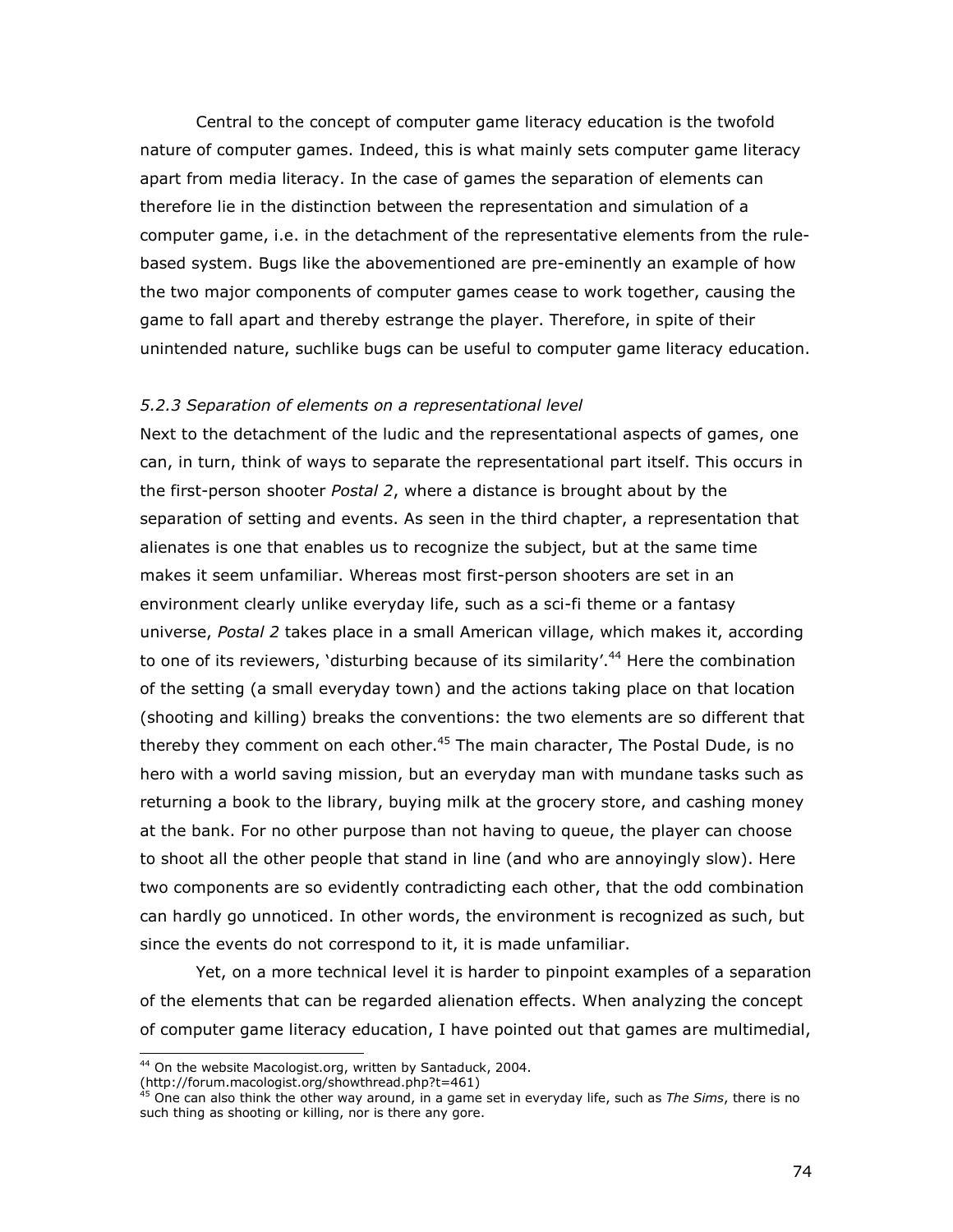since they can bear audio, (moving) images, and written texts, all captured in binary code. Theater also has the ability to contain several media; footage, music or pictures can accompany the drama. Brecht envisioned that the different elements of theater would not make an attempt to blend together, but rather clearly distinguish themselves and comment on each other. For instance, as seen in chapter three, in an epic play a placard with a musical note could be dropped to indicate that music would follow – which was then to be set apart from the rest of the play.

It is important to note that due to technical limitations, not all games have their different means of media fully integrated. For example, the transition from a cut-scene to a playable part of the game is usually very obvious, since the picture quality is often better in cut-scenes than in the interactive parts. Also, with regard to the rendering of sound, the components might not blend together properly. When, say, a shooting takes place in a huge space, it is still complicated to realistically reproduce the sounds of the bullets hitting the walls. Another example concerns the speech of the characters, which in many games is accompanied by subtitles, in order to make sure that people who play the game without sound can still understand it. These subtitles are not improving the naturalness of the possible world - as it appears redundant to both hear and read the same lines - but as they are so commonly used they are accepted. Therefore, the elements are in some cases distinctly separated not for the sake of estrangement, but rather because there is no better alternative. Consequently, a deliberate separation of the elements might go unnoticed; it will not break the illusion since a suchlike illusion was never created in the first place. In addition, as mentioned above, the elements might be separated for the sake of the navigation through the game. For example, the items a character holds in her inventory are only accessible via a distinct menu.

 Still, one can think of cases where a deliberate separation of the elements on the level of different media channels would be successful. In the case of background music, the music mostly confirms the game world instead of commenting on it. E.g. in the war game Red Orchestra: Ostfront 41-45 (Tripwire Interactive, 2006), there is suspenseful background music, which intensifies the feeling that you can be shot at any moment. When suddenly the music would have a character clearly different from the game's atmosphere, it would strike the player as unnatural. At such a moment the player would be estranged in a Brechtian sense. Although here there is no specific example at hand, I think music that clearly contradicts the atmosphere of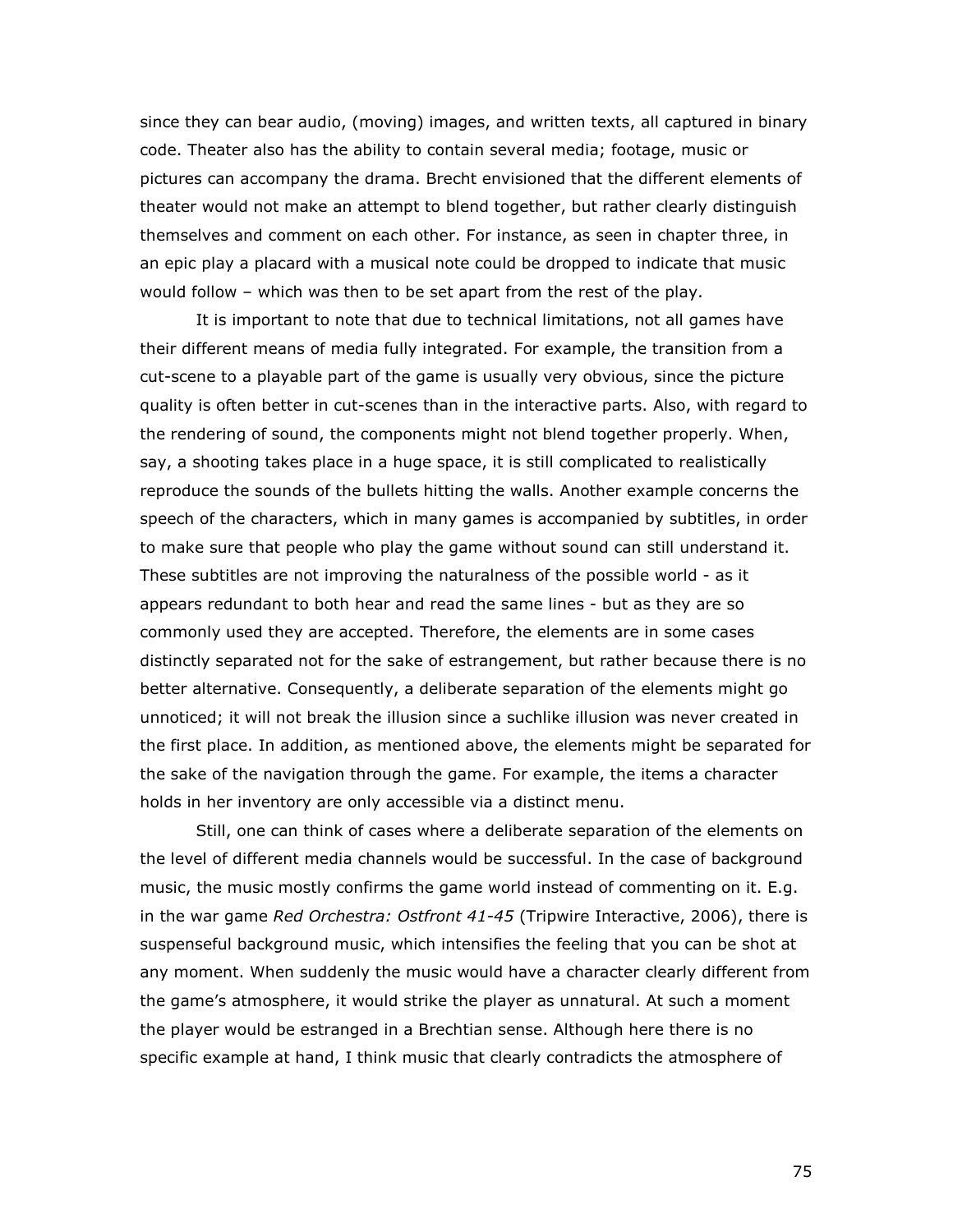the graphics and game-play, is an imaginable A-effect by means of separating the elements.

It becomes clear that alienation effects by the radical separation of the elements in computer games are not clear-cut. As seen above, it depends on the elements that are separated and how they relate to the common conventions in games, which can also highly differ per genre. In addition, the level on which the separation takes place is important. In the Postal 2 example, setting and events are separated, yet an example in which a game's multimedial means are separated is not easy to find. The 'single track' of Aristotelian theater that Brecht reacted against, in which the spectator could look right nor left, is not the standard in games, for there are usually additional means to help the player navigate through the game. In my opinion, it would be an interesting project for a game designer to see how the radical separation of elements as envisioned by Brecht might work out in a computer game.

#### 5.3 Self-reference in Postal 2

j

Postal 2 not only separates the events and the setting in which they take place, it also accomplishes an effect of estrangement by explicitly referring to itself, in particular to the company that developed the game and to the societal reactions around violent computer games in general. When getting his paycheck, it turns out that The Dude works at the game company that has produced Postal 2: Running With Scissors (RWS).<sup>46</sup> The reference to the developing company, as a business existing inside the game world, breaks the illusion of the possible world, since this is no longer presented as a realm standing on its own. Here the game is epic when regarding it as one of the three auctorial instances, because the process that made possible the production of the game is brought to the fore. Thereby it emphasizes the 'constructedness' of the game, for the auctorial instance no longer hides behind the possible world. Here, quite literally, the instance that is responsible for constructing the depicted world manifests itself.

In addition, when walking to the entrance of RWS, The Dude passes a group of demonstrators who are against violence in computer games. They hold signs saying things like 'Kill Violent Video Games' and 'Make a Game With a Plot', constantly scanning 'Games are bad, they make you bad'. As I have described in the first chapter, computer games, and especially the genre of the first-person shooter,

 $46$  However, as soon as The Postal Dude gets his paycheck at the RWS office, he is fired.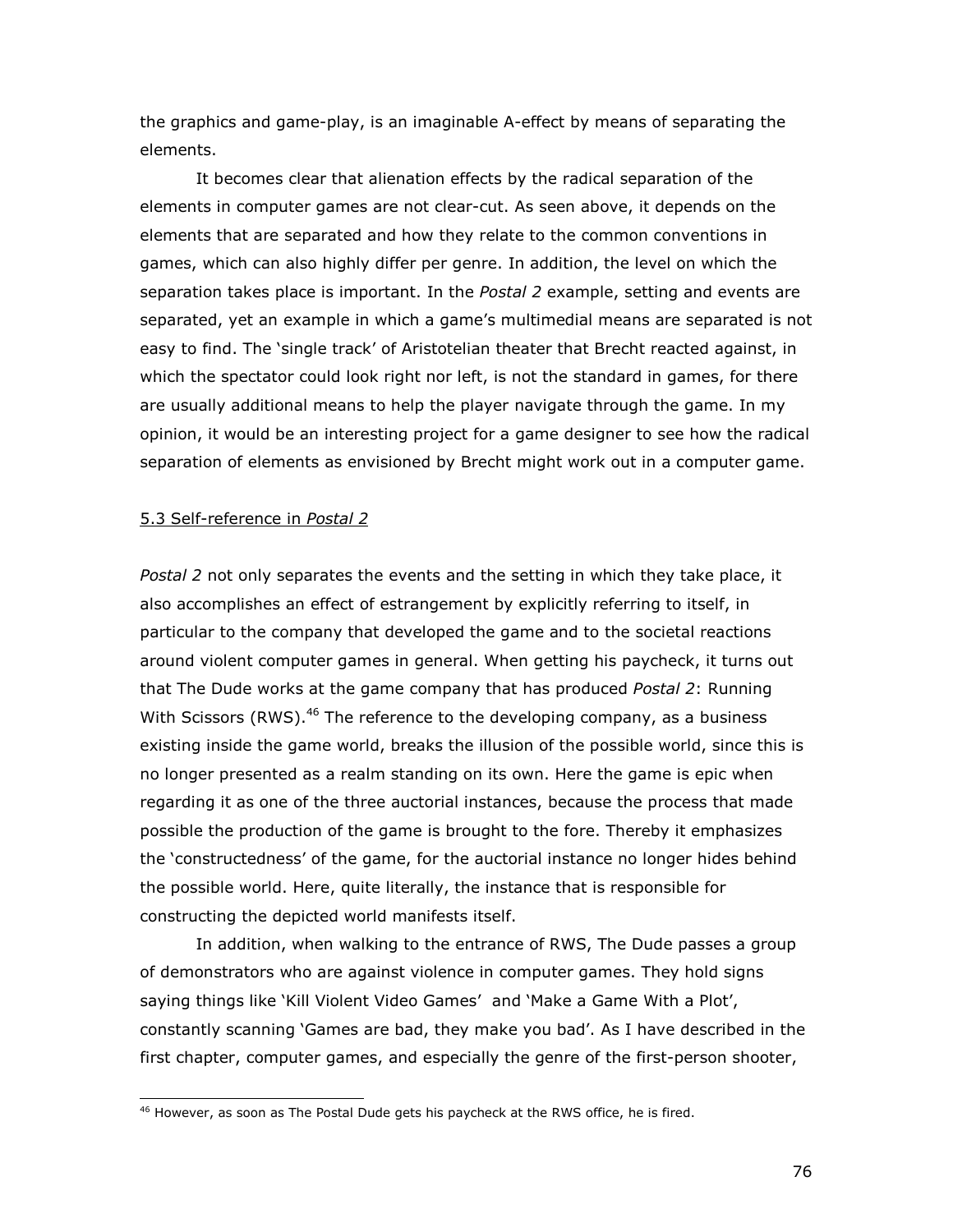have received much negative attention in media and politics, for they would cause aggressive behavior.<sup>47</sup> The demonstrators in front of the RWS building thus refer to that discussion. Addressing the alleged effects of (a certain genre of) computer games within a violent computer game estranges the player: is she playing a harmful first-person shooter at that very moment? Ironically it is the demonstrators who subsequently decide that mere demonstrating does not suffice, and take up their guns to attack the employees of RWS. Next to a statement upon the debate on computer games and violence, this reference is also an alienation effect, as it distances the player from the depicted world and makes her think about what she is doing at that moment.

Another break of the illusion within Postal 2 involves the appearance of actor Gary Coleman on the second day, $48$  when The Dude gets the errand to collect Coleman's autograph. This task can be accomplished by waiting in line and getting the signed book, but it can also be done by simply shooting him. When the player chooses the latter option, Coleman remarks: 'Shoot me, kill me, it's only a game'. Next to the fact that Coleman is a real actor $49$  (and thus there is again a specific reference to the world outside the game world), his words explicitly emphasize that the player is engaged in something artificial, distinct from real life and without any consequences outside the game. The artificial reality of the theater, according to Brecht, was not something that was to be concealed, but rather it had to be acknowledged by the actors. Whereas in theater the representational construction of drama, e.g. the stage, the actors, or the plot, were stressed, in Postal 2 the playfulness of the computer game is drawn to the attention. Here it particularly concerns the aforementioned fact that the actions of a game do not have 'real life' consequences: it confronts the player with the world outside the game world that, in contrast to the game world, does matter.

For the sake of clarity let me make a remark. Having provided several examples of epic elements in the game *Postal 2*, it might seem that I would recommend this game to be used for computer game literacy education. However, although I have pointed out that this particular game contains epic elements, this is not to say that the entire game would be suitable for children. Postal 2 is full of

j

 $47$  This was also the case with the earlier release of Postal, to which Postal 2 is a sequence.

<sup>&</sup>lt;sup>48</sup> The days can be considered levels of the game, as every time you solve the errands of a day, you move on to the next day, which also opens up a new part of the town. There are five days, starting on Monday.

<sup>&</sup>lt;sup>49</sup> He himself also has recorded the voice of this character.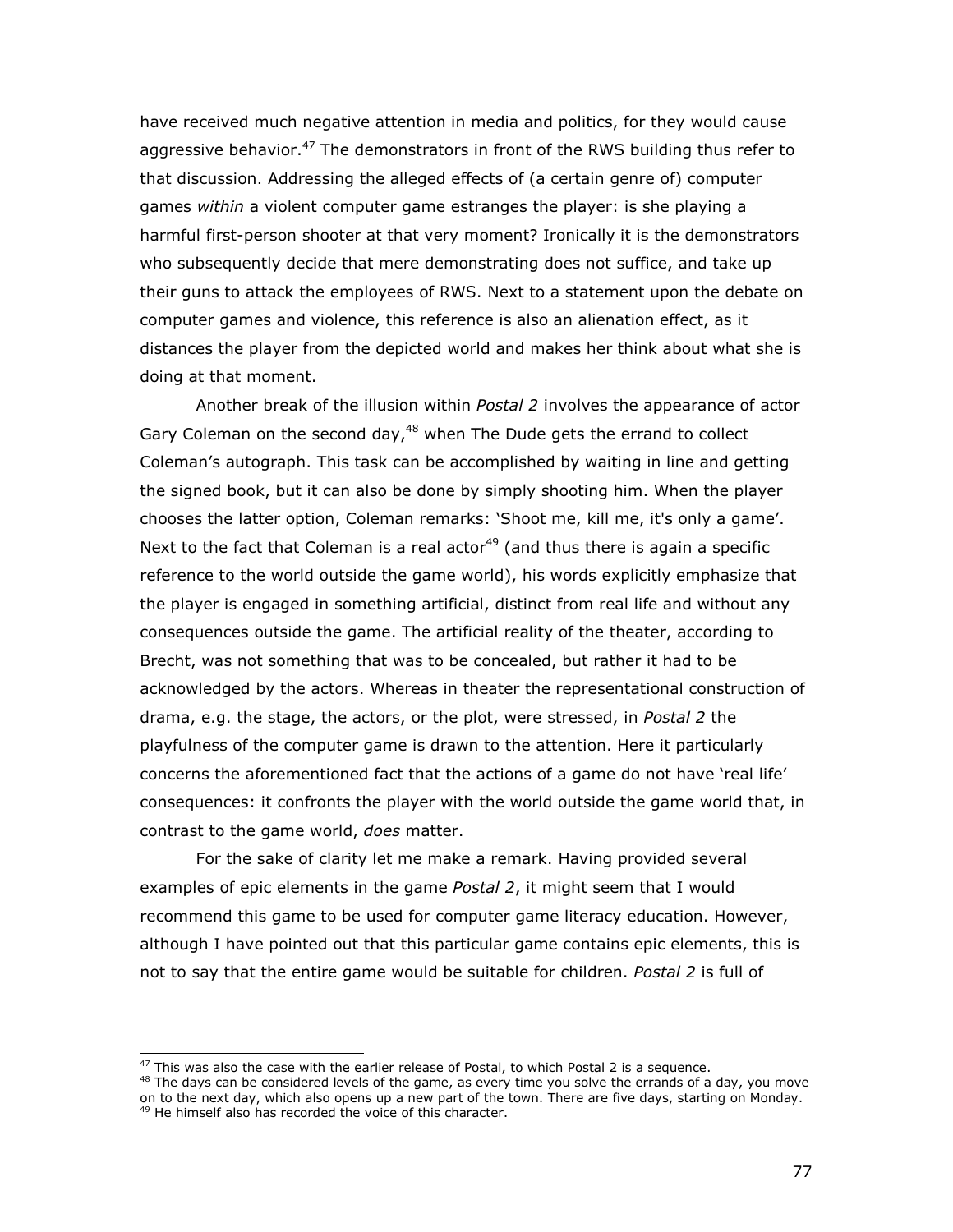highly violent content,  $50$  and therefore also got the M-rating from the American Entertainment Software Rating Board (ESRB), which means the game is considered only suitable for players of age 17 and older. Thus, rather than to directly suggest the employment of this particular game in schools, it is my claim to show how suchlike elements would be able to foster computer game literacy. In the next section I will discuss a game that might be valuable for direct employment for the education of computer game literacy.

### 5.4 Super Paper Mario

Super Paper Mario for the Wii (Nintendo, 2007) is a game that bears many epic elements and might therefore come closest to what one would designate an epic game. In SPM there are many elements that refer to the 'constructedness' of the game. As the popular Mario series has been around for 26 years now, it is not surprising that the game cites from Mario's past, which is often done with humor. SPM is a mixture between a platform game and a role-playing game, as it contains the old-fashioned two-dimensional Mario world full of green pipes and building blocks, as well as dialogues between the characters in which the player is able to choose which answer Mario will give to certain questions. Moreover, the ability to choose different characters to play with, who are all able to increase their Heart Power during the game, indicates a role-playing element.

## 5.4.1 'Those beings'

ī

First of all, in SPM, like in MGS and Zelda, there is a break of the fourth wall, though taking place on a more indirect level. When Mario is explained by Bestovius how to use the power to flip from a two-dimensional into a three-dimensional environment (an element I will discuss later on), Bestovius tells Mario to 'press A'. Mario - who cannot talk himself - makes an uncomprehending sound, to which Bestovius responds: 'What is this "A" I speak of? I assure you that if we are being watched from another dimension those beings will understand'. This is a highly subtle way of referring to the fourth wall, without truly breaking it. On the one hand, it can bring about an odd feeling to the player, like she is a kind of god, standing above this world and controlling it without ever being seen. On the other hand, at the same

 $50$  The level of violence depends on the player's choices; technically it is possible to complete the game without killing anybody. Yet, the violence is a likely possibility to finish the game. Moreover, it is depicted with a lot of gore and blood.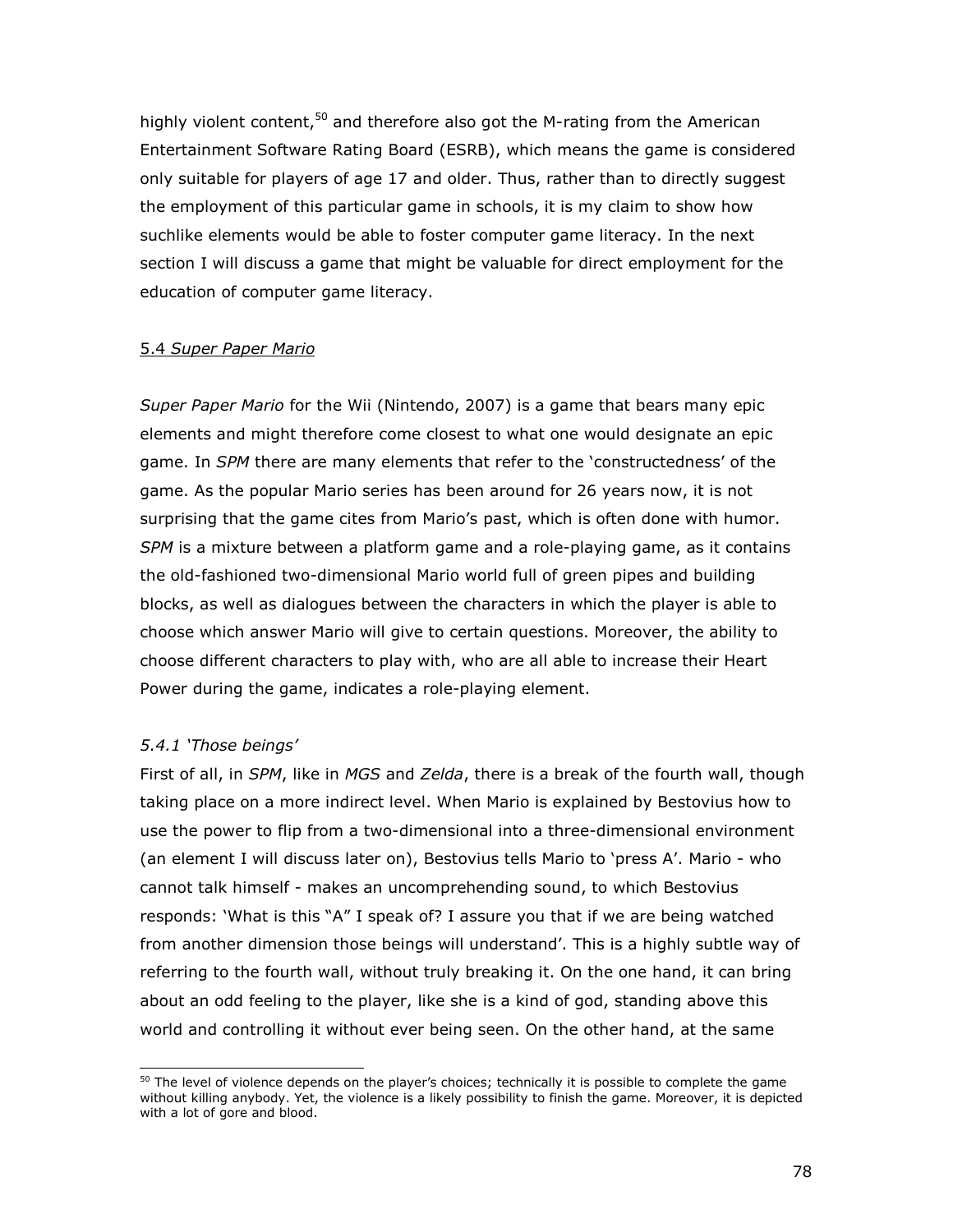time it can cause a feeling of being insignificant, as the player is only known to the characters as some vague entity existing in a world far from theirs. This indirect breach of the fourth wall can therefore even result in a more distanced feeling than in a case where the player is addressed directly. For computer game literacy it creates a space for reflection, and makes the player think of how she is related to the possible world.

### 5.4.2 Artificial graphics

Another epic element in *SPM* is the style of the graphics. As referred to in its title, the game has a style as if its world were made out of paper. This brings about a nonrealistic, rather cartoonish look and feel. The words spoken by the characters are written down in balloons (complete with sloppy boxing), in a font that reminds of comic books. So far, these elements are primarily a form of remediating comic books.<sup>51</sup> But next to that, many characters and objects are explicitly built out of separate blocks, referring to the pixilated nature of the computer. For instance, the dragon Fracktail that Mario has to defeat in the first chapter is made out of squares, as if in an old computer game. Moreover, the dragon appears in a very particular way: an arrow that looks like a mouse cursor turns up and draws five squares that turn into the scales of the dragon (see figure 2). The making of the dragon is thus shown, even explicitly with a cursor.



## Figure 2: drawing Fracktail.

j <sup>51</sup> The verb 'to remediate' refers to the 1999 book Remediation, by Bolter and Grusin. It means that a medium uses the conventions of another medium. This is something new media often do before they develop their own medium-specific conventions.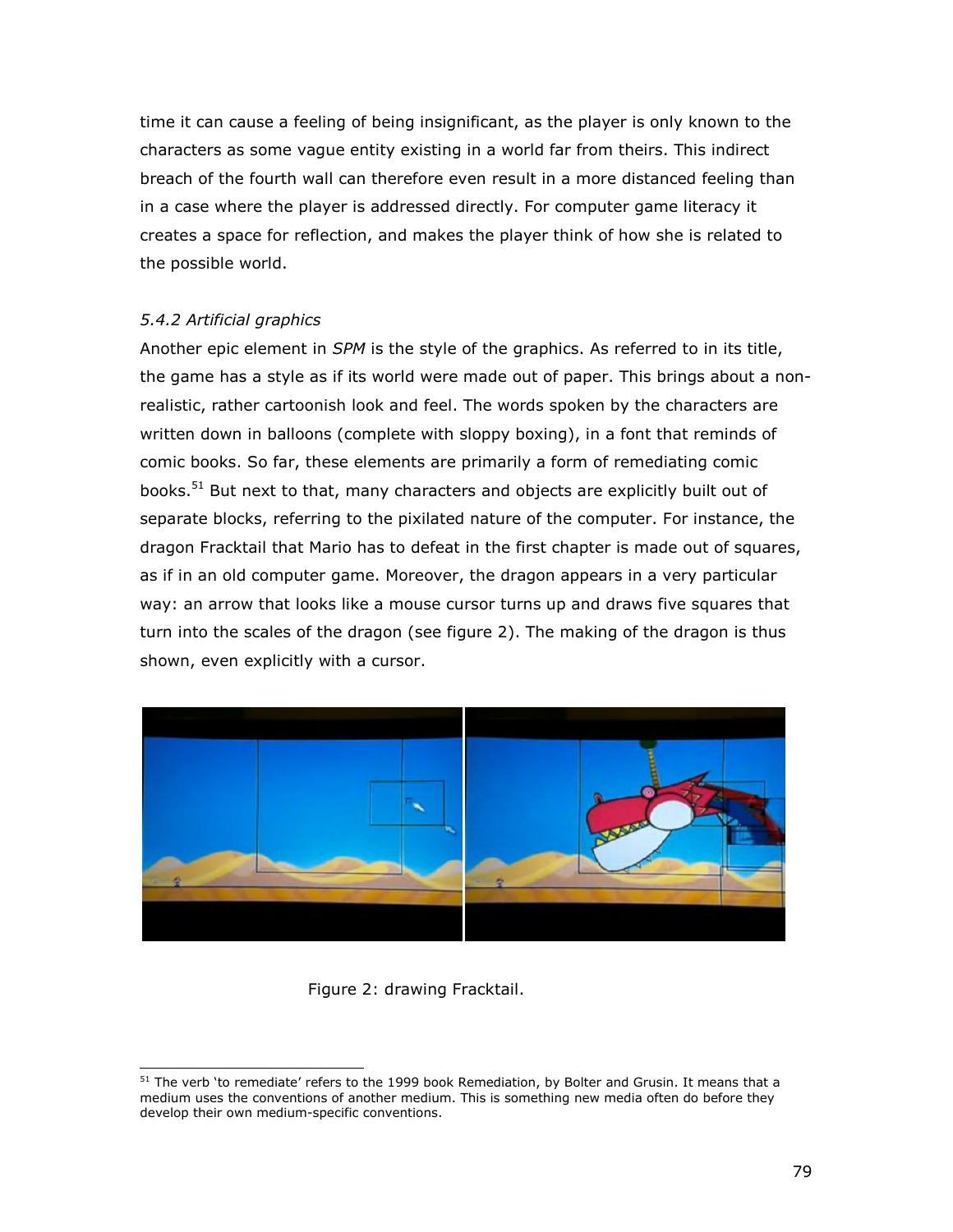A similar thing happens with the appearance of the background at the beginning of the first chapter. First you see a white background, on which a black line starts drawing very angular parts of grass, flowers, and trees, and only after this the whole is colored in (see figure 3). Also here the construction of the world is shown: in the end the realm consists of no more than a bunch of lines with some colors. By the same token, some of the characters are shaped highly angularly, e.g. the mustache of Bestovius is made out of squares. Moreover, in some levels in SPM the background consists of blocks only, which reminds of pixels.



Figure 3: Drawing the background

Although these elements do not explicitly address the rule-based nature of computer games, they do refer to the digital binary code that is the source of all computer programs. Whereas many games make an attempt to hide their building blocks, i.e. the pixels, in SPM the digital, binary character of the game is emphasized. This also becomes apparent when Mario moves through a pipe: he disappears pixel by pixel, and appears in the same way on the other side of the pipe. Thus, the backgrounds and characters do not look smooth $52$  but clearly consist of building blocks. This way of depicting a game encourages computer game literacy: rather than presenting the world as smooth and natural, it is shown that it is a world composed of separate digital elements, artificially constructed and coded.

## 5.4.3 Fracktail

j

A more specific reference to the fact that there is a program behind computer games is the way the dragon Fracktail talks, which, in line with the way he is drawn, is as if he is a computer program. When Mario first encounters him, he starts scanning

 $52$  The characters that can serve as the player's avatar (Mario, Peach, Bowser, and Luigi) are not as square, but they form an exception. The characters that the player encounters in the world are all very angular.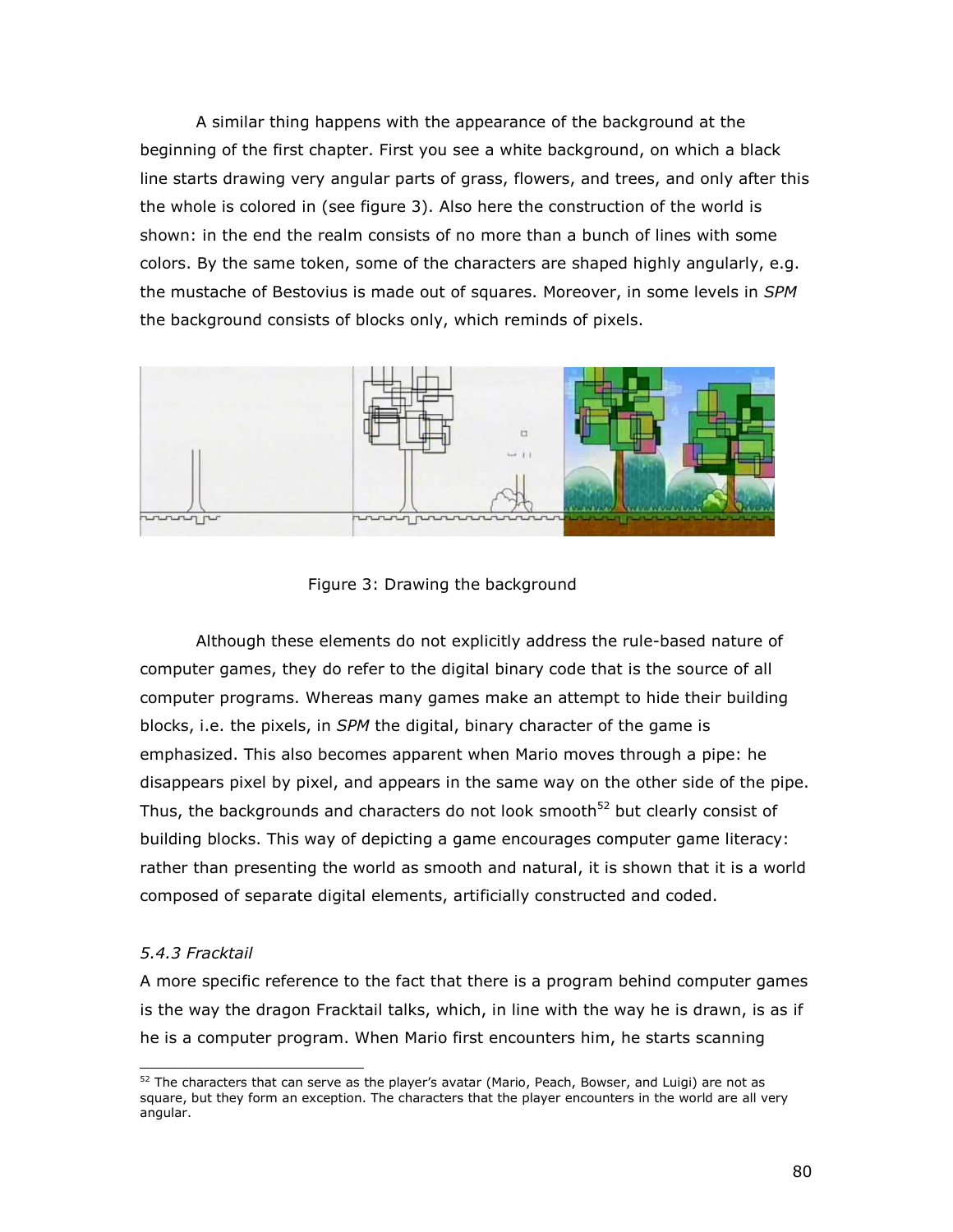Mario's appearance systematically, using sentences like: 'Red cap detected. Blue overalls detected. Level 5 mustache detected.' He continues: 'Hold your position. Searching data banks'. The dragon seems to act like a computer program, doing only things that he was coded for. When Mario proves to be a match with the hero - for whom Fracktail was apparently waiting – the dragon wants to let him pass freely. But then an evil helper of the villain, Dimentio, intervenes and, so he asserts, resets Fracktail. The latter responds to that with: 'I am error. Press any key to restart. System not found. Insert install Disc'. He keeps displaying that kind of error messages, and eventually the following turns up in Fracktail's balloon:

'c:/ run query identification c:/ run insult generator c:/ results: go away, ye ti-lip! CNTRL ALT DELETE'

After that, Fracktail starts attacking Mario, and is obviously not friendly anymore. The dragon Fracktail can thus simply be reset, resulting in totally opposite behavior. Presenting the dragon as a mere computer program, acting only according to the way he is programmed, again draws attention to the artificiality of computer games.

#### 5.4.4 Mario's world as a discontinuous universe

As mentioned in the second chapter, games with fantasy themes are also to be included in computer game literacy education. Although the theme of, for example, World of Warcraft is obviously based on fantasy rather than on the real world, the game still makes an attempt to present this world as a coherent whole that stands on its own, only referring to itself. Different elements do not contradict each other, and the world makes sense within the conventions of the MMORPG genre. Thus, World of Warcraft has a dramatic auctorial instance. However, in SPM some factors withstand that this fantasy world can be understood as a unified, coherent world. This is exactly why it connects to Brecht's principles: the depicted world of the epic theater was not to convey the impression of a natural unity in which all the elements support each other. Rather, the elements could contradict each other and form a fragmentary collection.

The discontinuity in SPM most evidently lies in the possibility to switch from two-dimensional into three-dimensional mode and back again (see figure 4). In most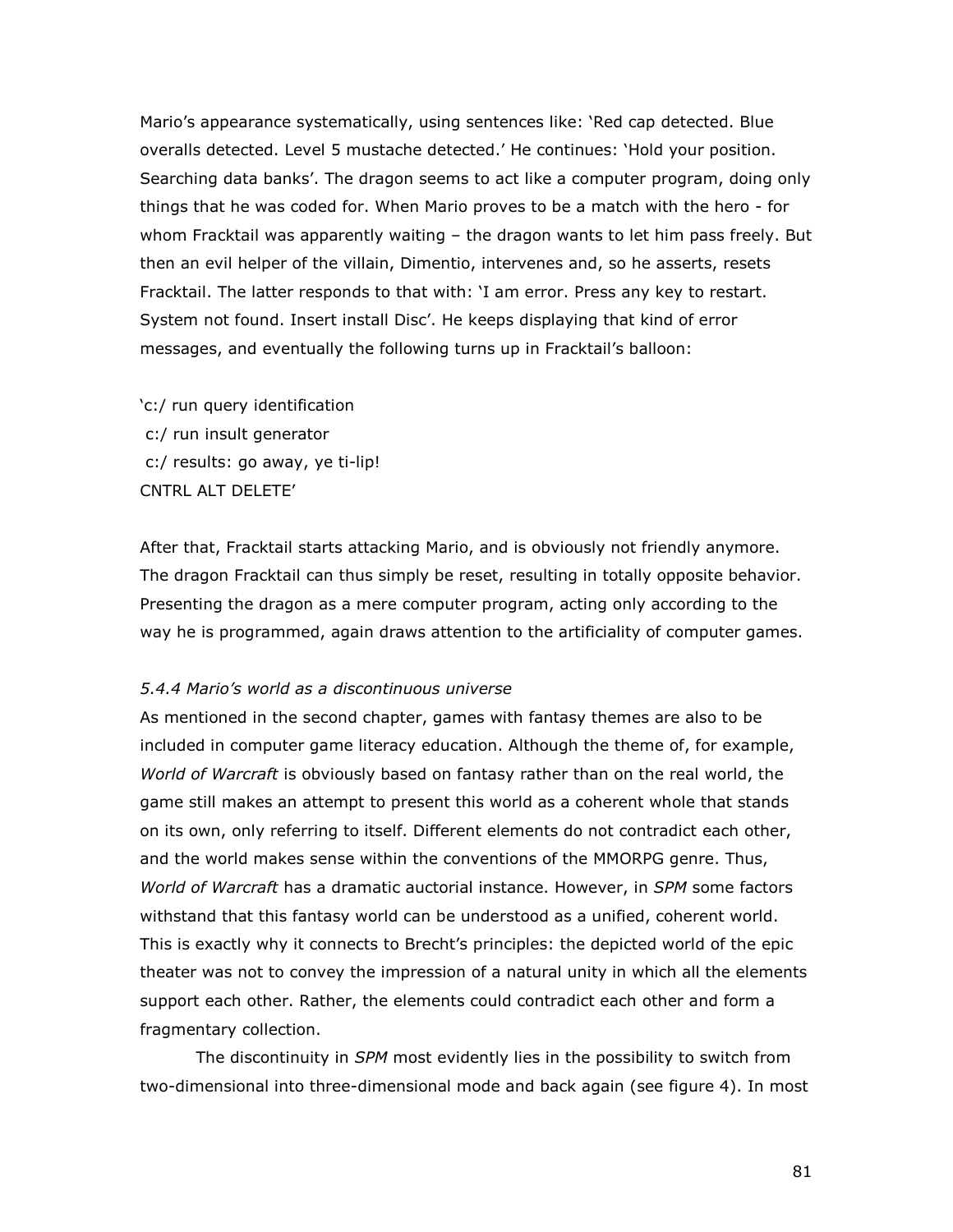cases – including the beginning of the game – the game is two-dimensional, but early in the game Mario learns how to switch to a three-dimensional environment. Whenever the player gets in a situation that seems unconquerable, she can choose to go into 3D, which will often provide a solution.<sup>53</sup> Also when the situation is not hopeless, the 3D mode can be chosen to explore more possibilities, and search e.g. for extra coins. It is a funny and initially a somewhat odd experience that Mario apparently has two ways of being. The two modes do not necessarily form a unity; that is, in 2D you know that the elements you see will at least also appear in 3D, but whether they appear on the left or the right within the 3D mode is unpredictable. It can happen that in 2D you stand on a floating platform, while you fall of that platform as soon as you flip into 3D.



Figure 4: the same place in 2D and 3D, the latter revealing a hidden path.

The ability to switch mode plays with the conventions of former Mario games, in the sense that they were all either two-dimensional or three-dimensional: it makes you think whether there might have been a whole other world behind those games as well. Being so used to the conventions of a 2D platform game, it certainly estranged me when playing the game for the first time.

## 5.4.5 Epic elements or new conventions?

Considering the examples provided above, it might be argued that SPM has its own genre conventions, and that the cartoon-like style creates a world in which mouse cursors can draw dragons that can be reset, or in which a two-dimensional environment can flip into a three-dimensional one and back again. A question

j  $53$  This however cannot be done all the time, because Mario can only be in 3D for a limited amount of time and then he runs out of energy. He then has to flip back into 2D and wait until he has regained his energy.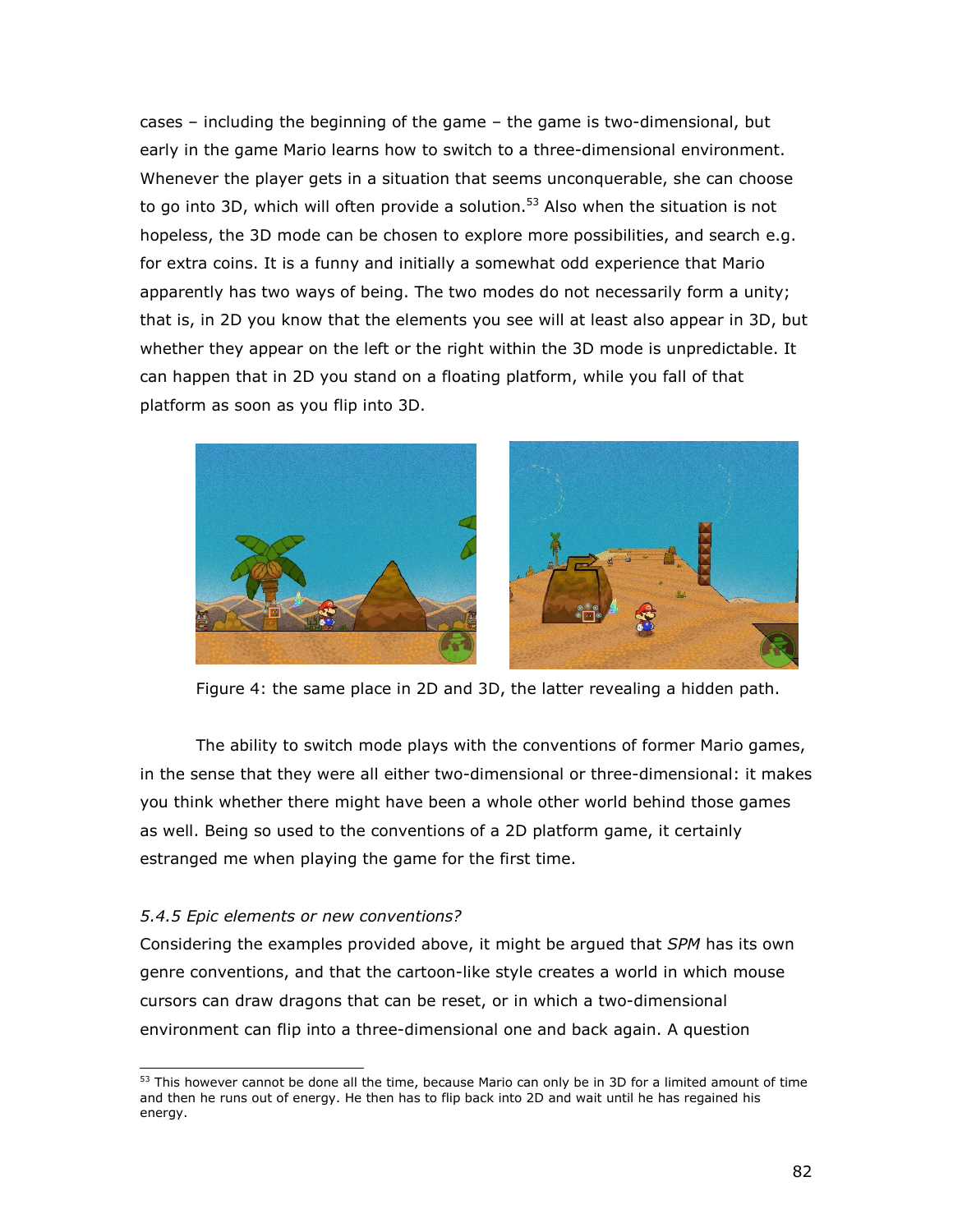deriving from this, is whether it could be that all the elements are coherent in the fact that the depicted world is actually not a coherent world. That is, in the fact that it is a world made of paper and balloons and flipping dimensions. Then, in turn a more general question can be asked: at what point does a genre come into being, and thereby do these elements cease to be exceptions? I already touched upon this above, in respect of the menus shown on the sides of the screen: certain technical epic elements are not recognized as such, for they have become too naturalized. Thus, if there would be enough games like SPM it would not be estranging anymore.

At least to date, the abovementioned elements of SPM do break the illusion of the game. Yet, the matter with epic elements is that they will no longer be epic when they become too commonly used: the estrangement will disappear and they can no longer be considered alienation effects. In other words, the value of an epic element is always relative. So far, the abovementioned examples form exceptions to the current standards of computer games, but it is interesting to look at when and how epic elements will become naturalized, and what effects this will bring about. In turn, it would be fascinating to investigate what A-effects in that new situation would look like.

#### 5.5 Conclusion

In this chapter I have connected Brecht's theories about epic theater to computer games, and shown that these elements indeed can be useful to computer game literacy education. The break of the fourth wall as well as the radical separation of the elements can be found in existing computer games, although a translation is not always clear-cut. It is mainly the moments at which the illusion of the game is broken that games can correspond to epic plays, and in which the player can be estranged from the illusion of the depicted game world. The break of the fourth wall is particularly suitable for drawing attention to the responsibility of the player, whereas a separation of the elements through a bug like the one in Oblivion can serve to emphasize the rule-based system behind a game.

Although *Postal 2* is a very interesting game to play - which at many moments is a satire on other first-person shooters and winks at the societal reaction to computer games – the game would not be suitable for computer game literacy education, as it is simply too violent. Super Paper Mario could be more fit, as it is also appropriate for young children. However, quantitative effects research would be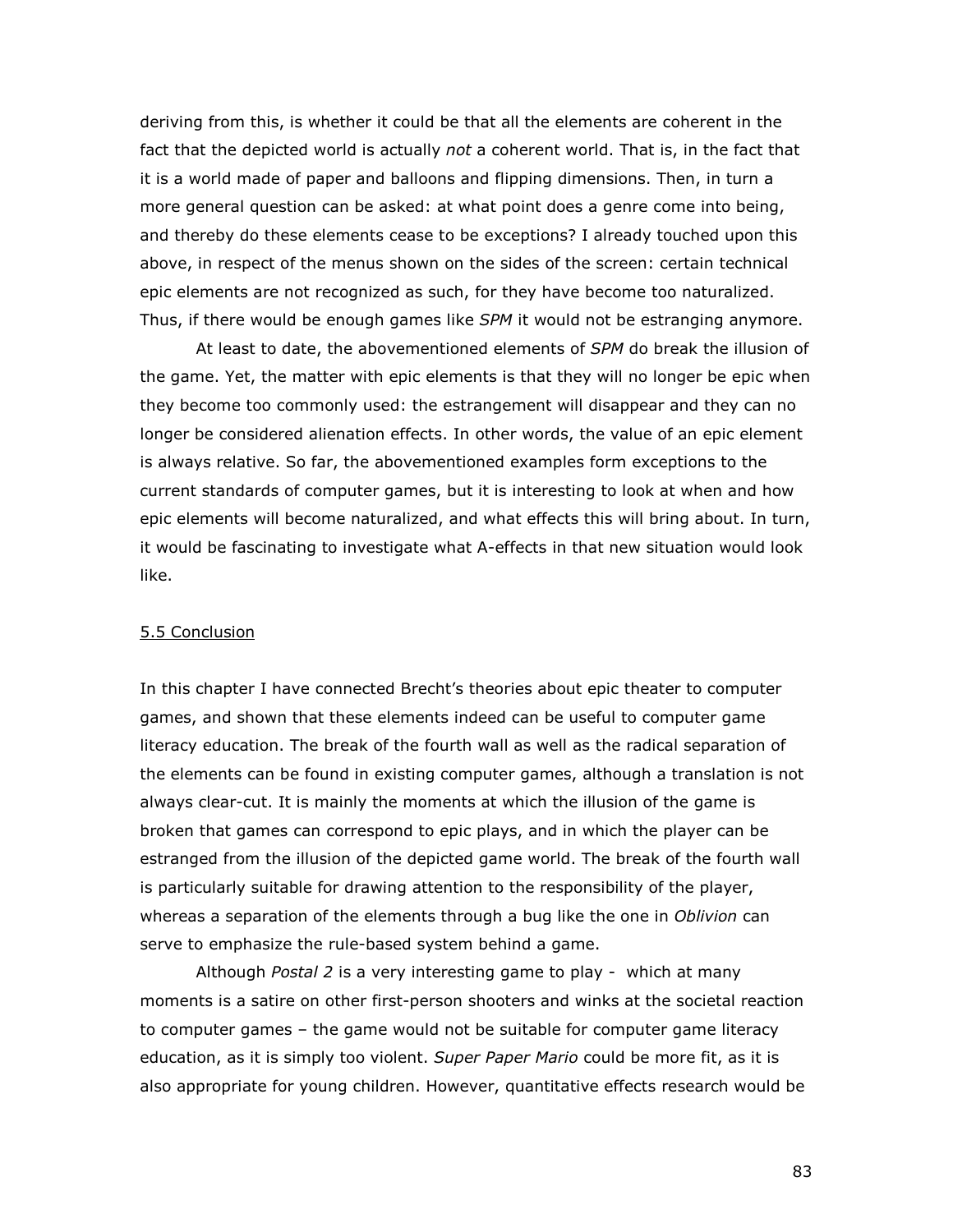essential to really make a statement upon this subject. After all, the actual effects presented in this chapter are all theoretical ones, deriving from the combination of different assumptions. In the end, though unfortunately beyond the scope of this thesis, a reality check is certainly necessary.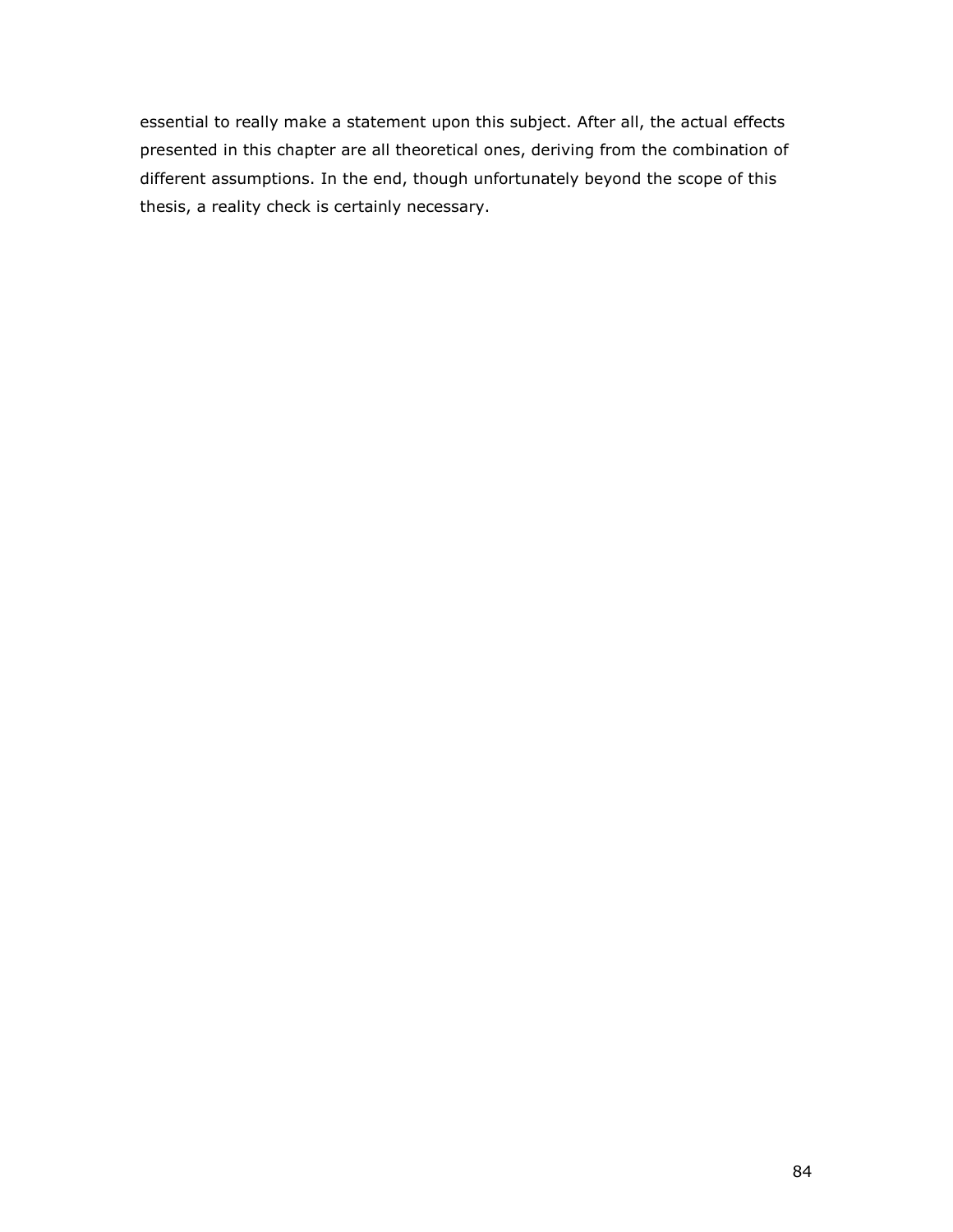## 6. Conclusion

In this thesis I have made an attempt to show how Brecht's theories could provide a helpful contribution to the teaching of computer game literacy, in particular to the part of the critical reception of games. In my opinion, computer game literacy education should be an important part of media education, since computer games are, similar to traditional broadcast media, constructions that convey meanings and bear ideological biases. Moreover, although some claim otherwise, games do not bring about a critical stance by merely being played. Since games are an increasingly popular pastime amongst children - and adults alike - encouraging a critical attitude is desirable. However, due to various forces in society, the emphasis, on one side, has been mainly on the alleged damage that (violent) computer games would cause and, on the other side, on the potential of games as educational means, i.e. to employ them to teach curriculum content. Therefore, an elaborated concept of computer game literacy education has not been developed yet.

 When taking a look at the existing (small) body of literature on computer game literacy education, it becomes clear that computer games could be part of media education, but that some additional topics are to be included. First of all, computer games are, next to representations, also simulations, and therefore the rule-based system behind a game is a significant part when educating about games. Secondly, because players are not only consumers, but also make choices due to the interactive nature of games, the responsibility as a player should be brought to the fore. Furthermore, I have pointed out that a distinction between simulations and games is to be made, and that fantasy games are as much part of computer game literacy education as games with a more 'serious' content.

Although in the debate valuable analyses are made, the production part is somewhat dominant over the critical reception part, which means producing games is considered more important than critically reflecting on them. This tendency can be connected to the overall emphasis on personal production in the field of literacy and new media, e.g. in the movement of New Media Literacies. I have argued that computer games, despite their interactive nature, are not as much part of participatory culture as, say, weblogs or community websites. That is, on the internet, participation in the sense of the creation of content is far less complicated than it is in the case of games. For that reason, I have in this thesis focused on the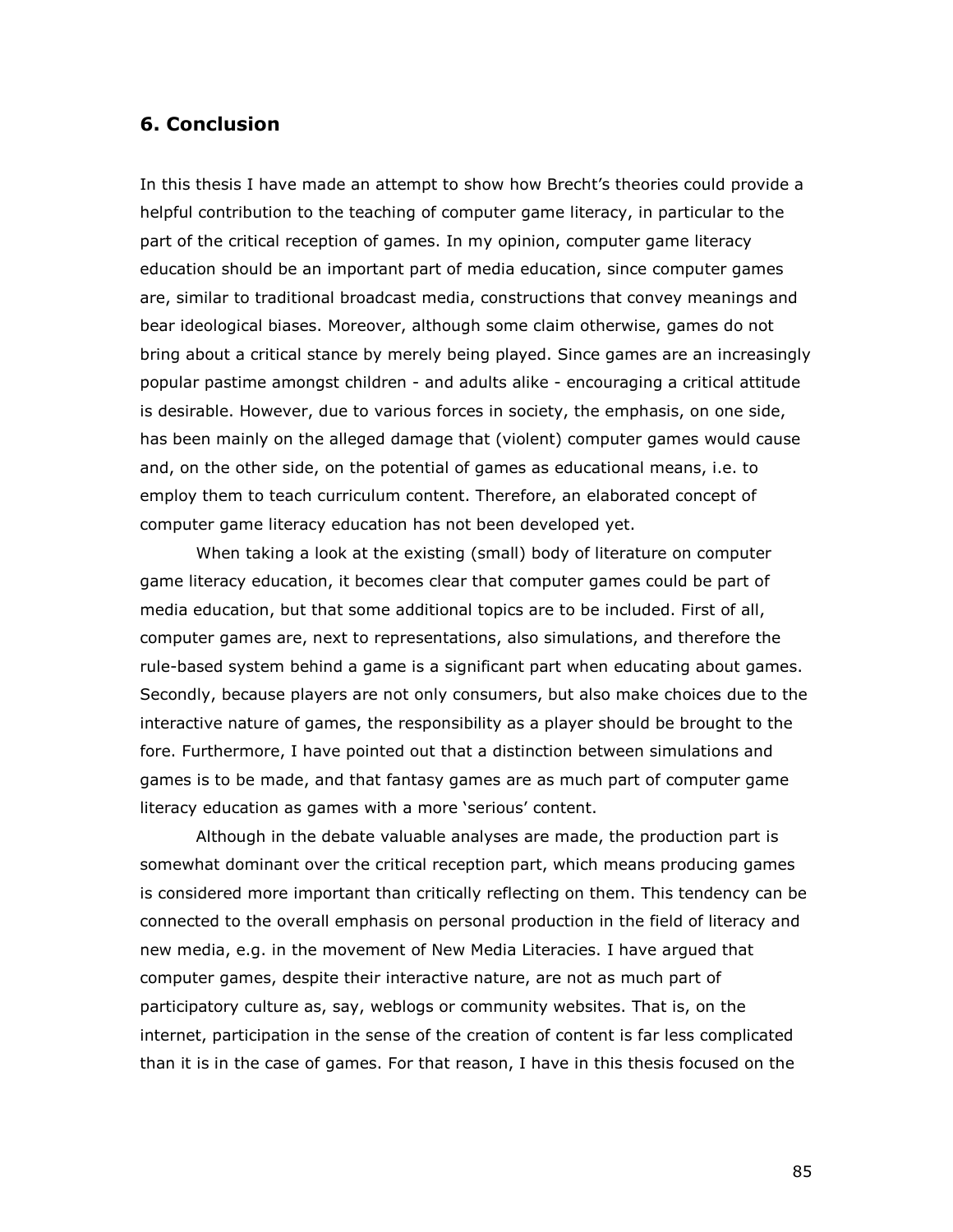critical reception of computer games, arguing that there might in fact be a particular kind of game that does foster a critical attitude by being played.

In order to investigate what a suchlike game would look like, I have examined the theories and practices of epic theater, mainly developed by German playwright and theorist Bertolt Brecht. He aspired after a critical attitude to the spectators of his plays - especially the lower classes - so that they would realize their world was alterable. Evidently, there are some major differences between Brecht's goals and means, and those of computer game literacy education, for instance in the fact that Brecht was a Marxist who wanted to change society as a whole, whereas game education would only be focused on being critical towards the medium of computer games. In addition, the ancient domain of the theater seems very remote from the digital phenomenon of computer games. However, I have argued that the two share some vital characteristics, particularly the fact that both are able to simulate, i.e. to show the conditions of a situation rather than to show it as a fixed chain of events. Therefore, a meaningful connection can be made, translating Brecht's so-called alienation effects, which bring about a critical distance towards the depicted world, to computer games.

Although not abound, examples of alienation effects in games occur. A break of the fourth wall, which Brecht often employed in his epic theater, can be found in some games, where it indeed accomplishes a feeling of estrangement, and creates a distance between the player and the game world. Here the responsibility of the player is emphasized, and it can be argued that, whereas epic theater's objective was to discover the conditions of life, an epic game could aim at self-discovery in the sense that the player learns about her own motives and personality. Also, a separation of the elements occurs in some games, though it works out differently with regard to various layers of computer games.

I have ended this thesis with the analysis of one particular game, Super Paper Mario, that breaks with many conventions and bears many epic elements. This game indeed could be employed for the education of computer game literacy, however, this would have to be supported by a larger empirical research into the effects of this and other suchlike games. This thesis is above all a theoretical investigation, offering a conceptual exploration of the usefulness of Brecht's theories to computer game literacy education. Thereby, it could contribute to the debate of computer game literacy, and help to provide a theoretical framework that could serve as a base for more quantitative empirical research in this field.

86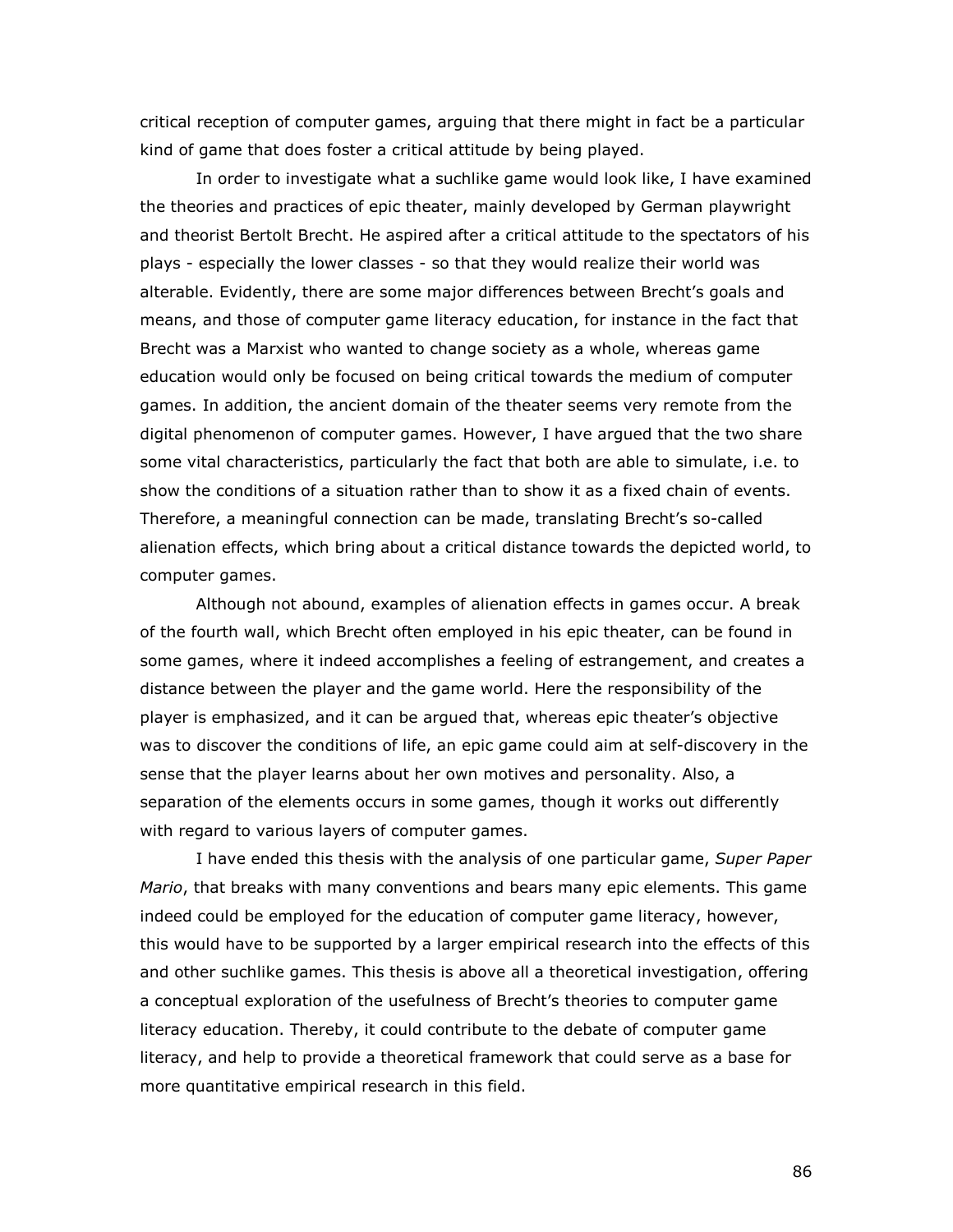## 7. Discussion

In this thesis, there is also much left to be desired. First of all, there is a fundamental question that has not been thoroughly addressed here: do the Brechtian epic elements in computer games actually bring about a more critical stance towards computer games, or does the player regard the moment of estrangement as part of the game? In other words: do the alienation effects as exemplified in chapter five accomplish the effect of a critical distance, or are they still interpreted within the context of the game? One could argue that, due to the fact that the epic moment takes place within the coded content of the game, no real distance is created, as the player does not actually step out of the game environment. The epic element could thereby be conceived at the level of the fiction, and the player might at best be disturbed for a moment, only to continue playing instantaneously. The question is thus whether the true learning can take place inside the game world, or that everything that happens within that world is interpreted in its context, and thus the game-play would need to be stopped to fully acquire the desired critical distance.

I have taken Brecht's theories as a starting point, and translated his ideas from theater to computer games. In this theory, as I pointed out in chapter three, the learning takes place by watching the play, and no additional teaching package is required. Although I have argued that there are indeed many similarities between theater and computer games - which makes a translation possible - there is also a major difference: computer games have digital code at their basis, whereas in theater no suchlike mediation is involved. In epic theater, stepping out of the play is therefore less complicated, as in the end it concerns people sitting together in one space. However, when stepping out of a computer game within the computer game, the digital code continues to be the way the game communicates to the player. It is therefore possible that the epic moment is still conceived as part of the game's ruleset and fiction, and thereby does not accomplish the preferred result. This also touches upon epic as a travelling concept, as Mieke Bal points out that a concept's meaning can change highly when it travels from one discipline to another. So, it is possible that during its travel from theater studies to game studies, the epic would transform in such a way that it would lose its distancing abilities.

Moreover, even in the domain of theater Brecht's ideas and methods are not clear-cut. As mentioned afore, Brecht is one of the most influential theater practitioners of the twentieth century, yet his plenty accounts do not form a unity.

87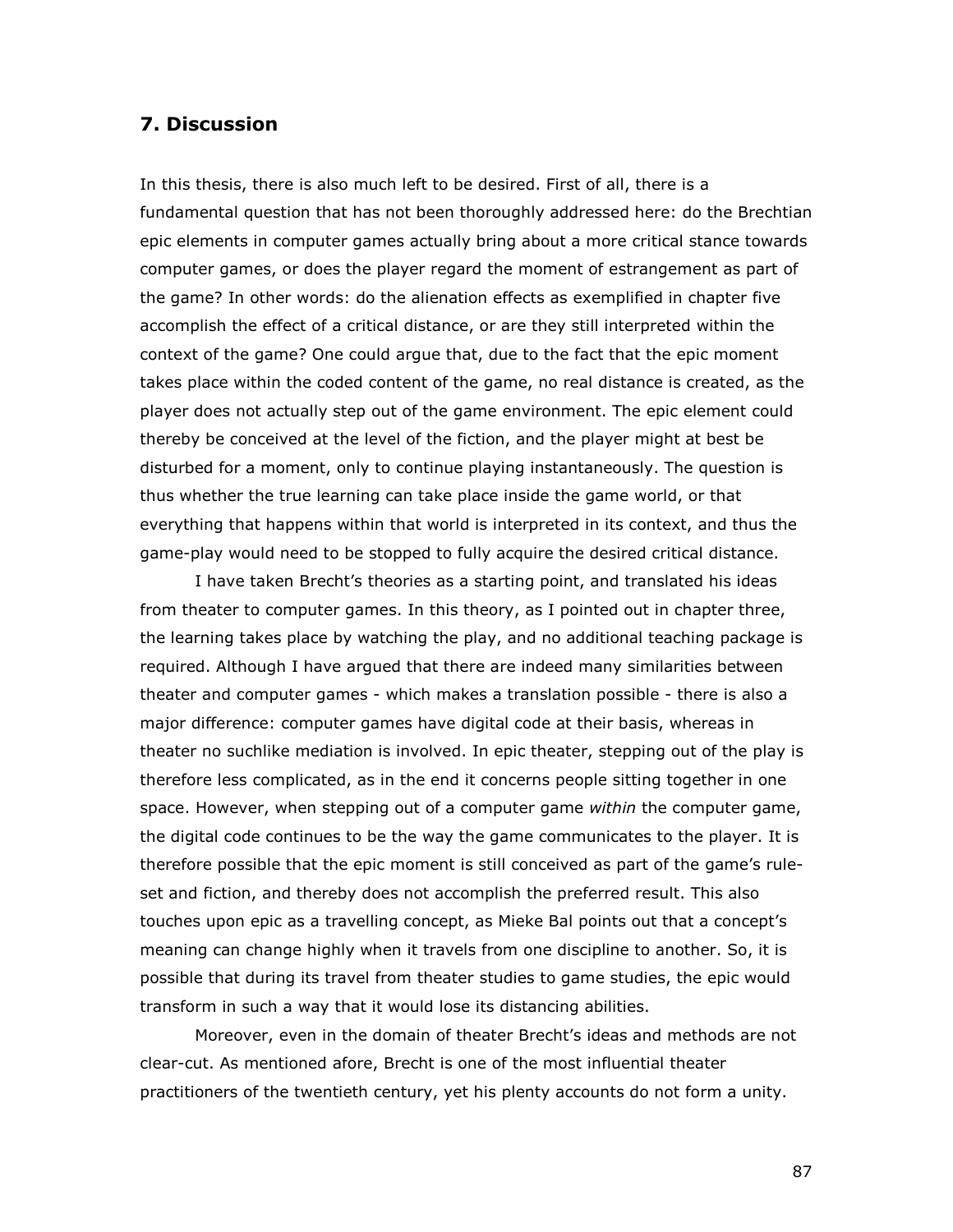His later works sometimes contradict his earlier works, and contemporary manifestations of epic theater show that theater producers still struggle with Brecht's legacy. The epic plays that have been produced after Brecht tend to feed the debate over the validity of various interpretations of Brecht's ideas, rather than demonstrating a consistent and authoritative Brechtian style (Kritzer, 1994, p. 525). In this thesis, however, I have started from Brecht's ideas and the way he applied them in his time, without actually questioning these theories. A more elaborate look into Brecht and epic theater productions nowadays could provide a better insight into the actual effects in this time.

An issue related to this concerns the possible entertaining value of computer games that contain many epic elements. If the game in fact would succeed to truly estrange the player, would the game then still be fun to play? Does the player want to be alienated from the game, or does she prefer staying involved in the game's fiction? A game with epic elements could wipe out all engagement, thereby stripping the game from a core element: the fun of playing it. As Benjamin argued, an epic play had entertainment value, in the fact that discovering of the conditions of life would provide a certain pleasure. But did the audience that Brecht aimed at wish for this kind of intellectual entertainment? Likewise, does a computer game player want to discover the conditions of an epic computer game, or does she prefer, so to say, to stay at interface value? In the case of computer games, this question also involves much debated notions like the 'magic circle' and the 'willing suspension of disbelief'. For the sake of conciseness, I choose not to elaborate on these concepts. However, the abovementioned questions are interesting and necessary when it comes to future research in this field.

Next to these fundamental matters, there are several other considerations that I could not take into account due to time and size limitations. Some of them are already mentioned above, in parts where I explain why I choose to include one issue, while I leave out another. But some have not been mentioned before. For instance, only in footnotes have I touched upon the notion of remediation, a concept coined by Bolter and Grusin (1999). This term concerns the employment of older media's conventions in a new medium. Within computer games, remediation of films plays a significant part: filmic conventions have defined computer games' conventions to a great extent. When regarding themes, settings, genres, music, 'camera' angles - to mention only a few - film has been highly influential. Therefore, when talking about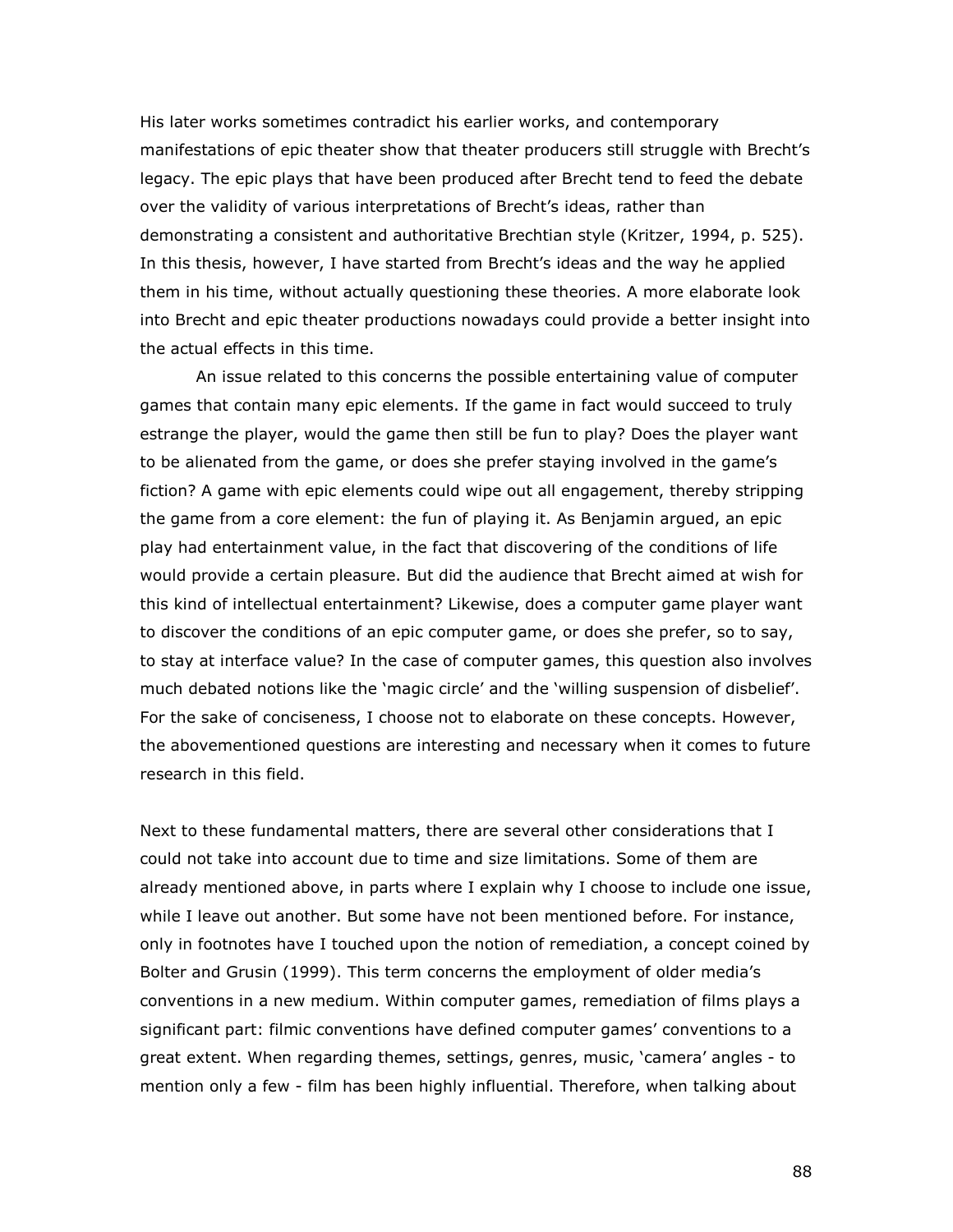the break of conventions within computer games, I could have factored in film as a medium, as this would in many cases also mean a break of filmic conventions. In addition, film and theater are often connected to each other, for instance by André Bazin in his What is Cinema? (1967). Involving film could thus have proved helpful, and likely would have gained more insight in the workings of both theater and computer games and the translation that was made between the two domains. However, as mentioned above, time constraints have prevented me from going into that field.

 Furthermore, there are several other areas that connect to computer games, education, and media education. For example, in the field of games and education I could have gone deeper into the matter. There is a discussion about whether educational games will ever be as fun as games without educational purposes: is the voluntary involvement in games not part of the fun? So if a child is forced to play the game in the classroom, do the advantages games offer, e.g. the improved motivation, still apply? This discussion connects to the one I mentioned above, i.e. about the fun of epic games in particular. It would have been interesting if I had explored the field of educational games further, though it would have opened up a whole new sphere of influence.

 To conclude, I want to point out the fact that, in this thesis, games are regarded a rather homogeneous phenomenon. In some passages I have mentioned the richness of genres and platforms, and how this might affect computer game literacy education as well as the translation from theater to computer games. For example, the conventions of a role-playing game are distinctly different from those of an adventure game or a first-person shooter, which can have implications for the working of e.g. the fourth wall, and thus also for its break. Also, whether a game is multiplayer or single player can define how it should be taught within computer game literacy education. In multiplayer games, the social aspect will be far more significant, and also communicational means play a bigger part, but the examples I presented in chapter five are all about single player games. This is not surprising, as it is less complicated to guide the player in these games, and thereby more straightforward to bring about moments of estrangement. Finding examples of epic elements in multiplayer games like MMORPGs will be a highly fascinating but enormous challenge.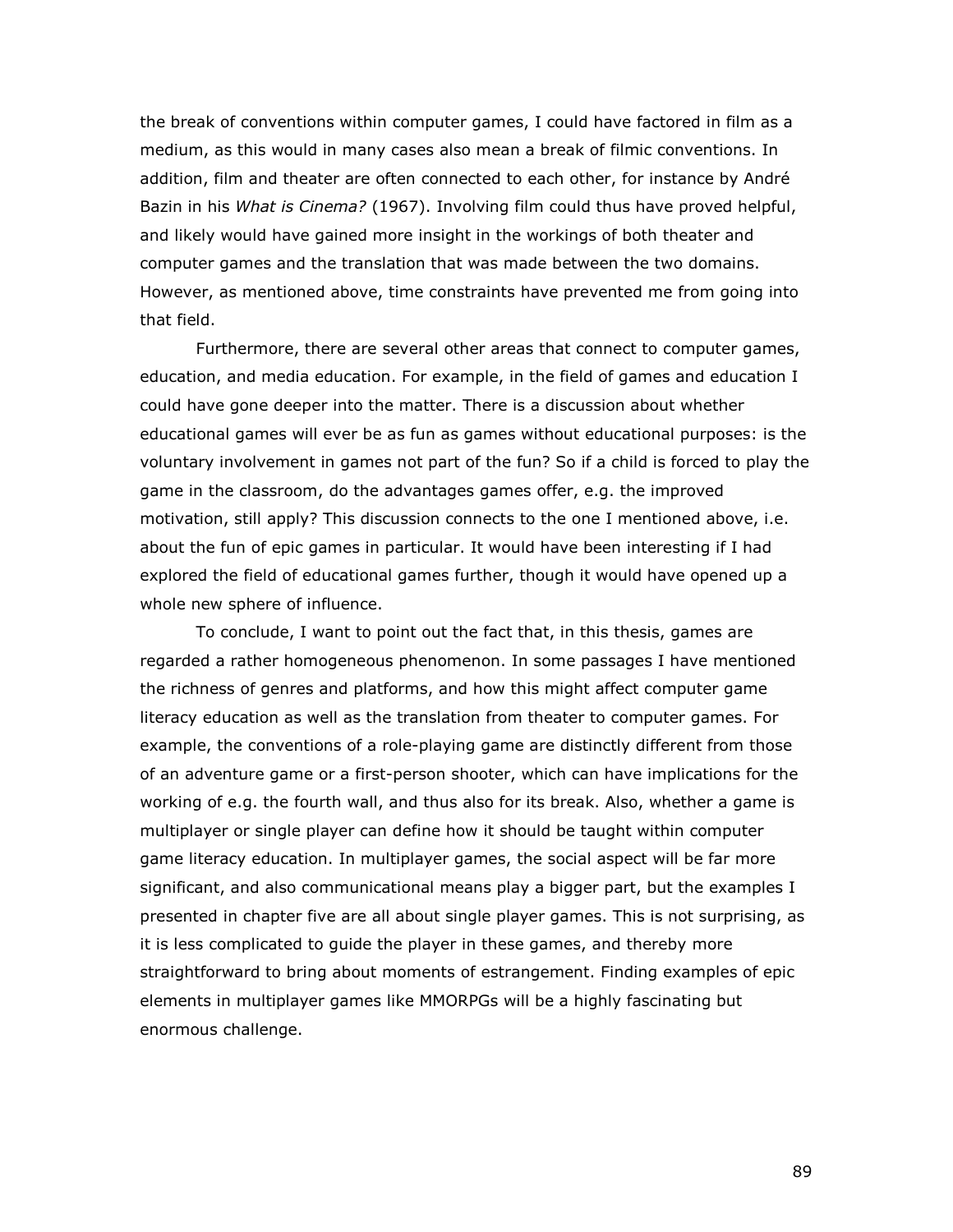# References

Aarseth, Espen. Cybertext. Perspectives on Ergodic Literature. London and Baltimore: The John Hopkins University Press, 1997.

—. "Playing Research: Methodological approaches to game analysis." 2003. (accessed October 12, 2008).

Bateman, Chris. "Game Literacy." Only a Game. 2007. http://onlyagame.typepad.com/only\_a\_game/2007/08/game-literacy.html (accessed September 30, 2008).

Benjamin, Walter. "What is Epic Theatre?" In *Illuminations*, 144-151. London: Pimlico, 1999.

Bolter, Jay David, and Richard Grusin. Remediation. Understanding New Media. Cambridge and London: The MIT Press, 1999.

Brecht, Bertolt. Brecht on Theatre. The Development of an Aesthetic. Translation and notes by John Willett. London: Methuen, 1964.

Brown, Hilda Meldrum. Lietmotiv and Drama. Wagner, Brecht, and the Limits of 'Epic' Theatre. New York: Oxford University Press, 1991.

Buckingham, David and Andrew Burn. "Game Literacy in Theory and Practice." Journal of Educational Multimedia and Hypermedia 16, 2007: 323-349.

Buckley, Katherine E. and Craig A. Anderson. "A Theoretical Model of the Effects and Consequences of Playing Video Games." In Playing Video Games - Motives, Responses, and Consequences, by P. Vorderer and J. Bryant (Eds.), 363-378. Mahwah NJ: Lawrence Erlbaum Associates, 2006.

Crawford, Chris. "The Art of Computer Game Design." 1982. http://www.vancouver.wsu.edu/fac/peabody/game-book/Coverpage.html (accessed September 28, 2008).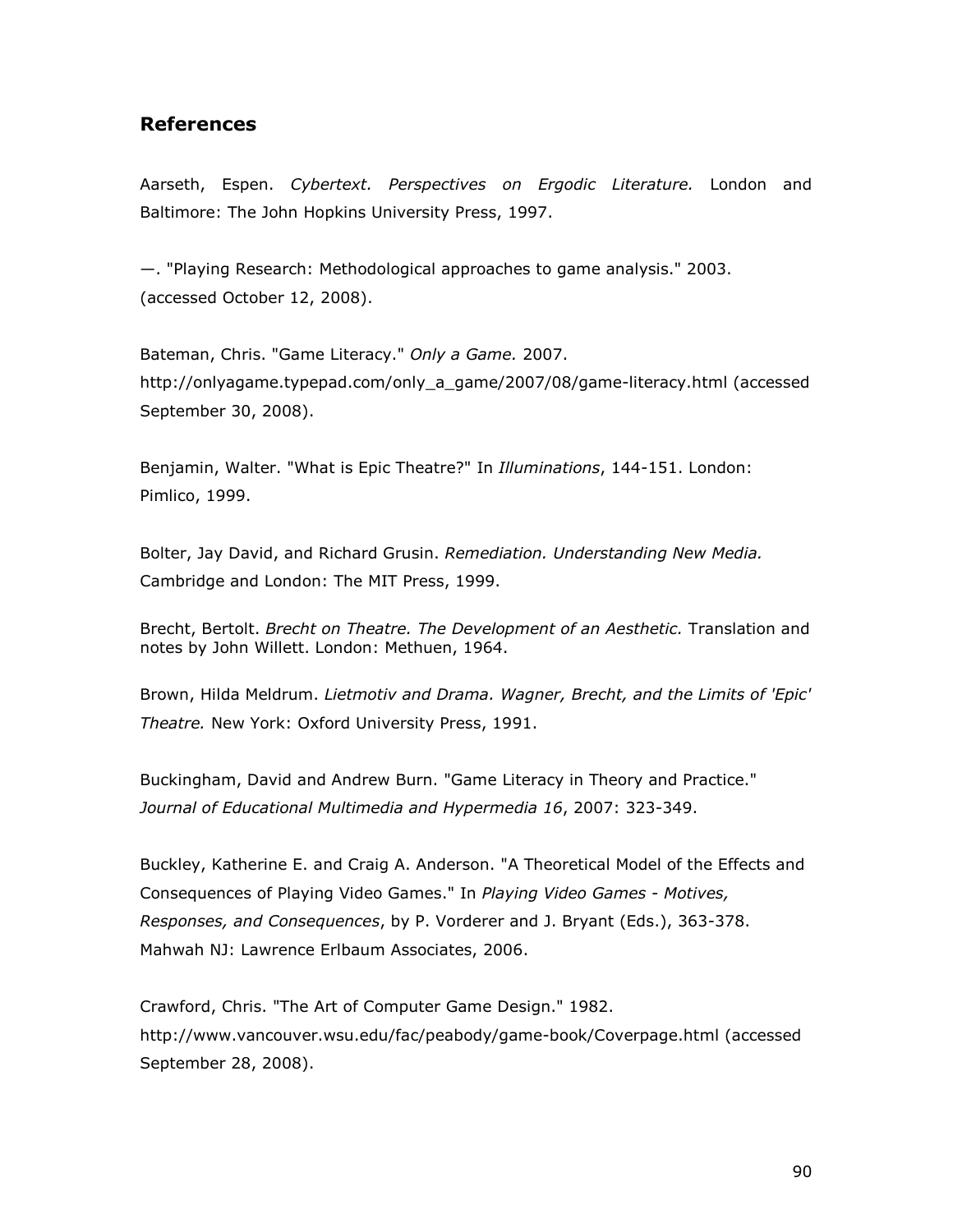Egenfeldt-Nielsen, Simon. "Overview of Research on the Educational Use of Video Games." Digital Kompetanse, 2006: 184-213.

Eskelinen, Markku. "The Gaming Situation." Game Studies 1:1. 2001. http://gamestudies.org/0101/eskelinen/ (accessed February 7, 2008).

Frasca, Gonzalo. "Simulation versus Narrative: Introduction to Ludology." In The Video Game Theory Reader, by Mark J.P. Wolf and Bernard Perron (Eds.), 221-235. New York and London: Routlegde, 2003.

—. "Videogames of the Oppressed: Videogames as a Meand for Critical Thinking and Debate." Georgia Institute of Technology, 2001.

Friedman, Ted. "Making Sense of Software: Computer Games and Interactive Textuality." In Cybersociety: Computer-Mediated-Communication and Community, by Steven G. Jones (Ed.), 73-89. London: Sage Publications, 1995. Also available at www.duke.edu/~tlove/simcity.htm.

Gee, James Paul. What Video Games Have to Teach us About Learning and Literacy. New York: Palgrave Macmillan, 2003.

Goldstein, Jeffry. "Does Playing Violent Video Games Cause Aggressive Behavior?" Playing by the Rules. Cultural Policy Center, University of Chicago. 2001. http://culturalpolicy.uchicago.edu/conf2001/papers/goldstein.html (accessed April 23, 2008).

Griffiths, Mark and Mark N. O. Davies. "Does Video Game Addiction Exist?" In Handbook of Computer Game Studies, by Joost Raessens and Jeffrey Goldstein (Eds.), 359-369. Cambridge and London: The MIT Press, 2005.

Hildebrand, Wil J. Het Epische Theater van Bertolt Brecht. Utrecht, 2002.

Huhtamo, Erkki. "Slots of Fun, Slots of Trouble: An Archaeology of Arcade Gaming." In Handbook of Computer Game Studies, by Joost Raessens and Jeffrey Goldstein (Eds.), 3-21. Cambridge and London: The MIT Press, 2005.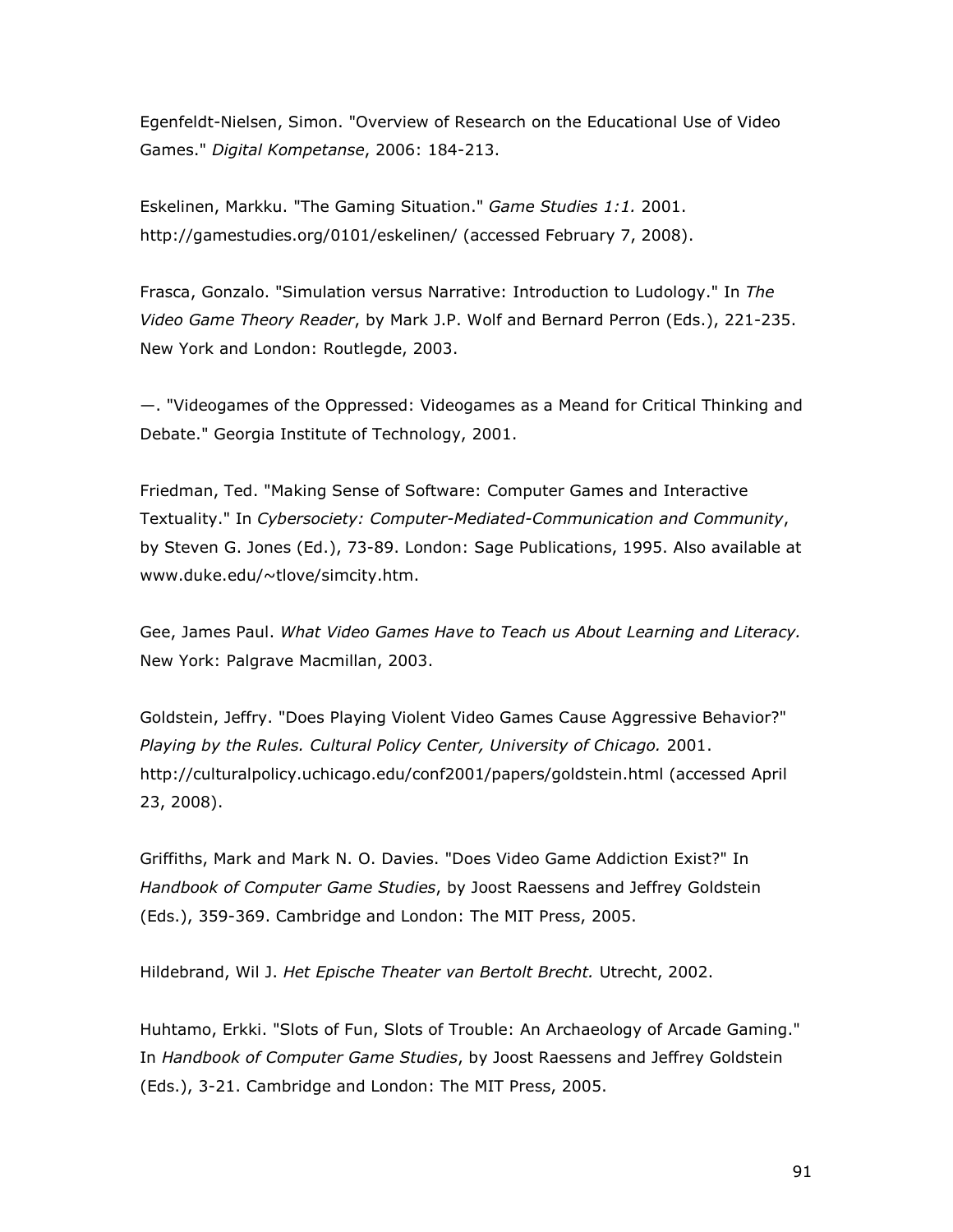Jenkins, Henry et al. "Confronting the Challenges of Participatory Culture: Media Education for the 21st Century." The NML Website. 2006. www.projectnml.org/files/working/NMLWhitePaper.pdf (accessed July 20, 2008).

Jenkins, Henry. "Media Literacy - Who Needs It?" The NML Website. 2007. http://www.projectnml.org/yoyogi (accessed February 5, 2007).

Jongeren 2007. Alle opties open. Amsterdam: Qrius, 2007.

Juul, Jesper. Half-Real. Videogames Between Real Rules and Fictional Worlds. The MIT Press, 2005.

Kafai, Yasmin. "Playing and Making Games for Learning. Instructionist and Constructionist Perspectives for Game Studies." Games and Culture 1, 2006: 36-40.

Kantor, Ronald J., Tad Waddington, and Richard E. Osgood. "Fostering the suspension of disbelief: The role of authenticity in goal-based scenarios." Interactive Learning Environments 8, 2000: 211-227.

Kattenbelt, Chiel. Theater en Film in het Perspectief van de Vergelijking. Utrecht, 2006.

Kritzer, Amelia Howe. "After Brecht: British Epic Theater (review)." Theatre Journal 48, 1996: 525-526.

Laurel, Brenda. Computers as Theatre. Boston: Addison Wesley, 1993. Lauwaert, Maaike, Joseph Wachelder and Johan van de Walle. "Computerspellen en de geschiedenis van Angst. Het gebruik en misbruik van Historische Vergelijkingen." TMG Tijdschrift voor Mediageschiedenis 7, 2005: 31-52.

Moore, Ben. "Media Education." In The Media Studies Book. A Guide for Teachers, by David (Ed.) Lusted, 171-190. London: Routledge, 1991.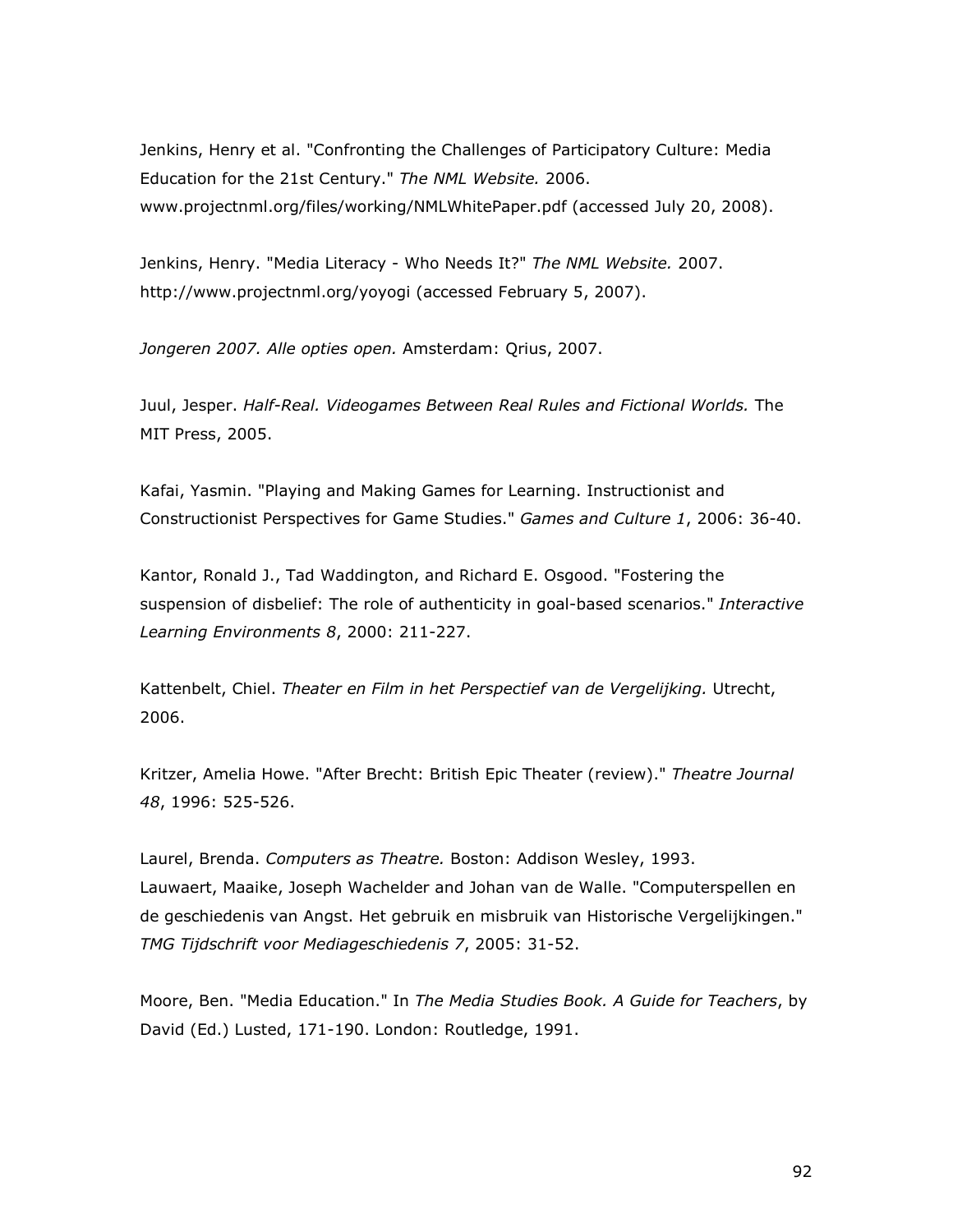Murray, Janet. "The Last Word on Ludology versus Narratology in Game Studies." 2005. Delivered as a preface to keynote talk at DIGRA 2005, Vancouver Canada, June 17 2005. Also available at http://www.lcc.gatech.edu/~murray/digra05/lastword.pdf.

Newitz, Annalee. "Blame Game. Gamers Say Social Problems, Not Video Games Cause Violence." 2002. http://www.sfgate.com/cgibin/article.cgi?f=/g/a/2002/01/14/gameviol.DTL (accessed September 28, 2008).

Pavis, Patrice. Dictionary of the Theatre: Terms, Concepts, and Analysis. Toronto and Buffalo: University of Toronto Press, 1998.

Pelletier, Caroline. "Studying Games in School: a Framework for Media Education." Proceedings of DIGRA Conference: Changing Views - Words in Play. 2005b. http://www.digra.org:8080/Plone/dl/db/06278.32248.pdf (accessed September 30, 2008).

Pelletier, Caroline. "The Uses of Literacy in Studying Computer Games: Comparing Students' Oral and Visual Representations of Games." English Teaching: Practice and Critique 4, 2005a. Also avaiable at http://education.waikato.ac.nz/research/files/etpc/2004vn1art3.pdf: 40-59.

Potter, James. Media Literacy. Thousand Oaks: SAGE Publications, 1998.

Raessens, Joost. "Computer Games as Participatory Media Culture." In Handbook of Computer Game Studies, by Joost Raessens and Jeffrey Goldstein (Eds.), 373-388. Cambridge and London: The MIT Press, 2005.

Roessel, Lies van. "Nieuwe Media: Nieuwe Educatie?" Waag Society. 2005. www.waag.org/download/3145 (accessed June 12, 2008).

Schaffer, David. How Computer Games Help Children Learn . New York: Palgrave Macmillan, 2006.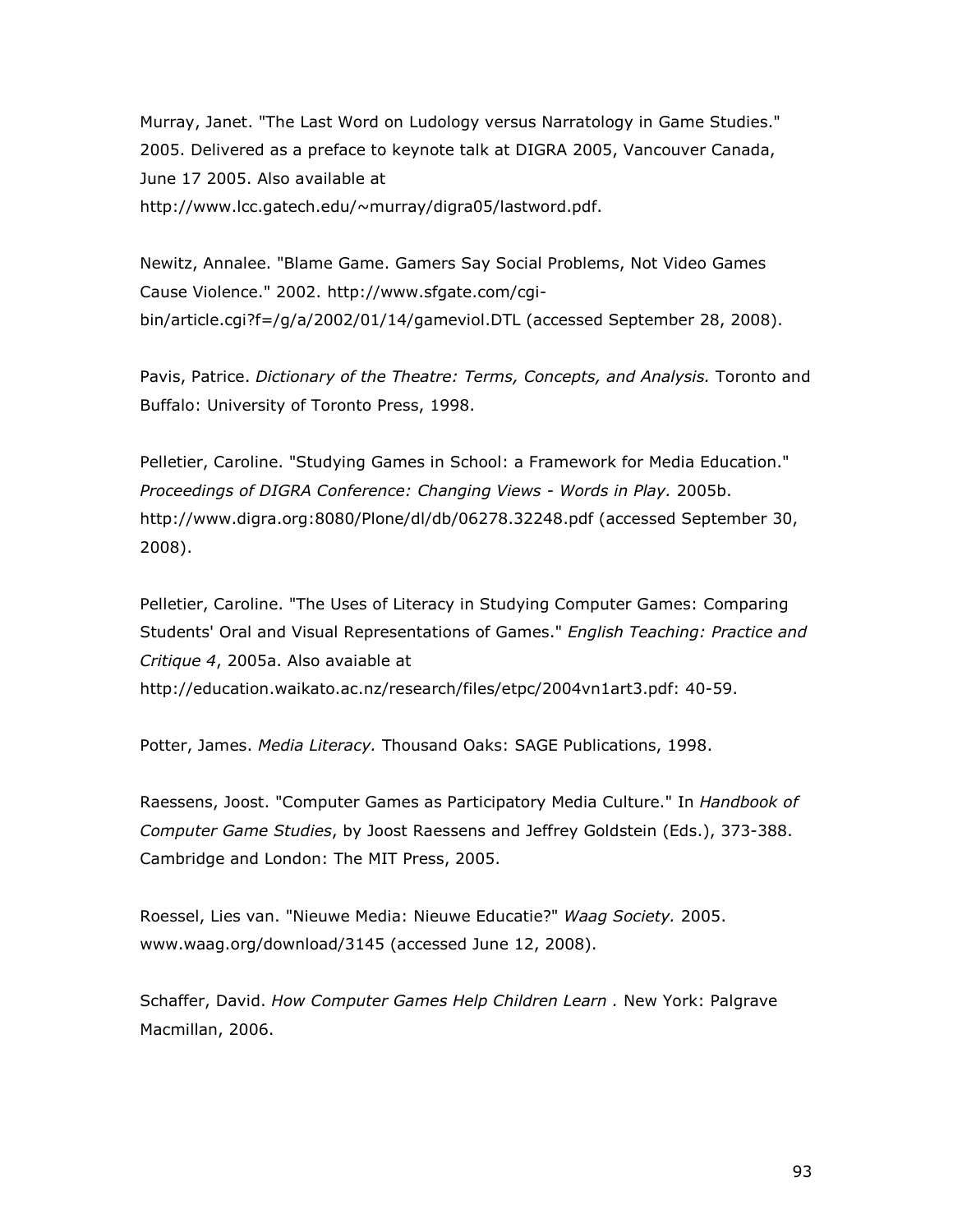Shin, Grace. "Video Games: A Cause of Violence and Aggression." Serendip. 2003. http://serendip.brynmawr.edu/exchange/node/1723 (accessed June 15, 2008).

Sicart, Miguel. "Computer Games, Players, Ethics." Copenhagen: IT University of Copenhagen, 2006.

Sleurink, Hans and Arjen van den Berg. Media-educatie. Een kennisinventarisatie.. Assen: Van Gorcum, 2000.

Southern, Matthew. "The Cultural Study of Games: More Than Just Games." IGDA. 2001. http://www.igda.org/articles/msouthern\_culture.php (accessed October 30, 2008).

Springhall, John. Youth, Popular Culture and Moral Panics. Penny Gaffs to Gangsta-Rap 1830-1996. New York: St. Martin's Press, 1998.

Squire, Kurt. "Cultural Framing of Computer/Video Games." Game Studies 2:1. 2002. http://www.gamestudies.org/0102/squire (accessed March 8, 2008).

Stanford, Richard. "Teaching with Games: COTS Games in the Classroom." JISC Innovating e-Learning 2006: Transforming Learning Experiences online conference. 2006. http://www.online-conference.net/jisc/content/Sandford%20- %20teaching%20with%20games.pdf (accessed July 15, 2008).

Steinkuehler, Constance. "Massively Multiplayer Online Gaming as a Constellation of Literacy Practices." E-Learning 4:3, 2007: 297-318. Also available at http://website.education.wisc.edu/steinkuehler/papers/Steinkuehler\_eLearn.pdf.

Styan, J.L. Modern Drama in Theory and Practice 3. Expressionism and Epic Theatre. Cambridge: Cambridge University Press, 1981.

Sutton-Smith, Brian. "Introduction to Play and Learning." In Play and Learning, by Brian Sutton-Smith (Ed.), 1-6. New York: Gardner Press, 1979.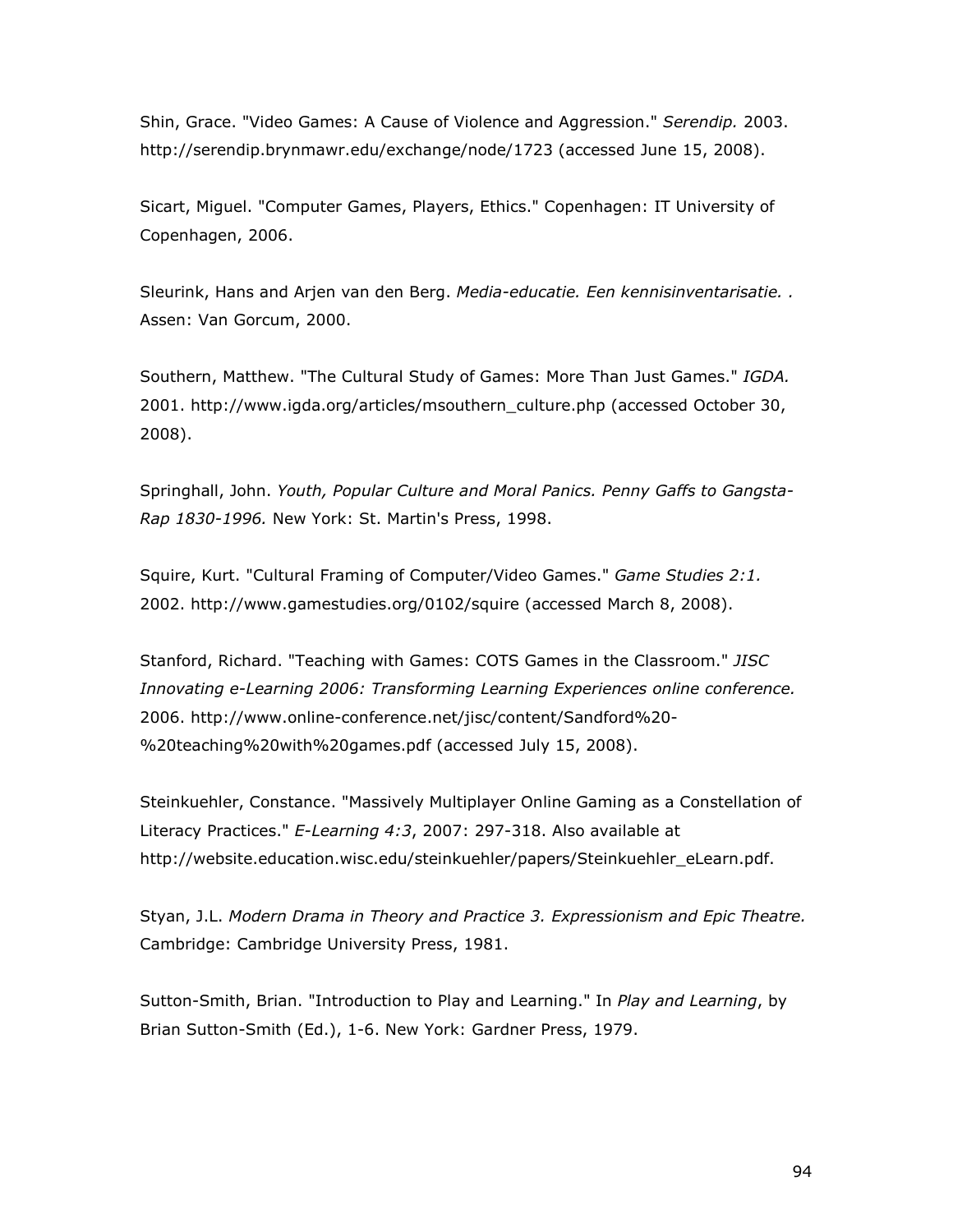Turkle, Sherry. "Computer Games as Evocative Objects: From Projective Screens to Relational." In Handbook of Computer Game Studies, by Joost Raessens and Jeffry Goldstein (Eds.), 267-278. Cambridge and London: The MIT Press, 2005.

—. Life on the Screen: Identity in the Age of the Internet. New York: Touchstone, 1995.

Tyner, Kathleen. Literacy in a Digital World: Teaching and Learning in the Age of Information. New Jersey: Lawrence Erlbaum Associates , 1998.

Whalen, Zack. "Ludology." M/C: A Journal of Media and Culture 7, 2004.

Wolf, Mark J.P. "The Video Game as a Medium." In The Medium of the Video Game, by Mark J.P. Wolf (Ed.), 13-33. Austin: University of Texas Press, 2001.

#### Games

Civilization (Micropose, 1991)

Counter-Strike (Vivendi Universal, 2000)

Half-Life 2 (Vivendi Universal Games, 2004)

Legend of Zelda: Link's Awakening (Nintendo, 1998)

Metal Gear Solid (Konami, 1998)

Oblivion (Bethesda Softworks, 2006)

Postal 2 (Whiptail Interactive, 2003)

Red Orchestra: Ostfront 41-45 (Tripwire Interactive, 2006)

September  $12^{th}$  (Newsgaming.com)